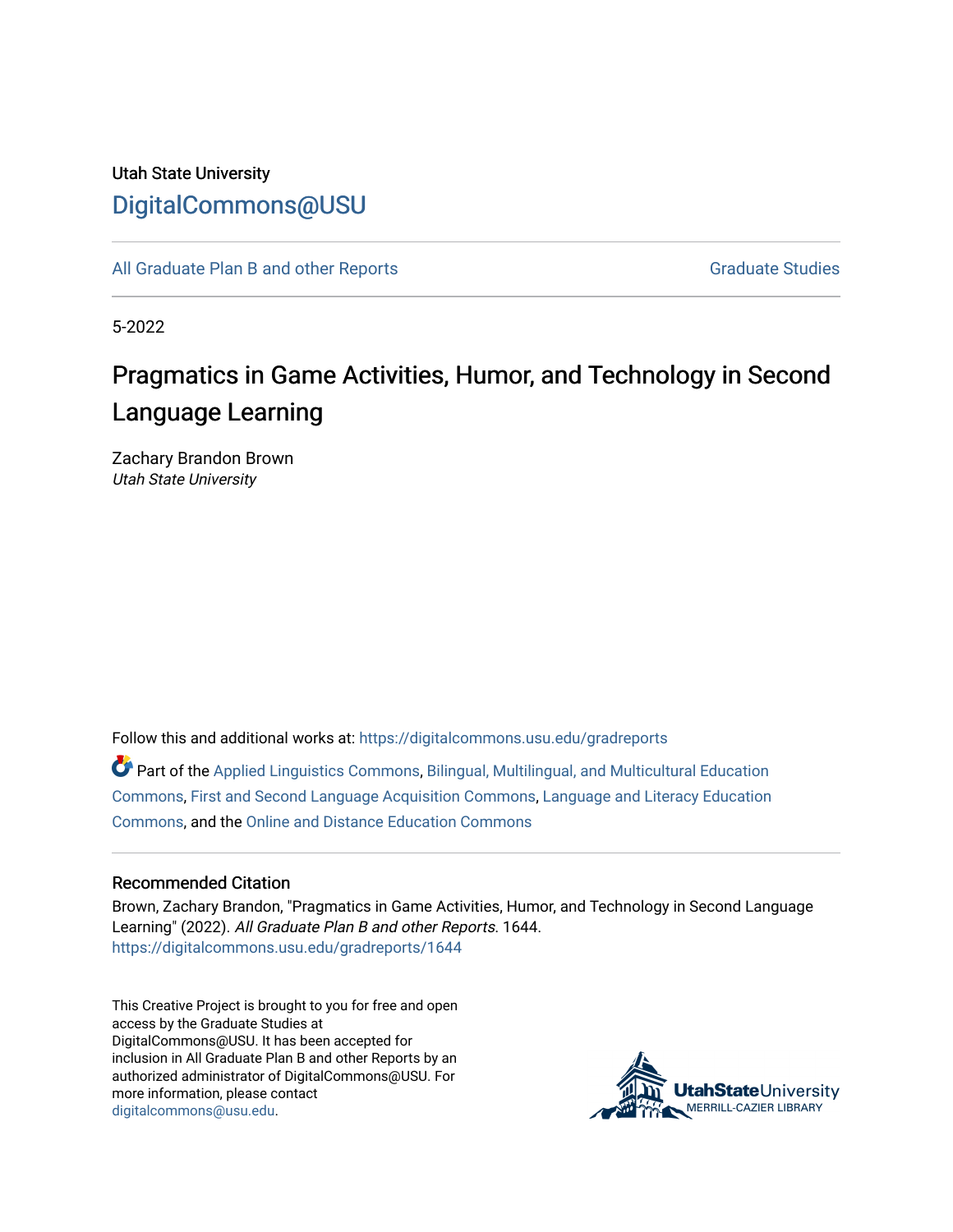## PRAGMATICS IN GAME ACTIVITIES, HUMOR, AND TECHNOLOGY IN SECOND

### LANGUAGE LEARNING

by

Zachary Brown

A portfolio submitted in partial fulfillment

of the requirements for the degree

of

### MASTER OF SECOND LANGUAGE TEACHING

Approved:

Dr. Karin DeJonge-Kannan Dr. Abdulkafi Albirini Major Professor Committee Member

Dr. Marta Halaczkiewicz Dr. Crescencio López González Committee Member 11 and 12 and 12 and 13 and 13 and 14 and 15 and 16 and 16 and 16 and 16 and 16 and 16 and 16 and 16 and 16 and 16 and 16 and 16 and 16 and 16 and 16 and 16 and 16 and 16 and 16 and 16 and 16 and 16 and 16

### UTAH STATE UNIVERSITY

Logan, Utah

2022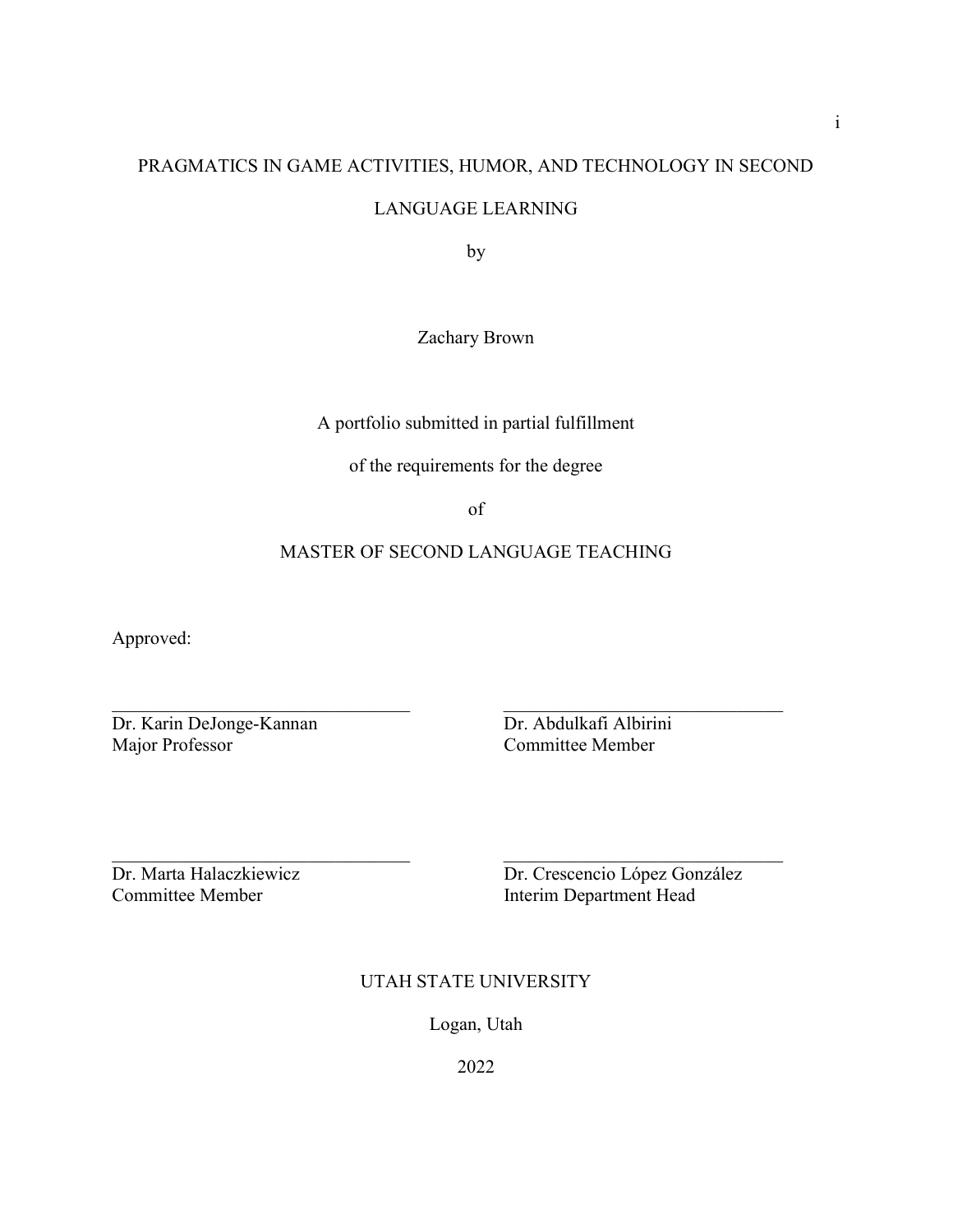Copyright © Zachary Brown All rights reserved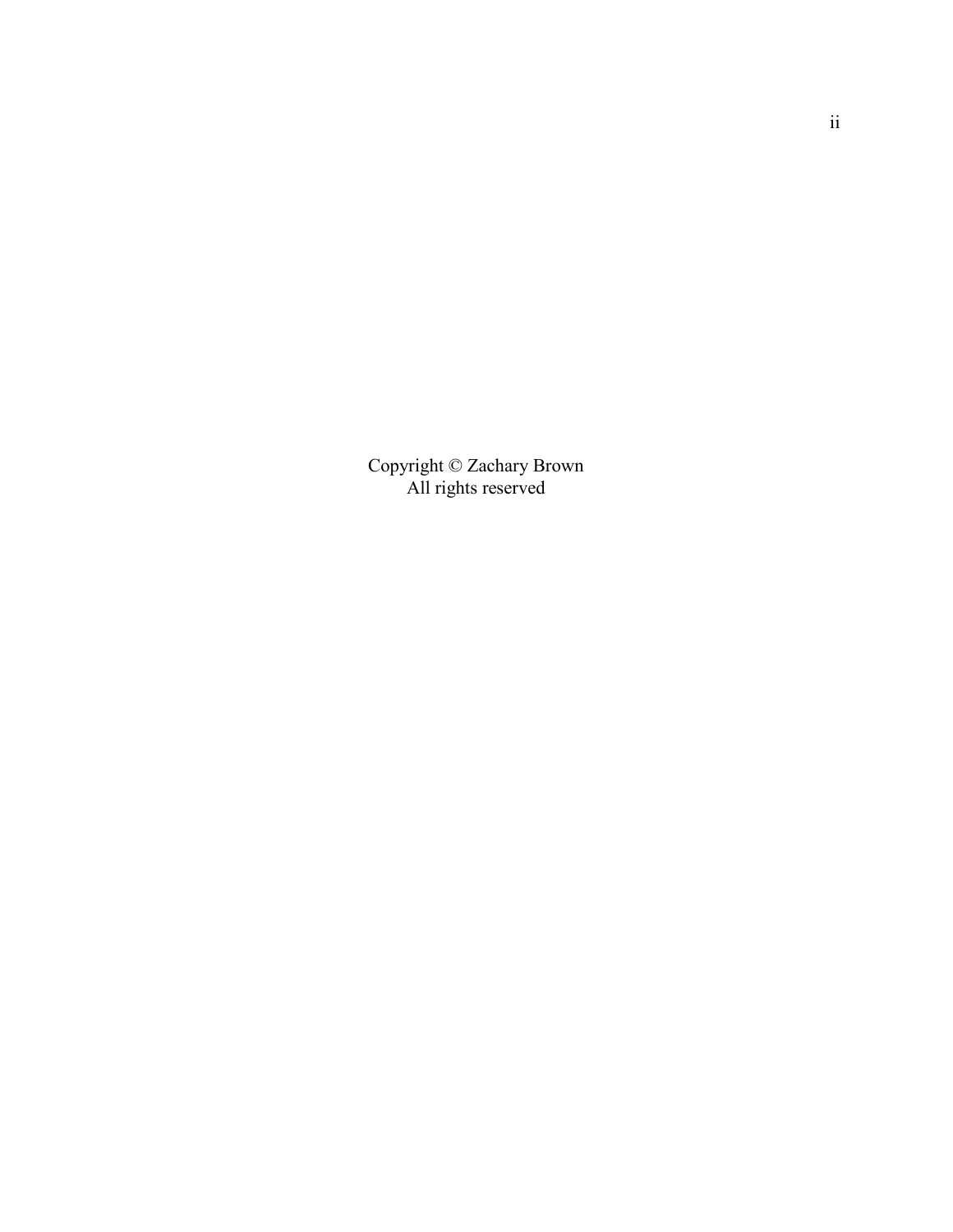#### ABSTRACT

#### Pragmatics in Game Activities, Humor, and Technology in Second Language Learning

by

## Zachary Brown: Master of Second Language Teaching Utah State University, 2022

Major Professor: Dr. Karin DeJonge-Kannan Department: World Languages and Cultures

This portfolio compiles work the author explored and developed during the Master of Second Language Teaching (MSLT) program at Utah State University (USU). It encompasses a range of experiences from teaching abroad and at USU, insights from the observation of other classrooms, and reflections from studies in the MSLT program.

Three distinct sections comprise the portfolio: teaching perspectives, research perspectives, and an annotated bibliography. The teaching perspectives detail beliefs regarding games, computer technology, humor, and pragmatics and how they influence second language learning based on the author's personal experiences. The research perspectives and annotated bibliography elaborate further on those topics by investigating related research findings.

(95 pages)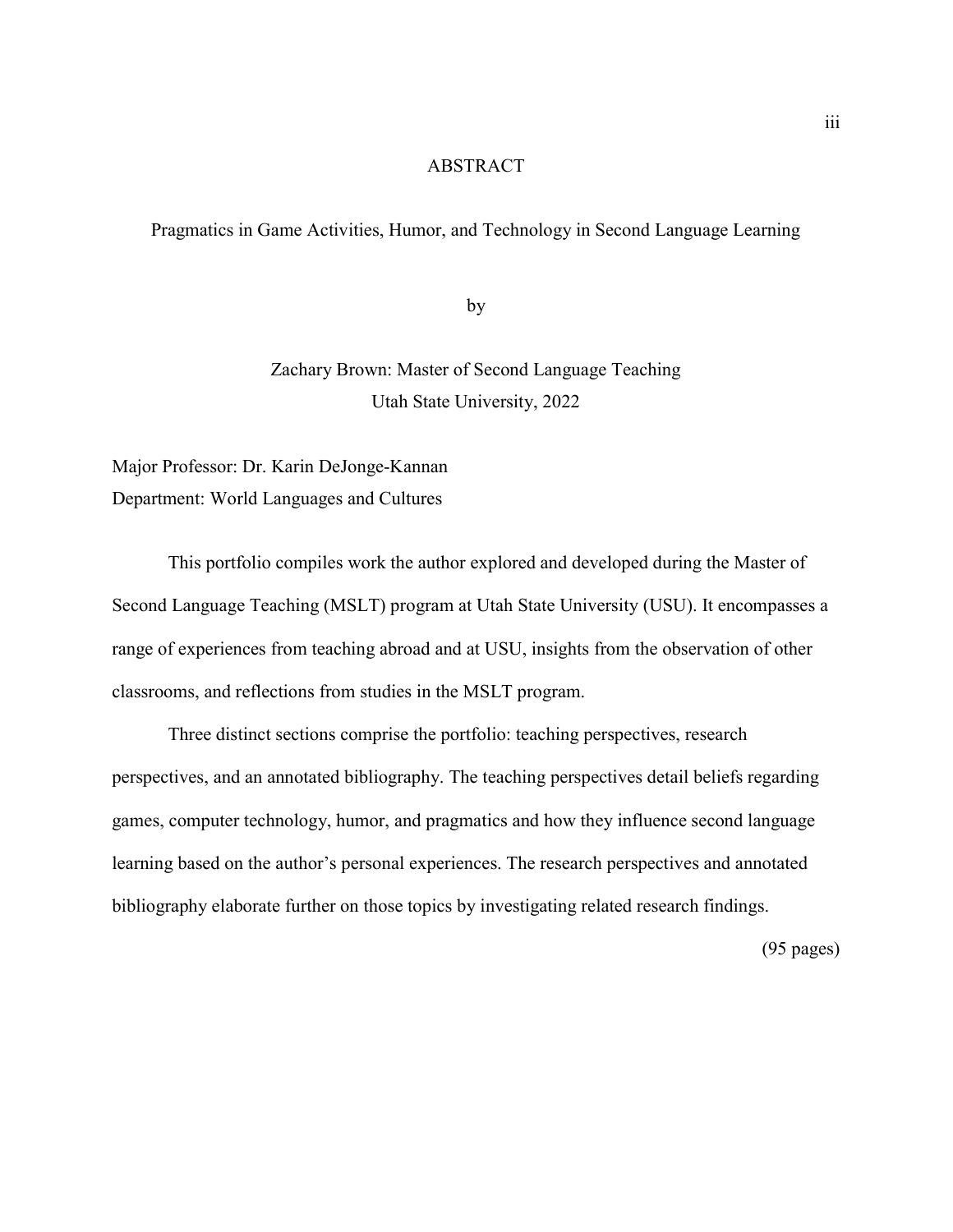#### ACKNOWLEDGMENTS

 I must certainly begin by thanking Dr. Karin DeJonge-Kannan, whose guidance directed me years ago to pursue second language (L2) teaching. Supported by her reliable, constant, and motivational mentorship, I embarked on a journey leading me through a minor in Linguistics, an English Teaching Assistantship with Fulbright in Slovakia, and then to the Master of Second Language Teaching (MSLT). Her investment of time, effort, and attention to my growth reaches far beyond the scope expected of any professor, and her impact will be felt not only by me, but by all those with whom I interact throughout my future as a teacher.

 I also thank Dr. Marta Halaczkiewicz, who I first had the pleasure of working with as an undergraduate classroom assistant, then later as a graduate instructor (GI). Her invitations to learn from and participate in meetings and other responsibilities outside of the typical routine for GIs afforded me extra experience and growth. I deeply value her exemplary encouragement, positivity, and kindness, as well as every chance to chat with her in Polish and Slovak.

 Dr. Abdulkafi Albirini helped me discover an interest in research that I did not previously realize I had. I thank him for his dedicated insistence that if possible, I should pursue opportunities to conduct my own research, particularly through obtaining a doctorate degree.

 Finally, I most especially thank my loving wife for her selflessness, and my parents, grandparents, sisters, brothers-in-law, and closest friend who have always offered their heartfelt support, particularly in their care for my newborn son, as I have progressed through my studies.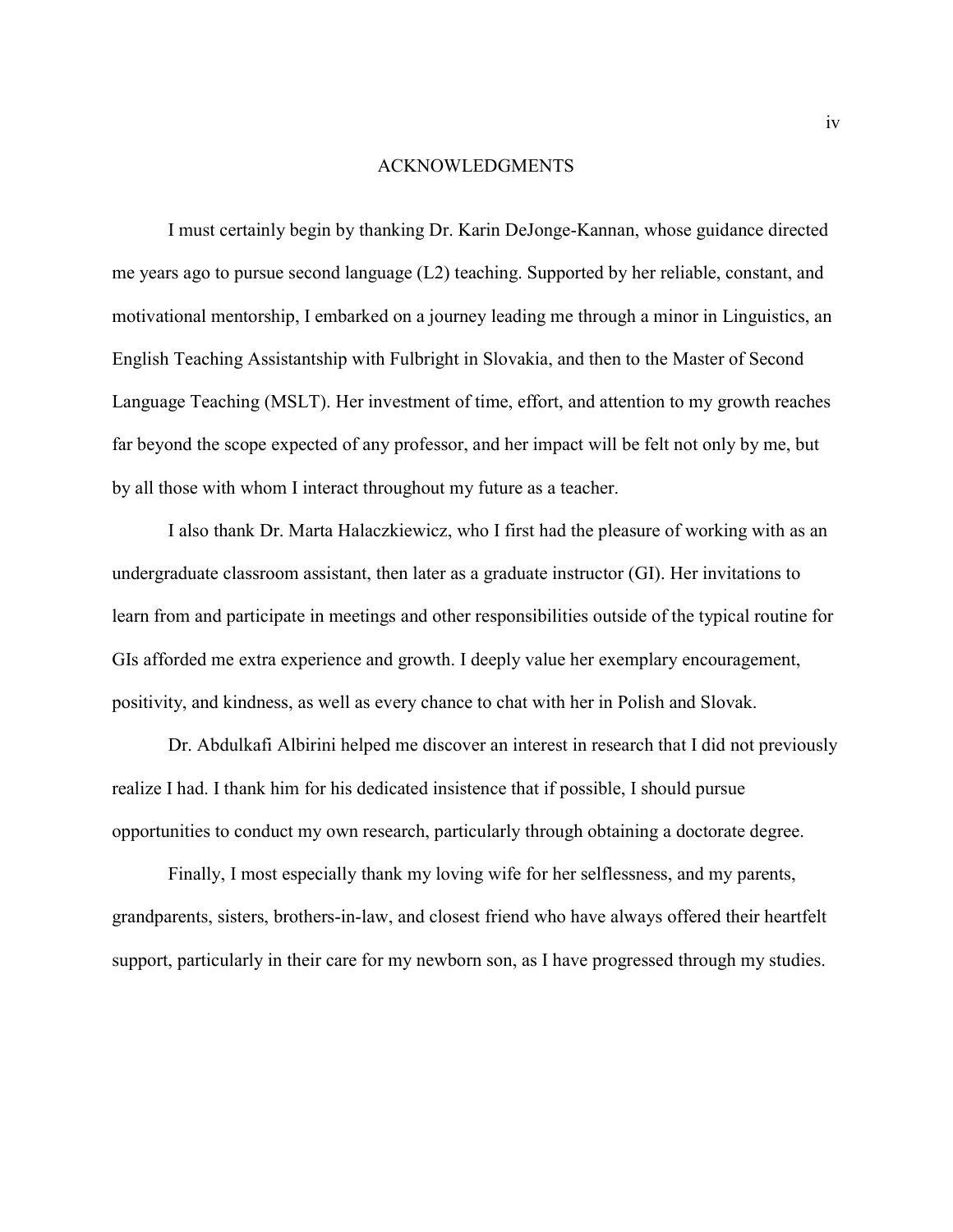## **CONTENTS**

| Gamified Communicative Activities and their Value in Second Language Learning |  |
|-------------------------------------------------------------------------------|--|
| Humorous Language Play in Second Language Learning: Benefits, Cautions, and   |  |
| How Computer-mediated Communication Influences L2 Pragmatic Competence        |  |
|                                                                               |  |
|                                                                               |  |
|                                                                               |  |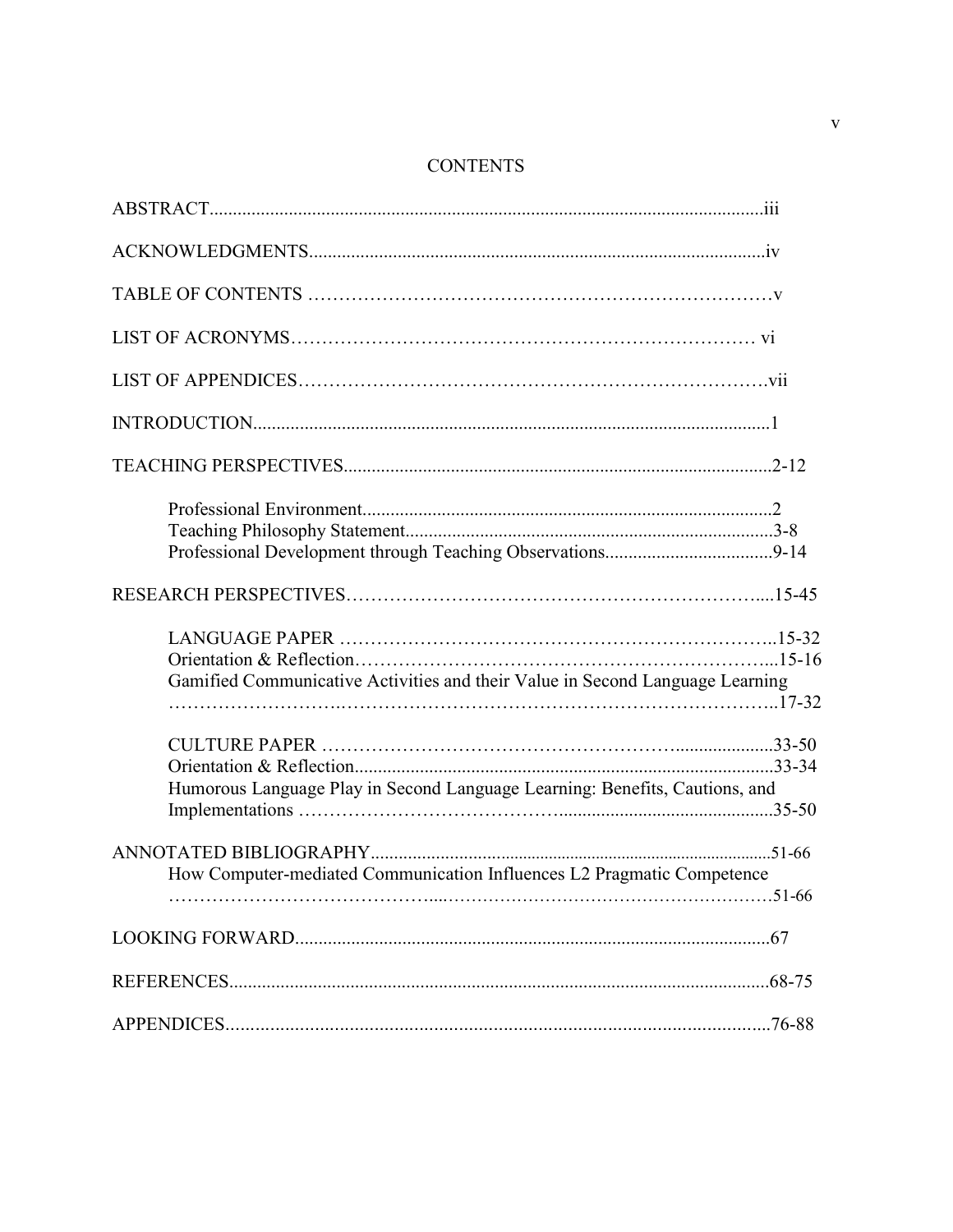#### LIST OF ACRONYMS

ACMC = Asynchronous Computer-mediated Communication

CALL = Computer-assisted Language Learning

CMC = Computer-mediated communication

 $F2F = Face-to-face$ 

GCA = Gamified Communicative Activity

ICC = Intercultural Communicative Competence

 $L1$  = First Language

 $L2 =$  Second Language

MSLT = Master of Second Language Teaching

SCMC = Synchronous Computer-mediated Communication

SCT = Sociocultural Theory

SLA = Second Language Acquisition

TPS = Teaching Philosophy Statement

USU = Utah State University

ZPD = Zone of Proximal Development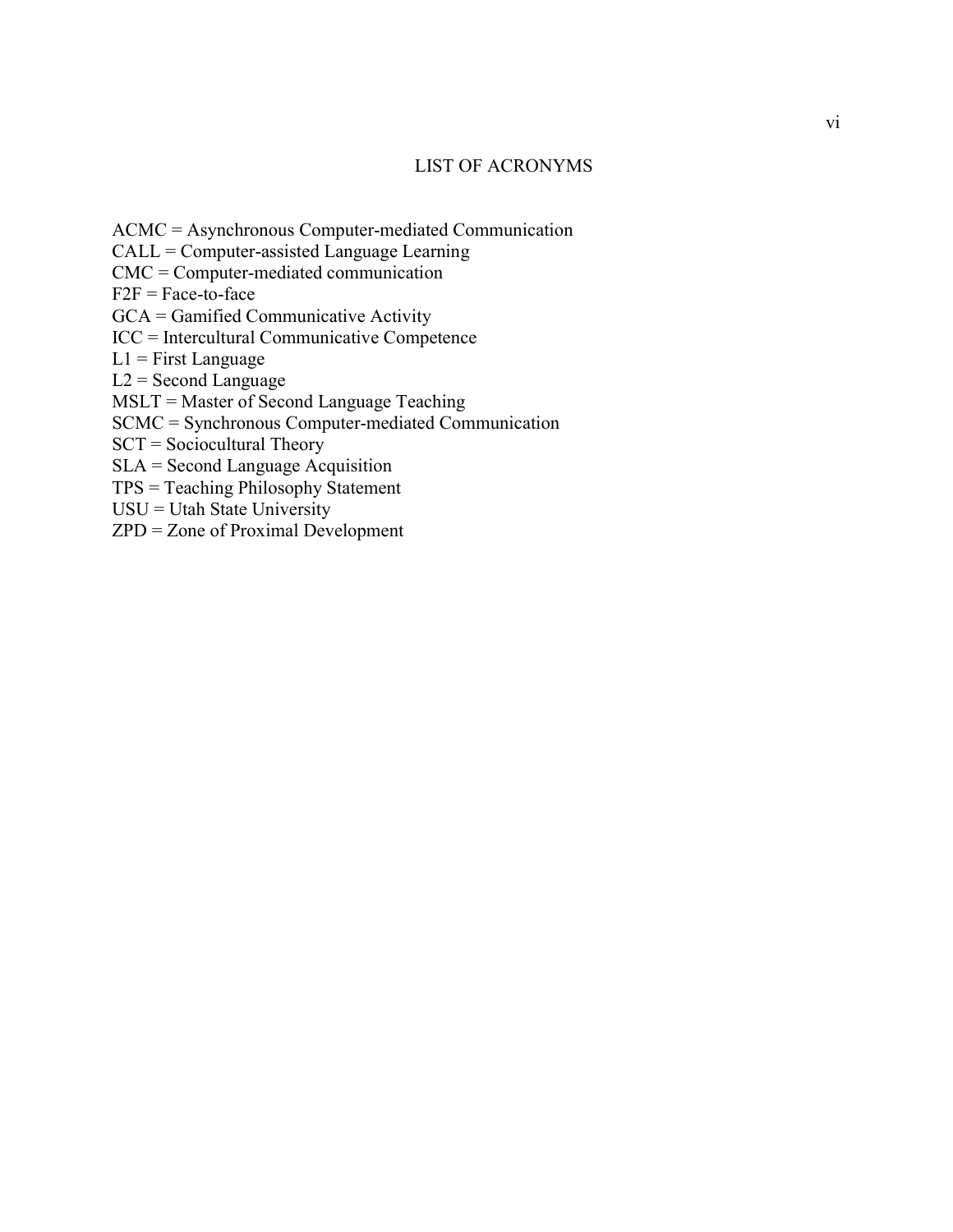## LIST OF APPENDICES

## Appendix A. GCA Lesson Plan: Questions Fuel Conversation

Appendix B. Learning Sarcasm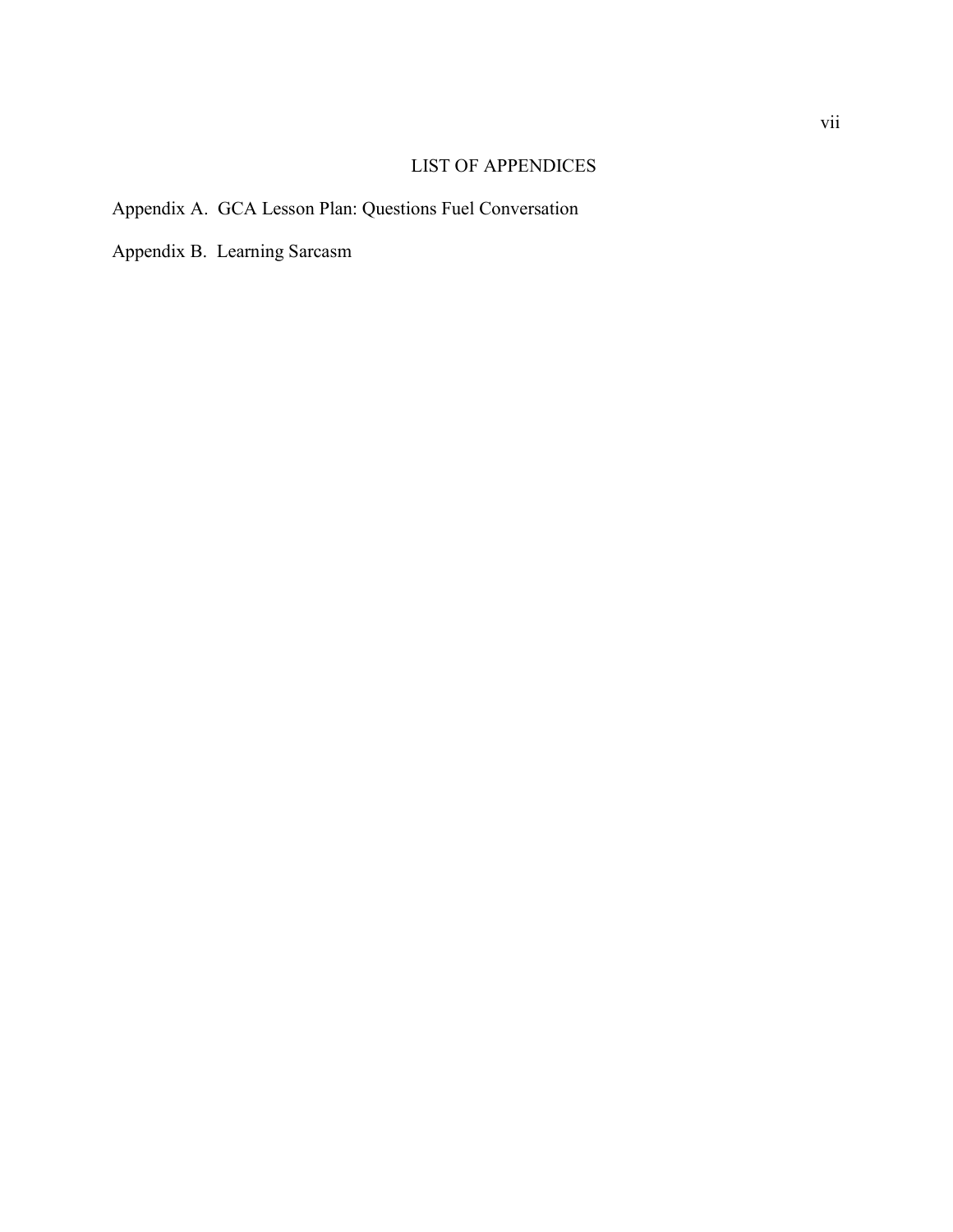#### INTRODUCTION TO THE PORTFOLIO

 My portfolio contains a collection of research-founded work developed over the course of the Master of Second Language Teaching (MSLT) program, and the pieces are tied to my personal experience with the topics presented. Some of the components began as a part of coursework, though I subsequently and substantially expanded and revised them. While in practicality the portfolio cannot adequately capture each and every piece of knowledge and understanding I have accrued throughout the MSLT, it does serve to highlight the most meaningful concepts personally developed over the course of the degree.

 My Teaching Philosophy Statement serves as the portfolio's guiding core, supported and clarified by the other pieces that surround it. Its main areas address three key topics of particular importance to me: gamified communicative activities, computer-assisted language learning, and attention to second language (L2) pragmatics. I discuss specific aspects related to those topics at length in two research perspectives and an annotated bibliography. Additionally, a piece dedicated to reflecting on the practices of other L2 teachers compares the features of their teaching to the concepts of the Teaching Philosophy Statement in a variety of observed classrooms.

 Finally, the closing piece of the portfolio describes my general attitudes and goals for my future development as an L2 teacher with an eye to the future. The portfolio thus represents the culmination of my professional identity to the point of graduation from the MSLT.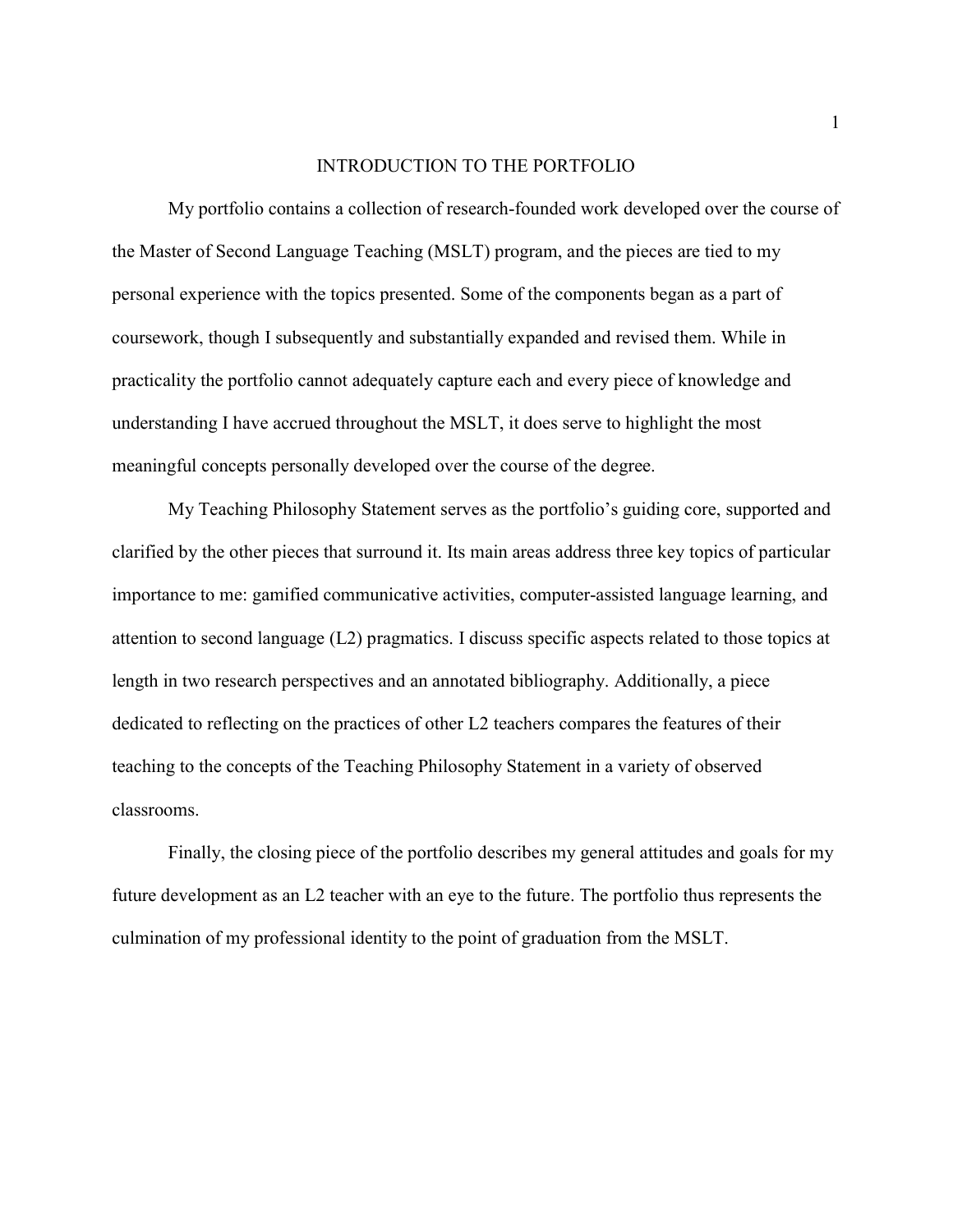#### PROFESSIONAL ENVIRONMENT

 My personal language learning journey began in a high school French classroom, then truly developed in England, where I acquired advanced proficiency in Slovak while teaching and learning from the sizable immigrant communities in Sheffield. My interest in languages first attracted me to translation and interpretation, but soon blended with my love of teaching, drawing me to teaching English as a second language (L2). My personal development as a language teacher budded as an undergraduate Classroom Assistant at Utah State University, then began to blossom during my subsequent time as a Fulbright English Teaching Assistant in Slovakia, where I simultaneously further developed my own second language skills in Slovak. Soon after, I joined the Master of Second Language Teaching (MSLT) program at USU, accepting a position as a Graduate Instructor to teach a Conversational English course while pursuing my own studies. From my experiences learning and teaching languages springs a desire to enable multicultural aptitude in others, a goal accomplished through direct attention to language pragmatics in the classroom.

While my goal is to primarily teach in a traditional in-person classroom setting, the unique circumstances imposed by COVID-19 at the onset of my MSLT studies have broadened my skillset and experience with utilizing computer-assisted language learning tools in language teaching. I anticipate continuing to utilize such tools, whether in online or traditional teaching.

 I intend to spend the majority of my career at US institutions, but I do expect to spend time teaching and performing research outside the United States. With a focus on strengthening learners' abilities to function as successful participants in an L2 language culture, I aim to teach adults English as a second or foreign language in collegiate academic settings.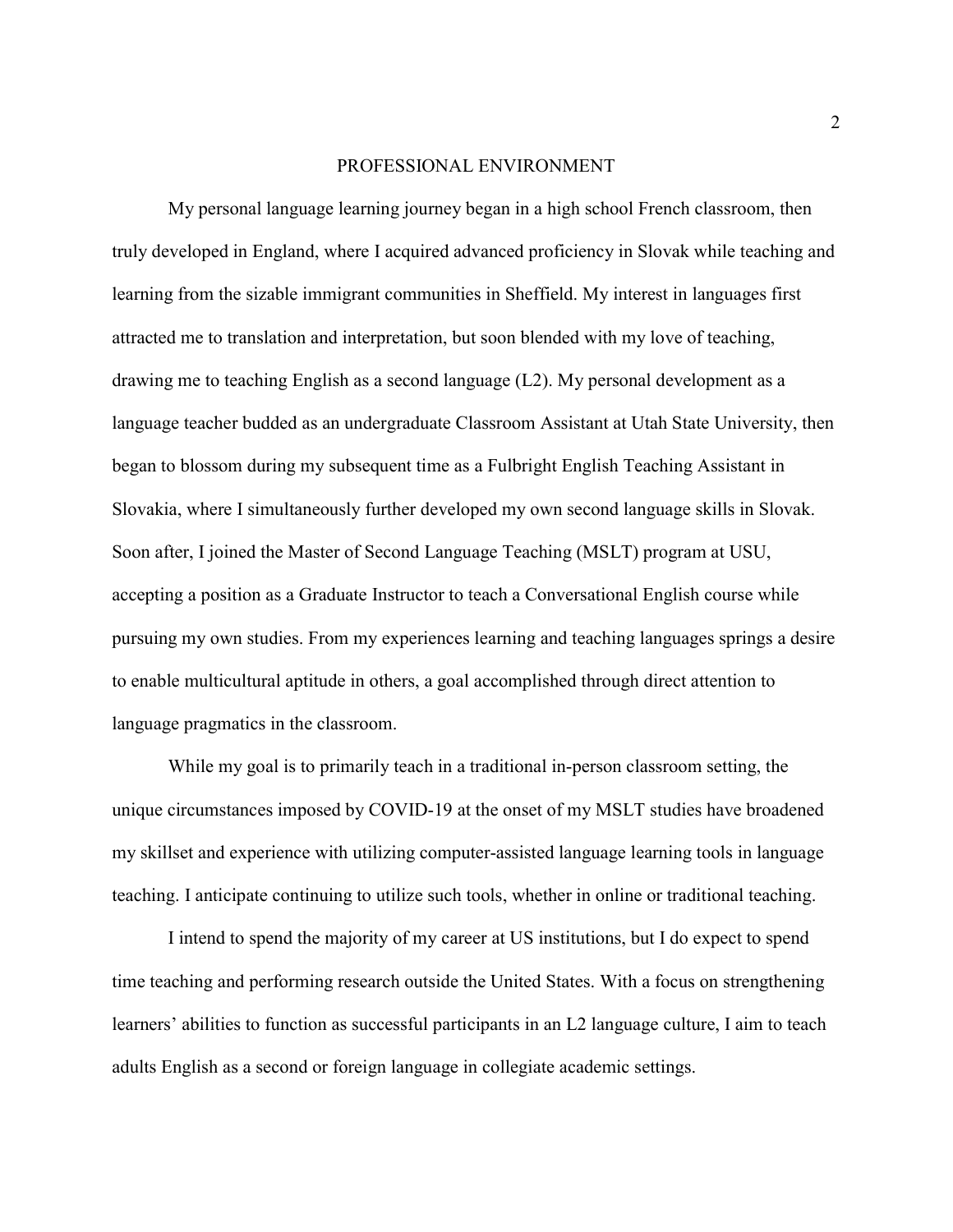#### TEACHING PHILOSOPHY STATEMENT

#### **Introduction**

 In this Teaching Philosophy Statement, I highlight fundamental facets of my attitudes and related approaches to second language (L2) teaching. I offer the context of my personal teaching experience and how it has influenced my development and current methods I use in my classroom. Specifically, I examine how gamified communicative activities can be implemented in a classroom to encourage student engagement with the material. Next, I address the role of computer-assisted language learning (CALL) in facilitating telecollaboration to enhance L2 learning. Finally, I explain advantages to explicitly teaching language pragmatics in the classroom, as well as effective approaches to doing so.

#### Gamified Communicative Activities and L2 Learning

From a young age, I benefited from exposure to multiple cultures and languages. I remember—and even have old journal entries of—an early elementary school activity when we as a class took imaginary trips to other countries. We boarded pretend airplanes, waved goodbye to our parents, and immersed ourselves in a new culture for a week. That immersion included tiny crash courses in language basics, and I loved it. My heart caught hold of an experience I knew I wanted: to learn the language and culture of people around the world.

Gamified communicative activities (GCAs) such as these (adapted in form and content, of course, to age and proficiency level) have the potential to fuel students' active imaginations as they did mine, including in L2 classrooms. That energy correlates with the joy of discovery, creation, and achievement, all of which act as powerful motivators to press onward in the learning process. Unfortunately, instructors, institutions, students, and parents of students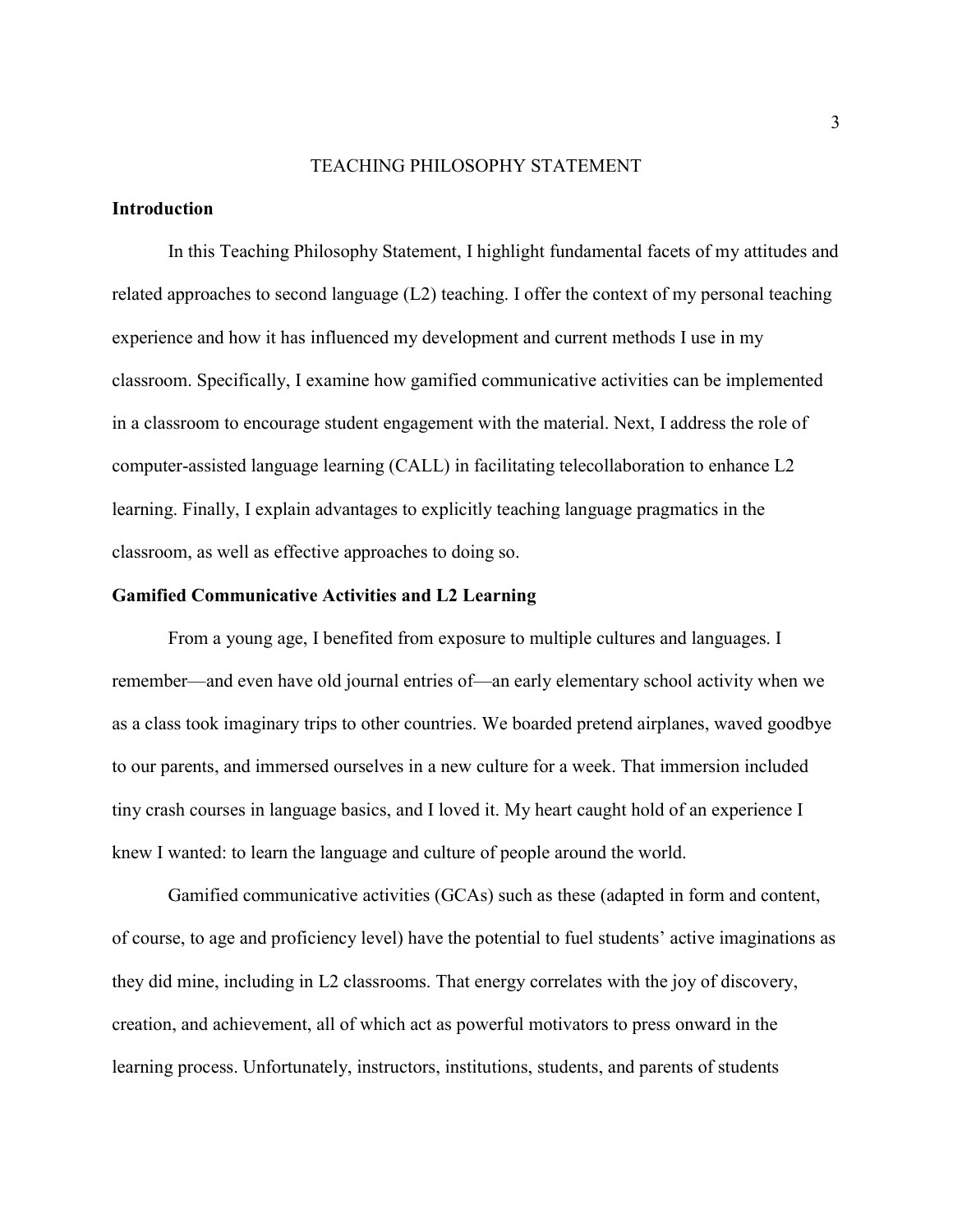sometimes tend to look down upon using games in the classroom. Somewhere along the way for those with such views, education came to connote the absence of fun, such that students cannot enjoy the learning process.

 Many education systems around the world foster an exam-focused educational environment, and teachers in that setting must follow a standard curriculum as required by their employer. This means that GCAs will often require the consideration of test preparation as a major motivating factor for their objectives. Even so, Guerreiro and Nordengren (2018) "suggest the need to tread carefully when introducing new assessment designs based on gameful principles" (p.145) due to teachers' and participants' existing conceptions of assessment and learning. Yet, if teachers recognize, value, and demonstrate GCAs' potential for positive impact on L2 progress, the general perception of GCAs may change even in exam-focused systems.

A recent example of a GCA from my own classroom reflects the goals of increased learner excitement and engagement with lesson material. The teaching mode led me to organize material from previous class sessions into a review activity where the students divided into teams and took turns choosing from categories separated into incremental point values; answering correctly garnered points, while incorrect answers allowed the other team to answer and steal the points. Without the aid of notes, the students needed to collaborate in discussion with one another to determine a correct answer in a limited amount of time, facilitating interpersonal communication and spontaneous recollection of learned material. The students recognized the activity's direct connection to class content, demonstrated significant motivation to participate, enjoyed the fun competitive aspect, and later evidenced retention of concepts reviewed in the activity.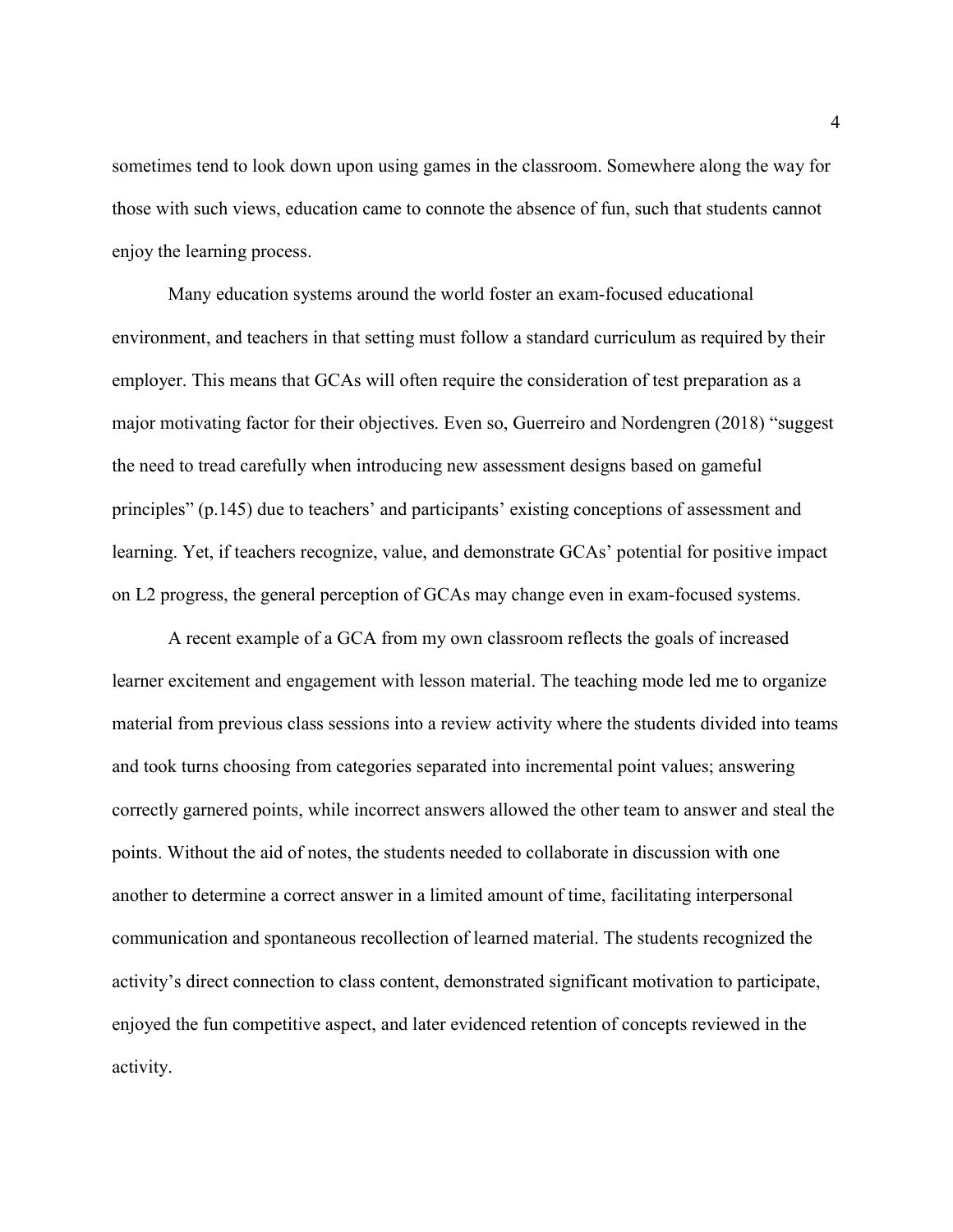#### Computer-assisted Language Learning

 With my graduate studies beginning in an era stricken by a pandemic, I discovered a newfound interest in the topic of computer-assisted language learning (CALL), particularly the synchronous variety. As a brand-new graduate instructor, I needed to develop a class taught entirely online through video conference meetings, something that hadn't been done in this particular class yet, nor in others in the program. Technology's inherent role in every lesson meant evaluating my constant use of that tool, and considering how it would affect my implementation of teaching methods, such as GCAs. A series of priorities emerged in importance. First, I needed CALL tools to have easy accessibility for myself and my students. Next, I needed the tools to have a consistent, direct, and positive impact on lesson material. Finally, the tools needed to fill a function that I couldn't otherwise achieve through more effective and efficient means. Telecollaboration, a form of virtual exchange involving "online interaction between two or more learners with similar language and learning objectives" (Hřebačková, 2019, p. 10), held promise in terms of fulfilling those priorities.

 In the end, we used the telecollaborative videoconferencing platform called Zoom. At the bare minimum, the app allowed us to meet virtually when we could not in person. Beyond that, it provided other features, such as a typed chat function, and video/audio sharing capabilities. Through the chat, students could practice synchronous written communication with one another and/or myself even in a face-to-face communication environment. Video/audio sharing meant that I could present authentic language material from clips of movies or TV shows, facilitating discussion and examples of real-world language implementations.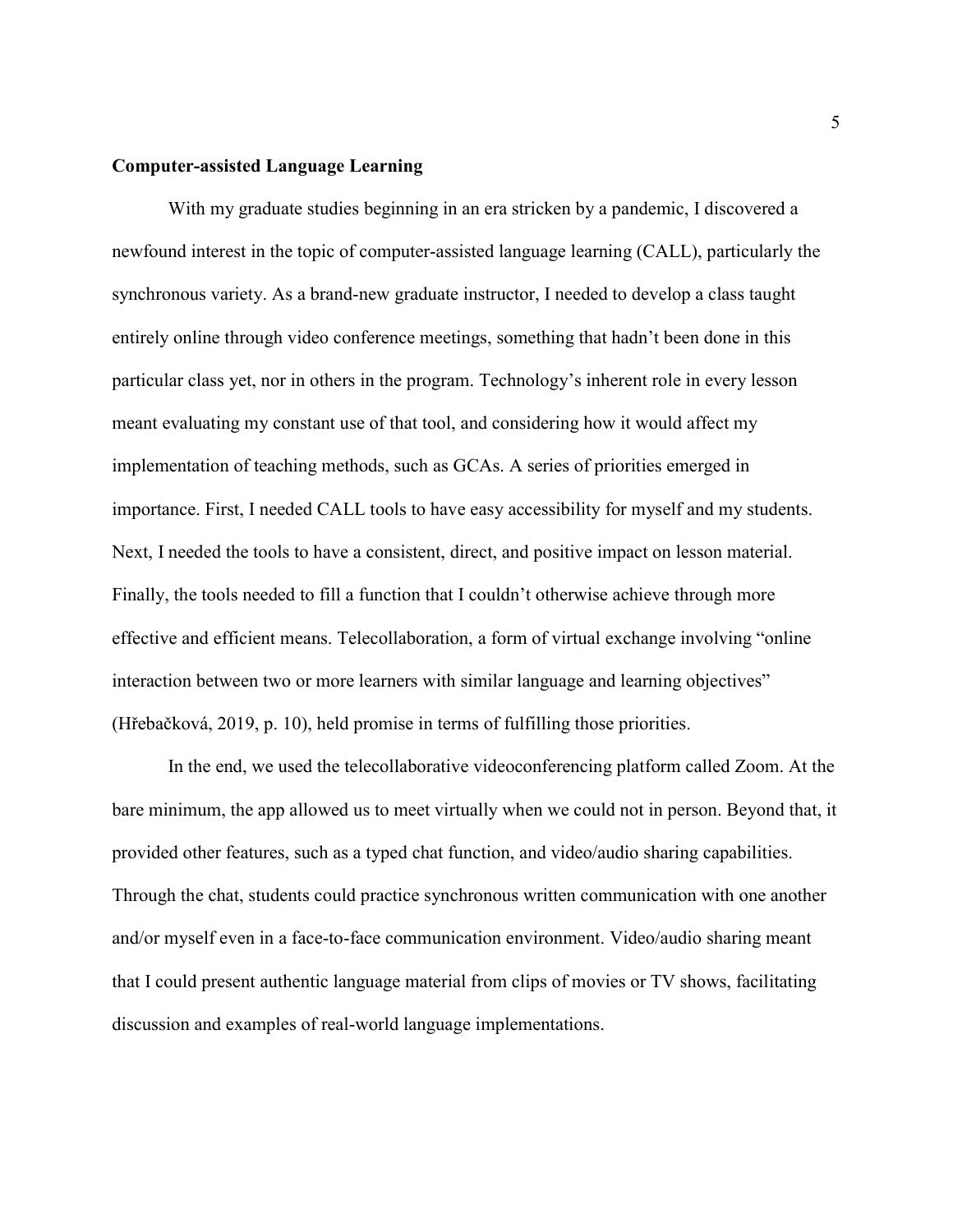In connection to the prior section on GCAs, CALL enabled me to utilize the review game in spite of not meeting in person. Using Zoom, I shared my screen with the students so they could see the category options and questions. The students communicated with group members using the private message feature, which allowed them to practice synchronous text-based interpersonal communication. Similar to the results of Hřebačková's (2019) study, this and other telecollaborative tasks helped make my students' learning motivating and enjoyable even as learners developed skills in the target language.

#### Attention to Pragmatics

 My first semester in the MSLT program included a course in language pragmatics, a topic I had not previously studied. With the instructor's invitation to put my metaphorical antennae up, I focused great attention on the inexplicit nuances of my target language teaching context. My studies in that class and beyond brought great clarity that hinged on a key idea; words alone mean little to nothing without the cultural context informing them. Such a fundamental concept, yet it is still a relatively new field of research. Topic after topic flowed to my attention: politeness, humor, small talk, complaints, and more. All vital to competent communication in any language, but so rarely addressed in second language textbooks. I needed to take the next step. How could I most effectively teach those pragmatics to my students?

According to Kim and Taguchi (2015), "pragmalinguistic forms can be taught using collaborative tasks, which facilitate learner-learner interaction" (p. 674). Collaborative, interactive practice activities with room for creativity, such as roleplays or the aforementioned GCA review activity, have proven very effective for learners in my own context. Youn (2015) supports the use of roleplays, noting that "role-plays created opportunities for the examinees to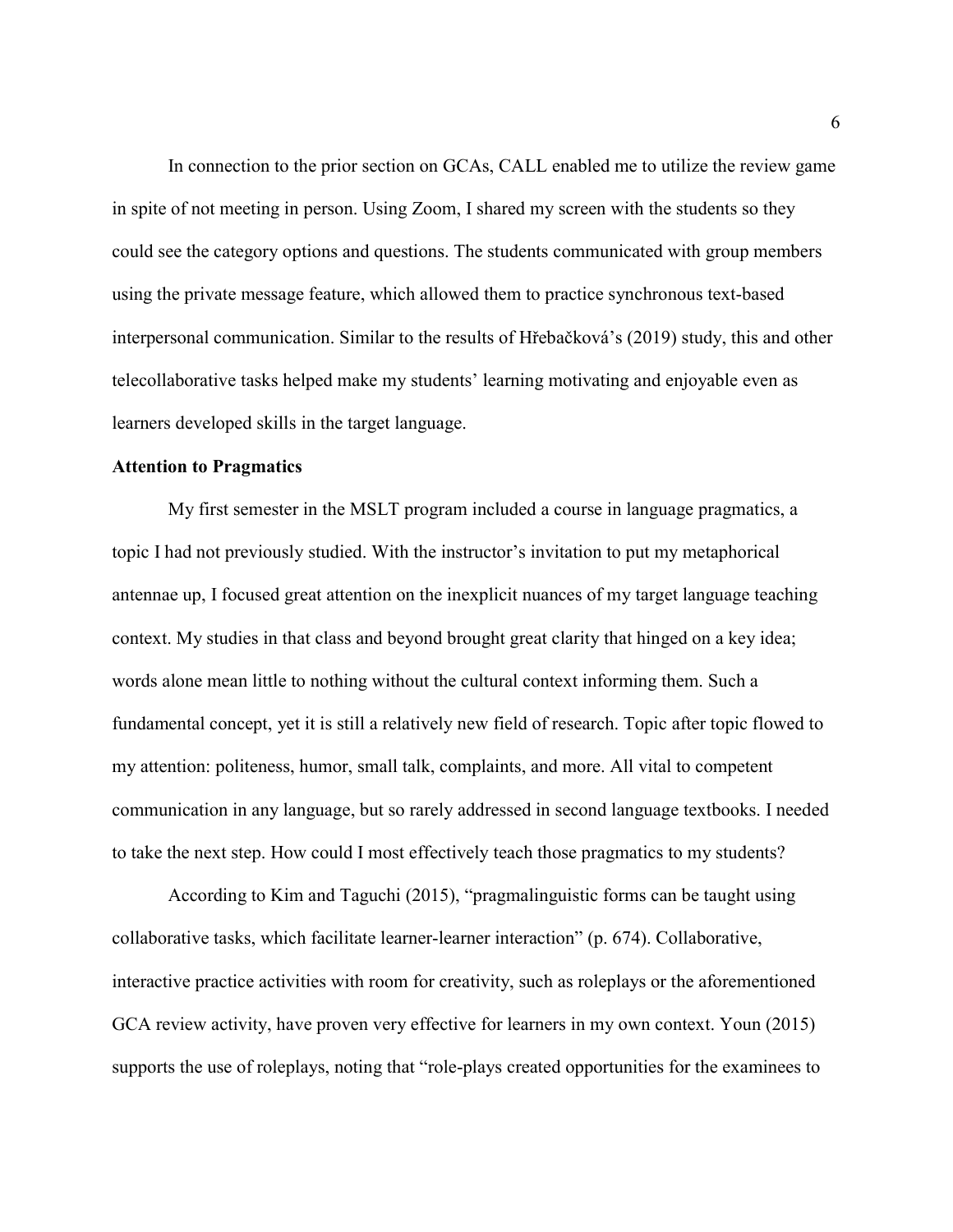employ pragmatic competence in interaction" (p. 217). Discussing my students' linguistic products from collaborative tasks and encouraging them to think not only about what they say, but why they say it, has led to their broader understanding of how to apply their vocabulary and grammar to L2 situations in the world around them.

 In line with the importance of learners' perception of relevance as discussed in the gamebased communicative activities section, my students exhibit greater eagerness (i.e. motivation) to acquire new words, phrases, and syntactic constructs when they see the direct significance of their use in a culturally-informed conversation. From that point, they are no longer simply memorizing vocab and grammar structures for an exam, but for anticipated real-life situations. For example, learning the colloquial use of "you bet" as a way of saying "you're welcome" or "yes" heightens in value when students understand how/when it's used by store cashiers, strangers holding the door open, a teacher speaking to a student, and so on. After our discussion on the topic (among other colloquial phrases), my students used "you bet" often and pragmatically appropriately with me and each other, almost always with smiles and laughs inspired by their successful use of a new pragmatics concept.

#### **Conclusion**

 Like in my own experience, teachers seeking to prevent or remediate learners' low motivation may find that GCAs, CALL, and attention to pragmatics can help, even when facing the pressures of assessment. These categories need not operate independent of one another, but may blend together for a more effective overall result, as evidenced by my reference to the review-style GCA in each section.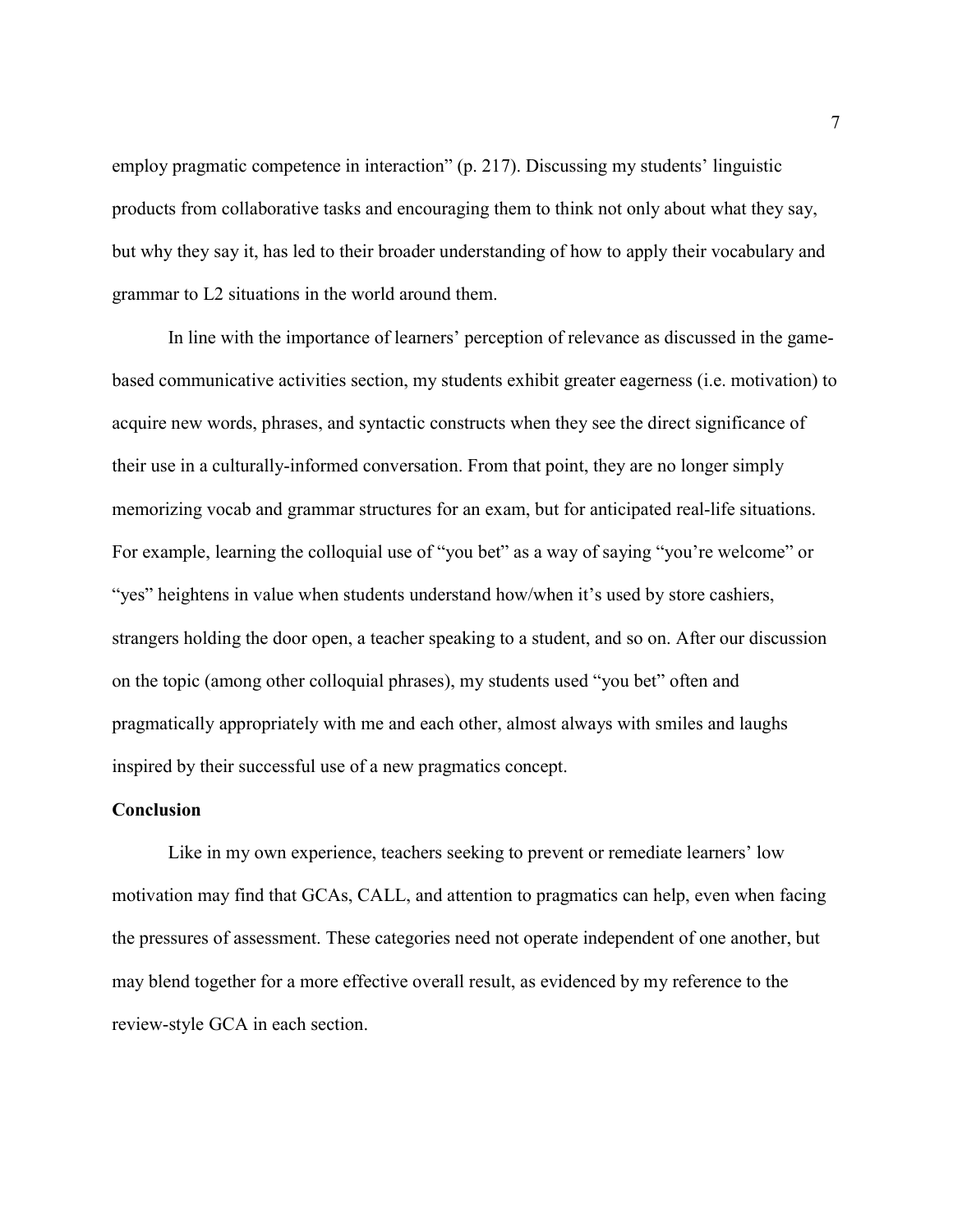I seek to make my classroom a place where students enjoy their learning process, noticeable in their high motivation levels. In doing so, I also aim to bolster their pragmatic confidence and ability. In sum, I strive to accomplish this through deliberate implementation of relevant learning resources and strategies, including GCAs and CALL tools.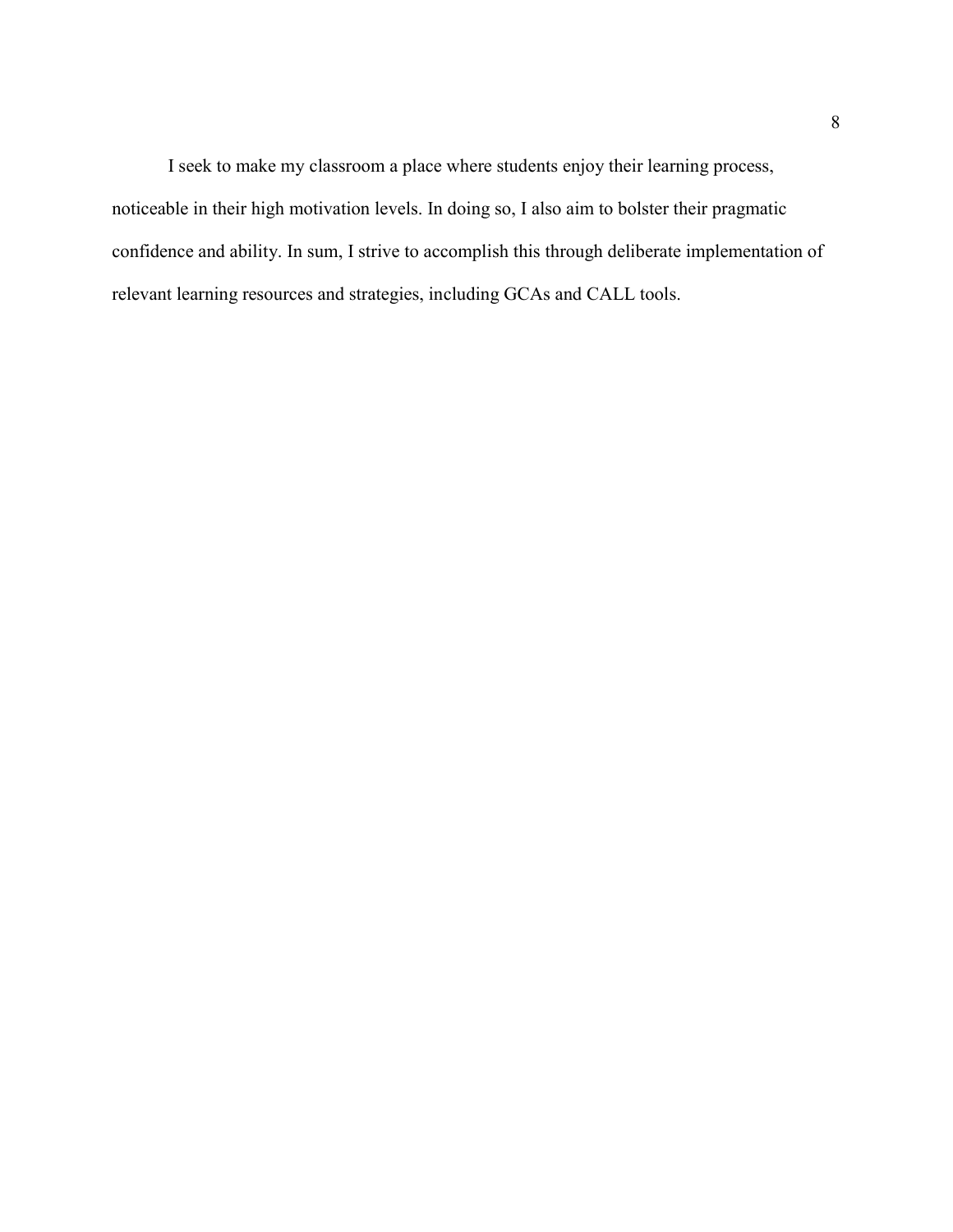## PROFESSIONAL DEVELOPMENT THROUGH CLASSROOM OBSERVATION Introduction

 In my experience, classroom observation of colleagues can prove instrumental in highlighting areas for an observer's own improvement. For example, inspiration for selfimprovement might come from witnessing successful teaching strategies and realizing that those same techniques could be effectively applied in the observer's own classroom. Observers might also notice a common learning obstacle shared by both their own students and the learners they observe, and devote more focused attention to overcoming the issue in their own classrooms.

Though polite observers typically do not share much feedback in dialogue with their observed colleagues since doing so might put off the observed teacher and discourage future observations, the method of peer observation still constitutes a means of collaboration. Teachers work together to pool knowledge, share experience, and inspire action. Ideally, such collaboration would occur among a diverse group of colleagues teaching multiple levels, demographics, and languages, allowing all participants access to a wider collection of experience, methods, and perspectives, both similar to and varied from their own. As part of my observations in the MSLT program, I had the opportunity to observe second language (L2) classes taught at high school and university levels, including English, Spanish, Mandarin, Japanese, and American Sign Language.

While I connect the findings of my observations with the topics of my Teaching Philosophy Statement, I do so with full recognition that the emphases of my own preference do not represent the entirety of successful teaching ideals. Rather, the connection between my point of view and the classes I observed demonstrates the flexibility of learning through observation;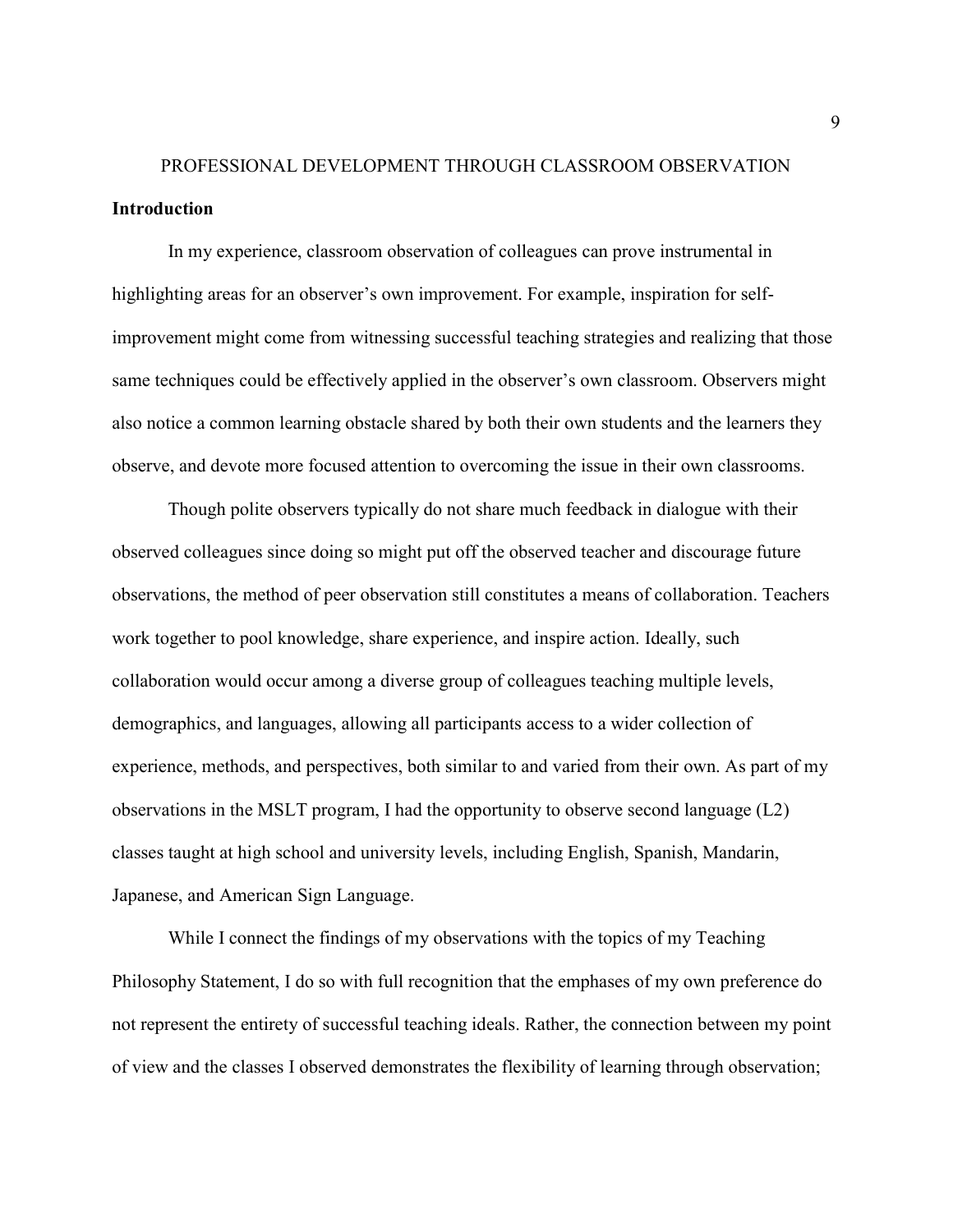observing with purpose can empower teachers to enhance and inform their own teaching according to their needs and goals.

#### Gamified Communicative Activities

 In my Teaching Philosophy Statement (TPS), I assess how gamified communicative activities (GCAs) can enhance L2 learning. In the several classes I observed, only the single American Sign Language class included such activities. In the GCAs, the class split into groups that engaged with the activities largely without direct involvement from the teacher. Students remained engaged for most of the GCAs' duration, though the smallest group lost engagement sooner than the largest. This led me to conclude that maintaining as even numbers as possible when dividing students into groups for GCAs could help extend the effective duration of the activities. Additionally, the students in both groups ran out of ideas/interest several minutes before rotations to new activities, so an earlier rotation could have helped maintain consistent engagement. This led me to conclude that in case activities do not last as long as expected, it could be helpful to have backup GCAs with flexible durations to cover remaining time. Indeed, if even a planned lesson that does not involve a GCA does not go as long as planned, a GCA could serve as an effective use of excess time.

While the other observed teachers did not include GCAs in those particular classes, it does not necessarily mean their entire syllabus is devoid of GCAs. On the other hand, though the sample size is small, I do feel this reflects the relatively uncommon inclusion of GCAs in L2 classrooms, even in the United States where such activities are in some places more encouraged than in many pedagogical structures outside the US. This gives me cause to question why other instructors do not treat GCAs with the same level of importance highlighted by my TPS. In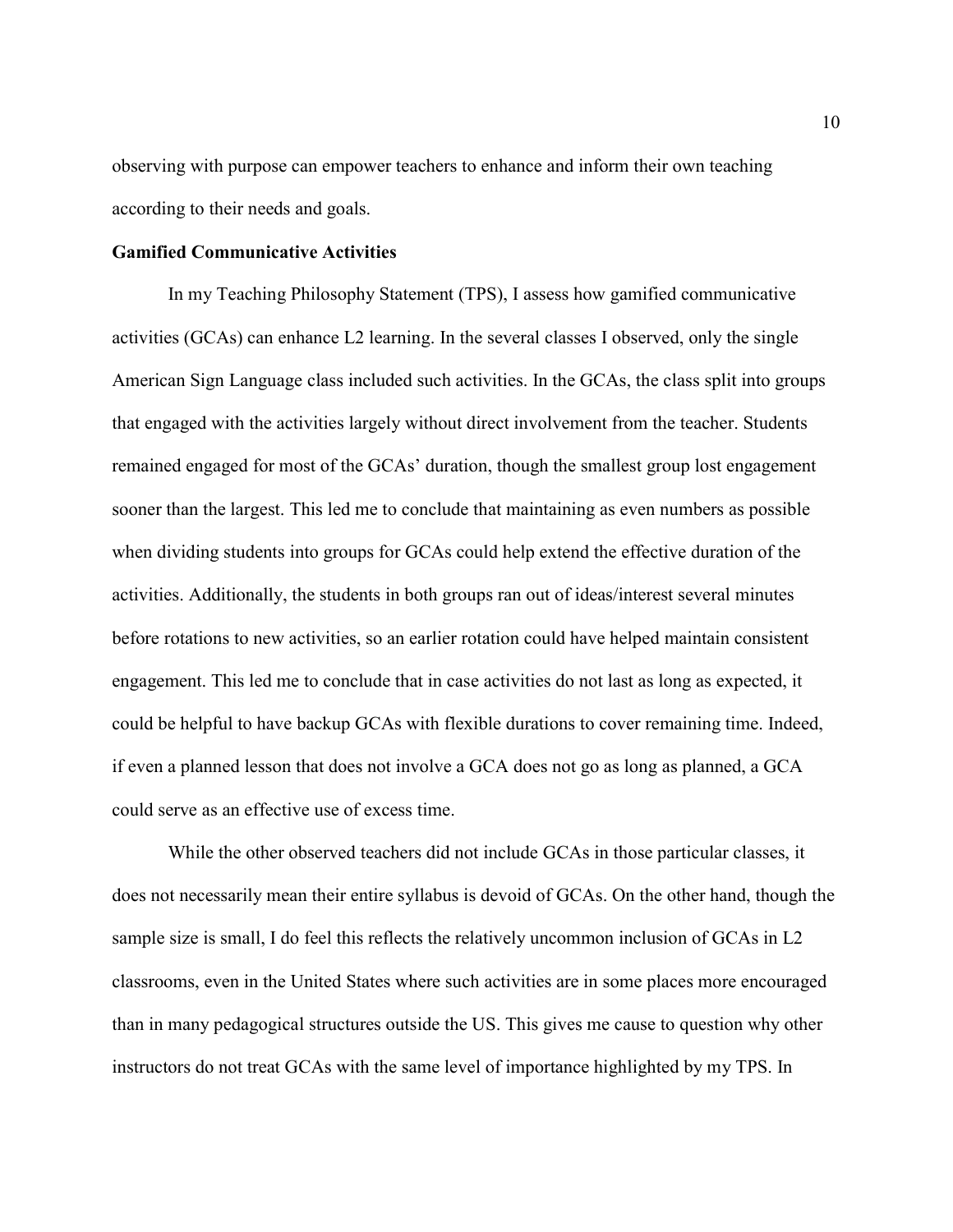connection with my autoethnographic experience introduced in the research perspective "Gamebased Communicative Activities and their Value in Second Language Learning" later in this portfolio, I believe a major contributor to the scarcity of GCAs is a long-held systemic tradition that games do not belong in a classroom.

#### Computer-assisted Language Learning

 Since my observations were conducted during the COVID-19 pandemic, a majority of the classes I observed met virtually. This allowed me the opportunity to witness a greater abundance of computer-assisted language learning (CALL) and computer-mediated communication (CMC) than I would have prior to the pandemic.

 Zoom, a videoconferencing software, represented the predominant digital tool utilized in those classes. This especially interested me since I used the same tool in my own classroom for two semesters, as detailed further in my TPS. While I noticed some drawbacks to the telecollaborative classrooms I observed, I also noticed some advantages. For example, the use of breakout rooms provided students the chance to use the L2 with a smaller group of peers without the noise of other groups around them or the presence of the teacher. Some groups I joined to observe became sidetracked quickly and didn't completely fulfill the purpose of the breakout room before returning as a whole class. In those cases, a teacher's presence could have encouraged greater focus.

On the other hand, the students in breakout rooms couldn't listen to other groups' discussions (which I noticed in some of the in-person classes I observed), so they had to think creatively on their own to respond to assigned discussion topics. Additionally, I observed that cross-group chatting in the L1 sometimes occurred during in-person small group work, while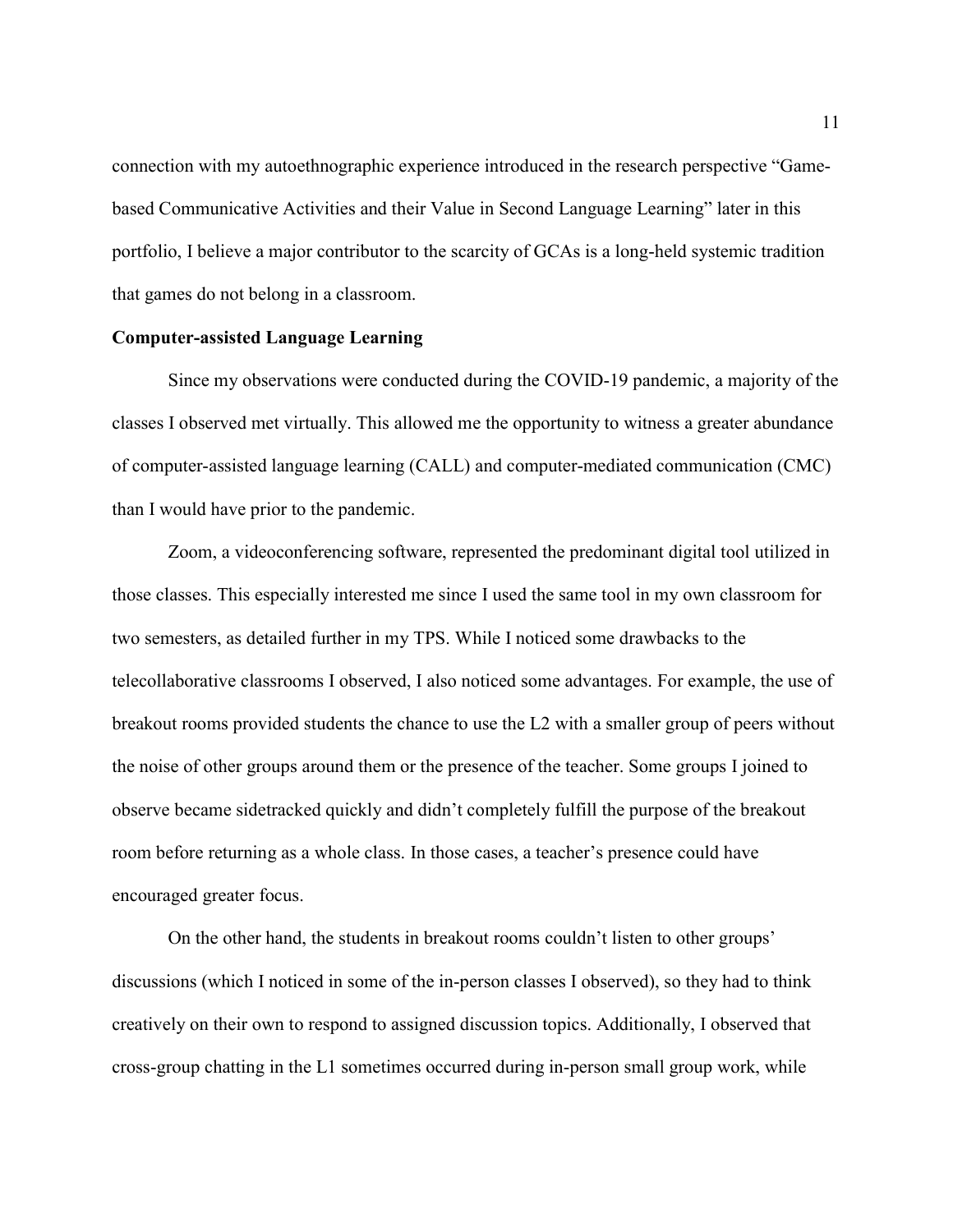doing so was not feasible while in a virtual breakout room. When with the whole class, students exhibited greater reticence to virtually raise their hand or unmute and speak in response to the teacher or their peers compared to students in the in-person classes raising their hand or chiming in. Some of the reticence may stem from the awkwardness of accidentally interrupting someone due to visual/audio delay when videoconferencing, which is an inherent disadvantage of the tool itself. Students' reluctance might also arise from distractions like surfing the Internet, playing games, or doing other activities unrelated to the class discussion.

 Overall, teachers using telecollaborative resources (whether by choice or by necessity) seem to have found similar benefits to those noted in my TPS, including heightened motivation and enjoyment among their students. The observations also surfaced general drawbacks to telecollaboration that could benefit from teachers' deliberate attention to remedy or circumvent.

#### Attention to Pragmatics

 In the classes I observed, there were varying degrees of attention to L2 pragmatics, the third of the three major components of my TPS. While most classes involved no direct instruction on pragmatics topics, some teachers made a deliberate effort to highlight differences in pragmatics between the students' L1 and L2. For example, the teacher in one entry-level Spanish course helped the students understand that while the adjective "fat" in American English tends to carry a negative connotation, "gordita" in certain Spanish-speaking contexts can be used as a positive compliment. The teacher gave examples of when L1 Spanish speakers might use "gordita," such as when calling out to an attractive woman or as a term of endearment with a spouse. As a result, the students reflected on the pragmatics of the two languages, navigating in class a difference that could have led to inadvertent offense if misunderstood outside of class.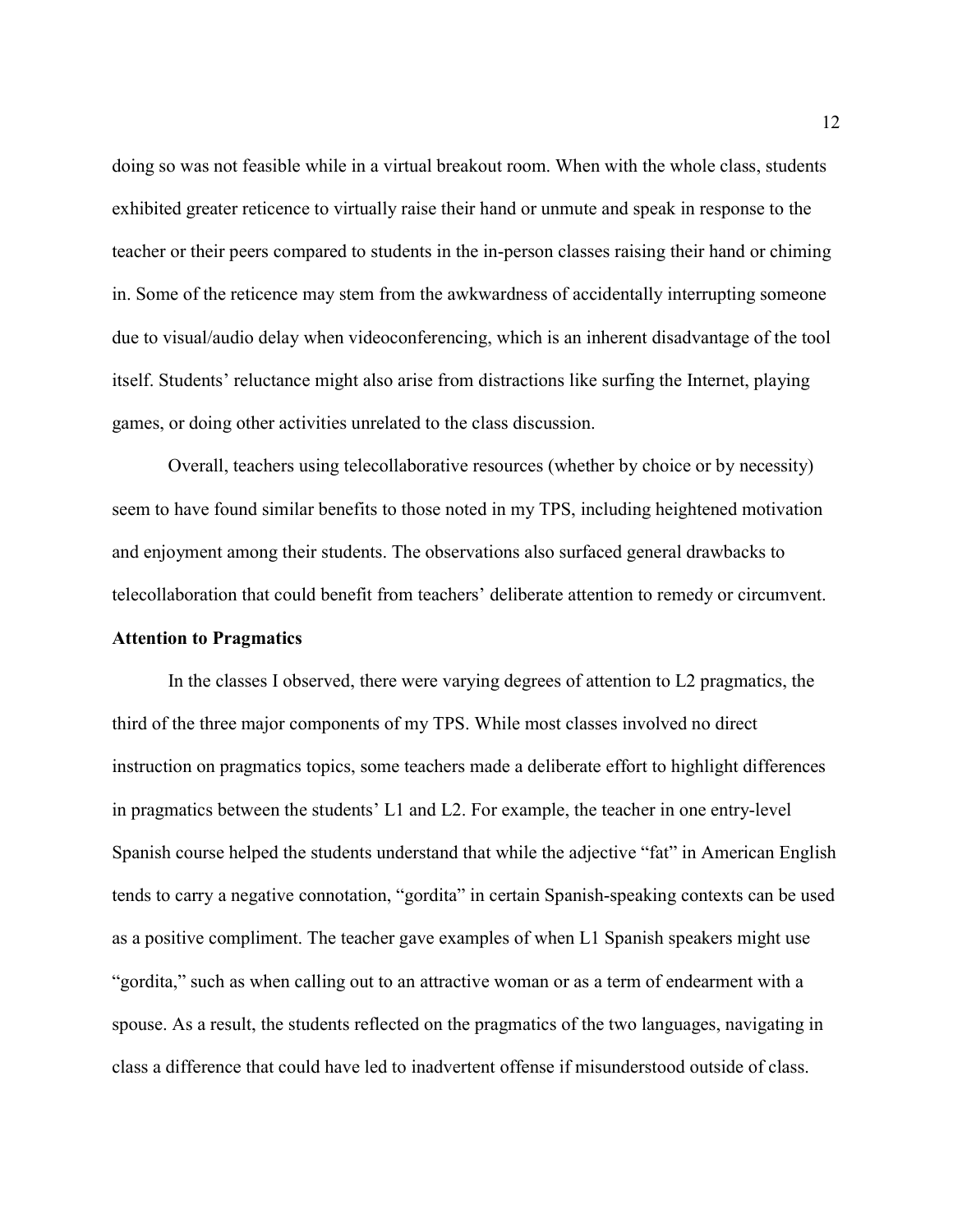The same teacher also explained why learning imperial system words in Spanish would not be particularly useful to the students, as L1 Spanish speakers use the metric system, so measurements in feet or miles would mean almost nothing to them. The students exhibited great interest afterward in learning metric system vocabulary when they might have otherwise dismissed it, thinking they wouldn't use it.

 The exemplary class demonstrates the kind of attention to pragmatics that my TPS claims can heighten students' motivation to learn and their interactivity with the teacher and one another. The lack of pragmatics instruction in most of the other classes I observed certainly doesn't mean that such instruction didn't occur at other times over the course of the semesters or school years. However, it does show that while the topic of pragmatics continues to gain traction as a fundamental part of language learning, it has not yet reached widespread and constant implementation, even among teachers who value pragmatics.

#### **Conclusion**

 Throughout the course of observing an array of classrooms, I found that though nearly every observation included some element of the three values outlined in my TPS, none of them included all three. In itself, this is unsurprising given the differences in students' needs and each context's resources and limitations. Omissions of those three TPS values in the observed classrooms also does not necessarily mean that those elements had no place elsewhere in the teachers' course plans, though it is worth recognizing differences in prioritization and emphasis.

Of greater interest, though, is how each classroom benefited from whichever of my TPS values it did include. By analyzing the highlighted instances described in the sections above, the values of game-based communicative activities, attention to pragmatics, and computer-mediated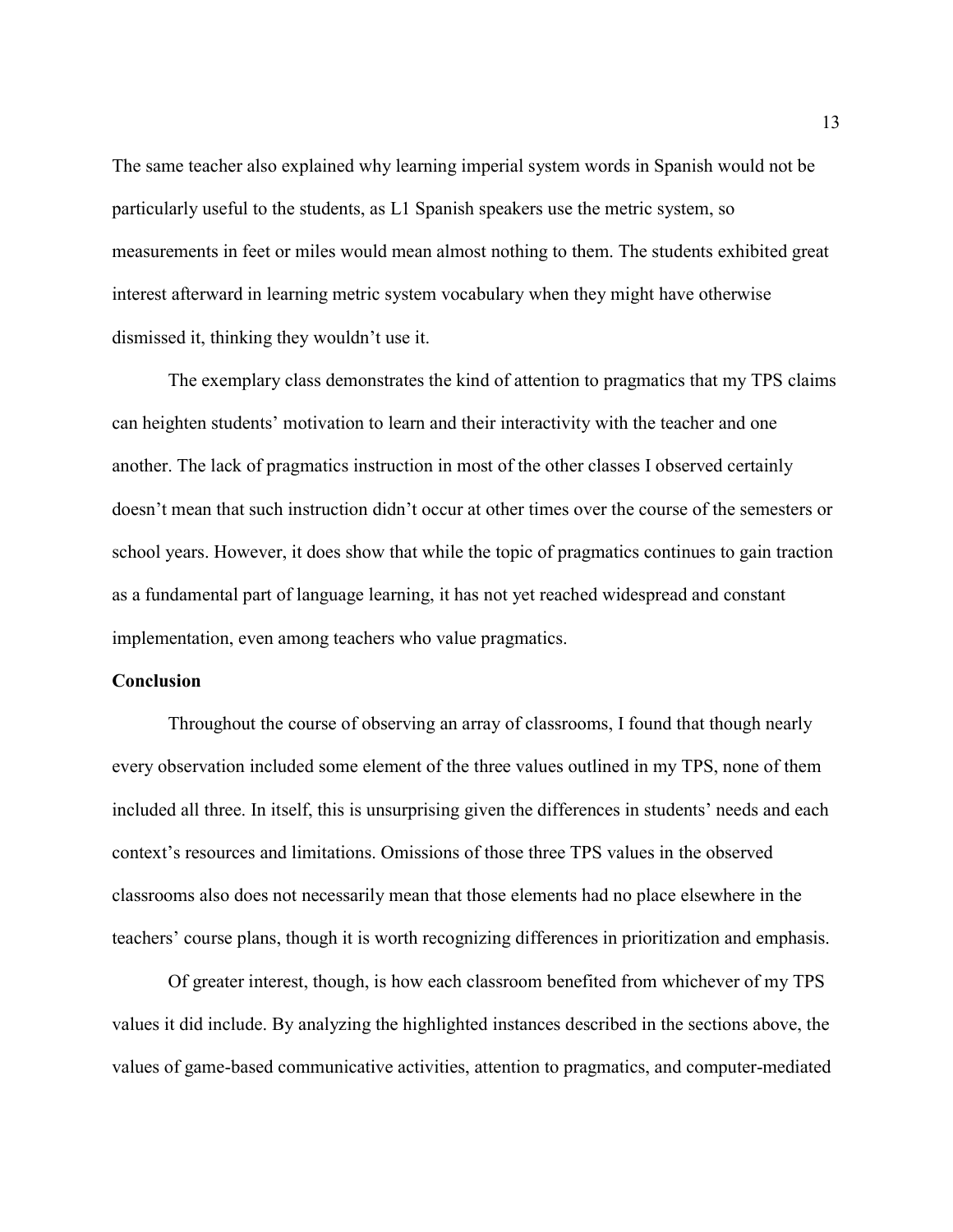communication carry demonstrable benefits in a wide variety of L2 classrooms, including across multiple languages and learner proficiency levels.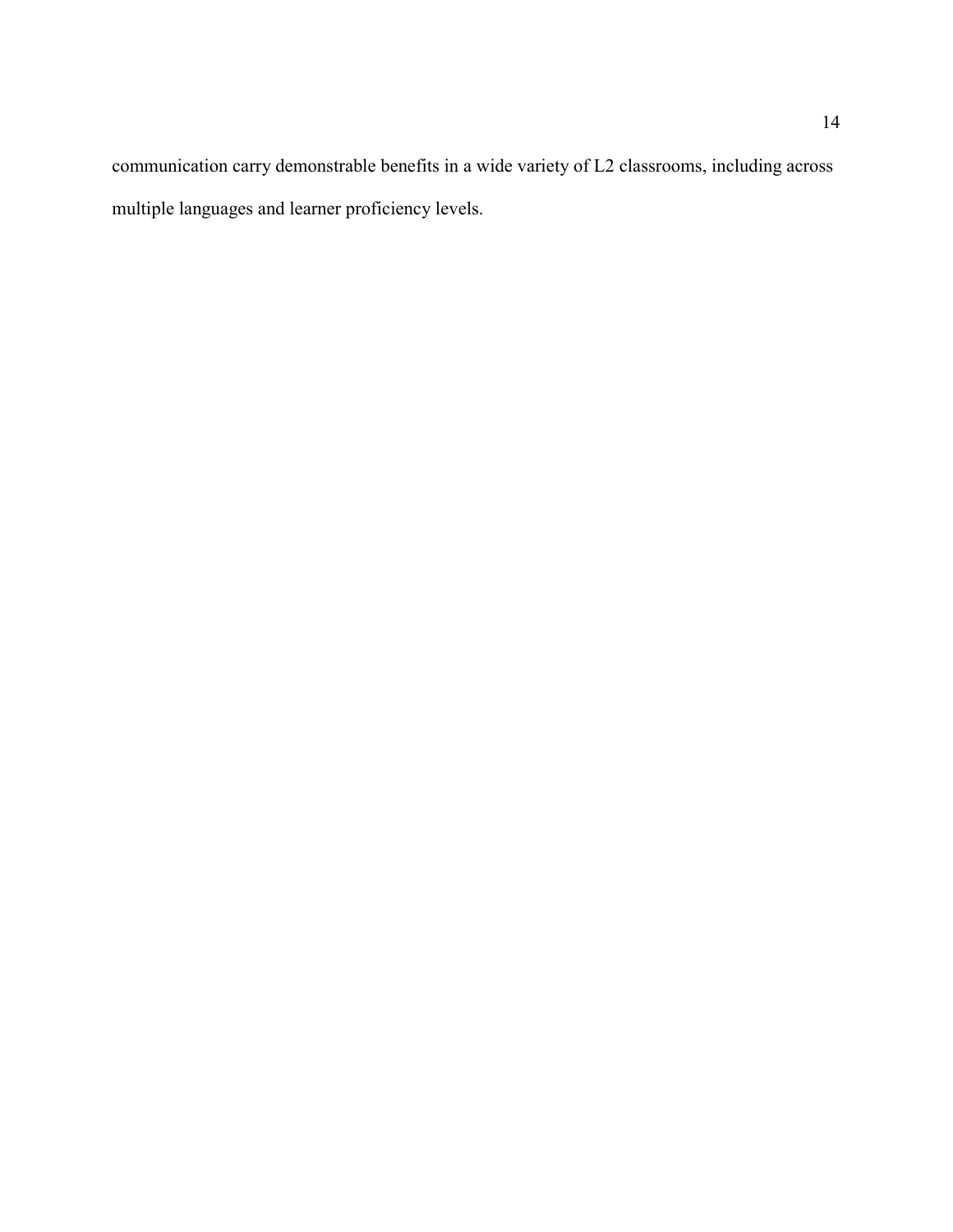# ORIENTATION AND REFLECTION GAMIFIED COMMUNICATIVE ACTIVITIES AND THEIR VALUE IN SECOND LANGUAGE LEARNING

 I selected and developed this paper for my portfolio to directly expand on the concepts discussed in the "Gamified Communicative Activities and L2 Learning" section of my Teaching Philosophy Statement (TPS). To do so, in this paper I delve into related theories and research that support the use of gamified communicative activities (GCAs) in second language (L2) learning. I highlight how GCAs connect to findings, values, and needs in L2 research that range from foundational works to contemporary publications. Thus, I endeavor to show that the beliefs communicated in my TPS are not based solely on anecdotal personal experience, but rather based on research and confirmed by my personal experience.

 I wrote the beginnings of this paper in a course called Culture Teaching and Learning. In that course among the topics that resonated with me, I learned about cultural autoethnography and practiced writing my own as a class assignment. When I began, I chose an experience related to my TPS, and since the experience I wrote about felt particularly meaningful and significant to me, that autoethnography became the introduction of this paper. The introduction then needed support by means of a literature review of related work, so that led me to further investigate the topic of GCAs in L2 learning.

In the class I also created a lesson plan that implemented some of the beliefs expressed in my autoethnography. Thus, I reference my experience in conjunction with related research in this paper, and I reflect briefly on its implementation in the paper's conclusion. To offer readers the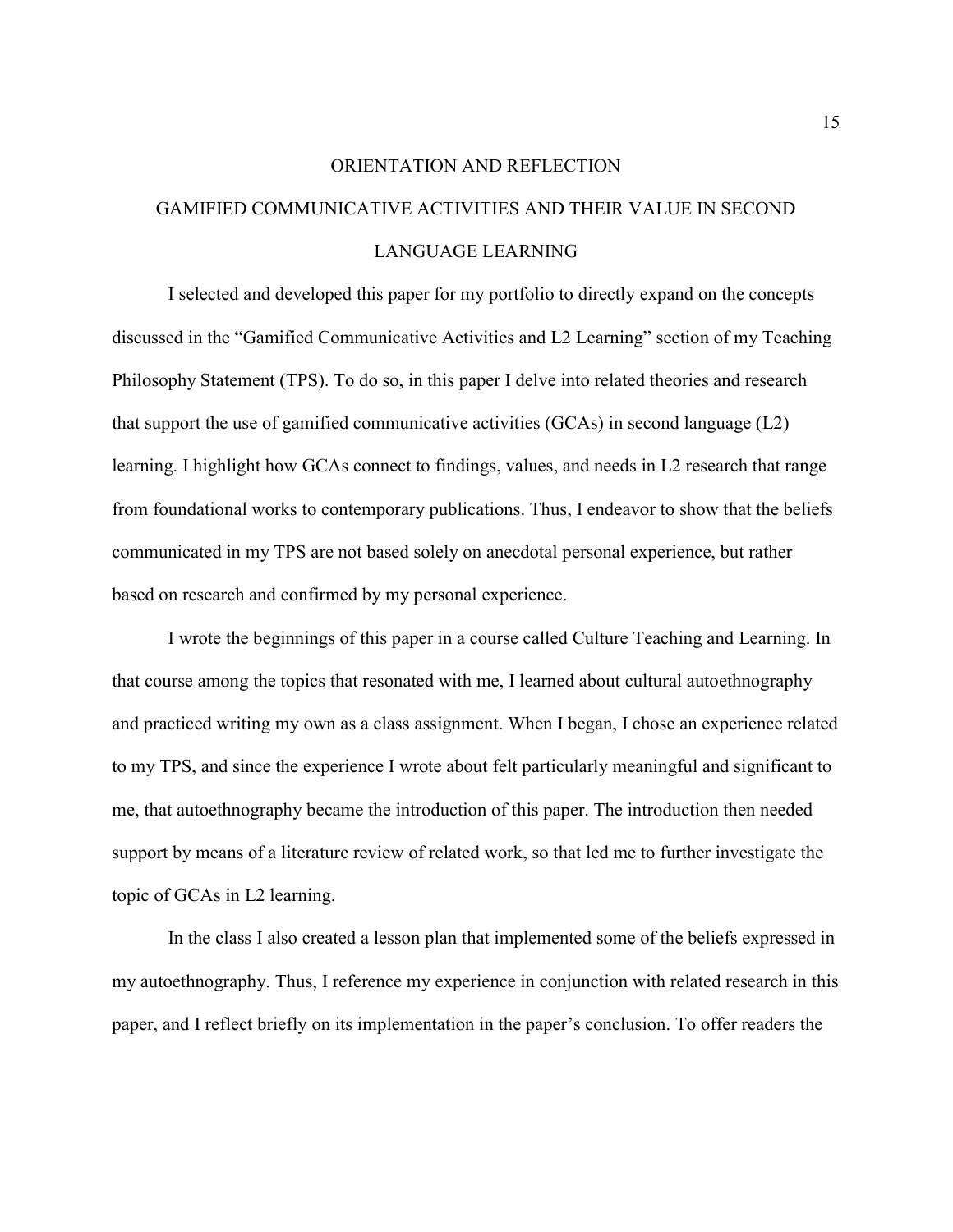clarity provided by a full example, I also included the lesson plan in the Appendix of the portfolio.

 Investigating this topic felt more difficult than most of the other topics I have researched over the course of the Master of Second Language Teaching program, including the other topics in my portfolio. While the impact of digital gamification has garnered research attention over the years, I found a relative scarcity of attention towards researching non-digital GCAs. It surprised me to learn of that gap in existing research, particularly since non-digital GCAs can have more potential for general application than digital games because they do not have any technology requirement that might otherwise exclude classrooms without such access to technology. I could not even find a consensus designation for the kind of activities I wanted to research, which made researching based on key terms particularly difficult. In the end I decided to call them GCAs based on the research connected to the ideas of gamification and communicative activities. With all that in mind, I compiled a paper to demonstrate not only the benefits of GCAs in L2 learning, but also to encourage more research on the subject.

 In terms of my own teaching practice in the future professional contexts I envision, this means that I will make a concerted effort to incorporate GCAs in my own classroom. Depending on the nature of the classes I will teach, this may entail adjusting existing learning materials or creating my own. Beyond that, I hope to personally contribute to future research on the topic of GCAs in L2 learning.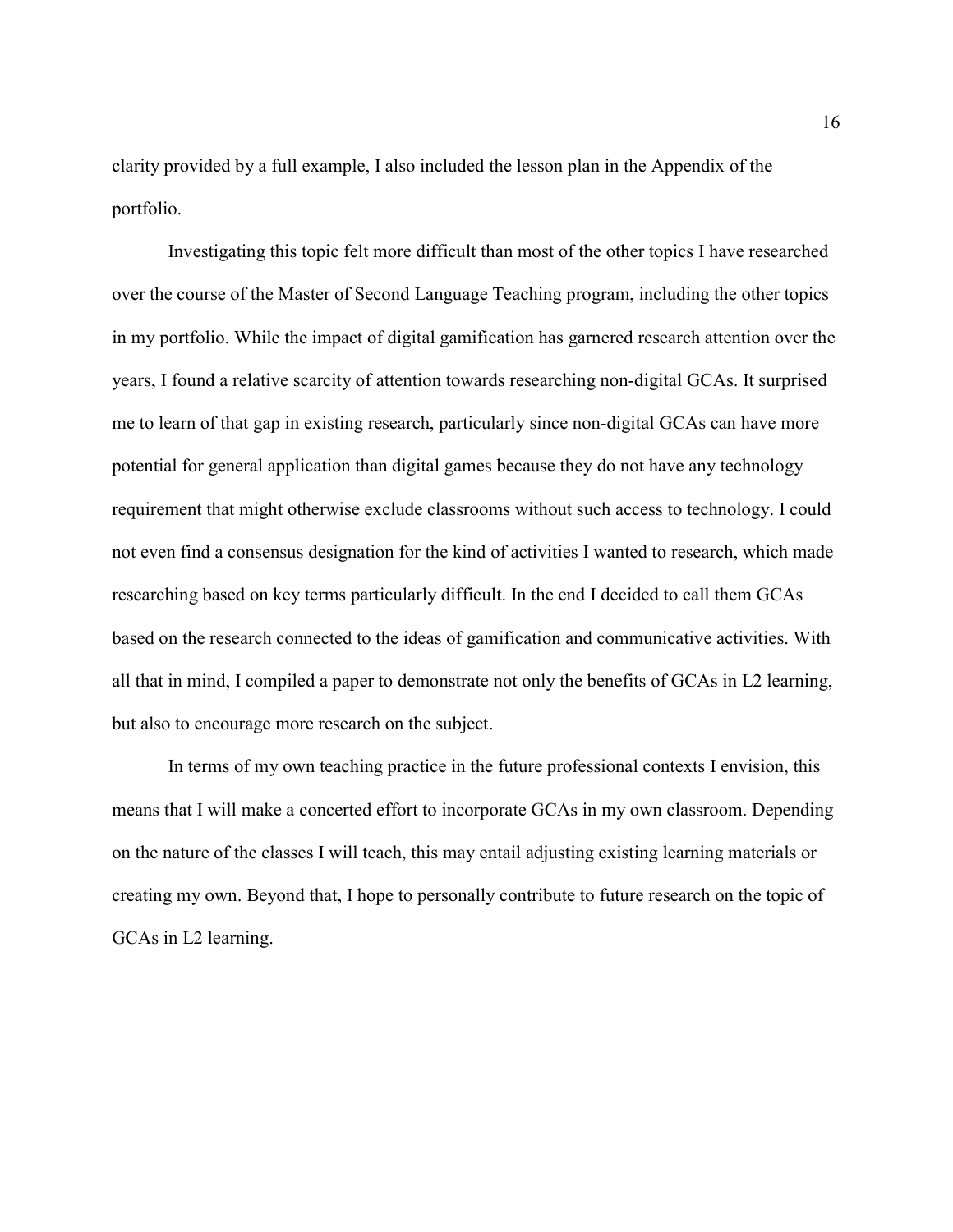## GAMIFIED COMMUNICATIVE ACTIVITIES AND THEIR ROLE IN SECOND LANGUAGE LEARNING

#### **Introduction**

While teaching as a Fulbright English Teaching Assistant at a secondary vocational school in Slovakia, I found the typical classroom environment focused on preparation for the students' graduation exam. The local teachers primarily used the textbook associated with the exam, rarely expanding beyond the printed material. As a result, while students could perform English tasks well enough on paper, they often struggled in dynamic oral conversations. Additionally, I observed that most students tended to prefer chatting with neighboring peers, scrolling on their phones, or whatever else they could find to do aside from paying attention to the lesson or participating.

In an effort to increase the low student engagement in class and bolster their oral communicative competence, I decided to implement gamified communicative activities (GCAs) that revolved around students using vocabulary and grammar related to the textbook contents. By incorporating textbook contents into the GCAs, I hoped to simultaneously fulfill the goal of preparing the students for their future graduation exam. While I perceived the activities as largely successful in enhancing engagement by bolstering participation and discouraging distractions, the teachers I assisted reacted somewhat dismissively towards the gamified approach. They did not exhibit any anger, frustration, offense, or annoyance, but just didn't value it beyond entertainment for the students.

I present the prior experience as a form of cultural autoethnography, drawing on the definition of ethnography that it "seeks to understand how people within a given culture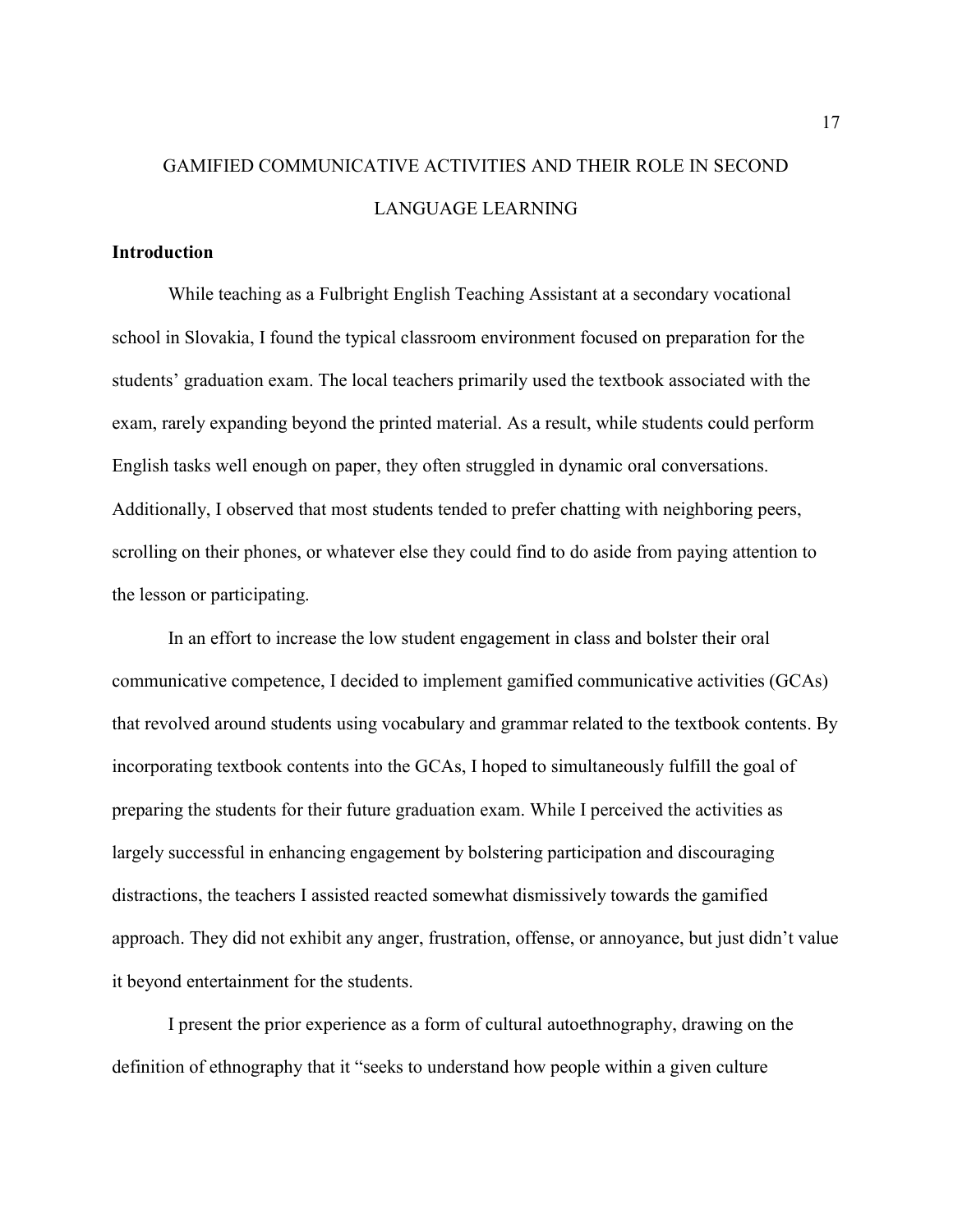categorize and prioritize their experience" (Bateman, 2002, p. 320). The addition of "auto-" to the term clarifies that the ethnography details my own experience; thus, the brief cultural autoethnography serves to inspire further understanding about second language (L2) teaching. Specifically, this approach led me to seek insight regarding the use of GCAs in an L2 classroom, particularly to promote communicative competence. Based on my findings from the research below, I compiled an example lesson plan (included in the Appendix) that demonstrates an approach to incorporating GCAs in the classroom.

#### GCAs and Gamification

GCAs arise from gamification, "the application of game-design elements in various nongame contexts" (Nistor & Iacob, 2018, p. 308), in this case L2 learning activities. Kapp (2012) elaborates on gamification's elements and their purpose, including "mechanics, aesthetics, and game thinking to engage people, motivate action, promote learning, and solve problems" (p. 125). Of crucial importance, GCAs also prominently feature interpersonal communication in the target language, such as among learners, the teacher, and/or highly proficient speakers of the target language. Thus, GCAs give learners the opportunity to apply learned material in a dynamic, interactive, and engaging setting. Though gamification often entails digital games, GCAs do not necessarily need to include digital materials at all, though they can certainly do so. GCAs may notably share game-like features similar to digital games, such as cooperation and/or competition to score points or make some other kind of tracked progress.

One of the primary purposes of gamification, and by extension GCAs, is "to engage and motivate students in learning" (Mohamad et al., 2018, p. 22). Zainuddin et al. (2020) note that "lack of motivation and engagement is a particular problem for students taking courses in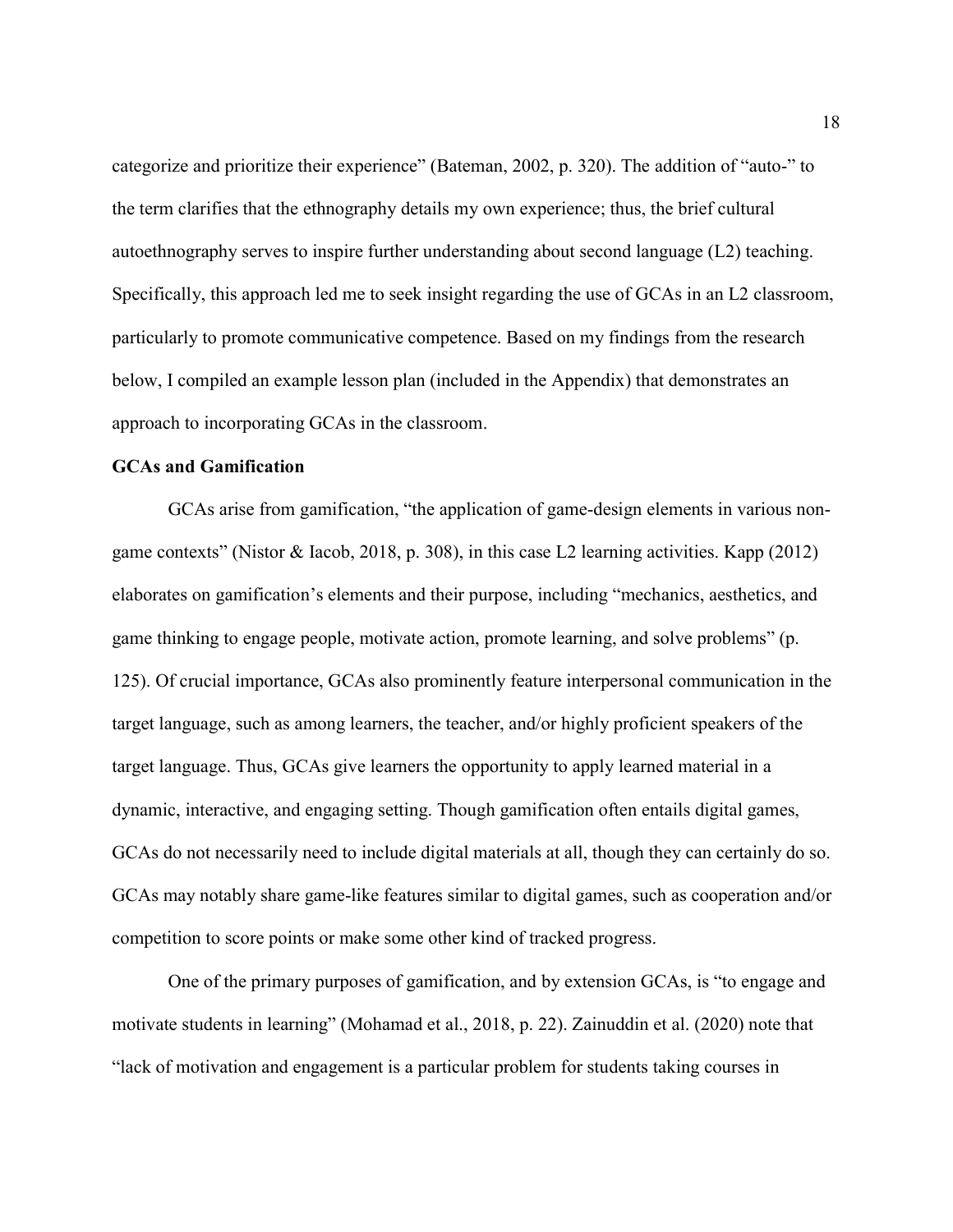universities or schools" (p. 1), which traditional strategies fail to ameliorate, as demonstrated by my experience with distracted, disinterested students. Applying the benefits of gamification in the context of GCAs, GCAs can therefore help counter the pervasive challenge of motivating and engaging students.

An important distinction between gamification and game-based learning also matters in the case of GCAs. As explained by Alsawaier (2018), game-based learning "relies on using games to meet learning outcomes. The learning is facilitated through playing games whether digital or non-digital" (p. 59). If GCAs stem from a game-based learning approach, where learners "play games to learn content" (p. 59), the game acts as a short-lived instance that doesn't extend from the start to finish of a course. The approach lacks the broader application of gamification's key elements, such as those discussed above, to the classroom environment. GCAs, then, would most ideally stem from the gamification of existing communicative practices in L2 classrooms in order to extend the positive benefits beyond a singular activity. Rather, a persistent pattern of gamified activities involving interpersonal communication—GCAs—could broaden the benefits of higher motivation and engagement throughout an entire course.

#### GCAs and Communicative Language Teaching

With the word "communicative" in the GCA designation, it is of course relevant to discuss GCAs' connection to communicative language teaching. Richards (2006, pp. 22-23) outlines the following ten core assumptions of communicative language teaching:

1. L2 learning is facilitated when learners are engaged in interaction and meaningful communication.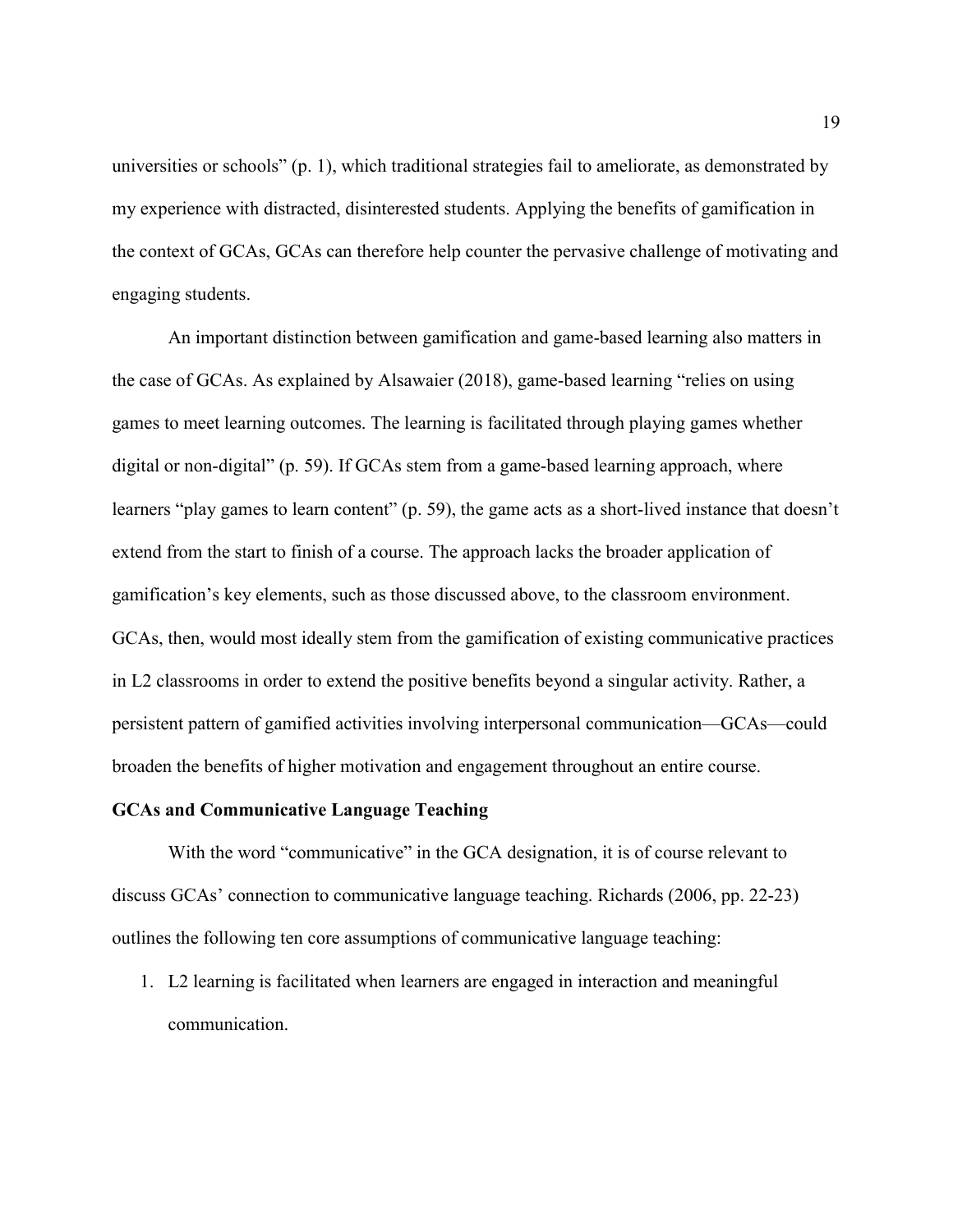- 2. Effective classroom learning tasks and exercises provide opportunities for students to negotiate meaning, expand their language resources, notice how language is used and take part in meaningful interpersonal exchange.
- 3. Meaningful communication results from students processing content that is relevant, purposeful, interesting and engaging.
- 4. Communication is a holistic process that often calls upon the use of several language skills or modalities.
- 5. Language learning is facilitated both by activities that involve inductive or discovery learning of underlying rules of language use and organization, as well as by those involving language analysis and reflection
- 6. Language learning is a gradual process that involves the creative use of language, and trial and error. Although errors are a normal product of learning, the ultimate goal of learning is to be able to use the new language both accurately and fluently.
- 7. Learners develop their own routes to language learning, progress at different rates and have different needs and motivations for language learning
- 8. Successful language learning involves the use of effective learning and communication strategies.
- 9. The role of the teacher in the language classroom is that of a facilitator who creates a classroom climate conducive to language learning and provides opportunities for students to use and practice the language and to reflect on language use and language learning.
- 10. The classroom is a community where learners learn through collaboration and sharing.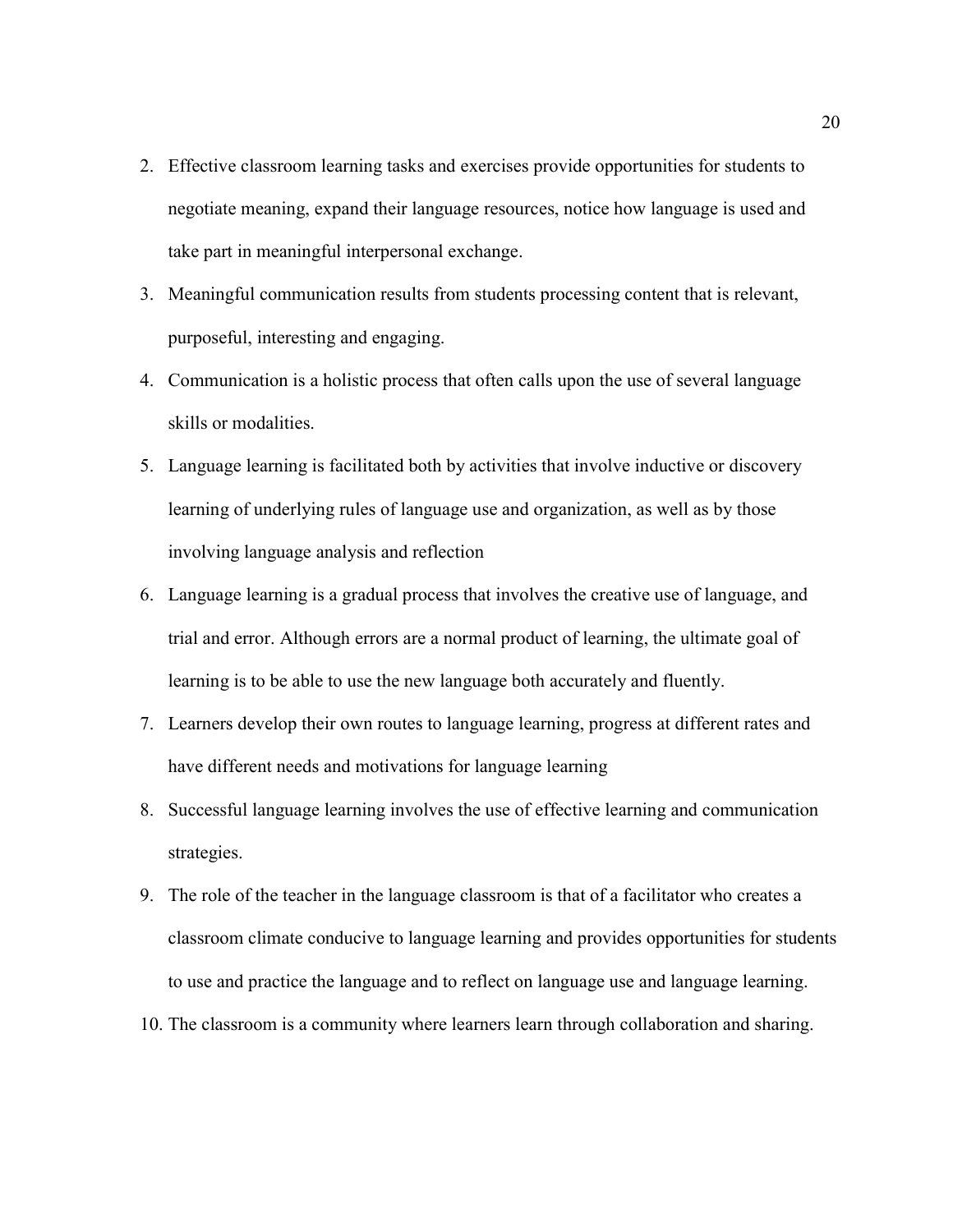Each of these points correlate directly with the beliefs underpinning the use of GCAs in L2 classrooms. The 1<sup>st</sup>, 2<sup>nd</sup>, 5<sup>th</sup>, 9<sup>th</sup>, and 10<sup>th</sup> points especially highlight the advantages of GCAs, which directly put those assumptions into practice. In essence, GCAs are a way to operationalize some of the most fundamental facets of communicative language teaching.

#### GCAs and SCT

 The highly social nature of GCAs allow them to be effectively filtered through the theoretical framework of sociocultural theory (SCT) and the related writings of Lev Vygotsky and others who expanded on his work. At the core of SCT is the argument that "the most important forms of human cognitive activity develop through interaction within social and material environments, including conditions found in instructional settings" (VanPatten et al., 2020, p. 223). L2 learning certainly fulfills the functions of mediating, regulating, and internalizing social interaction in an instructional setting, especially when developing their critical thinking skills and problem solving abilities through GCAs. Of the relevant components to GCAs in SCT, this paper primarily emphasizes three key elements.

One key element is the Zone of Proximal Development (ZPD), defined as "the distance between the actual development level as determined by independent problem solving and the level of potential development as determined through problem solving and under adult guidance or in collaboration with more capable peers" (Vygotsky, 1978, p. 86). GCAs can utilize collaboration between learners and teachers in order to navigate the ZPD, including by means of dynamic assessment, which "integrates both assessment and instruction as a single activity" (van Compernolle & Kinginger, 2013, p. 289). The concept of using GCAs for assessment purposes is discussed in greater detail below in the "GCAs and Assessment" section.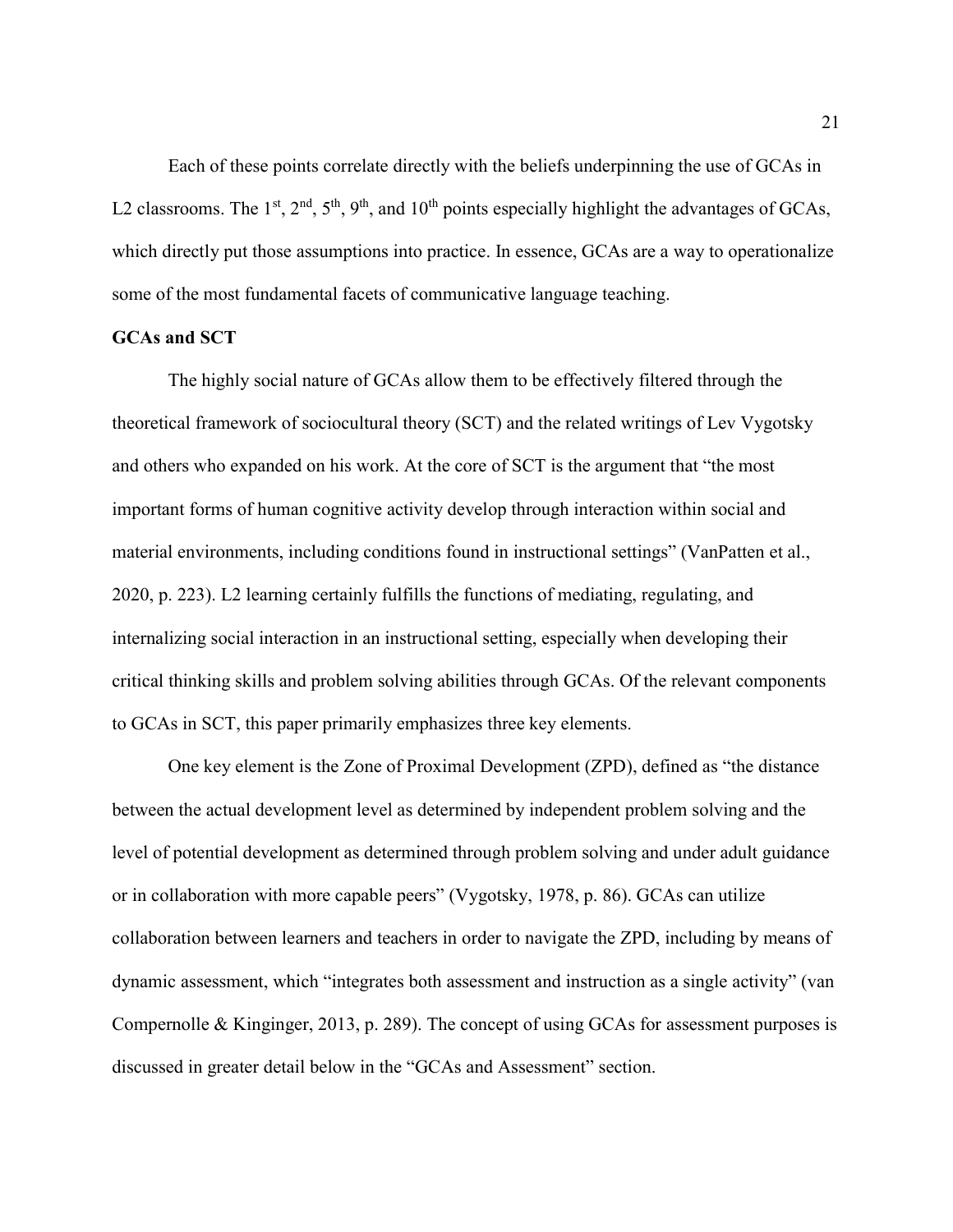The second element found often in modern approaches to SCT is "the intentional development of second language ability through systematic explicit instruction" (VanPatten et al., 2020, p. 241). One way to implement systematic explicit instruction is through metacognitive instruction, where teachers "help learners plan, self-monitor, and self-evaluate their learning processes and products" (Sato & Lam, 2021, p. 900). Teachers can systematically embed language-learning goals in GCAs by connecting the achievement of goals to the accrual of points or other gamified measurements of progress. This gives learners an explicit basis for planning, monitoring, and evaluating their target language learning. GCAs thereby act as a step in the systematic, explicit instruction of the target language. Metacognitive instruction's relevance in the context of GCAs is heightened by findings that it can increase collaborative interactions in communicative activities, as well as the amount of L2 production (Sato & Lam, 2021). Additionally, metacognitive instruction also provides an opportunity for teachers to help learners navigate the aforementioned ZPD.

The third element is internalization, by which social cognitive functions such as planning, categorization, and interpretive strategies are creatively appropriated and made available as cognitive resources (p. 228). As specified by van Compernolle (2011), internalization involves languaging/verbalization, mediating "cognition and leading to a deeper understanding of a skill or concept" (p. 3275). GCAs can offer learners ample opportunity to plan, categorize, and interpret the target language through the structure of the game activity. Since GCAs also promote interpersonal communication, they also provide room to language/verbalize. Altogether, then, the potential for internalization through GCAs can deepen learners' understanding of specific skills and/or concepts targeted by the teacher. Vitally, GCAs give learners the chance to practice topics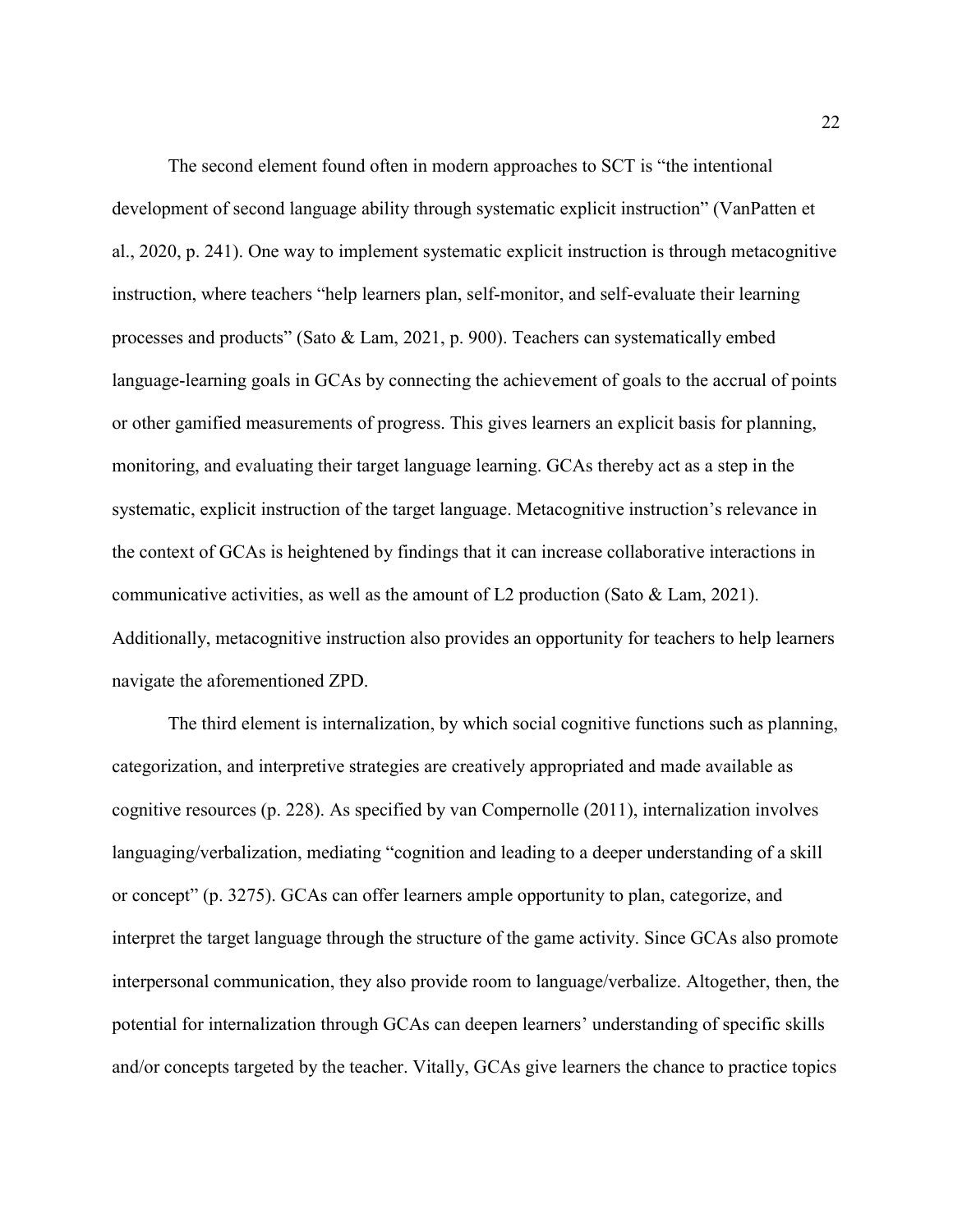of instruction with other speakers, as opposed to relying exclusively on individual practice or listening to non-interactive lectures.

#### GCAs and Assessment

 Slovakia, of course, is not the only country with a heavy focus on exam preparation in second language classrooms. China, for example, has a reputation for its exam-focused educational environment, as do a number of other countries around the world, because exam results define learners' subsequent educational or employment paths (Carless, 2011; Nunan, 2003). This means that GCAs will often need to include test preparation as a major motivating factor for their objectives. The widespread nature of exam-focused curricula also means that my cultural autoethnography has a degree of generalizability for L2 teaching contexts. Even so, though some classrooms face resistance towards games' place in education, it isn't necessarily guaranteed. Still, the issue arises commonly enough that approaches to resolving it are worth examining.

 A study conducted in Hong Kong L2 English classes highlighted an activity designed to circumvent "students' perceived lack of relevance of communicative tasks to public exams" (Yung, 2020, p. 441). The cited obstacle is similar to the Slovak teachers' perception of GCAs in my experience. The study uses a fishbowl discussion/debate activity, which organizes some students in a small group at the center of a circle composed of the rest of the students; the larger group observes and evaluates the small group while they discuss an assigned topic picked from a past official exam in order to establish relevance of the tasks (p. 442). The students are divided into teams, and each member spends equal time in the center of the circle, where they could also receive notes passed from team members outside the center (p. 443). The study proposes that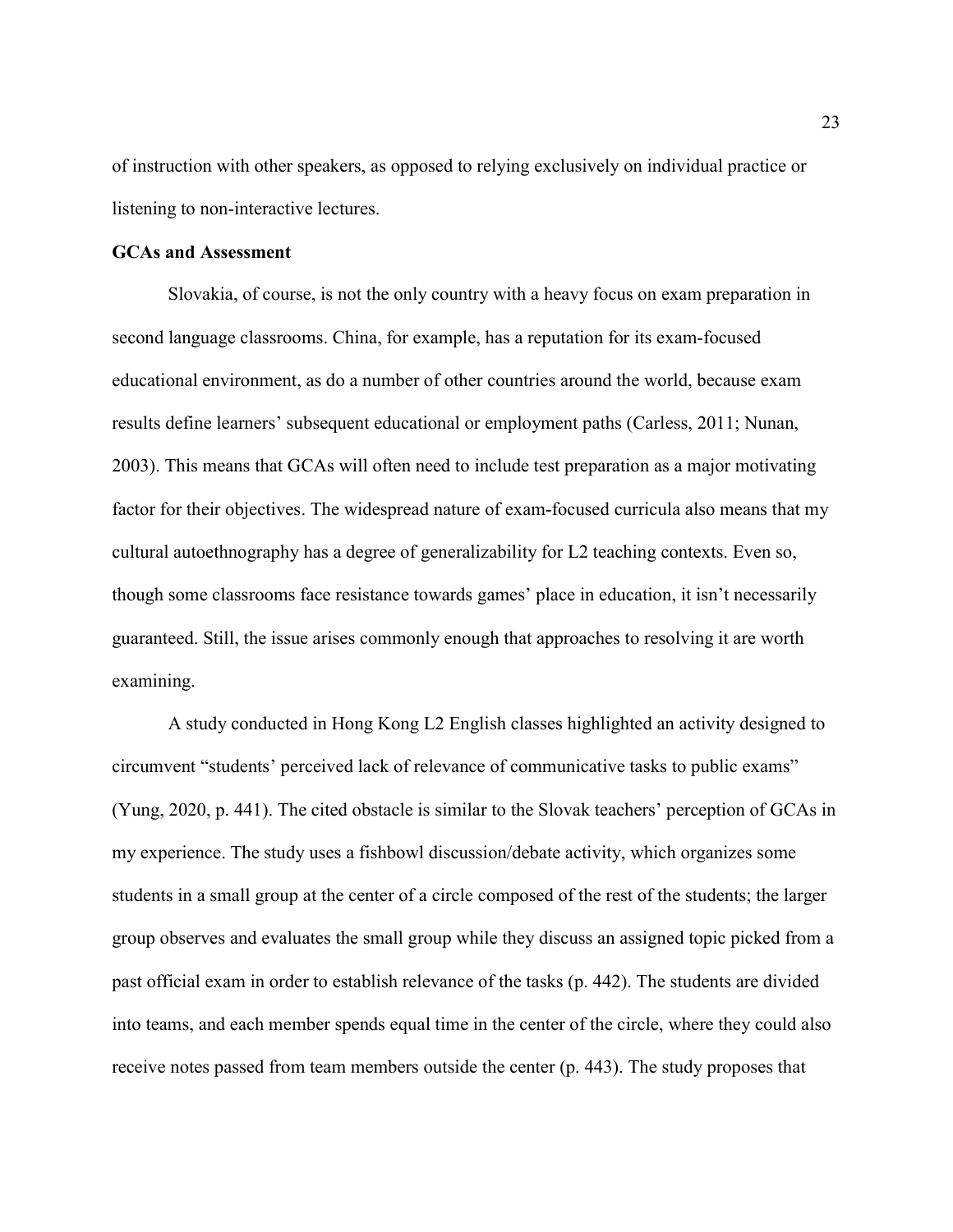such a design cultivates "students' active engagement and collaboration with peers and encourage[s] the use of the target language in an integrated manner" while avoiding threatening aspects of a formal debate which demands prepared speeches and excludes non-debaters (p. 442). Though the students in this format do prepare ahead of time by analyzing the question at home, they do not need to compile a formal speech, merely study relevant vocabulary and brainstorm ideas for or against the debate question.

 The study mentions the fishbowl debate's inherent requirement for spontaneous oral implementation of preparation and practice outside of the usual reading and writing (p. 444), which mirrors an important quality of GCAs. Indeed, one of the student responses to postactivity surveys said "when we have the fishbowl debate, we are participating in a game rather than just assessment so this can make us speak in confidence and enhance our authentic communication" (p. 444). Instead of "just a game," the student describes "just assessment." The flipped perspective compared to my experience demonstrates the value of prefacing a GCA with its relevant connection to the students' goals, in these cases exam preparation.

Similar to Yung (2020), Guerreiro and Nordengren (2018) faced the challenge of navigating learners' pre-existing conceptions of games' place in assessment. Participants in their study acknowledged "divided thought within themselves, between 'old-fashioned me' with traditional views of assessment and learning, and a more pragmatic acknowledgment that using games in the classroom had clear positive effects" (p. 145). Specifically, the study found that gamified assessments can not only measure achievement, but also enhance student satisfaction to heighten engagement (p. 145). In settings like these where GCAs are not familiar to students, the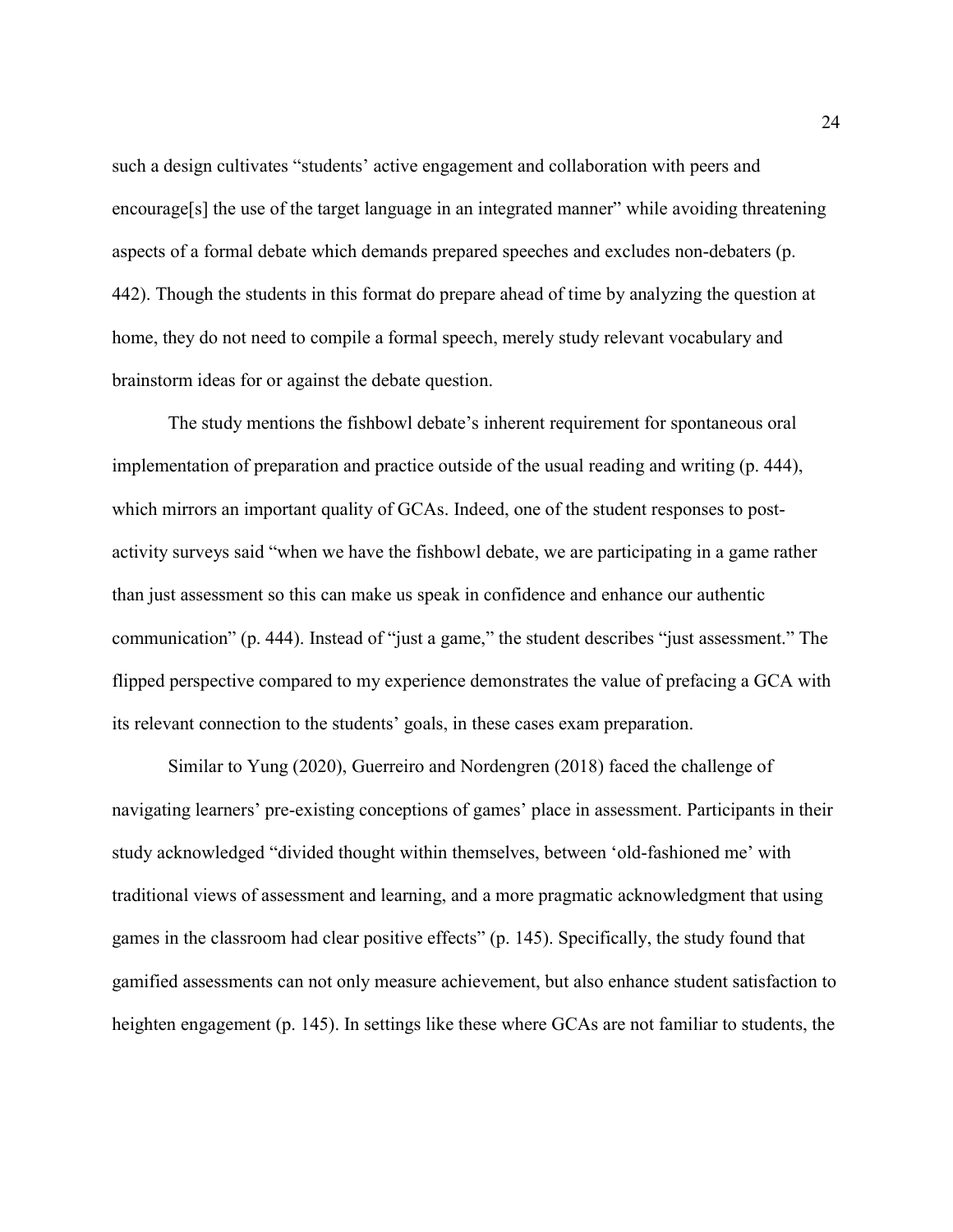teacher clearly has an instrumental role in promoting understanding of the GCAs' purpose and benefits, including how the activities further students' progress toward language goals.

Zainuddin et al. (2020) performed a study on gamified quizzes as a means of formative assessment and found that competition played an important role in incentivizing learners to demonstrate positive engagement with the assessment. Their positive engagement then led to "better scores or performance" (p. 11). While the study's quizzes lacked the interpersonal communication focus of GCAs during the quizzes themselves, the results still have relevance on gamified learning in assessment. Notably, the participants demonstrated greater proactivity in other "classroom activities and attempting to improve the quality of their learning" (p. 11). Extending that finding to a GCA context, the positive impact of GCAs could also extend beyond engagement with the GCAs to other classroom activities and assessments.

I have used gamified assessment in the form of a GCA to gauge my students' progress partway through the semester as well as near the semester's conclusion through an activity aimed at reviewing past topics and evaluating students' understanding of those topics. What began as a more traditional quiz with short response, multiple choice, and fill-in-the-blank questions was gamified and made collaborative, becoming a GCA. During the review activity, students competed in teams to score points by responding to topics from a Jeopardy-style board, albeit without the confusing format of answers as questions, and with the opportunity to formulate longer responses. When a team received a question (with a time limit to answer), they collaborated with each other in the target language before making a final decision on their response. That particular aspects brought communicative collaboration in the target language, which the original quiz format lacked. Meanwhile, the other teams simultaneously performed the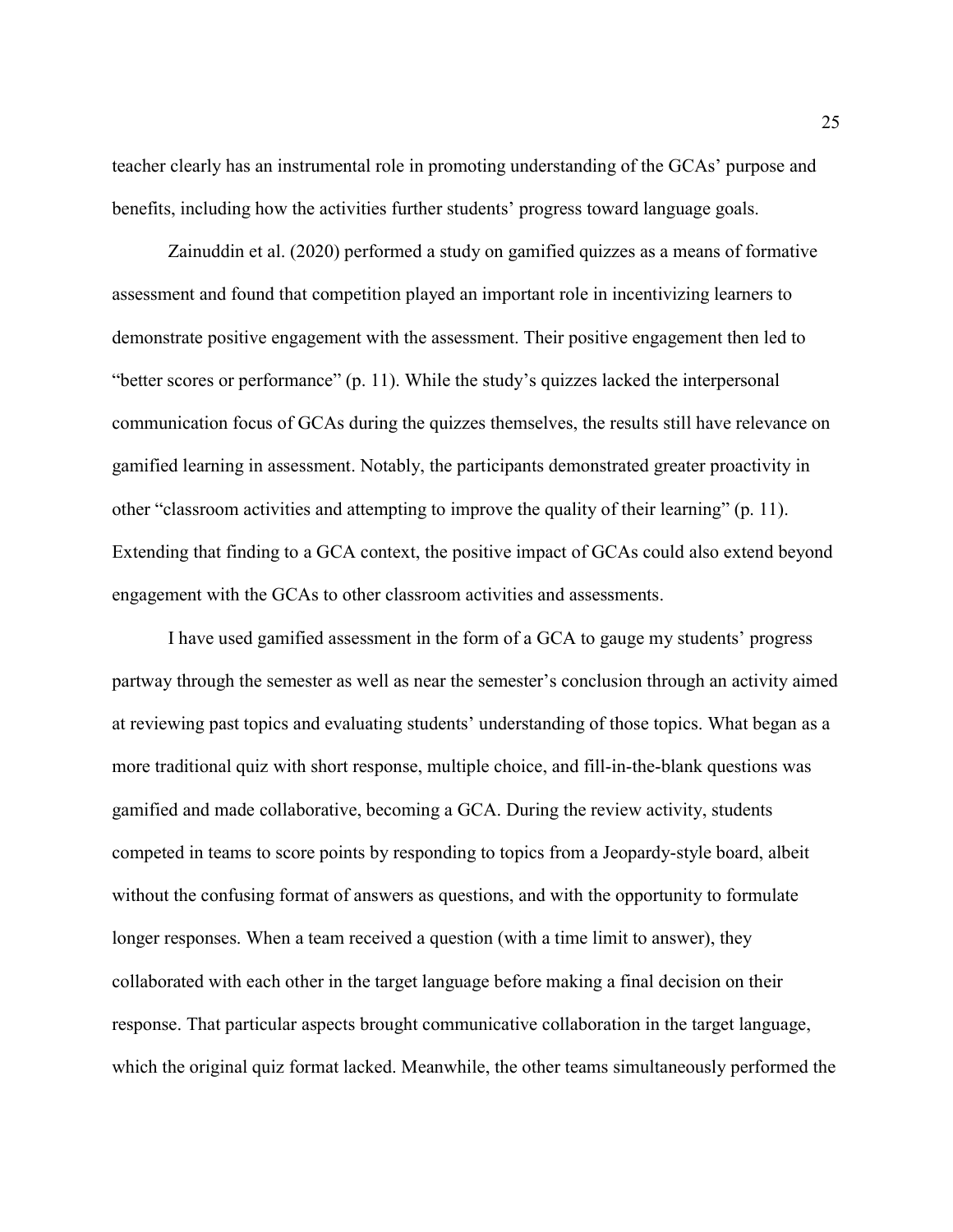same process in the hope of stealing the opposition's points if they could answer correctly where their opponents could not. The speed and accuracy of the students' answers demonstrated how much they retained and understood from previous class topics, and the students exhibited increased engagement with this gamified assessment compared to traditional assessment.

My experience with the review quiz GCA aligns with the assertion of Guerreiro and Nordengren (2018) that increased engagement can "impact both student satisfaction and overall assessment accuracy and validity" (p. 134). The review quiz GCA can also be considered a form of dynamic assessment, given the teacher's role in evaluating students' answers and offering correction or expounding when appropriate to further students' learning.

#### GCAs and Learning

Since "research has indicated that boredom is associated with a range of negative learning behaviors and outcomes, and SLA researchers argue that the efficient regulation of it is a vital part of autonomous and self-regulated L2 learning" (Nakamura et al., 2021, p. 1), the entertaining aspect of GCAs can be viewed as a way to alleviate learner boredom rather than as irrelevant or frivolous. Even so, the implementation of GCAs alone does not guarantee students will not be bored. For example, Nakamura et al. (2021) identified the factor of activity mismatch among a number of contributors to learner boredom. The authors defined activity mismatch as "negative perceptions about the given situation" where learners connected "boredom to their unsatisfied desire, desire for something different, or disagreement" (p. 9). This factor stands out in relation to GCAs because the study highlighted an excerpt where students expressed that dissatisfaction with insufficient time allotted to complete a GCA led to boredom with the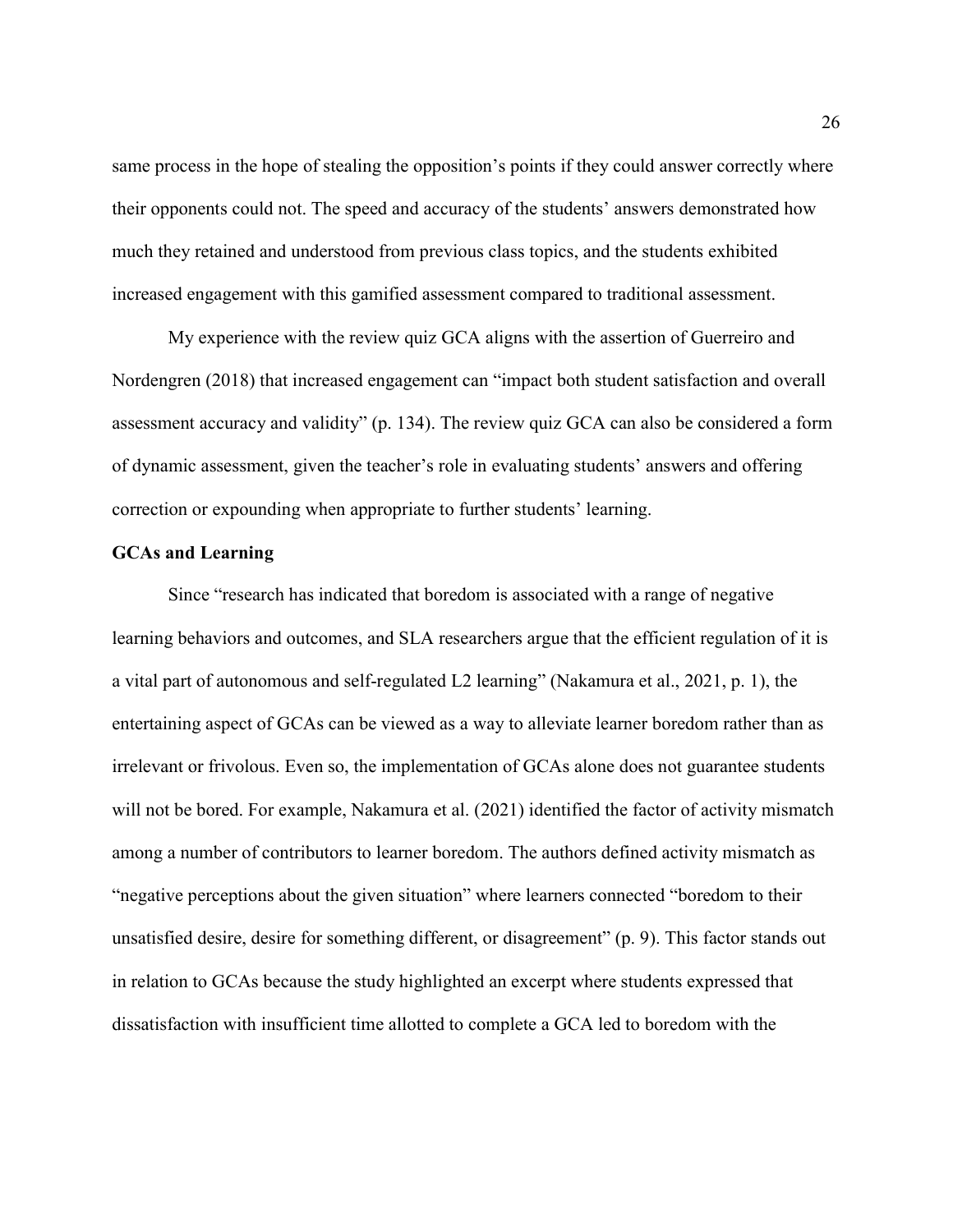activity. Thus, students' engagement or boredom with a GCA depends in part on the appropriate matching of structure (content, time, difficulty, etc.) with their expectations, desires, and needs.

Building on the idea that GCAs can promote motivation and engagement, Malone and Lepper (1987) identified several kinds of intrinsic motivations that can improve learners' engagement with games and learning: challenge, goals, uncertain outcomes, performance feedback, and self-esteem. These various motivations certainly apply to GCAs.

GCAs need to challenge learners, make them stretch, but not beyond their ability to achieve since "activities that provide some intermediate level of difficulty and challenge will stimulate the greatest intrinsic motivation" (p. 231). The difficulty directly correlates with learning goals, both long- and short-term, which help learners and the teacher perceive and pursue progress. In order to maintain a genuine sense of challenge and goal achievement, GCAs can also incorporate uncertain outcomes, where the learners' performance determines a variable result.

Next, the learners need feedback about their performance "for the reformulation of goals" (p. 232); when they learn from a GCA, students subsequently need to adjust their goals to reach higher, but they likely need feedback from the teacher to confirm their progress and encourage continuation. Success can also promote increased motivation to engage with the learning material, so Malone and Lepper (1987) note that "performance feedback should be structured so as to promote perceptions of personal competence and effort and to minimize the possibility of diminishing the learner's self-esteem" (p. 232). In the context of a GCA, the activity should then avoid designs that revolve around punishing or embarrassing students for not knowing something, but rather embrace a structure that rewards students for learning something.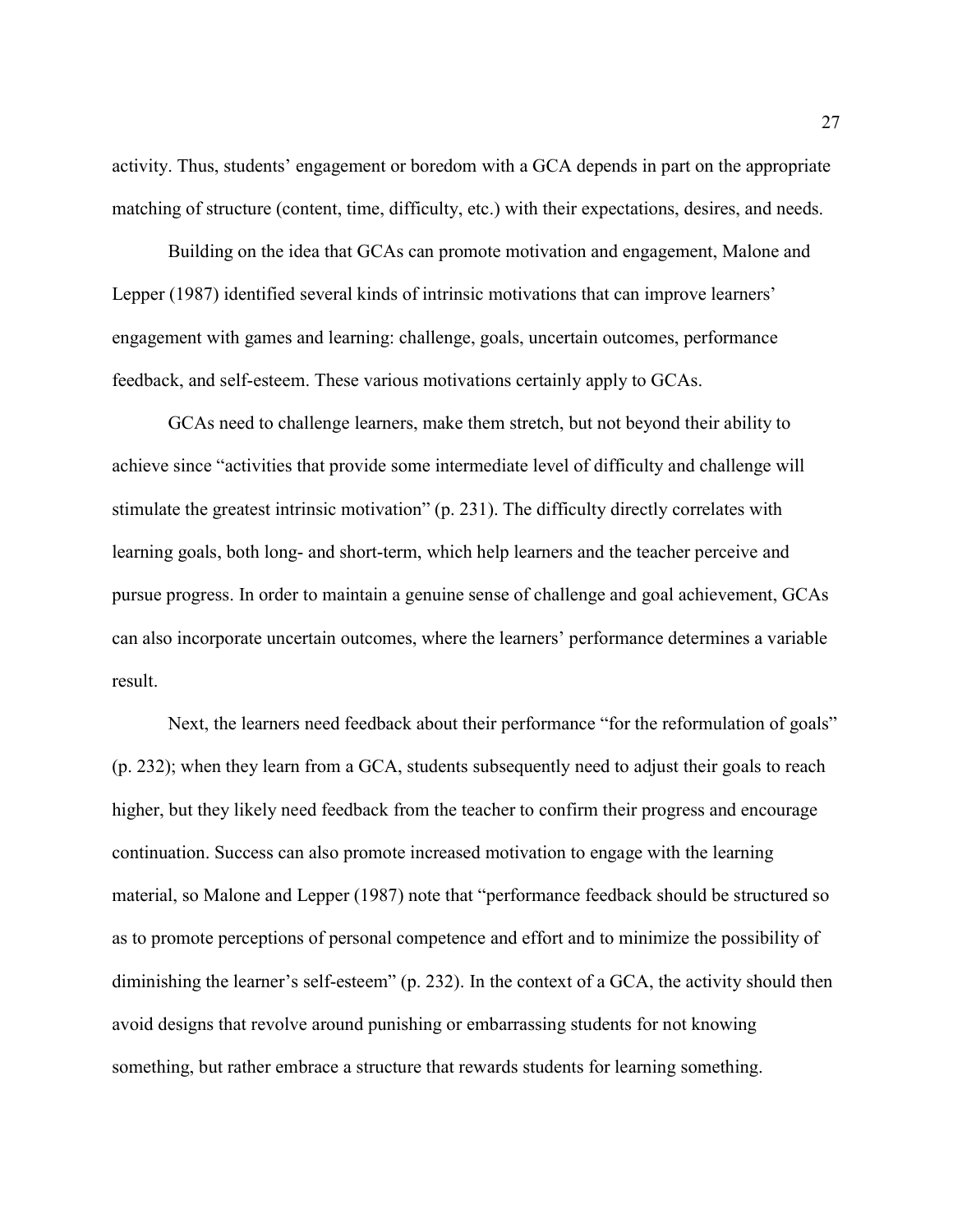To provide an example of the concept of rewarding learning and minimizing punishment/embarrassment in a GCA, the review quiz GCA from my class can serve as a point of reference. If a team answered incorrectly, the other team had the opportunity to provide the correct answer and steal the points. However, if the first group's answer evidenced a degree of correctness and showed some understanding of the answer, they received partial points and then the rest went to the stealing team if they correctly filled in the gaps. By doing this, the students were rewarded for what they knew, even if the answer wasn't perfect, and this helped prevent diminished self-esteem.

When utilizing GCAs, the teacher has an important role in ensuring the students use the target language as much as possible. Part of doing so comes through the activity design itself, and part comes from the teacher's encouragement in moments where learners might otherwise resort to the L1. For example, the design of the review quiz GCA requires participants to work together to decide on an answer. That portion of the game can strongly support communicative practice if done in the target language, but holds much less value if performed in the L1. Without instructions to do otherwise, students are likely to switch to the L1, as occurred in Edstrom's (2015) study (p. 28). Of course, this poses much less of a challenge in a classroom with learners who don't share an L1, versus a more homogeneous classroom where learners can easily translanguage instead. With support from both the activity design and the teacher, learners' willingness to communicate in the target language can subsequently match the language learning goals of a given GCA. Willingness to communicate in an L2 features prominently in MacIntyre et al. (1998), who offer a definition for the term as "the probability of engaging in communication when free to choose to do so" (p. 546).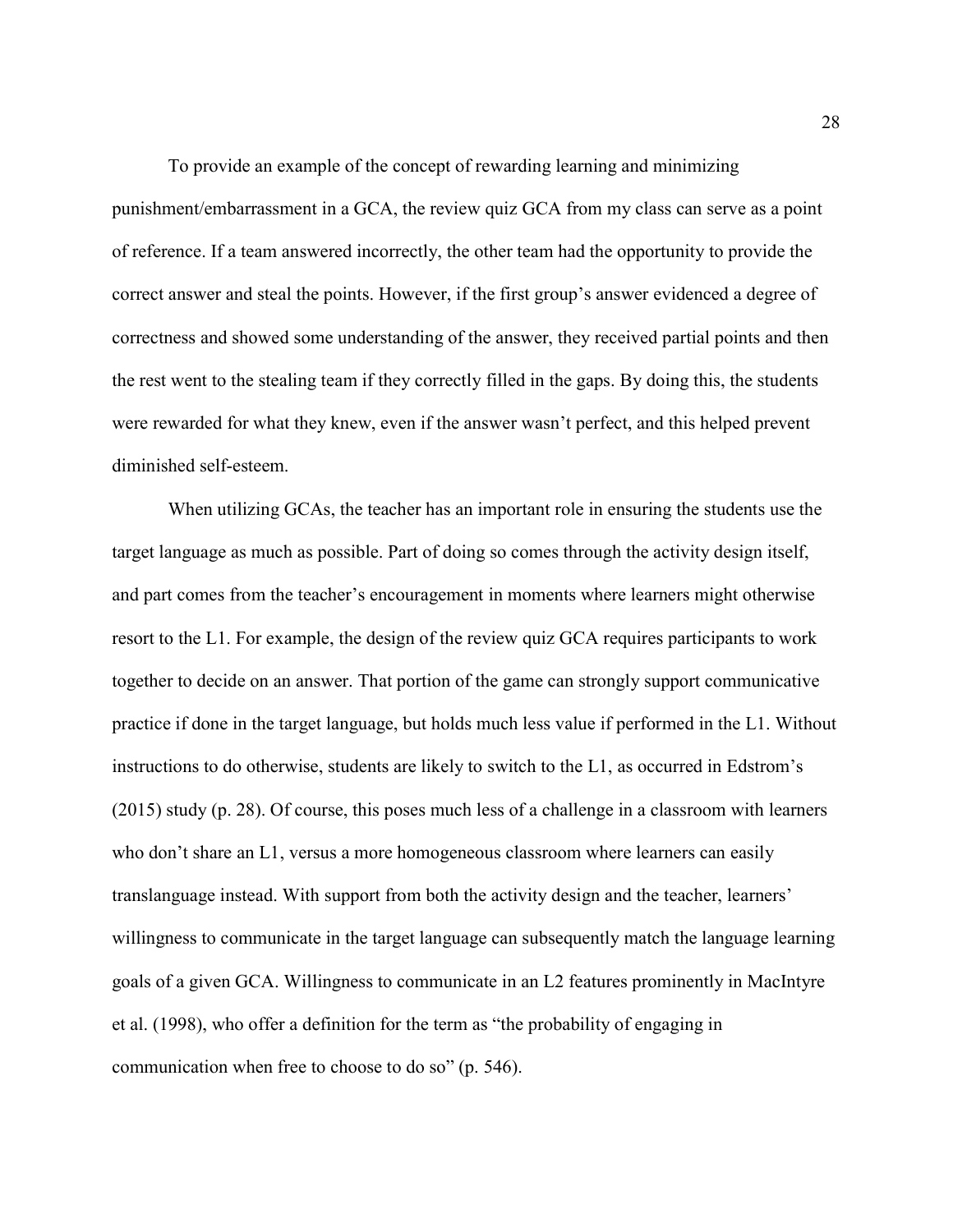In a study examining specific factors that influenced willingness to communicate in L2 English learners, a list of prominent influences included excitement, type of interaction, type of task, and topic (Mystkowska-Wiertelak, 2021). The study focused on a single high-achieving student at a Polish university to "investigate a link between a set of well-identified individual characteristics and readiness to interact in the target language" (p. 2). The study utilized selfreporting measures by having all students periodically rate their willingness to interact with their peers or the instructor; the student of focus also completed pre- and post-semester questionnaires, who evaluated his willingness to perform various communicative tasks on a Likert scale.

 The study found a notable increase in the student's willingness to communicate during a game-like communicative activity during class; he rated his willingness at a 6 during the game (on a scale of 1 to 7), which starkly contrasts the parts of the lesson outside the game, rated at levels 3 or 4. The researcher suggests factors like "evident satisfaction and pride" in his ability to succeed in the activity as possible reasons for the higher rating (p. 7). The study notes that these kinds of activities resulted in his highest levels of willingness to communicate, but that the "levels did not necessarily drop…if watching or reading sessions were perceived as useful in preparing for subsequent tasks announced beforehand" (p.10).

 In the context of Mystkowska-Wiertelak's (2021) study, then, using GCAs as the mode of organizing types of interactions and tasks could increase learner excitement and engagement with lesson material. In conjunction with Yung's (2020) aforementioned study, a topic directly related to the learners' future possible exams could further enhance their willingness to participate, thereby extending their L2 growth, especially since Mystkowska-Wiertelak (2021) notes that throughout the course of the semester, the topic of discussion had an instrumental role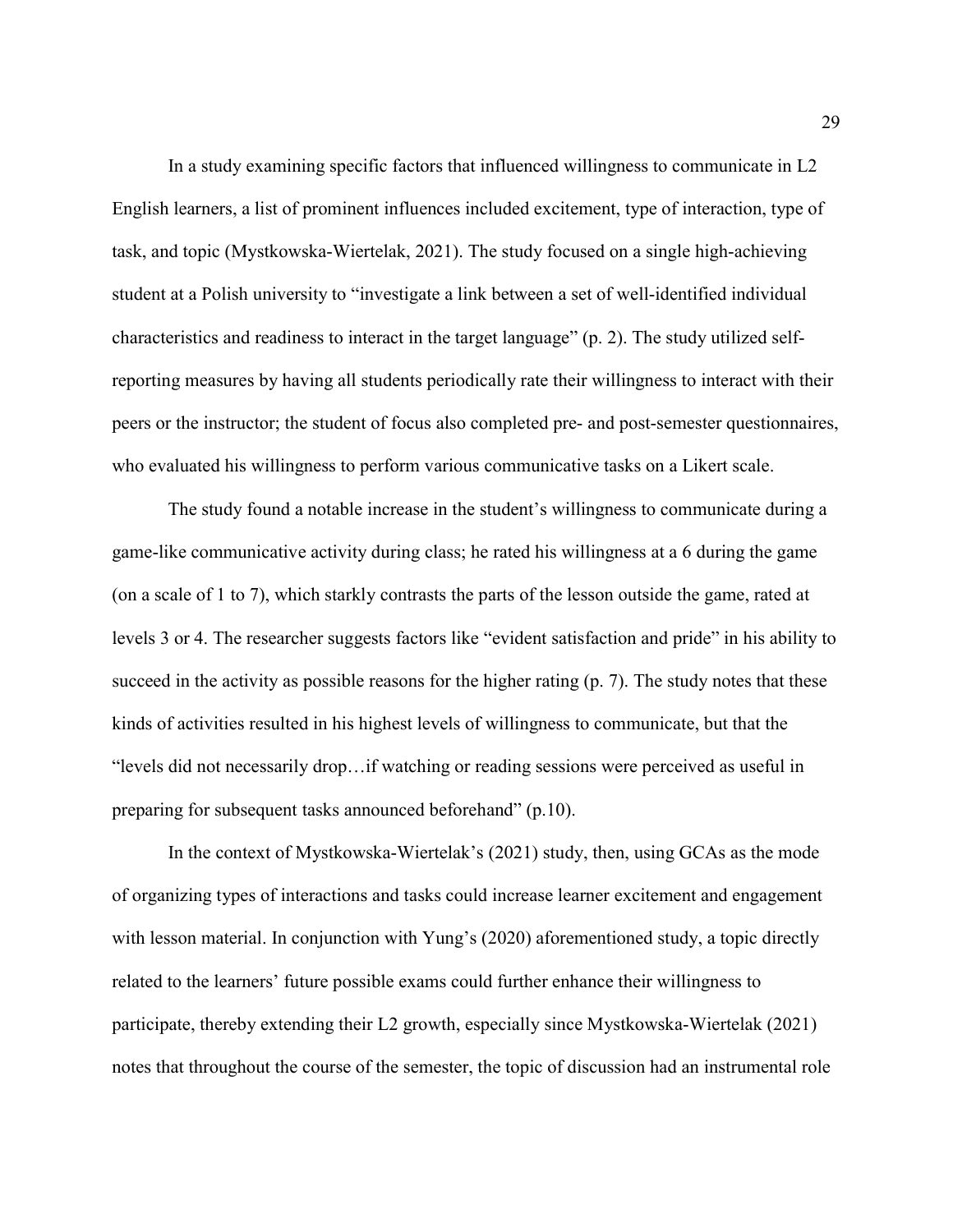in determining levels of willingness to communicate (p. 10). Malone and Lepper (1987) similarly assert that "performance goals should be personally meaningful" (p. 232) to maximize motivation. These studies show that perceived relevance and personal meaningfulness are key to extending the benefits of GCAs throughout the activities themselves and also into other portions of the lesson.

 With the established need for content relevance/meaningfulness and active communication, what else can help ensure the effectiveness of GCAs? A study conducted during the COVID-19 pandemic offers some answers thanks in part to its experimentation with games (including party, cooperative, and escape games) as an L2 learning tool for French learners (Dubreil, 2020). As a precursor, participants "envisioned what could be learned about the French language and culture through playful practices and game design" (p. 252), which again reinforces the importance of establishing relevance to the learners before introducing a GCA. The teachers selected games based on one of two core qualities: "(a) language or language play was the focal point of gameplay…or (b) verbal communication (i.e., language use) between players was key in the success of the game" (p. 252). This highlights another key component of including effective GCAs in an L2 classroom; they need not just to include language or verbal communication, but rather *revolve* around those qualities.

 Successfully using games to enhance L2 learning "is less predicated on the technological tools—although having access to them helps—but rather on our ability to reflect critically on our values and beliefs, and on pedagogical practices we want to promote" (p. 257). The same can be said for GCAs—the activities themselves help achieve language learning goals, but the foundation for success in doing so is founded on the teacher's purposes in using them. Purposes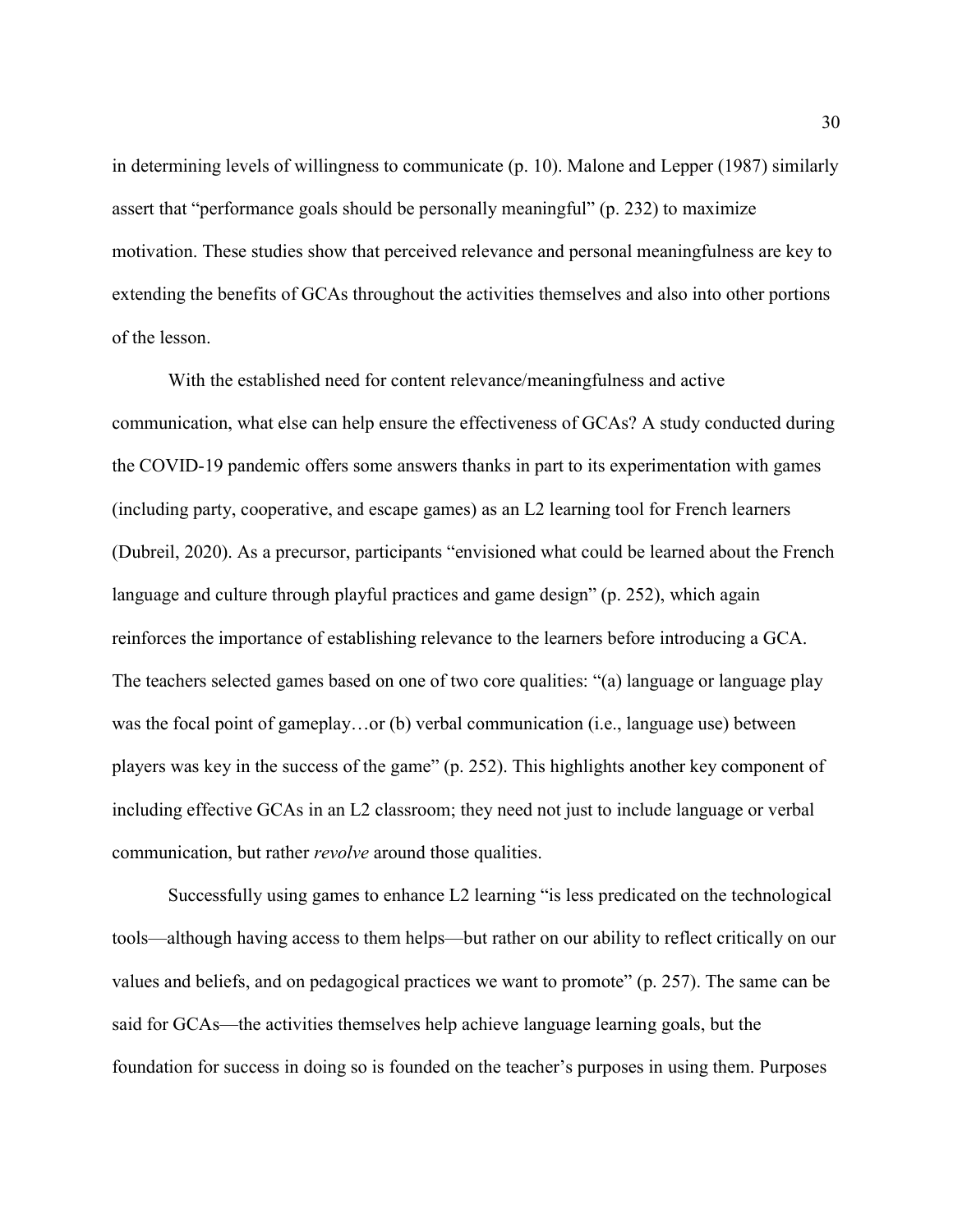might include those listed in the conclusion of the study, to "equip [students] with the critical thinking and interactional competencies they need to understand others and themselves and perhaps foster the empathy we all need to develop and sustain meaningful social relationships in today's multicultural, multilingual societies" (p. 257). That statement also presents further benefits to including GCAs in an L2 classroom; learners can develop their critical thinking, interactional competencies, and empathy.

#### **Conclusion**

 In addition to the previously-discussed review quiz GCA, my own implementation of another GCA-centric lesson plan (included in the Appendix) validated the key concepts examined above. The GCA built on the topics from multiple prior classes so my students were prepared to implement in the GCA what they had learned. They also demonstrated high motivation and willingness to communicate at least in part because they understood the significance and importance of the topic. Thus, pre-existing boredom with the topic, discernable though slight, did not impede the effectiveness of the GCA, nor did uncertainty about the language-learning benefits of the GCA.

Certainly, "teachers cannot expect that gaming will solve all the problems of learning [an L2]" (Hanson-Smith, 2016, p. 231). However, provided that students understand the relevance to their L2-related goals, GCAs can increase students' willingness to participate in class and engage their peers in conversation in the target language. To accomplish those results and foster language learning, GCAs should center on language and language use, and can serve as a means to teach culturally significant concepts that enhance intercultural communicative competence. The adaptability of GCAs allows for their general application in a variety of forms throughout a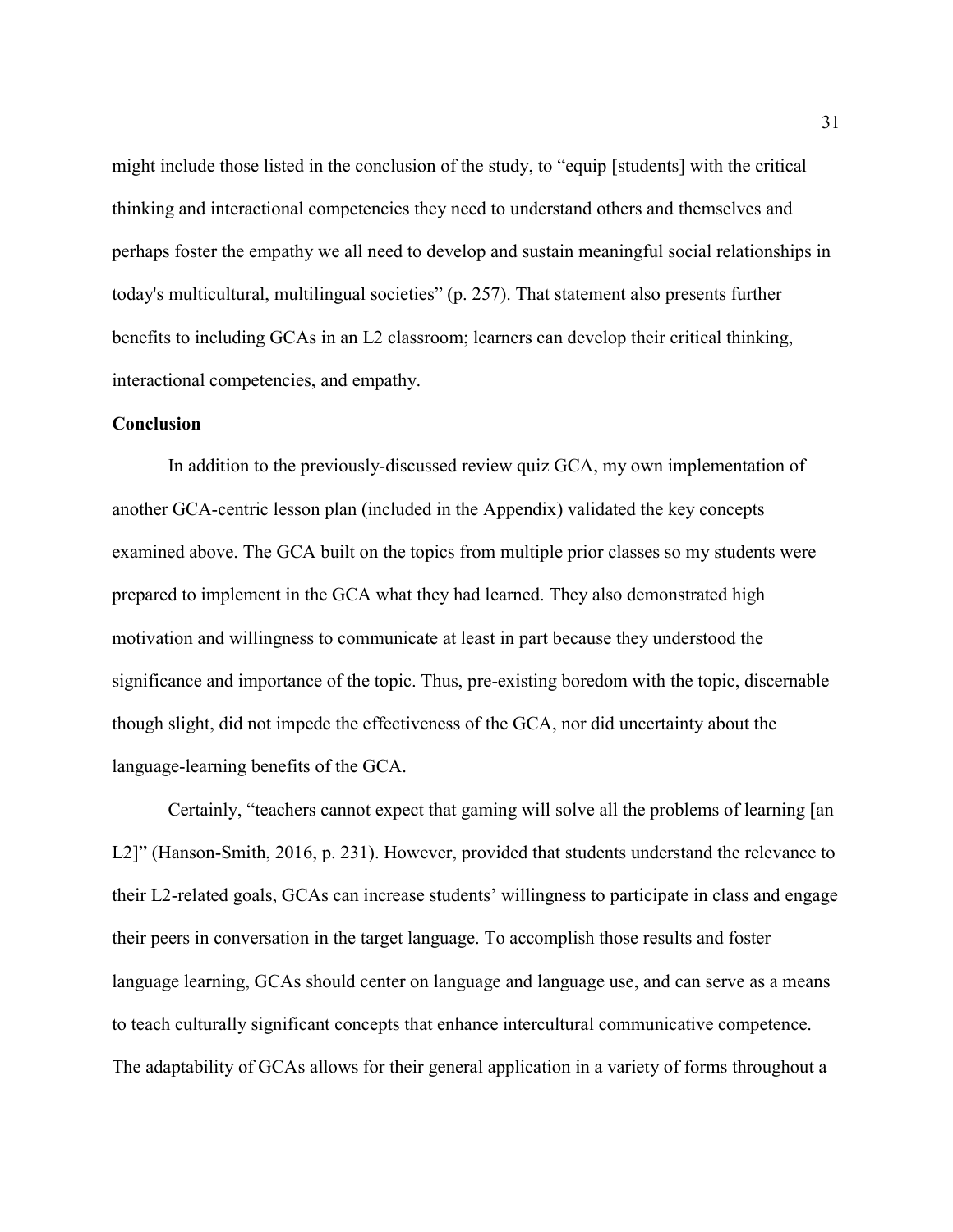course, not just in standalone activities. GCAs can even effectively work as a means of both assessment and instruction, being highly flexible in terms of structure and purpose.

It is notable that relatively few studies have examined GCAs that don't involve digital games compared to the much larger number of studies that do. Though gamification using digital materials has strong implications for GCAs, L2 teachers and learners could benefit from greater research attention to non-digital GCAs.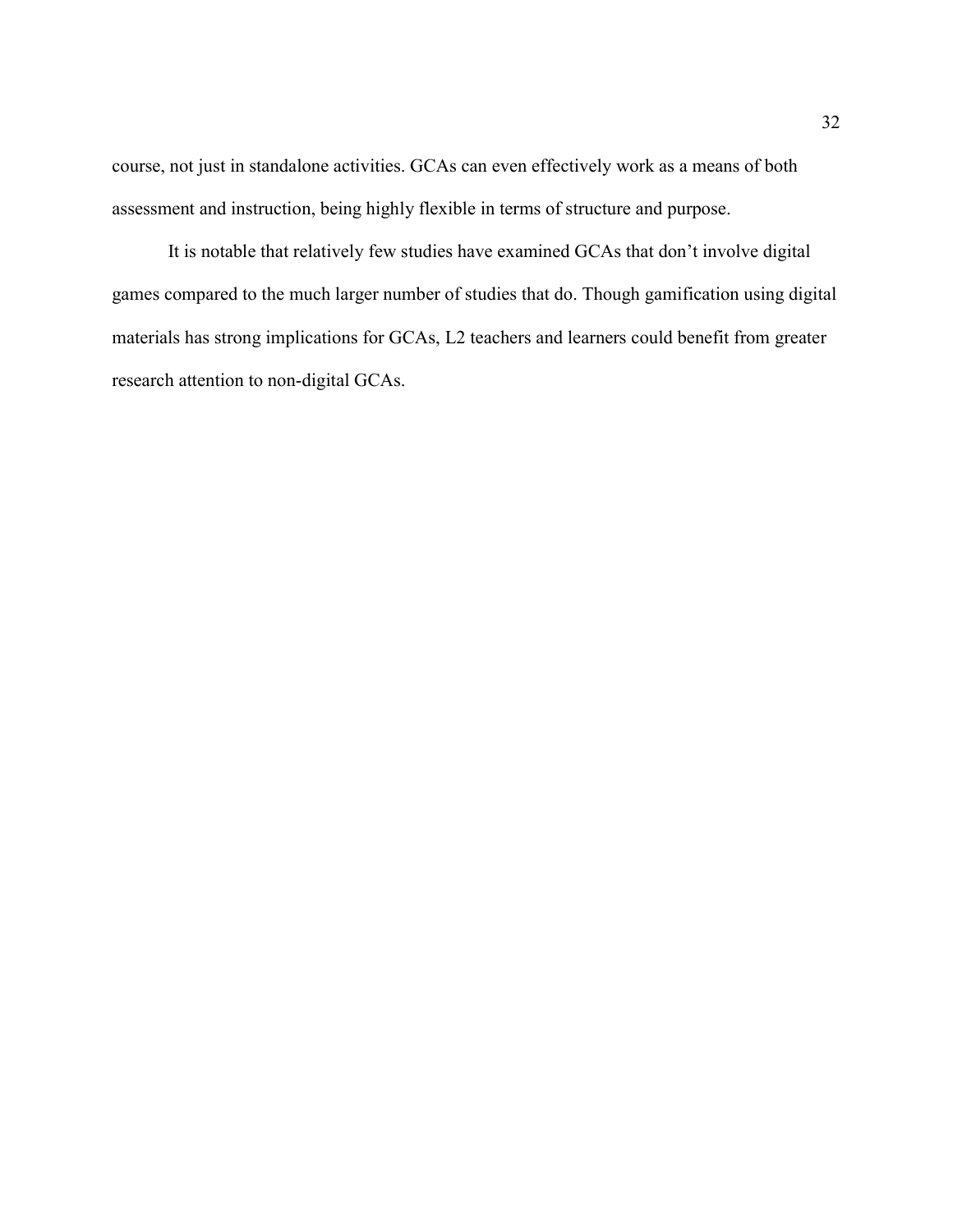### ORIENTATION AND REFLECTION

# HUMOROUS LANGUAGE PLAY IN SECOND LANGUAGE LEARNING: BENEFITS, CAUTIONS, AND IMPLEMENTATIONS

 My Teaching Philosophy Statement (TPS) outlines attention to pragmatics as a crucial concept for second language (L2) learning. Pragmatics, however, is a very broad category, so this paper focuses on a specific aspect of pragmatics: humor, or humorous language play in the target language. In doing so, I support the idea communicated in my TPS that attention to pragmatics in L2 classrooms can equip learners with crucial understanding of both the target language and culture. Specifically, I show that learners can benefit from the implementation of humorous language play in communication with each other and the teacher. Additionally, I explore how humor can serve as an explicit topic of instruction to enhance L2 learning and development.

 I wrote this paper for the Second Language Pragmatics class at the very start of my studies in the Master of Second Language Teaching. That class's topics inspired my desire to investigate research on the topic of humorous language play, and the class and my resulting paper proved to be a veritable treasure for developing my perspectives as a teacher. In fact, I applied what I learned about pragmatics and humorous language play in my own classroom, experimenting with various ideas generally with positive reception from my students. On top of that, game-based communicative activities (GCAs)—another core part of my TPS and the topic of the preceding research perspective—share the element of fun also present in humorous language play. Given all those factors, it felt both appropriate and necessary to include this piece in my portfolio.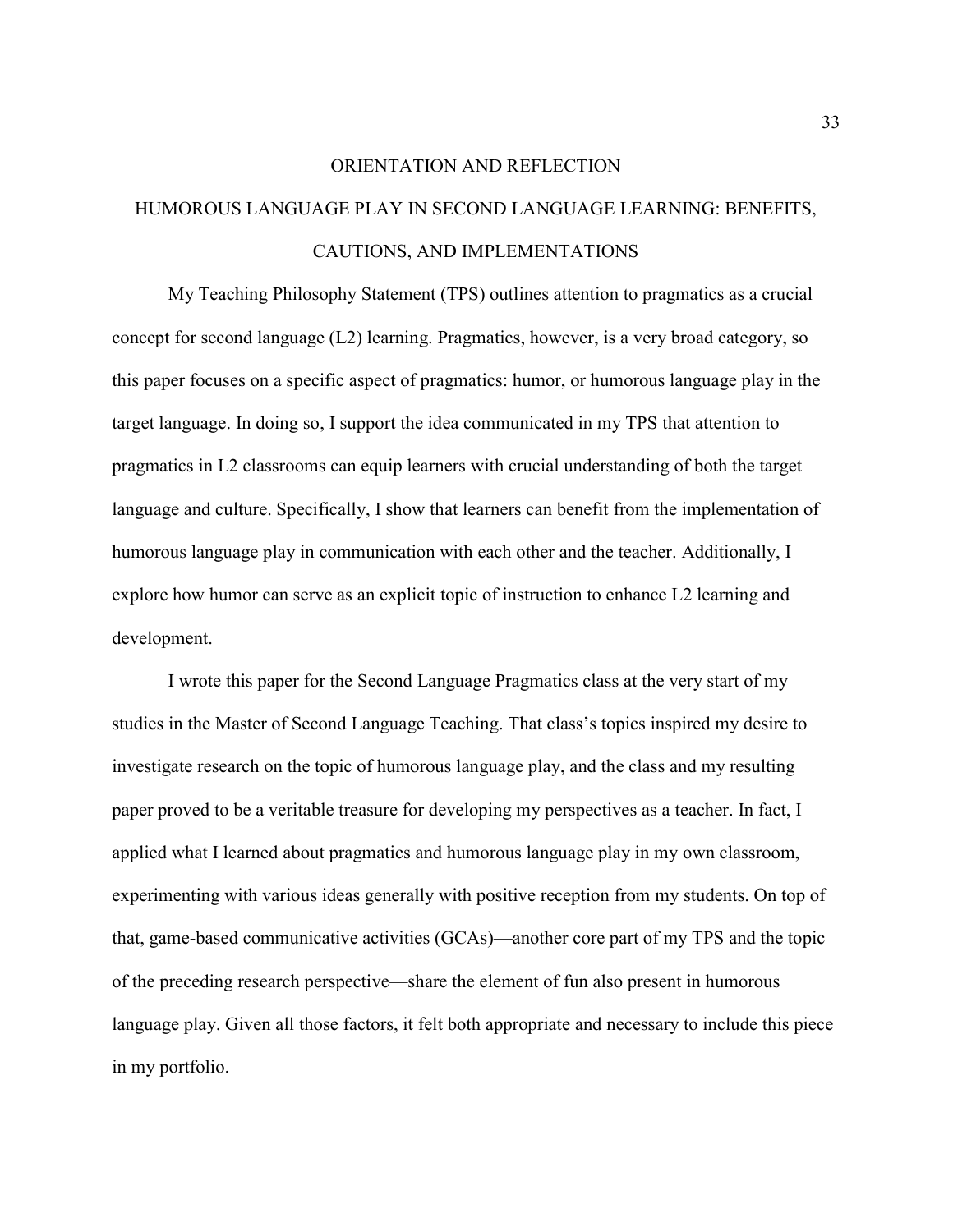Beyond writing this paper for the Second Language Pragmatics class, I later developed the piece further in order to present it at the Utah State University College of Humanities and Social Sciences Research Symposium during the Spring 2021 semester. Furthermore, the topic interested me enough to eventually consider pursuing it as a focus in a future doctorate program. The topic has thus held persistent appeal to me and relevance to my studies and teaching, solidifying my motivation to write about it and include it in this portfolio.

 From investigating this topic, I learned more about humor's place in language learning from the perspective of a teacher. For example, I learned that teachers can implement planned, explicit instruction on humor in their classrooms—they don't need to solely rely on spontaneous opportunities to do so, though those opportunities hold great potential for learning as well. Comparing those findings from the research to my own personal experiences as both a learner and teacher, I was pleased to find they aligned. To that end, I have included a sample lesson plan as Appendix B, which offers an example of how a teacher might approach explicit humor instruction on the topic of sarcasm.

 In my future professional context as an L2 teacher, then, I look forward to including humorous language play in my classroom. With the perspectives gained from writing this paper, I will be better able to plan the inclusion of humorous language play in ways that maximize its possible benefits and avoid potential downfalls. I also intend to contribute my own research on the topic in the future, using the concepts in this paper as a foundation and reference point.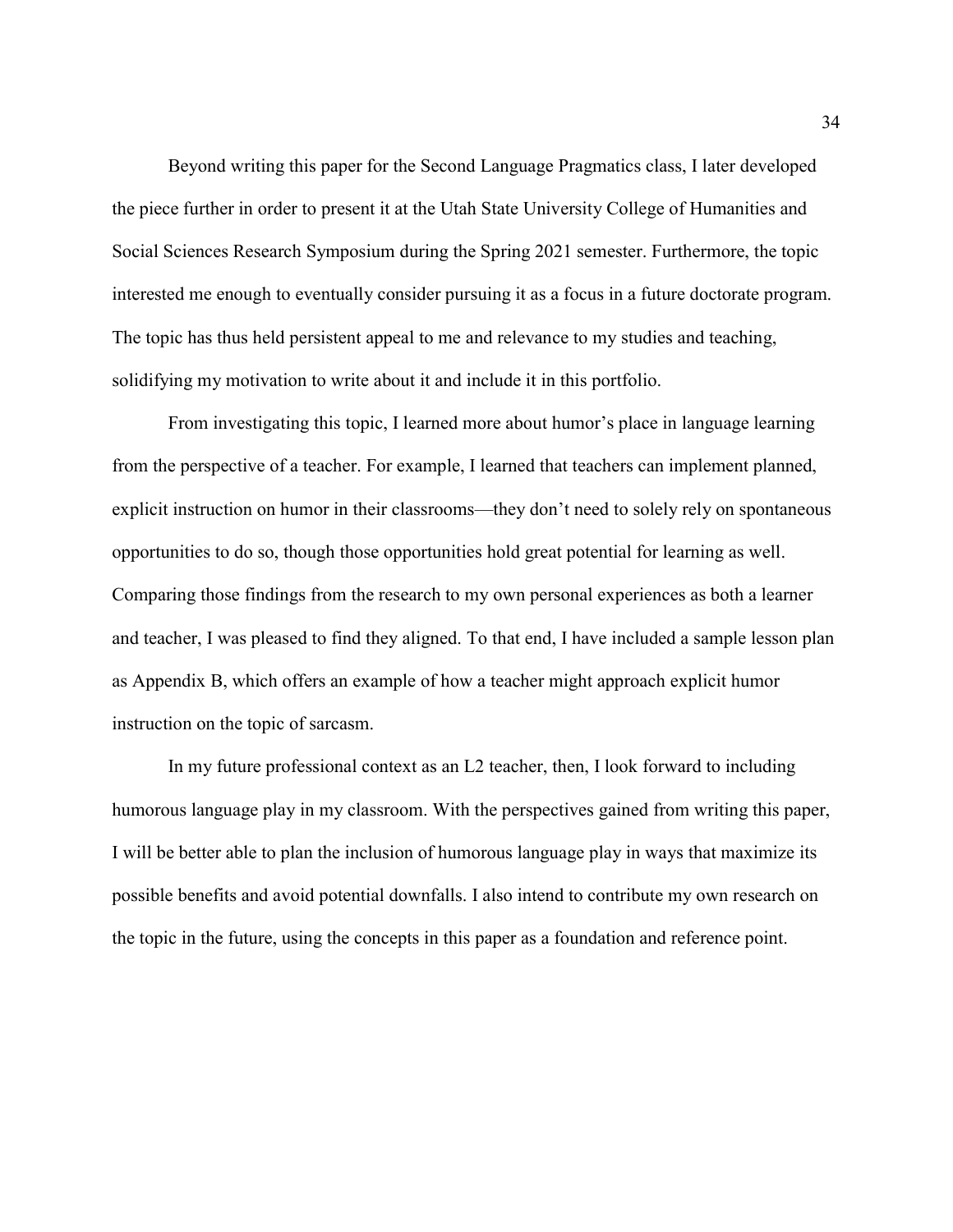# HUMOROUS LANGUAGE PLAY IN SECOND LANGUAGE LEARNING: BENEFITS, CAUTIONS, AND IMPLEMENTATIONS

#### **Introduction**

Humor maintains a universal presence in language, though it manifests in a wide variety of ways depending on factors like personality, relationship, and culture. In the classroom, humor or humorous language play, terms used interchangeably in this paper, has been shown to facilitate and enhance language teaching and learning by breaking down barriers that prohibit progress in the target language. In this article, I present research and analysis that encourages the use of humorous language play based on its potential benefits, provides caution to help prevent or mitigate conceivable negative consequences, and offers insight on how to effectively implement humor in a second language classroom.

Based on the ideas presented by Cook (1997), language play consists of the intelligent manipulation of sounds, like with rhyme and rhythm, and/or semantic units to create a meaningful fiction. Humorous language play, then, would manipulate language in that way to inspire laughter. Humorous language play also often involves physical movements in addition to oral utterances. Matsumoto et al. (2021), for example, focuses on an instructor's embodied explanations, i.e. "explanations that are conducted through body movements" (p. 2), and the laughter subsequently elicited from the students.

One widespread example of humorous language play in English is sarcasm. Like conversational implicature in second language (L2) pragmatics research (see Grice, 1975), sarcasm is when someone says something but intends a different meaning than the explicit words, often the opposite meaning in the case of sarcasm. Therefore, the actual statement is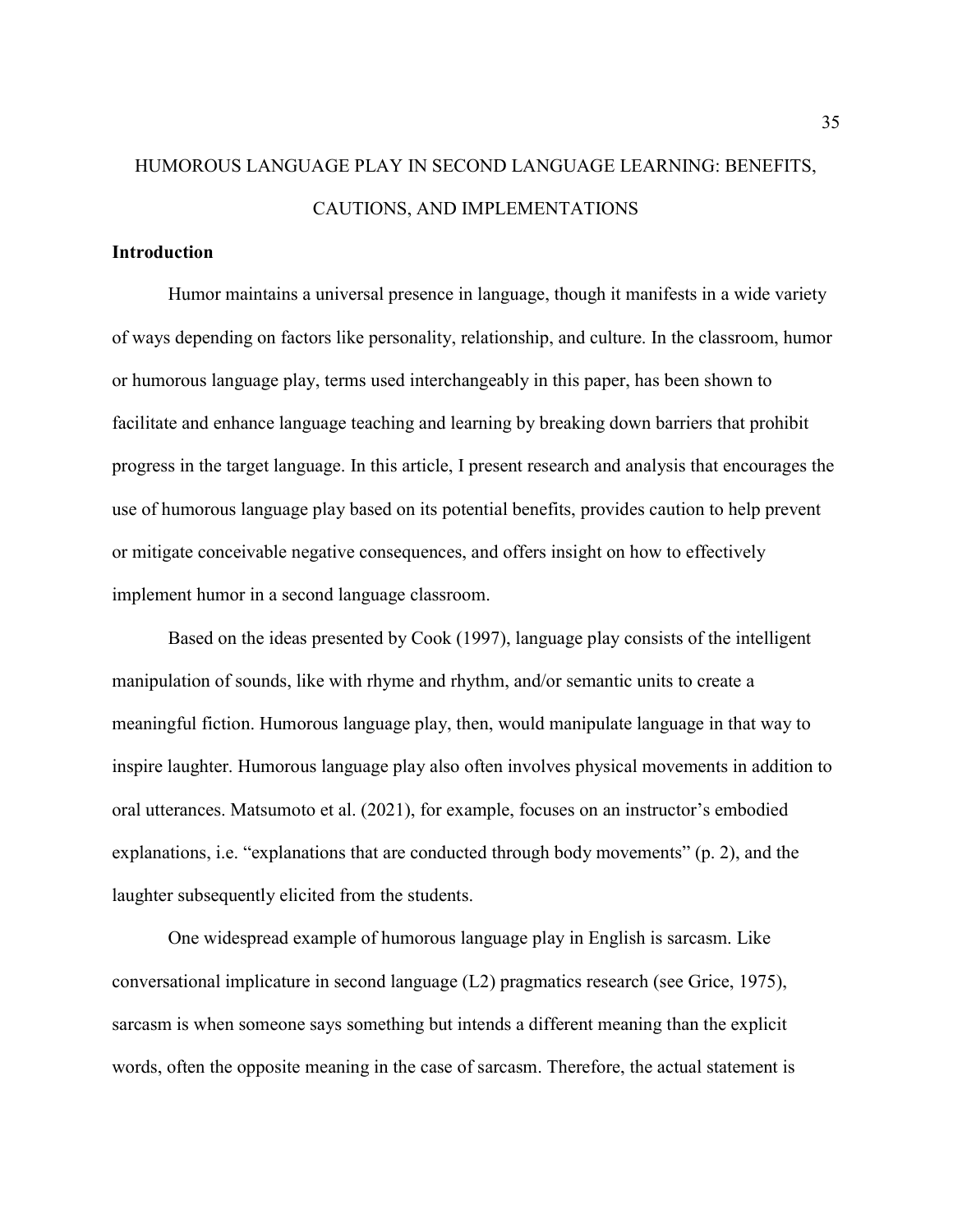fictional, but meaningful because it conveys the true intent. While sarcasm may carry a somewhat negative stigma due to its possible use with hurtful or derogatory intent, it can also be used positively. For example, it might be used to build solidarity, convey empathy, and reduce stress like when remarking to someone who complains about their weekend homework assignments that it "sounds like exactly what you want to spend all weekend doing."

Culture heavily influences the use and interpretation of humorous language play—what is funny in one culture might not be funny in another. With the entwined nature of culture and language, learners of an L2 can find themselves in situations where applying the approach of their first language (L1) might result in misunderstanding when communicating with a speaker of the target language. Florea (2013) surmises that "misunderstandings often arise when culturespecific knowledge from an intra-cultural communication situation is transferred to a situation of intercultural communication" (p. 130). Existing literature demonstrates the need for teaching language pragmatics in L2 classrooms (Byram, 2020) in order to bolster intercultural communicative competence (ICC). Humorous language play represents one aspect of language pragmatics, knowing how to say what to whom and when (Bardovi-Harlig, 2013), so teaching humor in L2 classrooms by example and direct instruction holds the potential to benefit learners' ICC.

ICC can be summarized as the "competences [learners] bring to any encounter" (Byram, 2020, p. 20) when communicating with speakers of the L2. Byram (2020) elaborates that in ICC, communication "is more than an exchange of information and sending of messages…it is focused on establishing and maintaining relationships" (p. 22), often involving indirect ways of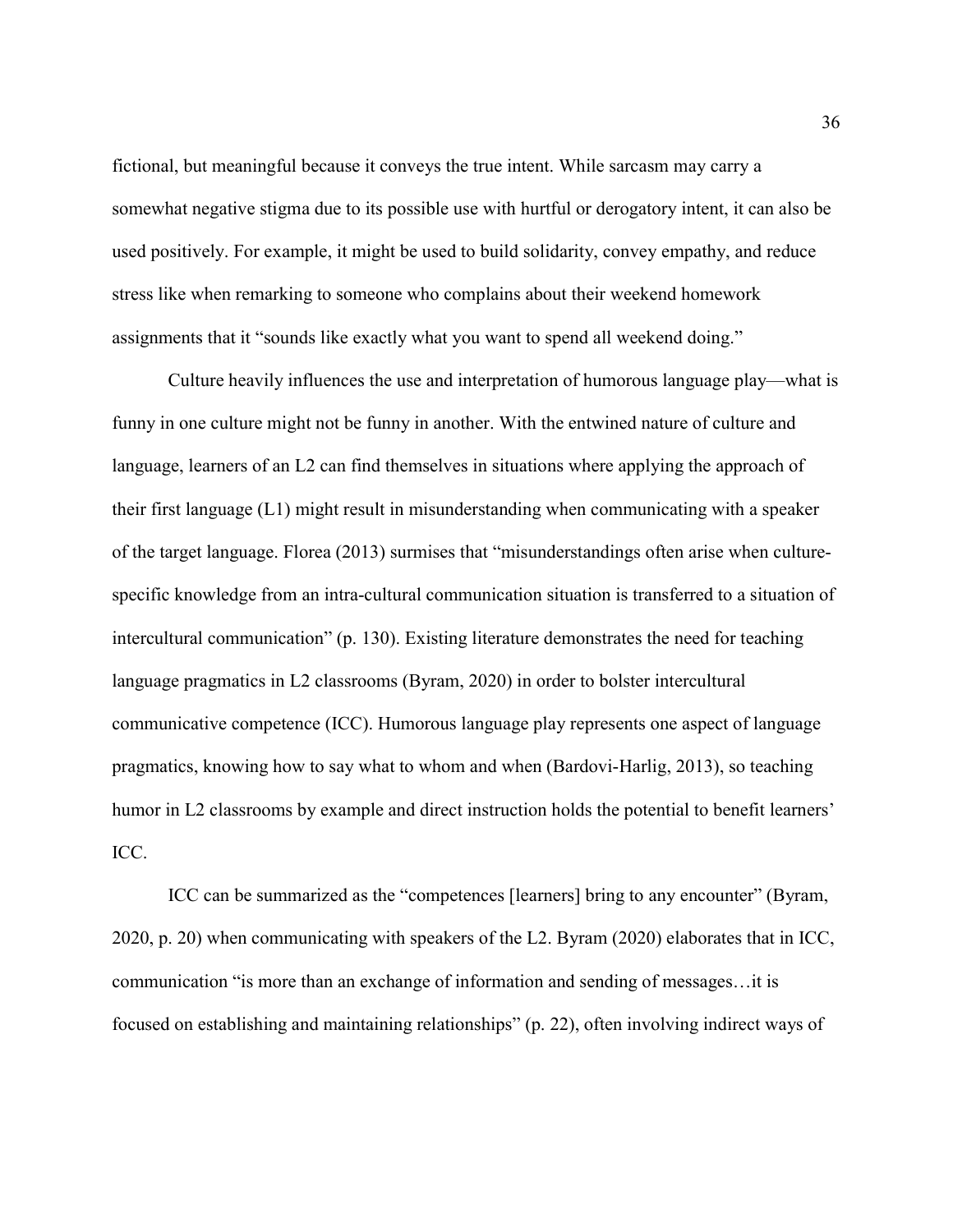speaking that are considered more polite. Humorous language play can fulfill this function of ICC, allowing speakers to demonstrate sensitivity to cultural perceptions of language use.

#### Benefits of Humor in Language Learning

 So, what exactly can humorous language play do for language learners? In connection with research findings, Ahn (2016) asserts that "episodes of language play could serve as a locus for and a medium through which language learners demonstrate, develop, and reflect their [language awareness] through [engagement with language]" (p. 44). An earlier study by Bell (2005) agrees that humorous "language play is indicative of proficiency" (p. 212). Together, these analyses suggest that learners who pay attention to and practice humor strategies in the classroom have an advantage in developing and demonstrating target language proficiency over those who do not by engaging on another level with the language than they otherwise would, and exercising their linguistic abilities on that level.

Humorous language play can also help overcome natural impediments to learning. A common obstacle to students' successful learning is a mental barrier against receiving language input in the classroom—Krashen (1987) labels such resistance as affective filters. In Krashen's (1987) oft-discussed research on affective filters, he states that:

Our pedagogical goals should not only include supplying comprehensible input, but also creating a situation that encourages a low filter…The input hypothesis and the concept of the Affective Filter define the language teacher in a new way. The effective language teacher is someone who can provide input and help make it comprehensible in a low anxiety situation. (p. 32)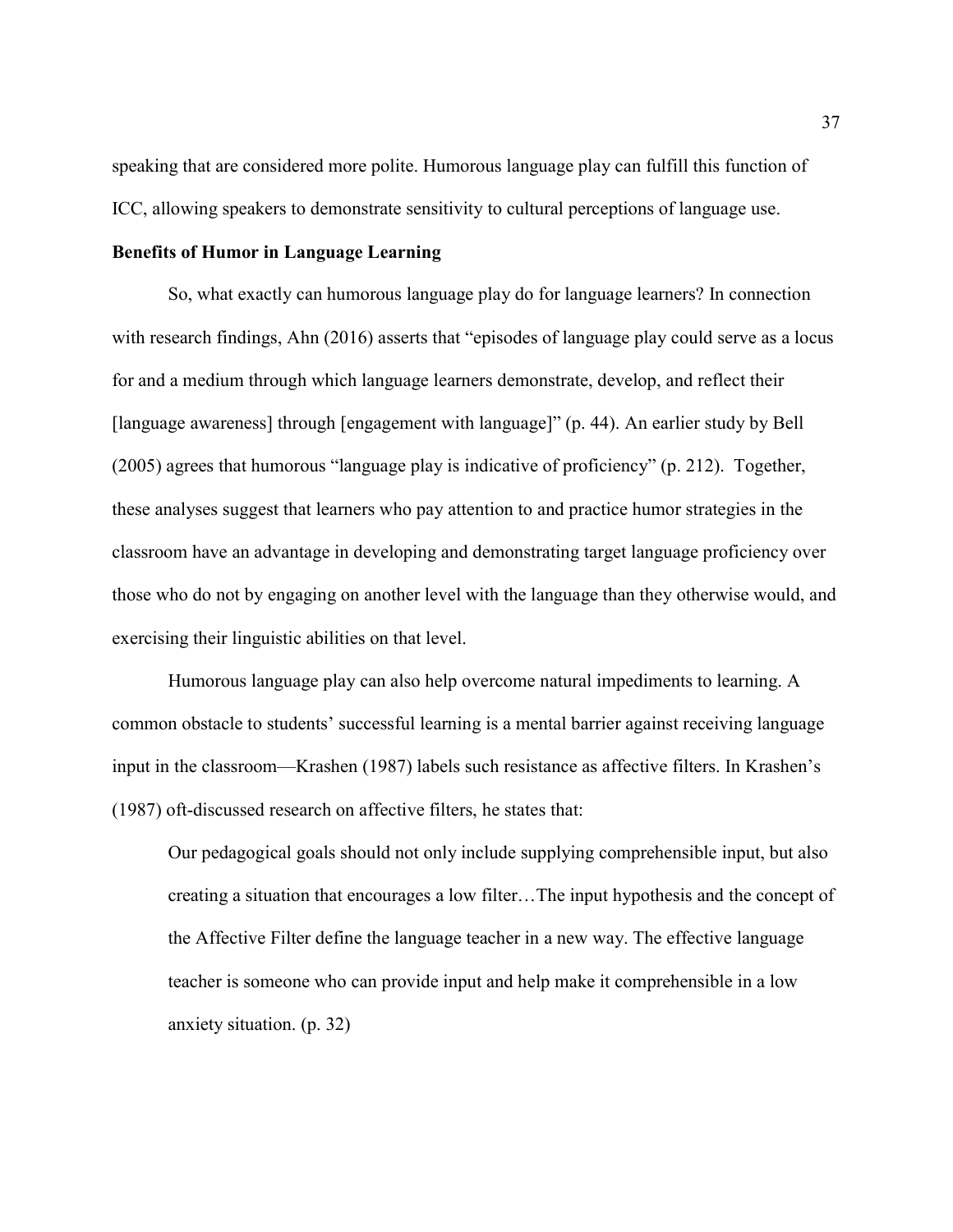Humorous language play offers a means of lowering students' affective filters by reducing situational anxiety, which in turn makes input more accessible to learners. In connection to such a theory, preliminary research conducted in EFL university classrooms in Luoyang, China found that "reduced anxiety/tension, improved relationship between teachers and students, and increased levels of interest may result from the use of humor in class" (Liu 2012, p. 406). Ahn (2016) similarly found that students extending a humorous dialogue with the teacher "lessened the language anxiety as they produced a collaborative voice, exempt from any potential individual condemnation" (p. 50). Thus, not only can humorous language play reduce anxiety, it can also promote more positive relationships and greater interest, which all together strengthen the impact humorous language play has on bringing down mental barriers to language input.

 In the vein of positive classroom relationships, Forman (2011) found that "the teacher's humorous initiative signalled an opening-up of interpersonal roles in the classroom, serving to reduce social distance between teacher and students, both at that moment and as the lesson unfolded" (p. 550). Forman (2011) noted that in instances where the teacher used humorous language play, students did the same soon after, even only seconds later. The reduced social distance between the teacher and students that results from the teacher's use of humorous language play, then, can further encourage students to practice humor strategies themselves.

Along similar lines, Waring (2013) provides a number of examples from a conversation analysis that shows how speakers play with identity for humorous results in an L2 classroom. Examples include a learner momentarily assuming a corrective role towards the teacher when the teacher made a language error, or a learner taking a parental identity to chastise an inattentive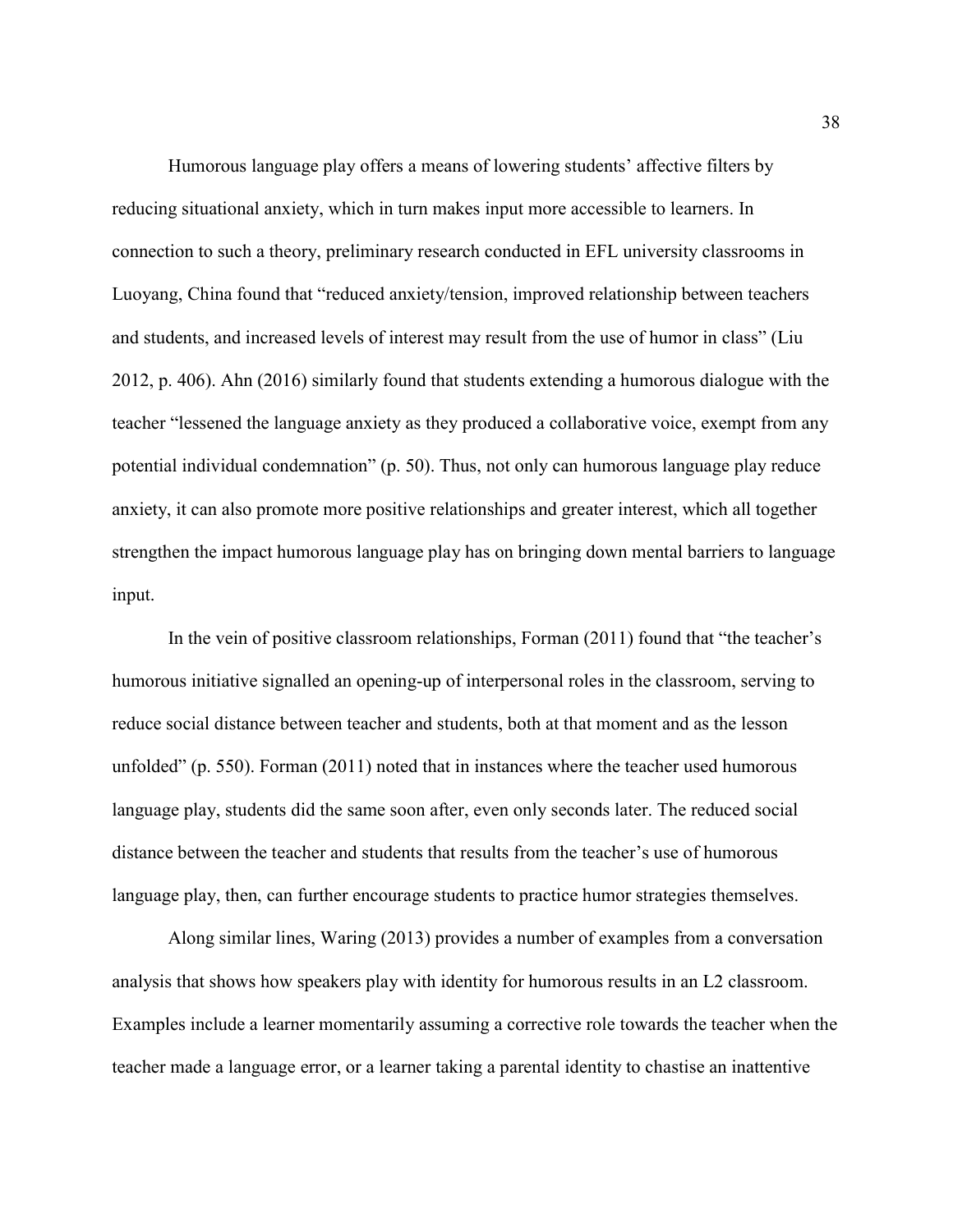peer. While these moves might ordinarily be considered disrespectful or unwelcome, the learners instead drew laughter and acceptance from both the teacher and their peers. By using humorous language play, the learners simultaneously "challenge[d] and [upheld] the status quo" (p. 199). Thus, teachers and learners can benefit from spontaneous, topic-related humorous language play during official lesson time because it allows for communication that might otherwise be prevented by social expectations.

To that effect, research has characterized humor as a safe house (Pomerantz & Bell, 2011), a space where learners can enjoy "high degrees of trust, shared understandings, [and] temporary protection" (Pratt, 1991, p. 40). Canagarajah (2004) adds that in those safe houses, students can communicate criticism of dominant institutional norms in an effort to improve their situation. The safety of humor comes when learners use it "to avoid or mitigate [facethreatening] exchanges" (Pomerantz & Bell, 2011, p. 150) or to critique from a relatively powerless position in the classroom without as much fear of negative reprisal. Students in an L2 classroom regularly encounter face-threatening exchanges, as attempting to say something in the target language runs the risk of making an error that results in embarrassment. If learners recover from that embarrassment through humor, the validation of their peers' and the teacher's laughter might provide encouragement to keep trying to use the L2 in spite of errors.

Pomerantz and Bell (2011) assert that "engagement in spontaneous humorous performances can provide rich opportunities for language use and development, beyond those found in more tightly controlled classrooms" (p. 157). To highlight a specific aspect of language use and development from humor, Matsumoto et al. (2021) conclude that "laughing moments can demonstrate students' sociopragmatic knowledge, which enables them to participate in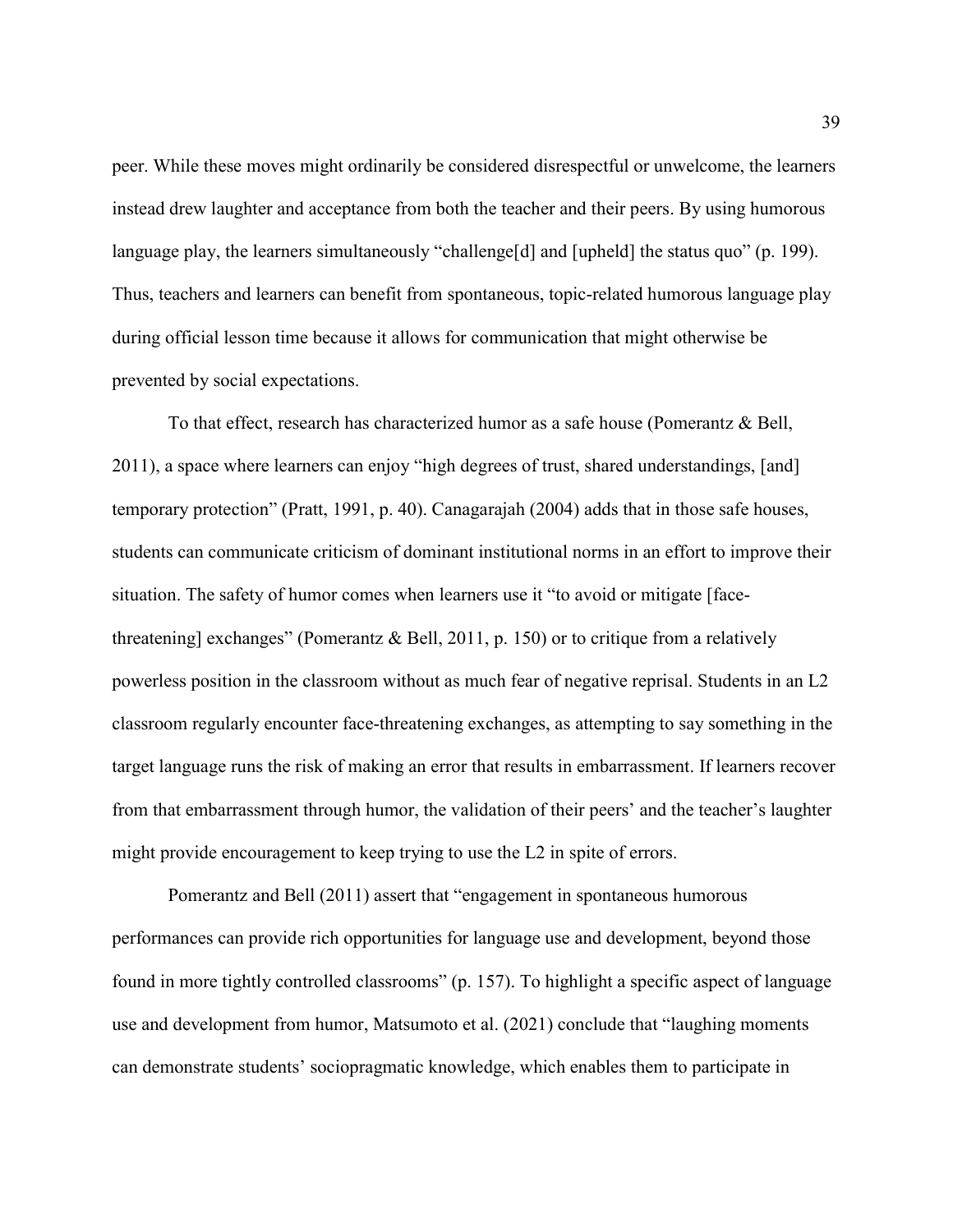laughing moments in an appropriate manner" (p. 26). In other words, humorous language play between the teacher and learners can provide learners room to show their sensitivity to pragmatics in dynamic conversation. This provides teachers with an opportunity for informal assessment, gauging whether students understand not only the vocabulary and grammar used, but also its meaningful implications.

 Additionally, humorous language play can have the effect of enlivening an otherwise boring topic for students. After all, factors such as fatigue, disinterest, personal concerns extraneous to the class, health, or even the time of day can impact how much students engage with a lesson, and boredom easily compounds those distracting elements. Humorous language play can establish an unspoken agreement between students and teachers along the lines of Forman's (2011) glossed lesson overview, "Yes, we know that we have to follow a boring textbook—but we can make it interesting and funny ourselves" (p. 559). Humorous language play can thus invite students to buy into the lesson even though the content itself might not otherwise interest them. By so doing, humor bolsters student engagement with lesson material. Forman (2011) reports that in the classroom where the teacher implemented humorous language play, even though the students were low-level English learners, "their desire and effort to participate was high, and quite different from the verbal reticence which characterized the majority of other lessons observed" (p. 561). Overcoming students' verbal reticence represents a major benefit of humorous language play in the classroom, one teachers would do well to capitalize on.

#### Cautions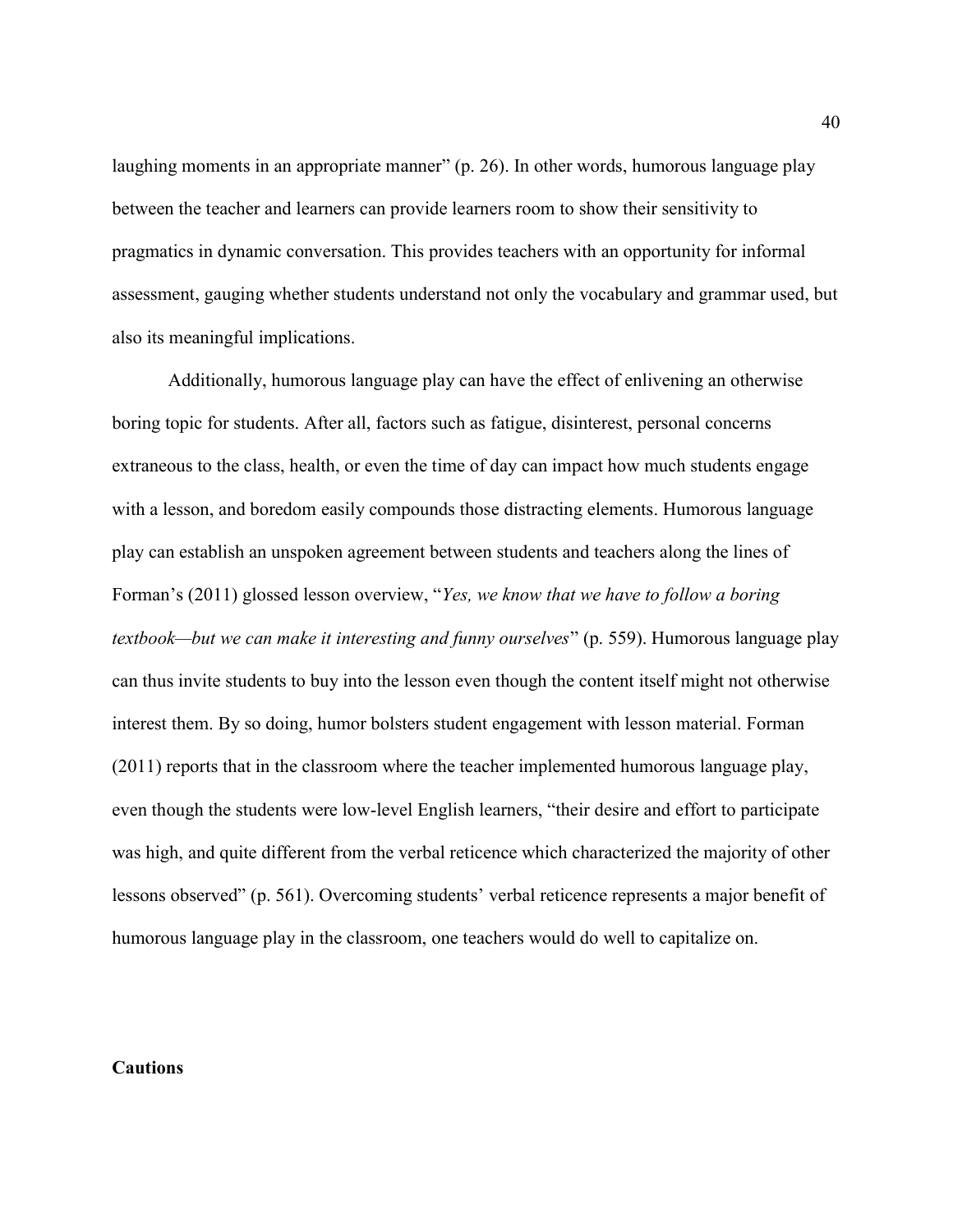Humorous language play in the classroom, as in other contexts, does have the potential to go awry. Foreman (2011) states that "'pushing boundaries' is often both the pleasure and danger of humour" (p. 557). While some goals of humorous language play might include the reduction of affective barriers and social distance, the opposite of those goals might be achieved if a teacher mishandles the implementation in the classroom.

Boundaries for appropriate humorous language play in the classroom represent one caution teachers should consider. Research in a Pakistani university's EFL classroom found that though teachers used humorous play in keeping with expectations, they did not identify those limits to their students (Ali, 2015). Deliberate guidance from the teacher, then, involves establishing boundaries for humorous language play with students—leading by example isn't always sufficient on its own. Rather, explicit commentary regarding the appropriateness of certain humorous language play strategies may prove necessary. The same study found that even though the students enjoyed the fun of humorous language play in the class, "only half of them support their teachers in their use of humour because their use of humour is offensive to them" (Ali, 2015, p. 139). This study highlights for consideration another key component of successful humorous language play in the classroom: sensitivity to offensive subjects on the teacher's part. Poor choice of topics could undermine the purposes of implementing humorous language play in the first place.

The topic and style of humor also matters in the context of culture. For example, Hodson (2008) found that adult Japanese speakers of English preferred longer, narrative-style jokes over lexically dense and shorter English jokes. The consequence of inappropriate humor use by the teacher can hinder communication between the teacher and students, as noted by Mulligan and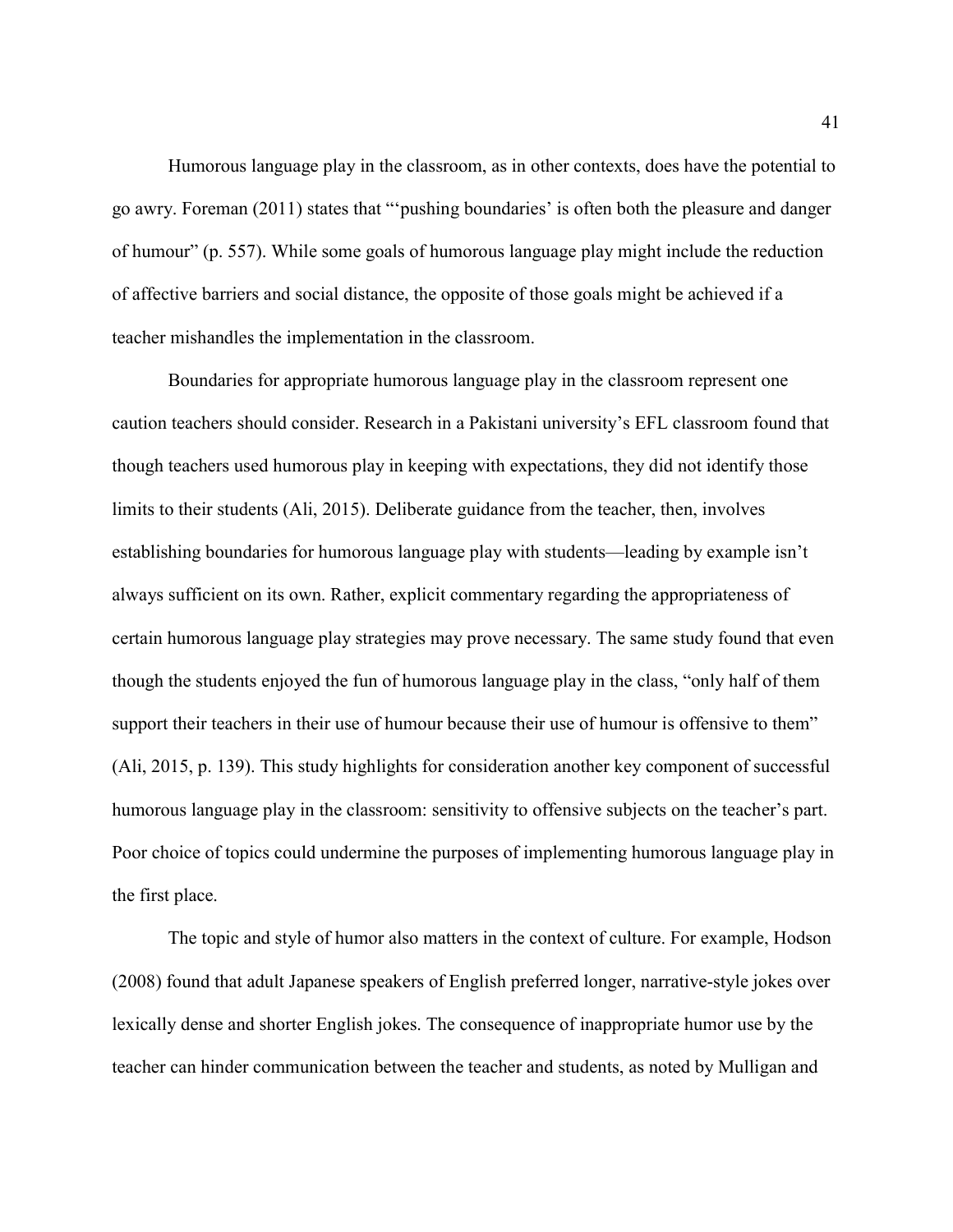Kirkpatrick (2000). One way that can occur is by inadvertently leaving out learners who do not understand an instance of humorous language play when others of their peers do understand; doing so can lead to feelings of apprehension (Zhang, 2005) and exclusion (Nesi, 2012). Since some goals of humorous language play in the classroom are to lower affective filters (Waring, 2013) and strengthen trust, teachers should aim for complete inclusiveness when it comes to learners understanding the humor employed in class. Diana (2019) recommends joking in a manner typical of the target language culture, but not difficult to understand in a multicultural context. Granted, it may be difficult to perceive what might be broadly understood with the same degree of humor—experience with learners' L1 backgrounds could help with that understanding, but can't be generally guaranteed, especially in classrooms with learners from varying L1 contexts.

Teachers, recognizing the potential for humor to work against the intended purpose, might be inclined to simply avoid using it altogether. Diana (2019) cited concerns that initially inhibited her own implementation of humor in an L2 classroom, including fear that "students would find it insignificant and that I would seem less of a teacher if I would do so" (p. 697). Self-doubt, fear of losing face, etc., comprise major concerns for teachers weighing the role of humorous language play in their classrooms. While it may be beneficial to encourage the incorporation of humorous language play in L2 classroom conversations, it is also important to recognize that teachers may have personal reservations related less to the positive potential of doing so, and more related to their own ability to succeed. Sensitivity to teachers' concerns is thus highly important.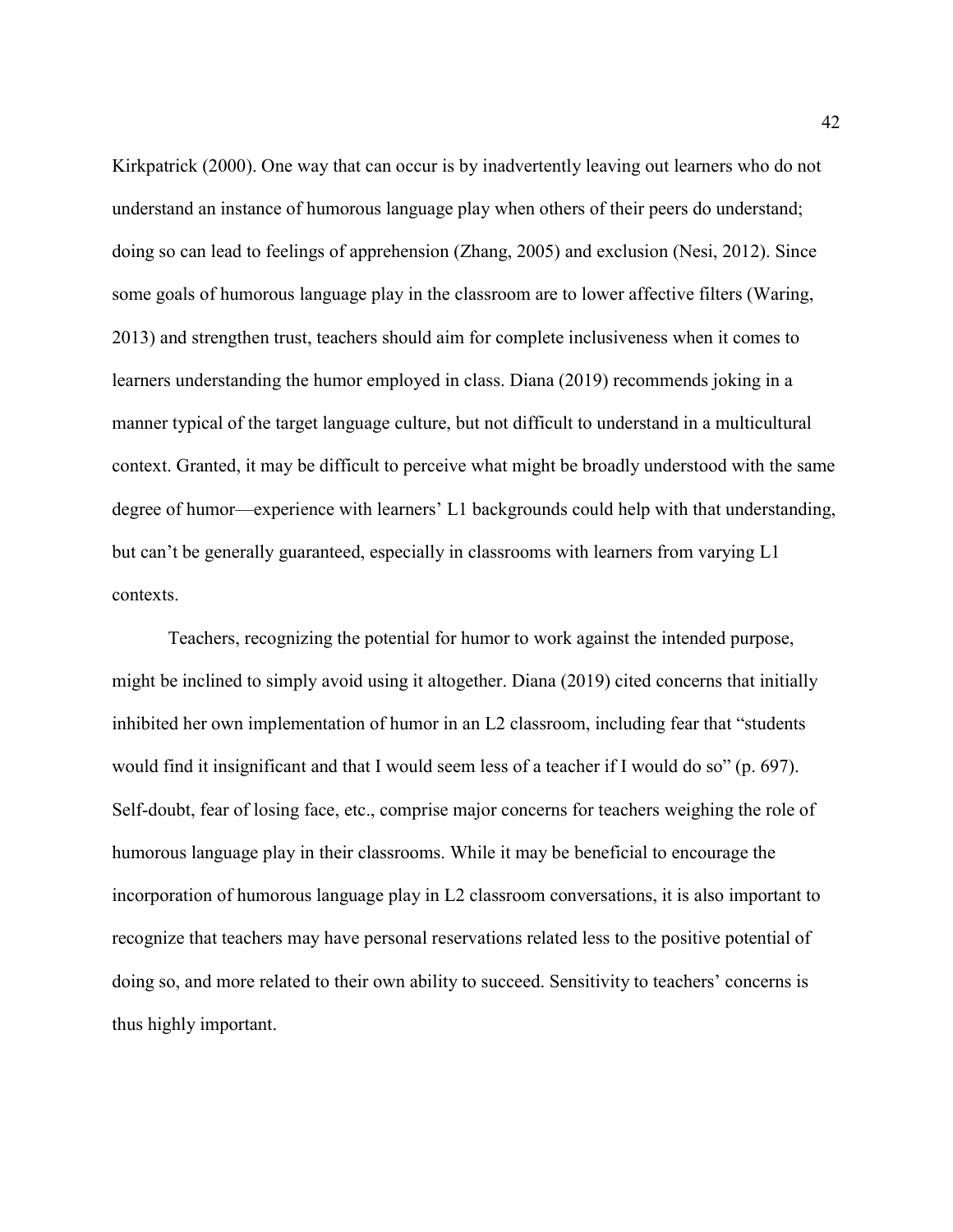To offer some comfort, hope is not necessarily lost if a teacher's attempt at humorous language play fails in a classroom. Preparing students with understanding of phrases such as "I'm joking," "just kidding," etc., could preempt negative consequences should a joke go over their heads because such phrases allow "a speaker to retract statements that are not well received" (Skalicky, 2015, p. 19). Additionally, a teacher might turn failure into success by modeling the use of these phrases so that students themselves might salvage their own instances of failed humorous language play in the future as well. While not a perfect remedy, teaching students these phrases prior to broaching humorous conversation could offer some relief from the pressure to land every joke.

Teachers can also offer explicit explanation of humorous language play if students do not immediately understand. Teacher awareness of differences in sociocultural norms helps provide valuable context for when humor warrants such explanations, but as Victoria (2019) points out, "having to spend too much time explaining the meaning of a phrase or word can dilute or 'delete' humour" (p. 191) and could accrue a negative perception. Explanation can help, but teachers need to exercise caution towards over-explanation in order to avoid negating the benefits of using humorous language play to begin with.

#### Implementing Humorous Language Play in a Language Learning Classroom

 Since humorous language play has established beneficial effects on language learning provided it is effective and appropriate—the question arises of how best to implement it in the classroom. After all, humorous language play can prove difficult for L2 learners to use and interpret due to its inherent connection to cultural knowledge and potentially complex linguistic construction. Indeed, as Bell (2005) states, "humour thrives on the unexpected, [so] creative and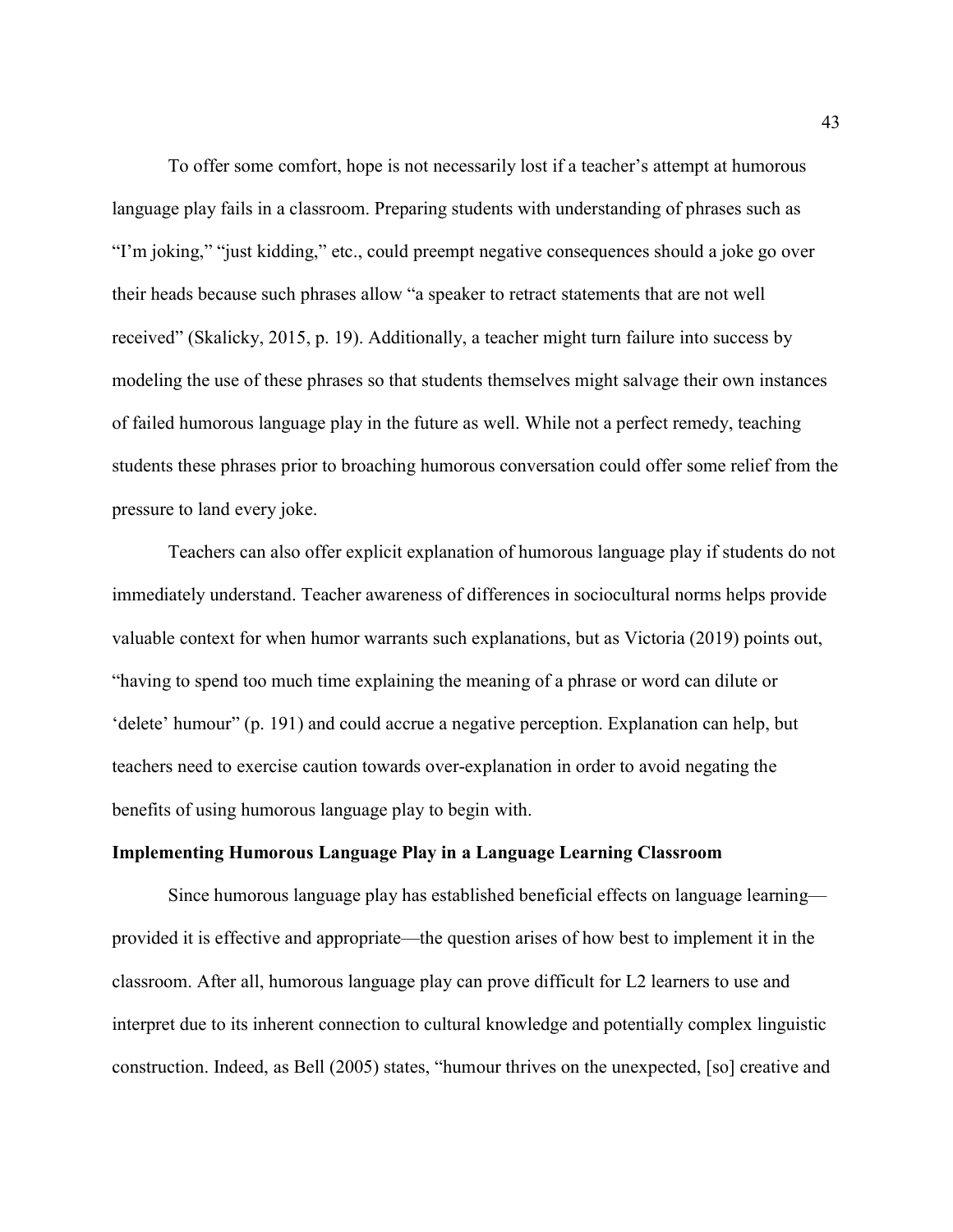unusual uses of linguistic resources often occur in playful conversation" (p. 204). With such difficulties arising from unpredictability, cultural roots, and complicated structure, careful and deliberate guidance from the teacher proves essential to successfully using humorous language play as a language teaching tool. Yet, as documented by Davies (2003), the sociocultural and linguistic complexity of humor does not disqualify beginning learners from initiating and participating in joking behavior with one another and even highly proficient speakers of the target language. So then, what key components should teachers consider in order to effectively implement humorous language play into classroom language learning?

 It makes sense that in order to use humorous language play effectively as a teaching tool and avoid causing offense, teachers could find it necessary to explicitly teach how to use a given humor strategy in the target language. For example, if instructors find that they often utilize sarcasm in the target language, they might devote class time to teaching the pragmatics of sarcasm. This would likely entail developing the learners' "ability to read an array of potential cues that mark an utterance as sarcastic as well as the capacity to correctly interpret a speaker's motivation for using sarcasm (i.e. humor or insult)" (Kim & Lantolf, 2016, p. 209). A similar approach could be employed with respect to other forms of humorous language play, where the teacher helps students learn to identify verbal/nonverbal cues of humor and also gauge motivations for using it. Learners are likely to recognize the value of learning to accurately read cues and understand motivations in the context of humorous language play, since they "often feel alienated as a consequence of missing the intentions underlying sarcastic utterances" (p. 209).

Kim and Lantolf (2016) investigated whether L2 learners showed improved comprehension of sarcastic utterances in the target language after receiving explicit instruction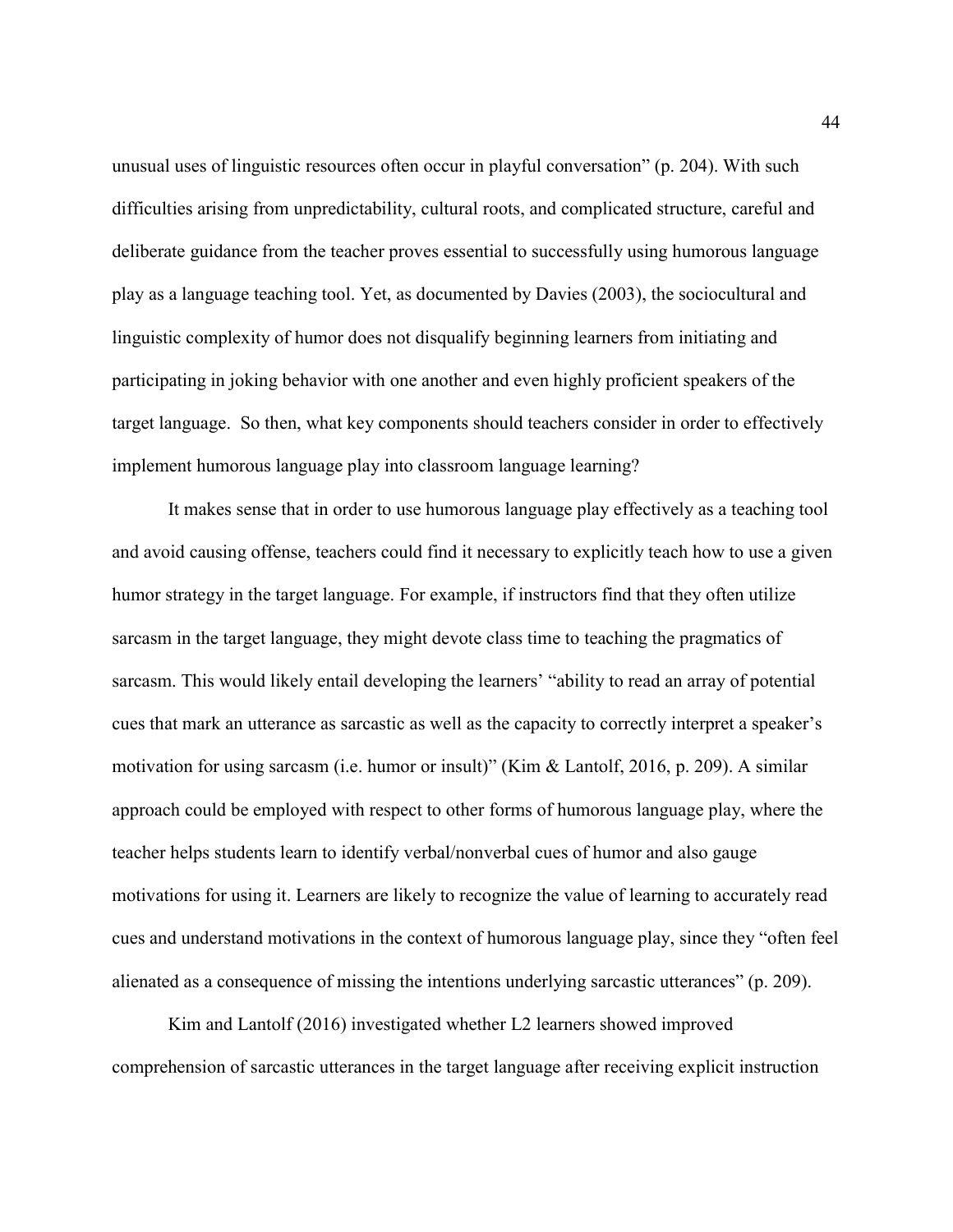on the topic. The instructors in the study supplemented their instruction on the topic with examples from both scripted and non-scripted popular media. Following the explicit instruction, the study's learners demonstrated a much more complete understanding of what sarcasm is, both in their L1 and their L2. Beyond a theoretical understanding, they did indeed display improved comprehension ability, such as correctly interpreting meanings and reading nonverbal cues and prosodic changes. Some learners even expressed the need to produce sarcasm in the L2 themselves, which was not a goal of the instruction, but made sense as a next step for the learners after adopting the perspective that sarcasm is "one of the many communicative tools speakers use to express emotions and thoughts" (p. 228) instead of a solely negative speech act. Thus, devoting time to explicit instruction about common humor strategies in an L2 can improve learners' ability to accurately deduce nonliteral meanings, and can motivate learners to use the humorous language play themselves.

Frumușelu (2020) supports the idea of using original audiovisual media content to introduce "slices of life" (p. 125) to L2 learners, much like what was done in the Kim and Lantolf (2016) study. Frumușelu (2020) notes an important benefit that audiovisual content provides: "the student has the opportunity to learn words and expressions directly associated to the non-verbal references (gestures, images, situations)" (p. 126). This matches the importance of embodied explanations highlighted by Matsumoto et al. (2021). While recognizing that TV and film dialogue "does not reproduce entirely the spontaneity and realism of spoken conversation, it is in fact this partial naturalness that benefits the educational context of L2, given its normalized, standardized and comprehensible authentic language" (p. 129). Basically, the dialogue pares down fluff and filler like "um," allowing for more focused attention on target language concepts.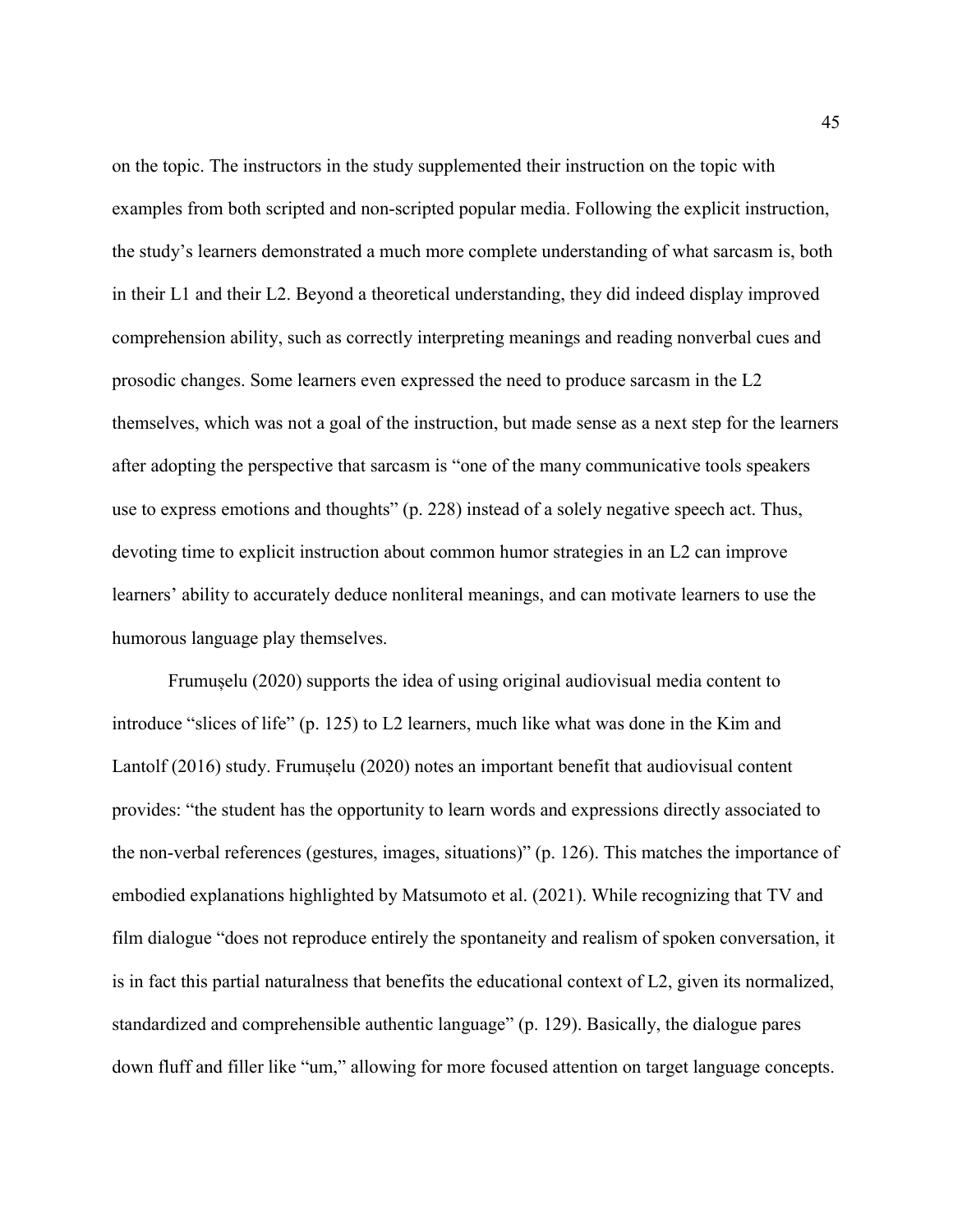With the value established of using audiovisual popular media as an example for learners to analyze and emulate, it is worth considering other possible approaches to explicit instruction about humorous language play.

The findings of Larson, Morris, and Shaw (2019) detail observed pedagogical functions of sarcasm in an urban high school English classroom, such as breaking expectations (saying something the students wouldn't expect the teacher to say according to their cultural expectations), indexing interpersonal distance (defining the closeness of a relationship), saving face (recovering from embarrassment), evaluating disruptive behavior (orally addressing it and encouraging change), motivating (encouraging participation and engagement), building positive rapport (increasing trust and openness in communication), reducing stress, and more. Instructors could explicitly discuss these functions (with realistic examples of each) with their classes, which could not only help students learn to use the humor strategy, but also understand it when used by the teacher in class, and by others outside of class. Accompanying the discussion, structured practice activities could greatly enhance students' mastery of a given humor strategy. As Ahn (2016) notes, "it is through language play that students could actualise their awareness into performance" (p. 51)—teachers can establish the foundation of awareness through discussion, but actual language play practice should follow so that the students can implement what they learn.

 In keeping with the idea of structured humorous language play practice in the classroom, one of Bell's (2012) studies found that "although [language] play itself was a regular occurrence, very little of it involved metalinguistic reflection" (p. 260); her analysis of the associated corpus of spontaneous language play reflected that the deliberate introduction of humorous language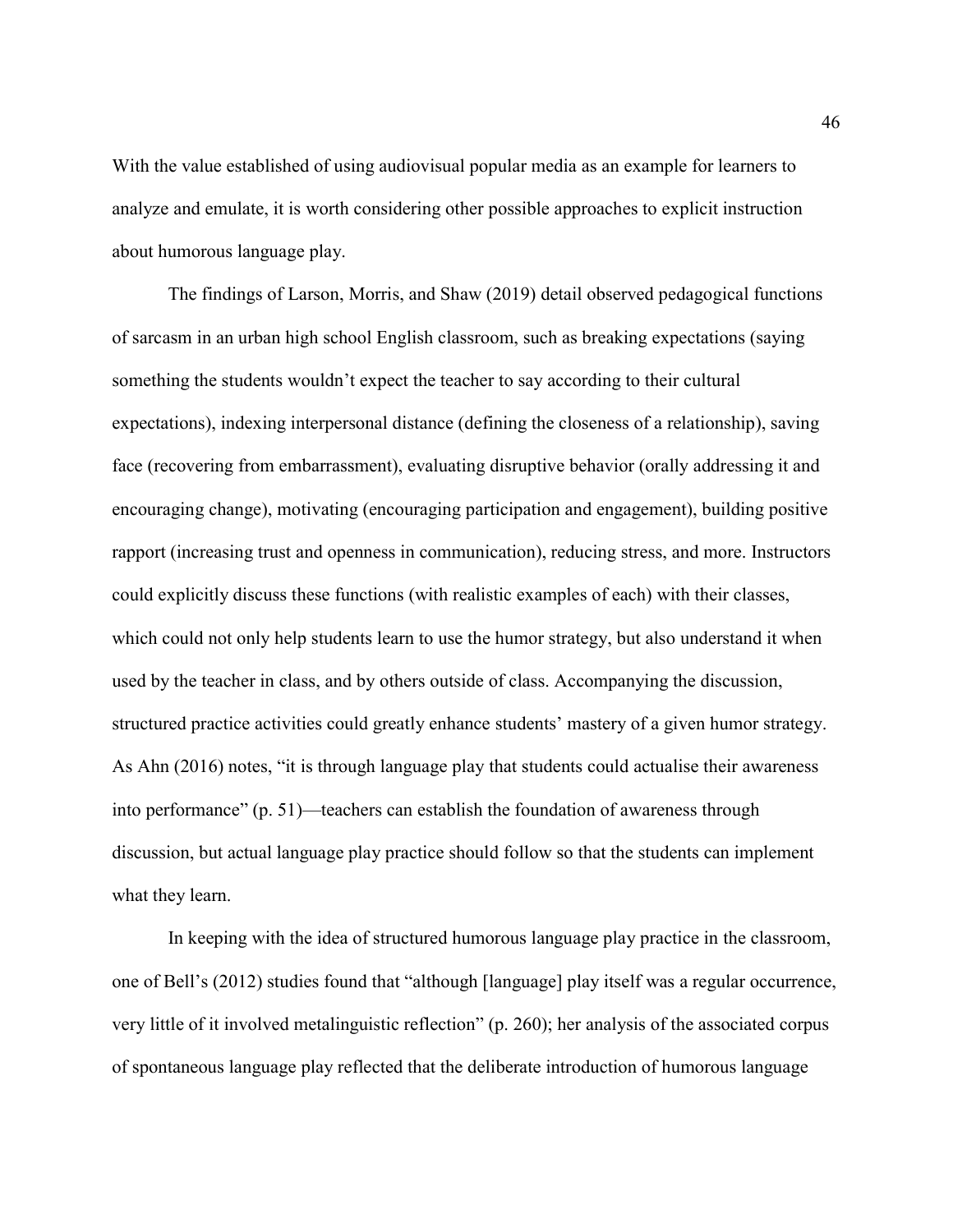play as a defined learning task demonstrated a positive effect on recall of meaning. Thus, though humor occurs naturally in language play, teachers can make it the subject of direct focus to teach pragmatic and semantic meaning. Utilizing humorous language play in this way can have the added benefit of making the learned material more memorable, and students certainly need to remember how to use and interpret the discussed strategies beyond the class period.

Similar to Kim and Lantolf (2016), Miller et al. (2017) found that using humorous instructional videos based on popular media from the target language increased student engagement, stimulated interest, relaxed the learning environment, and contributed to learning. The videos (from the *English for Uni* website) parodied themes and characters from films and TV shows familiar to the learners, but did so while highlighting aspects of the L2 for both observation and practice in line with the course's learning goals. This approach shows another way that teachers can systematically incorporate humorous language play in a classroom: relating language topics to familiar media from the L2 in the form of amusing parody. In this case, the humorous language play is not the topic of instruction, but rather a medium for understanding other aspects of the L2.

Opportunity for humorous language play even outside of a structured lesson could hide in plain sight within the classroom itself. Victoria (2019) proposes that such potential exists in the moments before stragglers find their seats at the beginning of class, or near the end of class when students start gathering their belongings. Victoria (2019) assesses that "unofficial spaces make the enjoyment of sociality and playful talk allowable" (p. 194) when such play might not be as acceptable in the midst of official curriculum. Hence, a teacher's attention to students' behavior,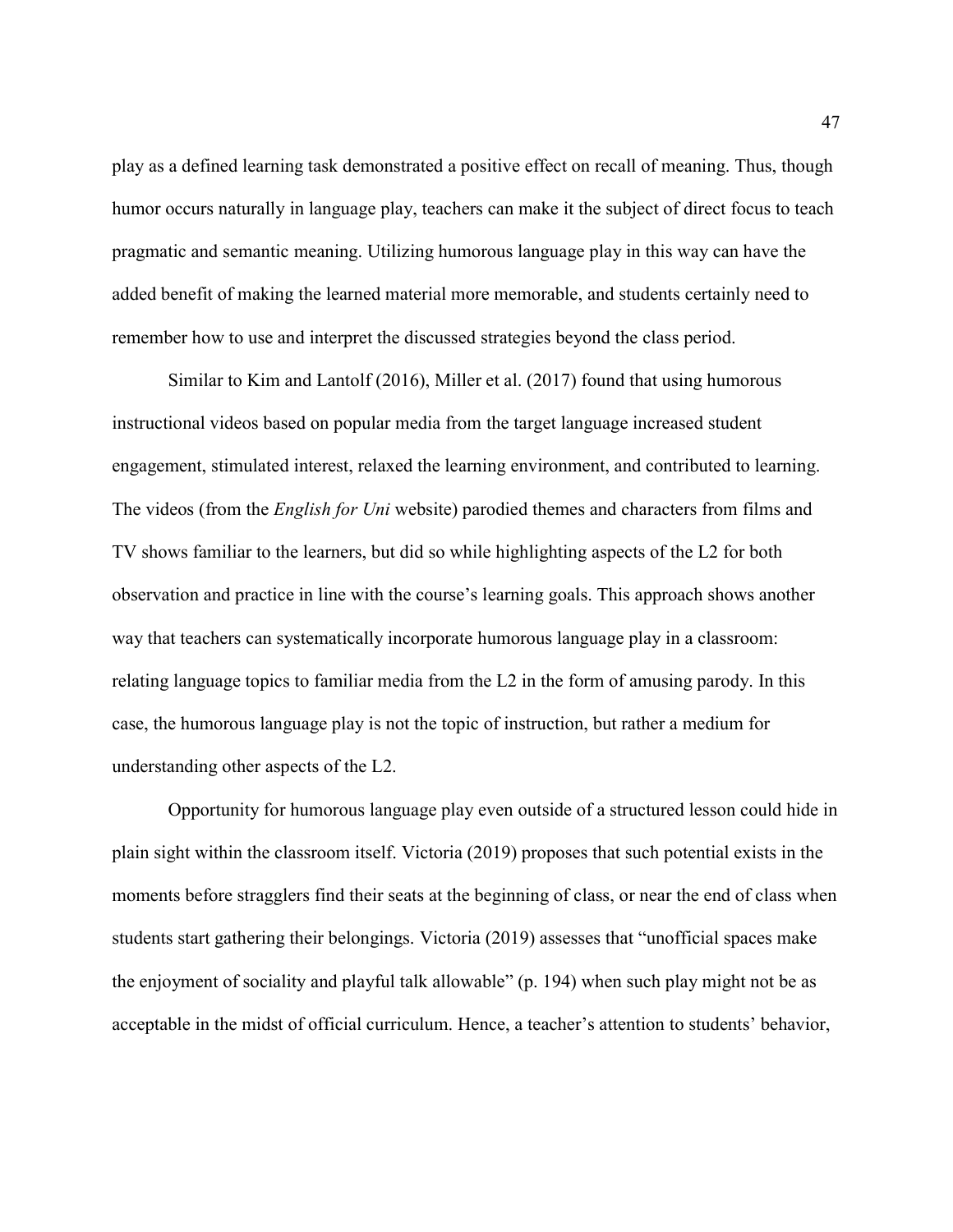mood, and conversations in moments outside of official lesson time allows for organic development of humorous language play with all the potential benefits that accompany it.

Still important, however, is teachers' ability to recognize humorous language play by the students in the midst of planned curriculum, but outside of a planned discussion on the topic, and respond to it. Doing so could encourage further learner creativity and flexibility, both of which play fundamental roles in language proficiency. Yet, as noted by Ahn (2016), teachers in an English immersion camp did not capitalize on spontaneous, collaborative, student-driven language play instances as teaching opportunities; Ahn suggests factors such as viewing the humorous language play as unimportant or irrelevant, lack of awareness in the students' L1, and the pressure of fulfilling program curricula. Teachers who seek to incorporate humor into language teaching and learning must thus prepare for unplanned instances of humorous language play and deliberately intend to incorporate it into the curriculum. Teacher attention and sensitivity to students' humorous language play attempts in the target language allow for organic teaching opportunities to manifest.

Such attempts should not be regarded as a useless sidetalk, but rather a springboard from which language teachers can better understand their students' development and further shape the classroom instruction. (Ahn 2016, p. 52)

Teachers can use these opportunities to reinforce current lesson material, which becomes more memorable thanks to the corresponding humorous language play, and more personally applicable for the students since they initiated the language play. Such conversations also develop an ongoing discussion about humorous language play, which bolsters content continuity throughout a given educational period. Matsumoto et al. (2021) emphasized the need for teachers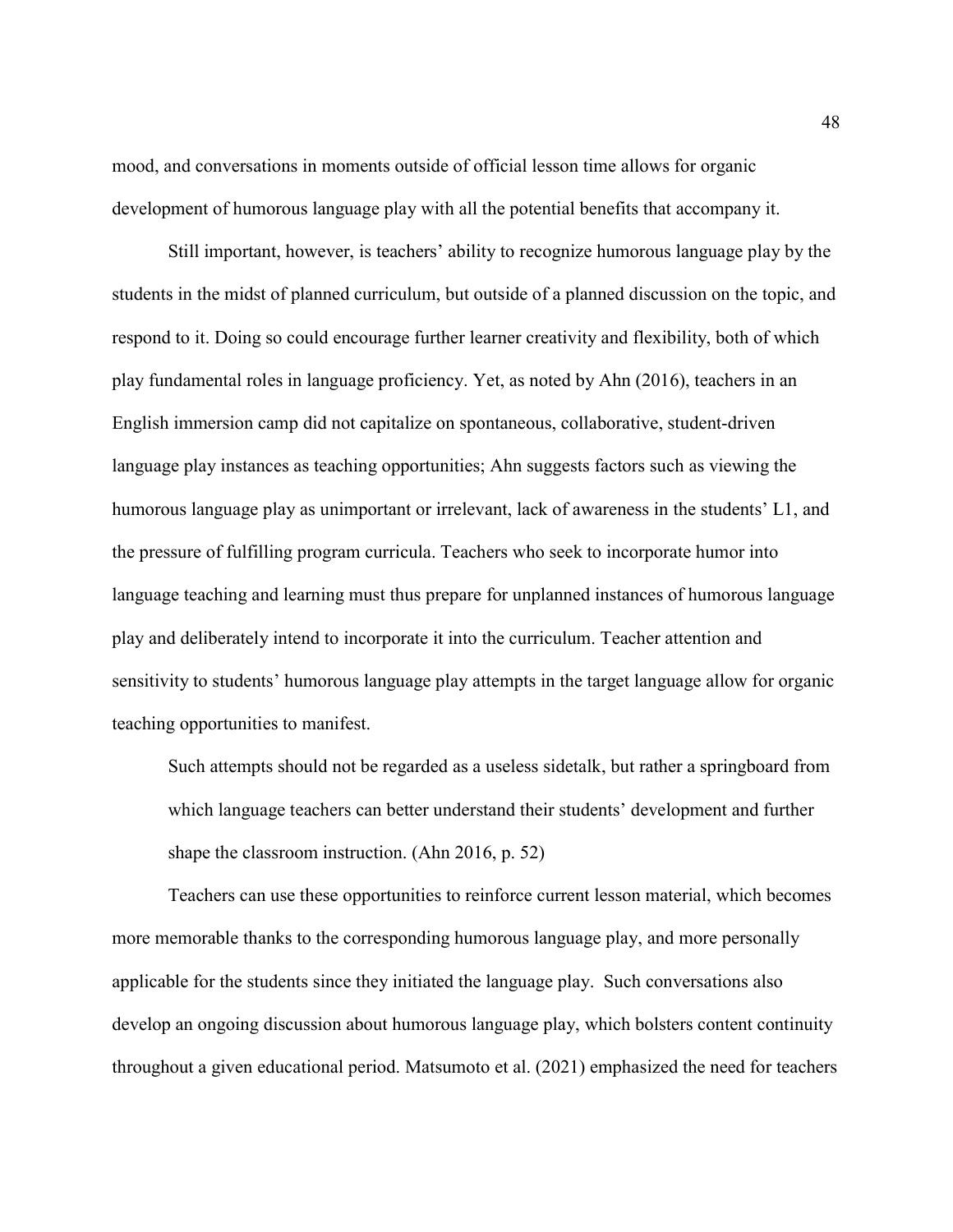to be flexible with unexpected instances of humorous language play, recognizing the necessity of improvisation. This makes sense, given that a great deal of humorous language play doesn't come as a result of carefully planned dialogue, but rather in response to the natural flow of conversation.

As demonstrated by Leslie (2015), instances of spontaneous humor do not occur solely between the teacher and student, but also among students, and they use the same humor mechanisms as collaborative learners of the L2 as when interacting with a high proficient speaker of the target language, such as the teacher. This means that teachers can also introduce and encourage opportunities for L2 humorous language play even in interactions that do not directly involve the teacher, potentially extending even outside of the classroom.

 Should a teacher wish to extend humorous language play in the L2 beyond the physical classroom, Bell's (2005) study found that "the humorous language play that arises in interaction outside of the classroom may provide opportunities that are especially conducive to the acquisition of vocabulary" (p. 213). That finding brings to mind another component of language teaching facilitated by humorous language play: out-of-class or homework activities. By engaging learners with highly proficient speakers outside of class, learners will naturally encounter humorous language play that inherently increases their vocabulary in a less didactic environment where their affective filters may be lower. Opportunities along those lines could be pursued through in-person connections, or by utilizing computer-assisted language learning tools such as video calling or text-based chats.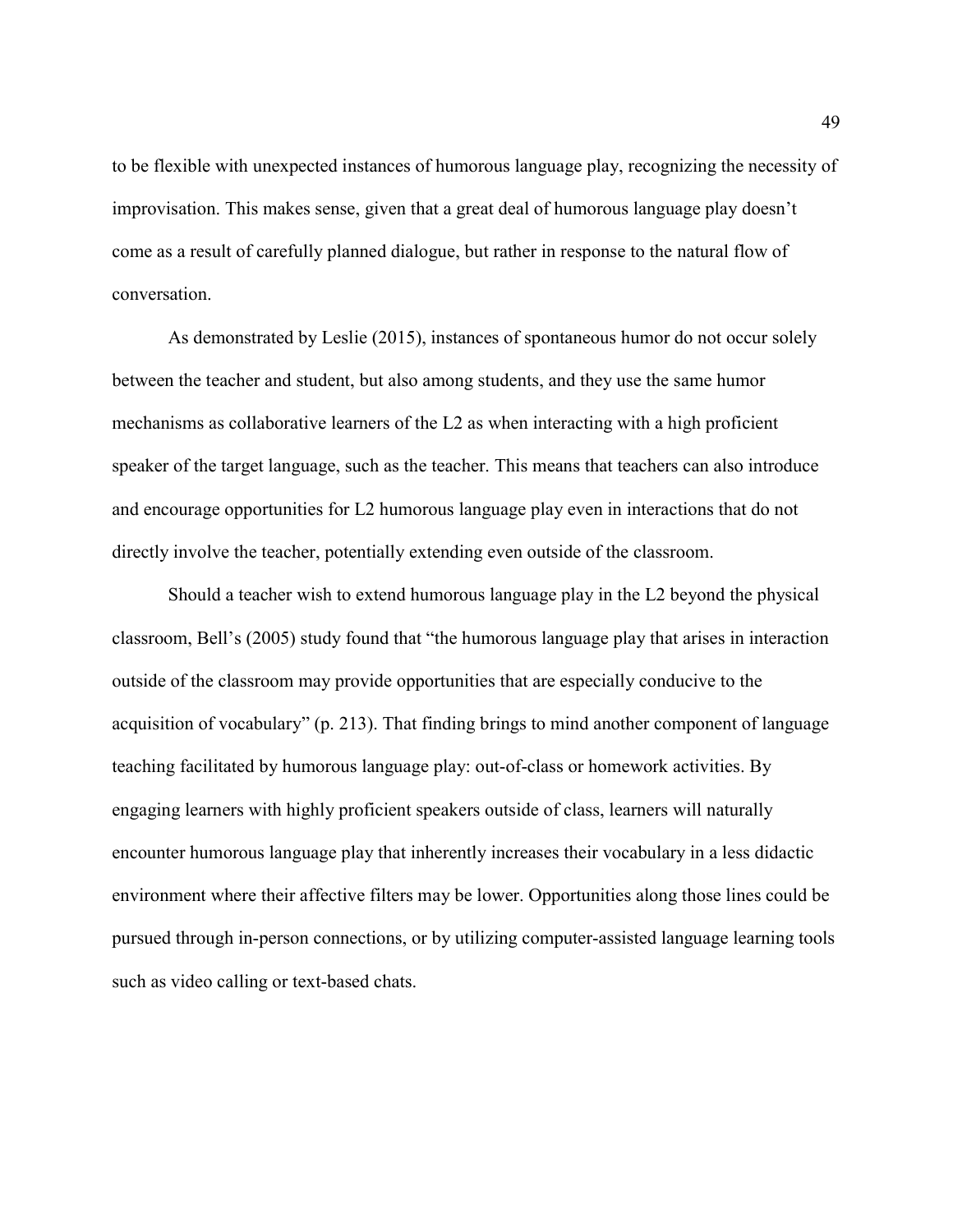#### Conclusion

 Humorous language play can arise unpredictably and naturally in conversation, but teachers can capitalize on its language learning benefits by structuring class frameworks in a way conducive to its teaching and application. By using humor as an enlivening medium for L2 study and practice, teachers may find that students engage more with lesson content, remember it better, lose some of their reticence to participate, and feel safer in making attempts to speak in the target language in spite of potentially face-threatening moments.

While humorous language play poses an inherent risk of misunderstanding, teachers can establish safeguards to mitigate that risk, particularly by prefacing humorous language play in the beginning of an educational period with clear expectations and boundaries, as well as teaching phrases early that allow them to quickly signal a statement's humorous intent. Sensitivity must also be shown to cultural factors influencing students' perspectives.

Teachers can find opportunities for utilizing humorous language play in the language learning classroom in both planned and unplanned settings, including the in-between times of class and in out-of-class assignments. While the benefits, cautions, and implementations presented in this article are not comprehensive, they offer a reliable framework for teachers to personalize a research-founded approach to facilitating L2 language learning through humorous language play.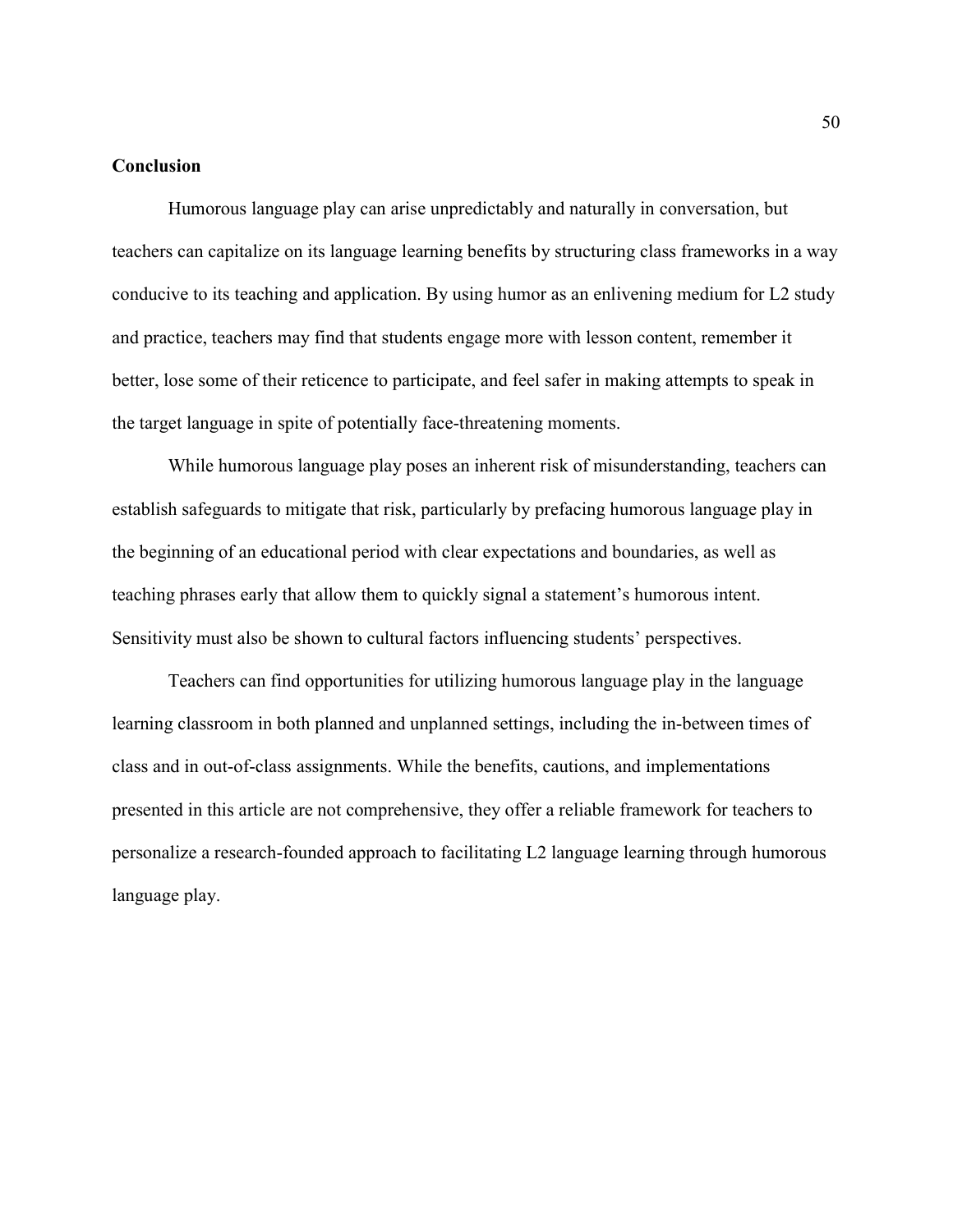## HOW COMPUTER-MEDIATED COMMUNICATION INFLUENCES L2 PRAGMATIC **COMPETENCE**

#### **Introduction**

Due to pandemic precautions, the beginning of my studies in the MSLT program involved heavy reliance on technology for education. For the first time, I taught a second language (L2) class entirely online, relying primarily on the videoconferencing application Zoom. The unique circumstances hyper-focused my attention on the use of computer-assisted language learning (CALL), specifically computer-mediated communication (CMC), to facilitate intercultural communicative (pragmatic) competence. Though the worldwide health crisis demanded that most instruction involve some form of CALL, the situation presented the opportunity to learn how to utilize CALL in an EFL/ESL classroom even outside of pandemic conditions.

As part of my interest in the subject, I distributed a mid-semester survey to my Conversational English students, all of whom were adult learners ranging from intermediate to advanced proficiency levels. I designed three questions to elicit written responses that corresponded to the students' perceived pragmatic development in an entirely online oral conversation class. Three other questions simply asked for a rating on a scale of strongly agree to strongly disagree: the class is of practical benefit to me as a student, class discussions are helpful to my learning, and the class is helping me become a better speaker. Another question asked for a written response: has learning through Zoom instead of a traditional classroom been better or worse for your learning? Why? While I cannot disclose my students' responses to the survey since I did not seek Institutional Review Board approval, my students' involvement in the course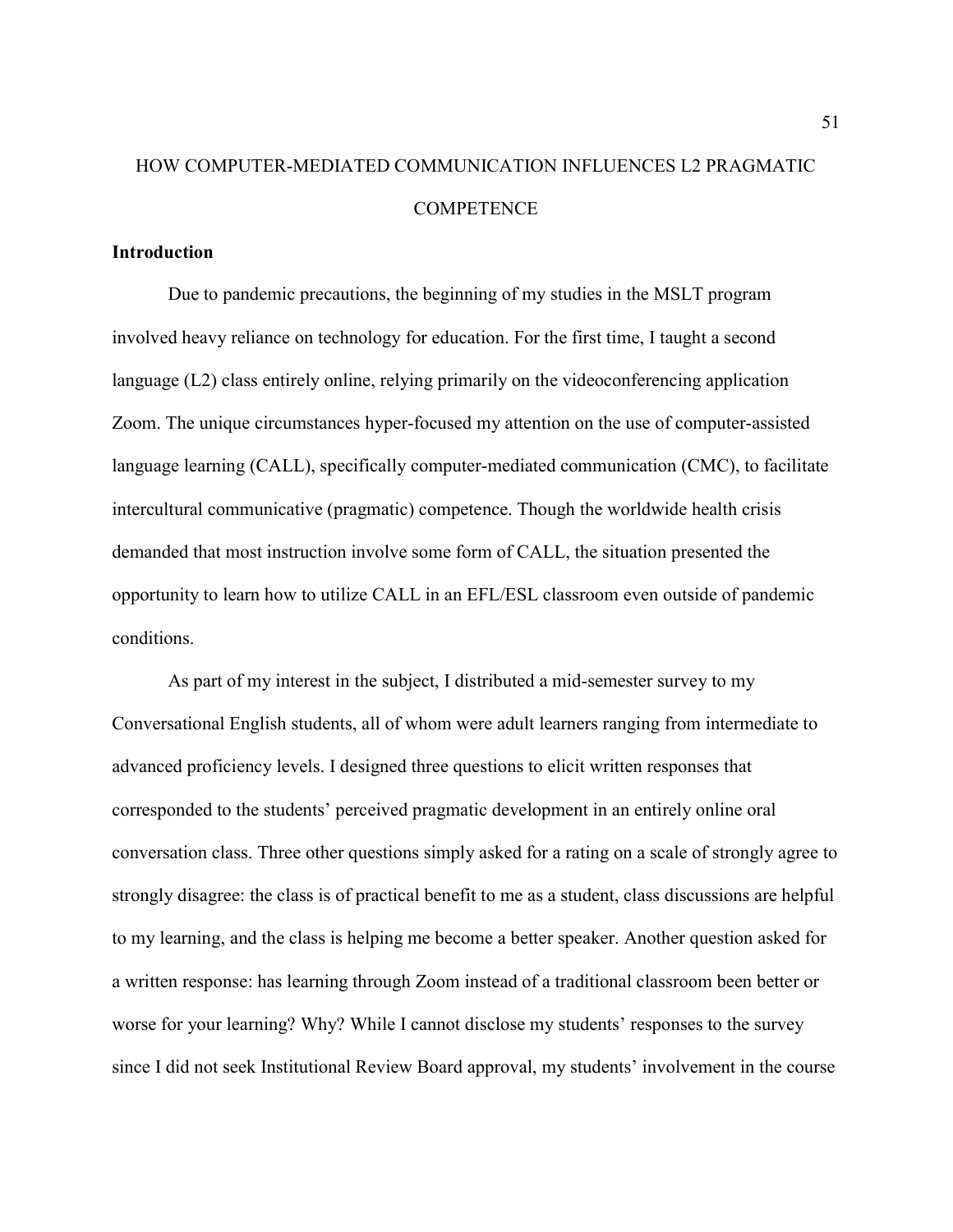and their survey responses further heightened my interest in analyzing what researchers have found in their studies regarding CMC's influence on learning second language pragmatics.

The definition for language pragmatics I use for this context is "how-to-say-what-towhom-and-when" (Bardovi-Harlig, 2013, p. 169). In other words, pragmatics informs how to implement vocabulary and grammar based on cultural cues. Thus, pragmatics overlaps with intercultural communicative competence (ICC), which Thomé-Williams (2016) defines as the ability to "mediate different cultures and languages while interpreting and connecting two different ways of understanding the world" (p. 216), an aspect of establishing and maintaining relationships as discussed by Byram (2020). Wang (2020) adds that ICC requires L2 learners "to have knowledge of the culture as well as valuing the culture and the people originating from it" and also to self-reflect and understand the culture of their L1 (p. 3). Li and Wang (2018) point out that "cultural learning is an indispensable objective in [English L2] education," (p. 75). It is important to note that a focus on developing pragmatics does not exclude the development of other language skills, as demonstrated by Wang (2020); students in the study's ICC-focused course "improved their English learning, particularly on the dimensions of reading and writing skills and vocabulary knowledge" (p. 11).

My personal classroom experience, combined with investigation of the following research, has led me to believe that teachers can use CMC tools to facilitate pragmatic learning for students. The sections below highlight how CMC can influence students' L2 pragmatic learning, including both strengths of various tools and methods, as well as challenges presented by CMC use in L2 teaching.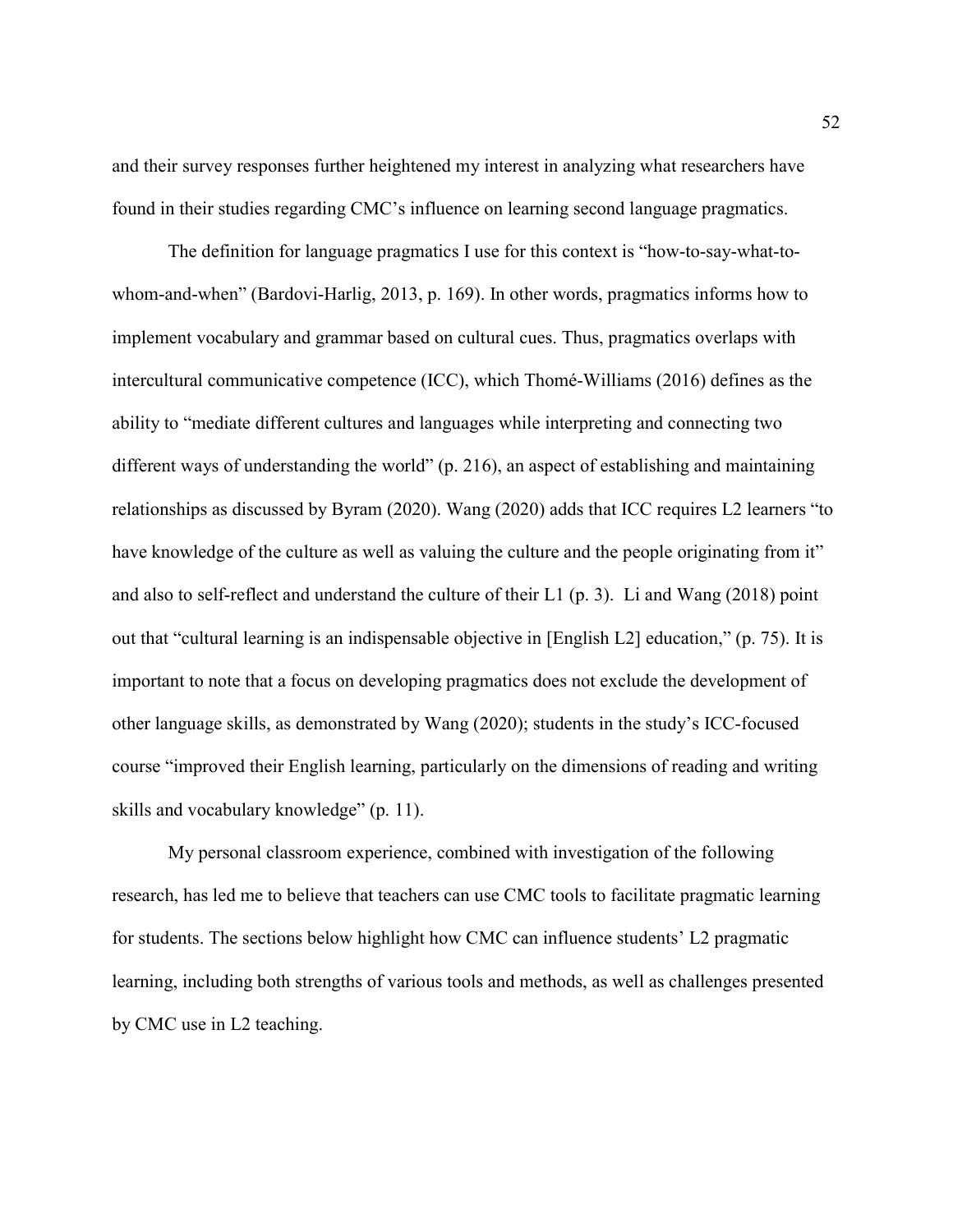#### CMC's Positive Impact

While teachers have a wide array of options at their disposal when it comes to CMC tools, other factors than simply the type of tool itself can affect its success in improving overall student performance. Lin (2014) poses relevant research questions to what those other factors might be, synthesizing statistical analyses of data from a collection of 24 research studies to provide insight. Lin (2014), for example, starts by establishing that CMC-supplemented learning has a small to moderate, positive, and statistically significant and trustworthy effectiveness over face-to-face (F2F) interactions without CMC. This finding supports the idea that teachers can use CMC to positively influence pragmatic learning; language proficiency/fluency inherently requires pragmatic competence. The author later introduces the research question of whether certain task types are "more effective than others in promoting oral proficiency in the CMC environment" (Lin, 2014, p. 277). According to the author's statistical analysis of 24 research studies, the opinion exchange task saw the most use (i.e. 18 of the studies), but it had only a relatively small positive effect size on performance improvement. Decision-making tasks, though far less common, demonstrated superior effects on oral performance (Lin, 2014). The scarcity of decision-making tasks exposes a need for further research into those and other underrepresented task types. Experimentation with a broader variety of task types in a classroom might help an instructor discover a more impactful method than opinion exchange, which though ubiquitous and mildly helpful, could be improved upon. Yet, overall, this study does show that CMC raises the potential for expanding language proficiency versus a solely F2F environment not supported by any kind of CALL, specifically CMC.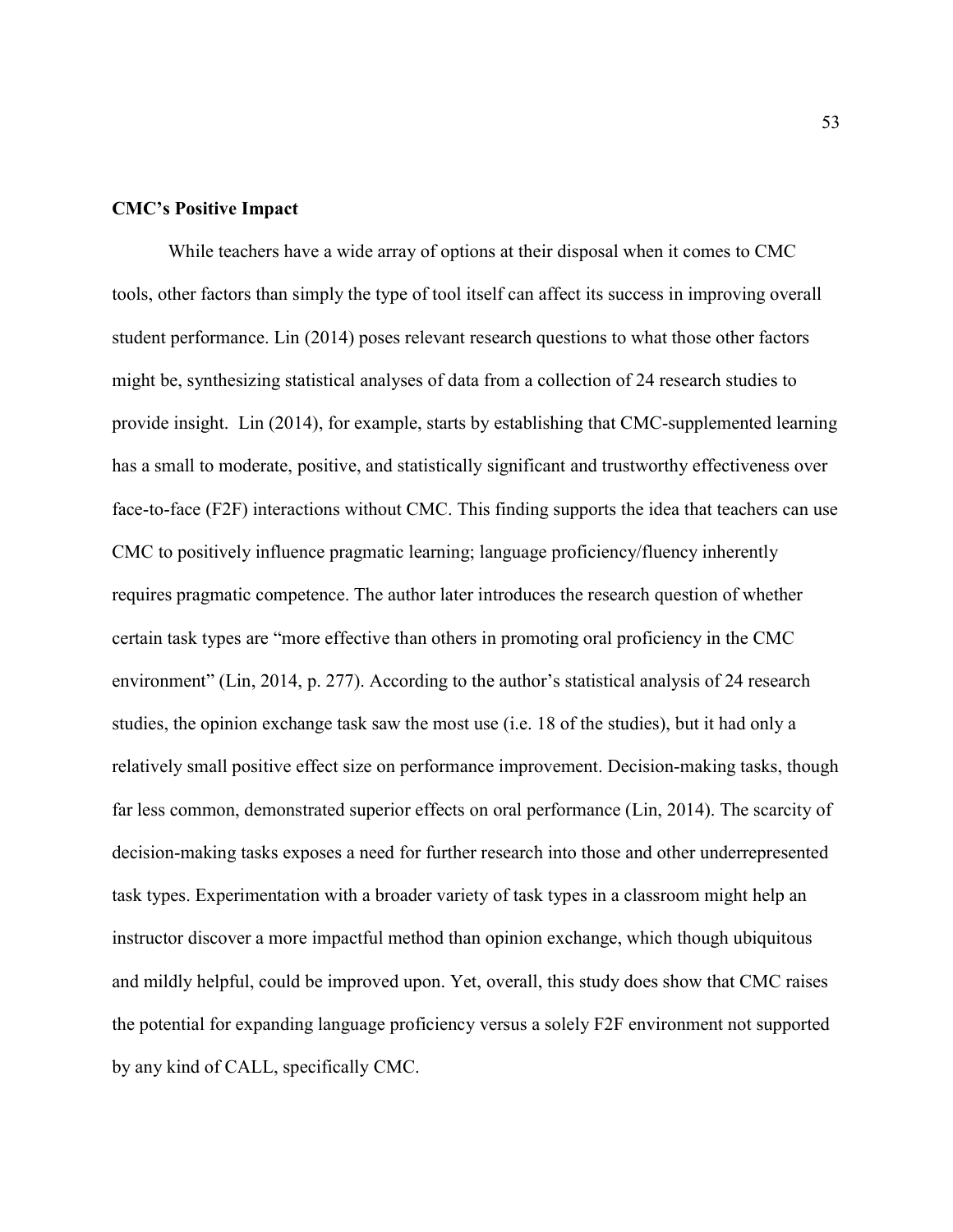Having established that CMC can facilitate L2 proficiency development, the specific proficiency aspect of pragmatics warrants a closer look in relation to CMC. Ajabshir (2018) notes that the necessity of teaching pragmatics together with pragmatics' complexity "demand adopting innovative and effective approaches to instruction so as to promote learners' awareness of L2 pragmatic norms" (p. 170), and asserts that CMC tools offer a powerful means of accomplishing that purpose—that assertion matches the conclusions presented by Lin (2014). When discussing CMC, the topic has two major subsets: synchronous CMC (SCMC), which occurs in real time, like with videoconferencing, and asynchronous CMC (ACMC), which occurs with a delay, such as by email. Ajabshir (2018) compared the effectiveness of F2F instruction with SCMC and ACMC instruction, also seeking to determine whether there was a significant difference in effectiveness between SCMC and ACMC methods in the study. Participants in the study completed a pre-test on the pragmatic concept of polite low- and high-imposition requests, divided into three groups, then received targeted instruction for four weeks that included eight 90-minute class sessions. The instruction was identical for all participants, but they completed task-completion assignments either through synchronous text-based chat, asynchronous textbased chat, or F2F pairs. Following the instruction, the participants then completed a post-test to determine relative progress. The post-test results indicate a statistically significant difference between either CMC mode versus F2F without CMC, showing that ACMC and SCMC outperform F2F in both pragmalinguistic and sociopragmatic measures. However, the results show no significant difference between the effectiveness of ACMC and SCMC (Ajabshir, 2018). This study, then, confirms Lin's (2014) previously discussed findings: CMC of either form enhances proficiency acquisition as opposed to F2F teaching alone without CMC support. The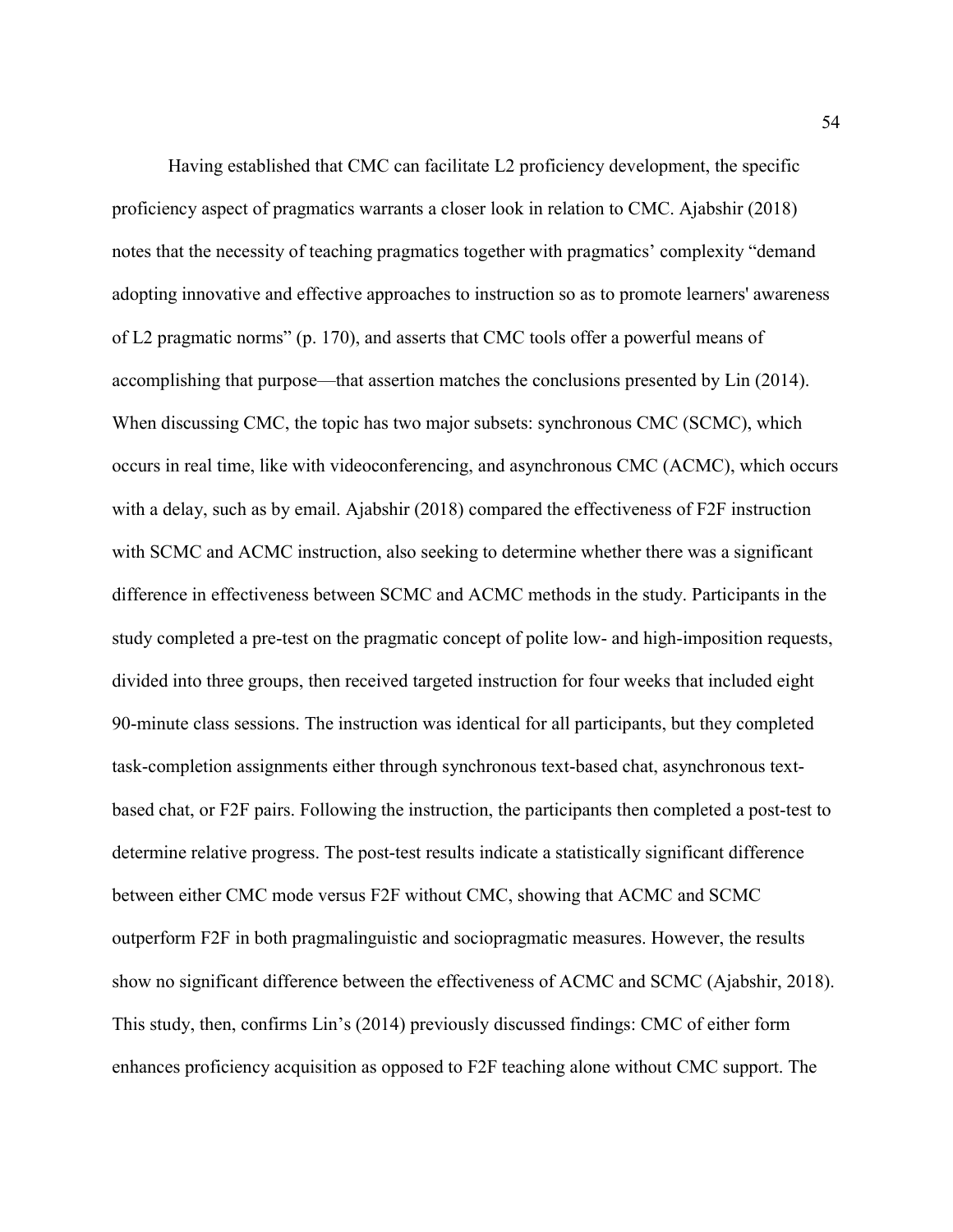study also demonstrates a direct correlation with pragmatic learning in the area of polite requests. With this demonstration of a positive correlation between one facet of learning L2 pragmatics (polite requests) and the use of either ACMC or SCMC, attention can be directed towards other examples of advantages to using CMC in pragmatics teaching.

 One such advantage offered by CMC is the immediate and convenient ability to connect with speakers of the target language who would otherwise be inaccessible due to distance or other concerns, such as the aforementioned pandemic conditions from my own and many others' experience around the world. Yang (2013) examines the advantages that communicating via computer-supported collaborative learning provides. In Yang's study, students accessed ESPcafe, a website used to connect with students and teachers at other universities via chat and discussion forums; the site also included learning materials for download and assessments. Learning materials ranged from sample dialogues to case studies, and the eighteen multiplechoice assessments specifically assessed language awareness and indicated correct answers immediately after completion. In addition, the researchers could access log files that recorded the actions of participants in the virtual language learning community, tracking involvement such as duration of time spent in the community, which materials were downloaded, and the dialogues between students in the various contexts. The combination of communication tools with study and assessment resources and activity tracking capabilities expands the convenience of using such a tool for CMC purposes for both instructors and students—the CALL tool fulfills other needs than just communication, all accessible in a single, cohesive, easily-accessible place.

The CMC aspect of the technology in the study facilitates the coordinating element of convenience: students could engage in a variety of learning contexts without inhibitions such as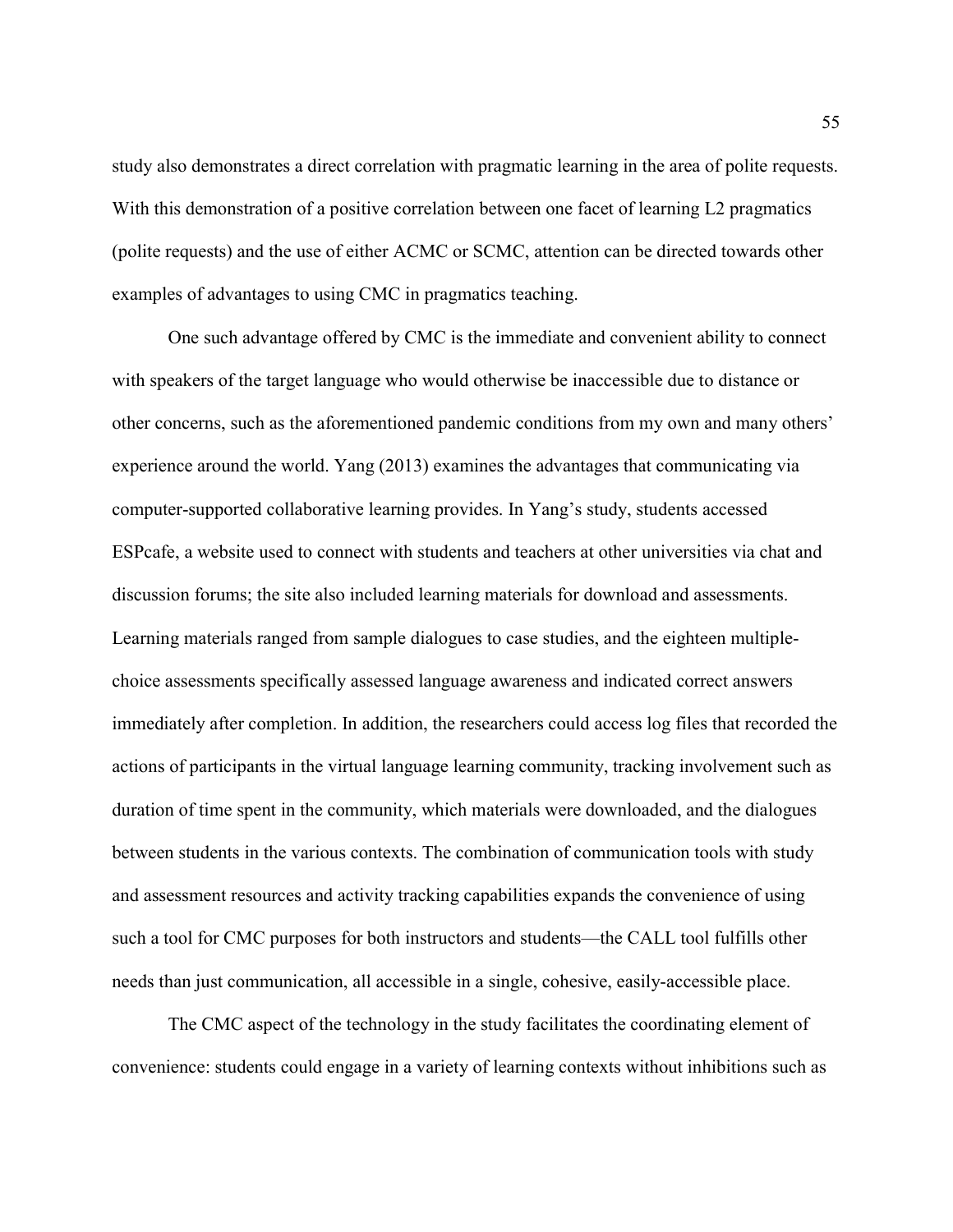having to travel to a different university or other location to discuss a given topic; all they needed to do to change conversation contexts was simply select a different option from a drop-down menu and post in a discussion forum. To this multi-contextual engagement, Yang (2013) demonstrates correlation of "increased effectiveness and efficiency of developing students' language awareness and problem solving abilities in different contexts" (p. 338). Indeed, the study showed that students pursued involvement in the contexts that aligned with their future goals and current language needs to fulfill those goals, and they also demonstrated statistically significant improvement in test scores after repeating attempts following feedback on their initial scores (Yang, 2013). Language awareness and problem solving in variable contexts are, of course, fundamental to pragmatic competence. Yang's (2013) study in this way highlights how a CALL platform such as ESPcafe that utilizes CMC capabilities can facilitate convenient intercultural student discussion in terms of time and distance, students' self-customized study, and teacher-regulated assessment and scaffolding to support growth in pragmatic competence.

With the heavy emphasis of CALL tools such as ESPcafe on text-based CMC for study and assessment, Kim's (2017) study on learner language in text-based CMC versus oral language has great relevance. Logically, differences in the delivery of learning material and interpersonal interactions between text-based CMC and oral communication would result in different, though possibly comparable, results. Ideally, the alternate delivery methods would still guide learners towards fluency, which inherently involves intercultural communicative competence. So what differences might manifest, and how could they impact L2 fluency and pragmatic competence?

Kim (2017) points out similarities and differences between SCMC and oral communication, such as how "in its lack of paralinguistic cues, including intonation, pitch, and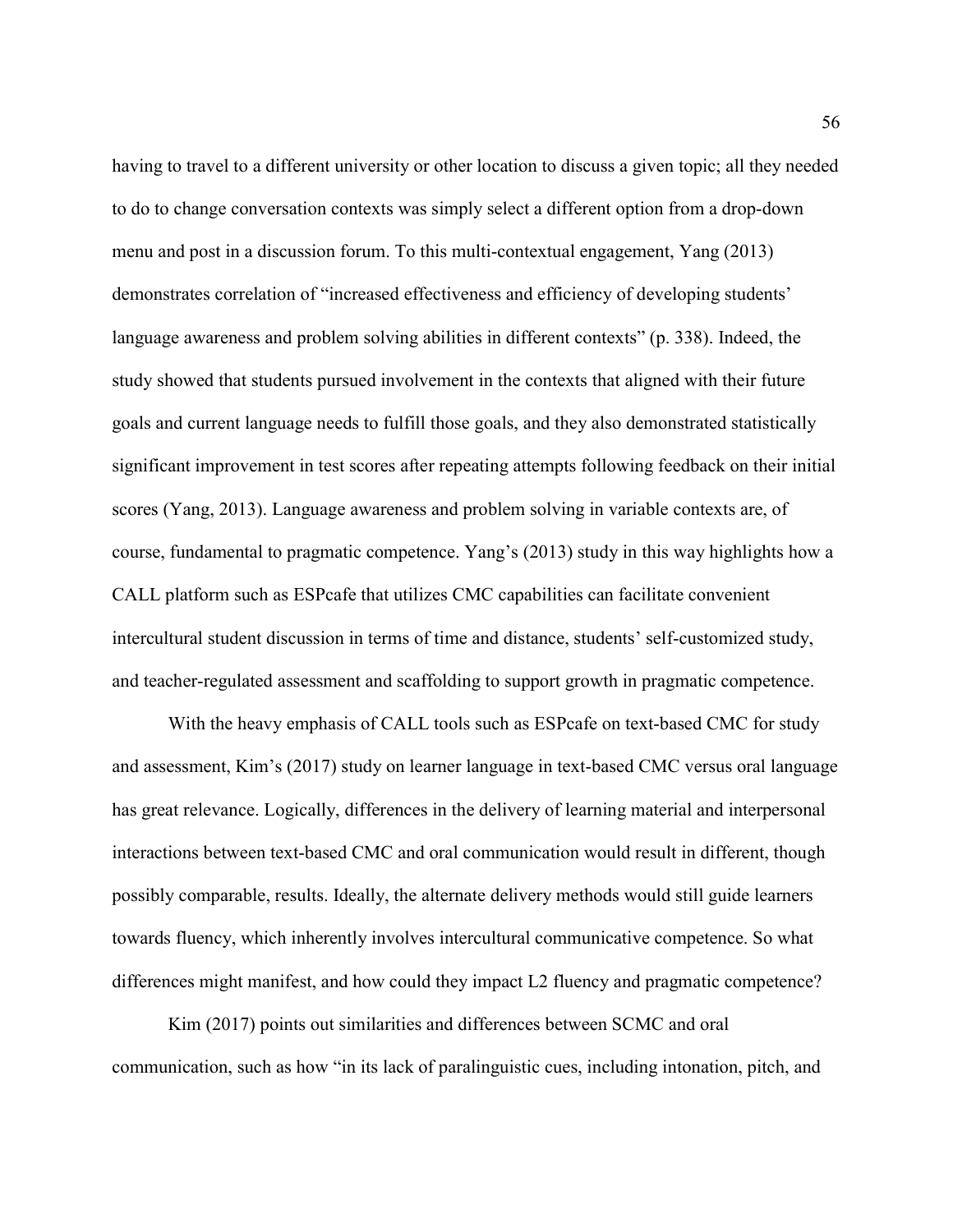tone, text-based SCMC resembles traditional writing, but in its capacity for instant interaction, text-based SCMC resembles F2F [face-to-face] oral conversation" (p. 222). Kim (2017) then asserts that such differences in modality could cause different learning patterns to emerge on the learner's path to fluency. To support that assertion and discover specific examples, Kim (2017) arranged for L2 English learners to complete similar conversation-based tasks both in oral F2F communication and via the CMC tool Microsoft Windows Messenger. The results of the study showed that participants used far more low-level question forms in F2F communication than when using the messenger tool, relying on paralinguistic cues to help convey meaning instead of more complex or correct grammar (Kim, 2017). Those findings, in relation to the topic of improving pragmatic competence, suggest that implementing text-based CMC in students' learning could encourage increased use of more complex (high stage) questions and response strategies.

By more regularly and frequently practicing high-stage questions through text-based CMC, L2 English learners might more easily implement the same or similar strategies in oral F2F interactions. As acknowledged by Kim (2017), even highly proficient speakers do use ungrammatical forms, but "regular production of lower-stage question forms is problematic, because learners may not have a chance to practice higher-stage questions and so, may fail to expand their interlanguage" (p. 231). Kim's (2017) definition of interlanguage earlier in the article matches the term as introduced by Selinker (1972), and can be summarized as the transitional language that differs in linguistic patterns from both the learner's L1 and L2. The instructor's role in scaffolding for pragmatic development in question-response strategies, then, could focus on elevating low-stage questions to high-stage questions through practice activities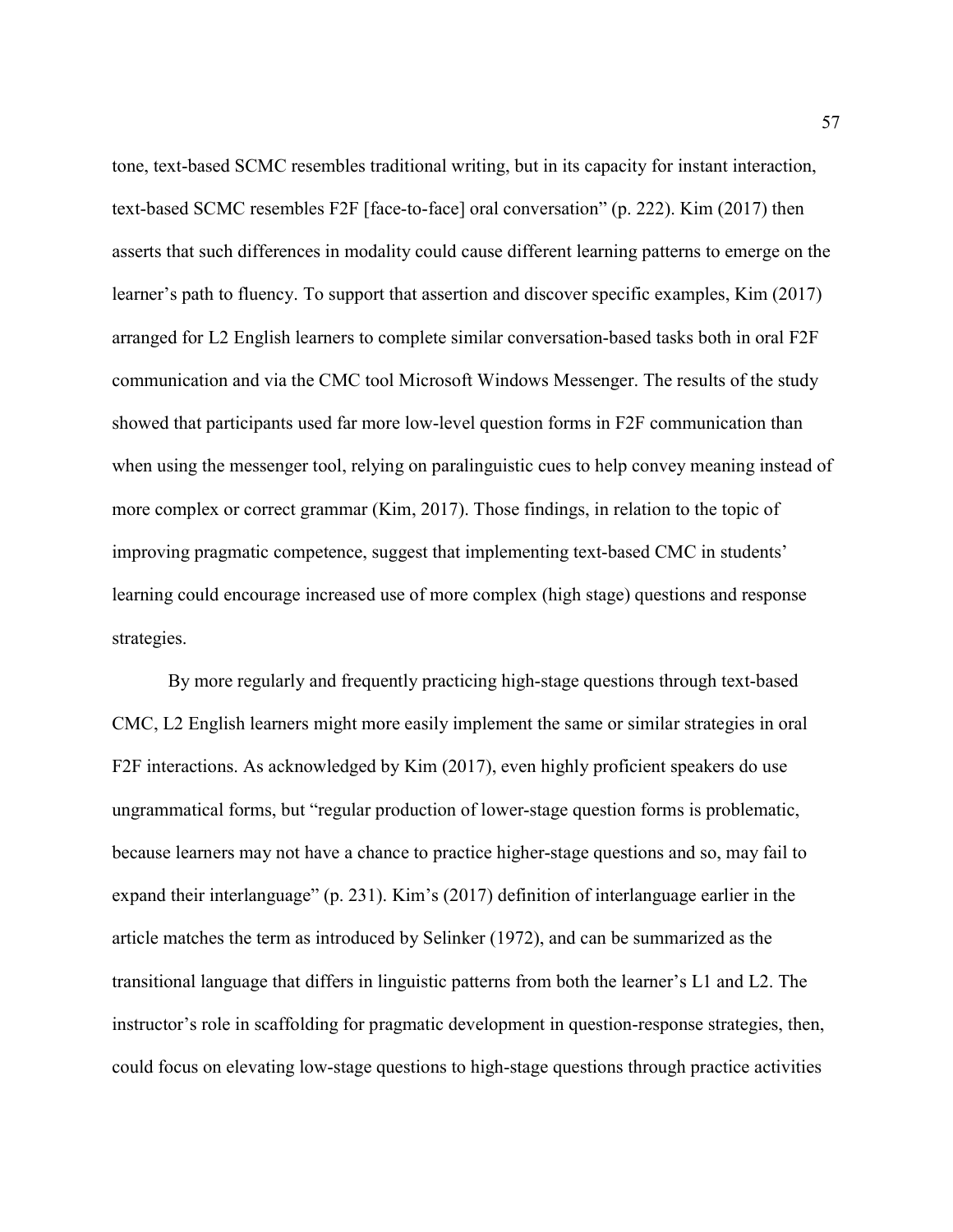facilitated by text-based CMC tools. The results of those activities should result in personalized language production from each student that gives examples of speech patterns students can apply in their oral F2F communication to raise their pragmatic competence. Teachers could gauge progress in this regard by engaging students in pre- and post-CMC activity dialogues, analyzing the difference in their frequency and grammatical accuracy of low- and high-stage questions.

 Text-based CMC can operate more effectively when supported by other CALL tools and purposeful guidance from the teacher. Teachers can utilize CALL options, such as aural texts, in accompaniment with CMC tools to their advantage in improving important skills vital to pragmatic competence, such as listening strategies. In this light, Lee (2015) identifies CALL's immense potential to support peer collaboration and continuity of learning by means of improving listening skills. Specifically, the author conducted a study on listening comprehension in a blended learning environment. While blended learning can incorporate a wide variety of CALL elements, this particular study included two noteworthy tools to support and facilitate students' online discussions: individualized and collaborative listening activities, and an SCMC chat program. The focus group of participants in the study took pre- and post-listening comprehension tests to evaluate the effects of the CALL elements and correlating pragmatic instruction. The discussion material for the students included an uploaded aural text, of which the students needed to identify portions they had trouble understanding. They then collaborated with each other via synchronous chat based on teacher-provided prompts for improvement of listening comprehension. Meanwhile, the control group did not receive prompting from the instructor directed towards listening comprehension. The learners in the focus group demonstrated significant improvement in listening comprehension over the control group who had no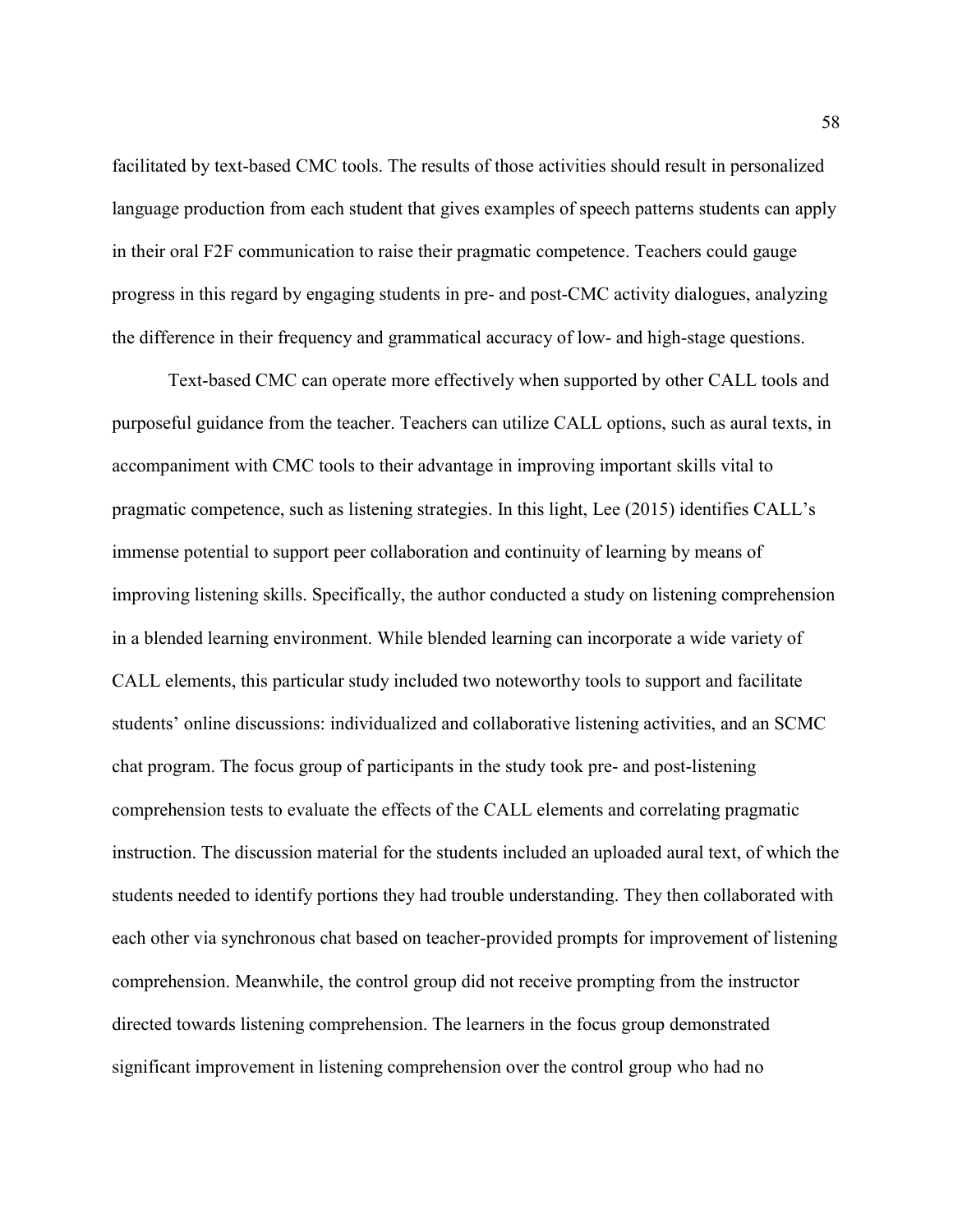particular guidance from the instructor (Lee, 2015). The study serves to demonstrate how including CMC tools alone likely will not lead to improvement, since both groups utilized the same SCMC chat medium. While including additional CALL resources can improve the depth of the exercise, a teacher's direct involvement in guiding students' interactions with CALL and CMC tools is fundamental to significant learner growth.

SCMC tools continue to rise in prevalence, both within and without the classroom setting, especially due to the COVID-19 pandemic and the lack of F2F interaction ability. Cunningham (2017) examines pragmatic appropriateness in telecollaboration, an SCMC environment involving video-enabled dialogue "where many speakers must simultaneously negotiate turn taking and attend to the discussion so that their contributions are logical from both a content and language perspective" (p. 56). Specifically, the study analyzes ratings of high- and low-imposition requests by participants, much like the Ajabshir (2018) study, though the target language is German rather than English. The study found the majority of requests produced to be good or excellent, but pointed out that they produced solely low-imposition requests, and that high-imposition requests could have led to different results (Cunningham, 2017). The study's analysis—stemming from the approximately one quarter of requests rated less than "good" suggests a need for pragmatic instruction specifically in the vein of three aspects related to SCMC: taking the floor, nominating others to take the floor, and developing and sustaining topics (Cunningham, 2017). The study asserts that SCMC tools can deprive students of paralinguistic strategies they might otherwise rely on in a F2F communication setting, forcing them to rely on linguistic strategies to compensate. While this limitation poses a difficulty for using SCMC tools, it also serves as an additional opportunity for learner development of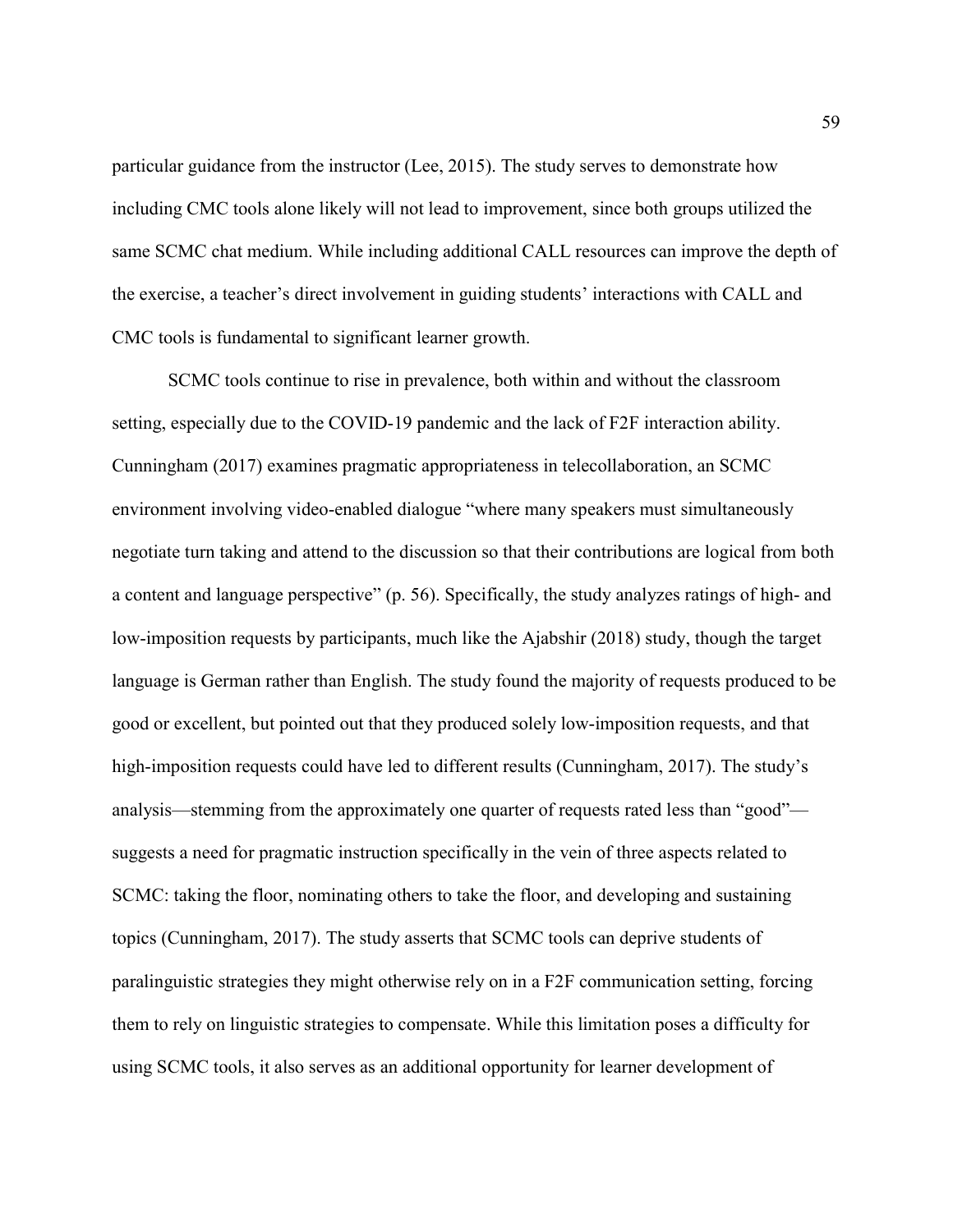alternate pragmatic functions. The previously-discussed Lee (2015) article suggests offering direct guidance to learners, so pairing that idea with the SCMC-related findings from Cunningham's (2017) study, language teachers could use SCMC tools to encourage students to use compensatory pragmatic strategies, providing instruction on alternatives and common strategies L1 speakers might use in the target languagae.

A CMC-centered classroom might also use synchronous telecollaboration as a tool for facilitating social contact—exposure to the target culture/language through social interaction between students and highly proficient speakers of the target language. Avgousti (2018) proposes using CMC tools in this way to "combat stereotypical attitudes and misconceptions of a national identity" (p. 841). An L2 classroom geographically distanced from the target language may result in personal unfamiliarity with highly proficient speakers of that language among learners, but telecollaborative CMC tools offer a means of circumventing geographical limitations and establishing social contact. Avgousti's (2018) study also highlights how "telecollaboration provides learners with a different kind of learning that is not found in traditional textbooks, and most importantly, the information they receive is multidimensional and subjective" (p. 843).

The results of using a synchronous telecollaborative component (Skype) in the Thomé-Williams (2016) study, aligned with Avgousti's (2018) assertions regarding the benefits of telecollaboration. Learners in the Thomé-Williams (2016) study found the telecollaborative conversations helpful in developing aspects of their ICC, such as "revealing areas in their language skills requiring more attention" and "more meaningfulness by learning about their partners and the conditions of living" (p. 228). Avgousti (2018) suggested other CMC tools that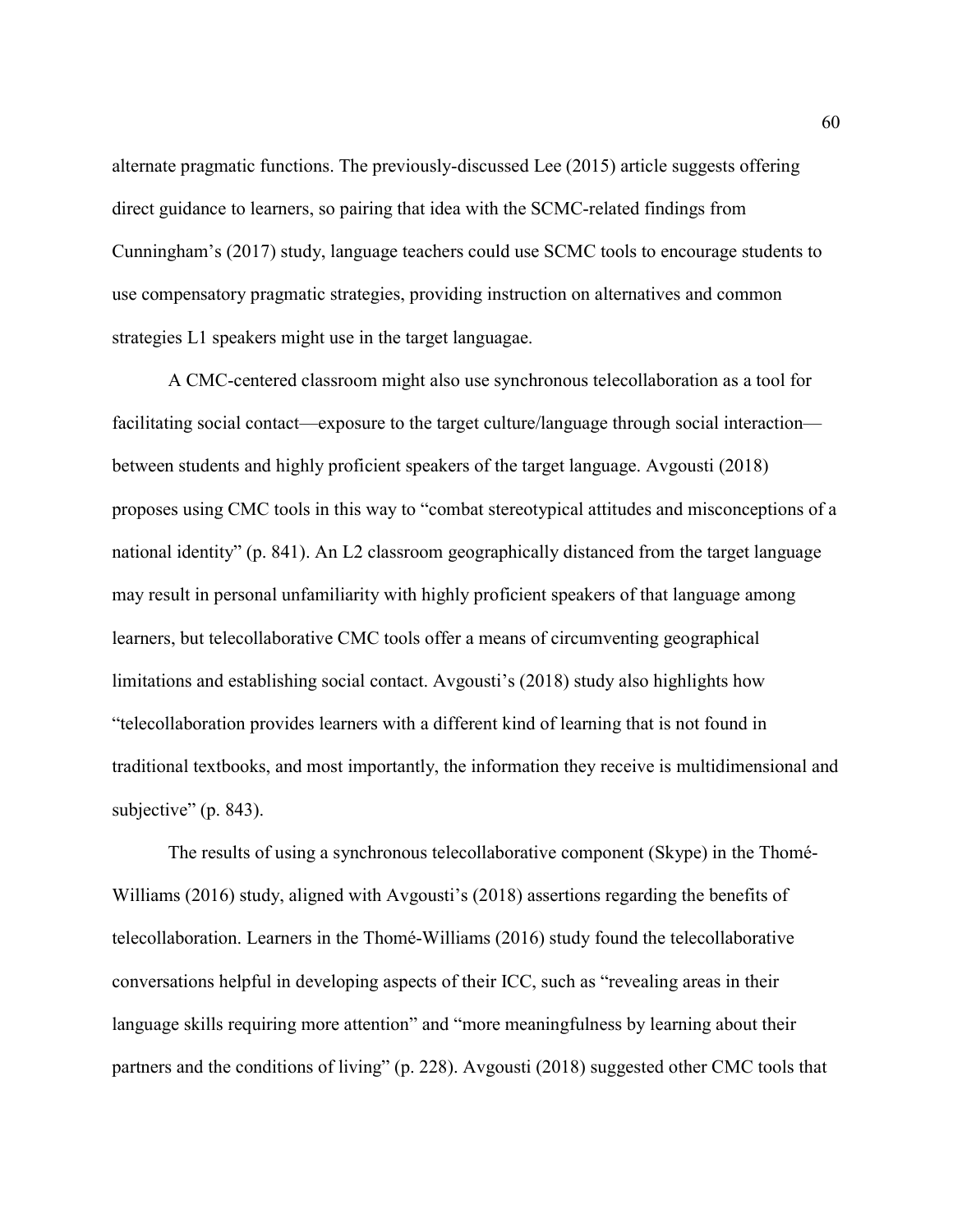offer similar benefits, such as text chats, and deemed synchronous tools "a more appropriate mode when interacting with intercultural interlocutors due to their instant nature feedback" as opposed to asynchronous tools, instead deemed "best suited for grammar instruction" (p. 843). However, Thomé-Williams (2016) found learners' asynchronous use of Facebook "extremely enriching…students from both sides would initiate conversations, ask about more information on topics that would interest them or they were learning in class, talk about their weekends, sports, general activities, etc." (p. 226). The highlighted conversation topics demonstrate the potential of ACMC tools to emulate social contact, not merely serve as a basis for grammar instruction. So, telecollaboration and ACMC can both demonstrably provide opportunity for social contact and subsequent development of learners' language pragmatics.

In line with Thomé-Williams' (2016) findings, Maíz-Arévalo (2017) provides an example of development of pragmatic skills through an e-forum tool called Moodle in spite of text-based CMC limitations (such as lack of facial expressions, body language, and other communicative cues). Specifically, the study analyzes the phatic communication (i.e. small talk) of multicultural graduate students during a collaborative assignment that required online discussion using English as a lingua franca. Summarily, the author defines phatic communication as language intended solely for social exchange, not delivery of informative content, to build relational connections and rapport with other interlocutors (Maíz-Arévalo, 2017). The author collected over one hundred forum posts and found phatic communication not only prior to and after transactional conversation, but in the middle of such conversation as well. The small talk included neutral phatic discourse (like conversation about the weather) as well as personal phatic talk in both its subsets of self-oriented and other-oriented utterances (Maíz-Arévalo, 2017). The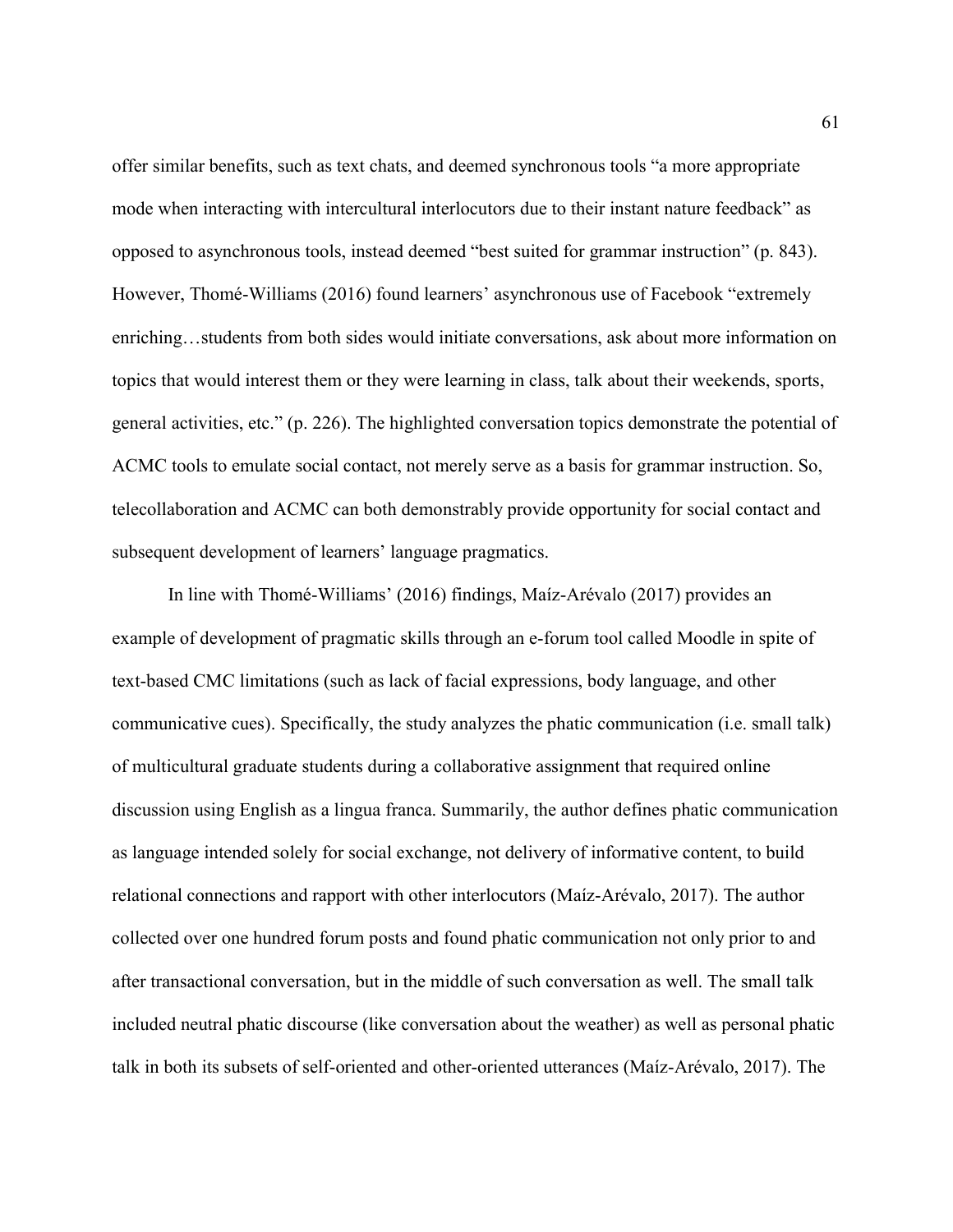author notes how participants engaged in communication accommodation, where they changed their initially formal language to match the informal language of other participants. As an example from the study, participants adjusted greetings and closings to increasingly include emoticons, onomatopoeic renderings of laughter, and expressive punctuation such as exclamation marks (Maíz-Arévalo, 2017). Thus, text-based CMC may support learners' recognition of pragmatic differences by providing clear, referenceable evidence and examples, helping students learn and adapt their language use to others in their communication context.

Additionally, since students lacked certain means of establishing camaraderie and solidarity such as body language and facial expressions, "students seem to resort to phatic talk as a means to boost collaboration and the successful completion of the task" (Maíz-Arévalo, 2017, p. 442). This suggests that teachers could design assignments that rely on text-based CMC to encourage practice with phatic talk precisely because it limits many nonverbal means of communication. By practicing in such a focused CMC setting, students could by extension strengthen their F2F small talk pragmatic proficiency.

#### Challenges

As demonstrated by previously discussed limitations, CALL and CMC don't inherently solve all challenges faced in a language learning classroom. In a study on 16 pairs of one L1 English speaker and one L2 English speaker per pair, van der Zwaard and Bannink (2016) investigated the occurrence (or lack thereof) of meaning negotiation, which represents a fundamental pre-condition for the development of pragmatic competence. The research compares native and non-native speakers' performance of tasks (joke-telling and discussion) using two primary CMC tools: videoconferencing, similar to the Cunningham (2017) study, and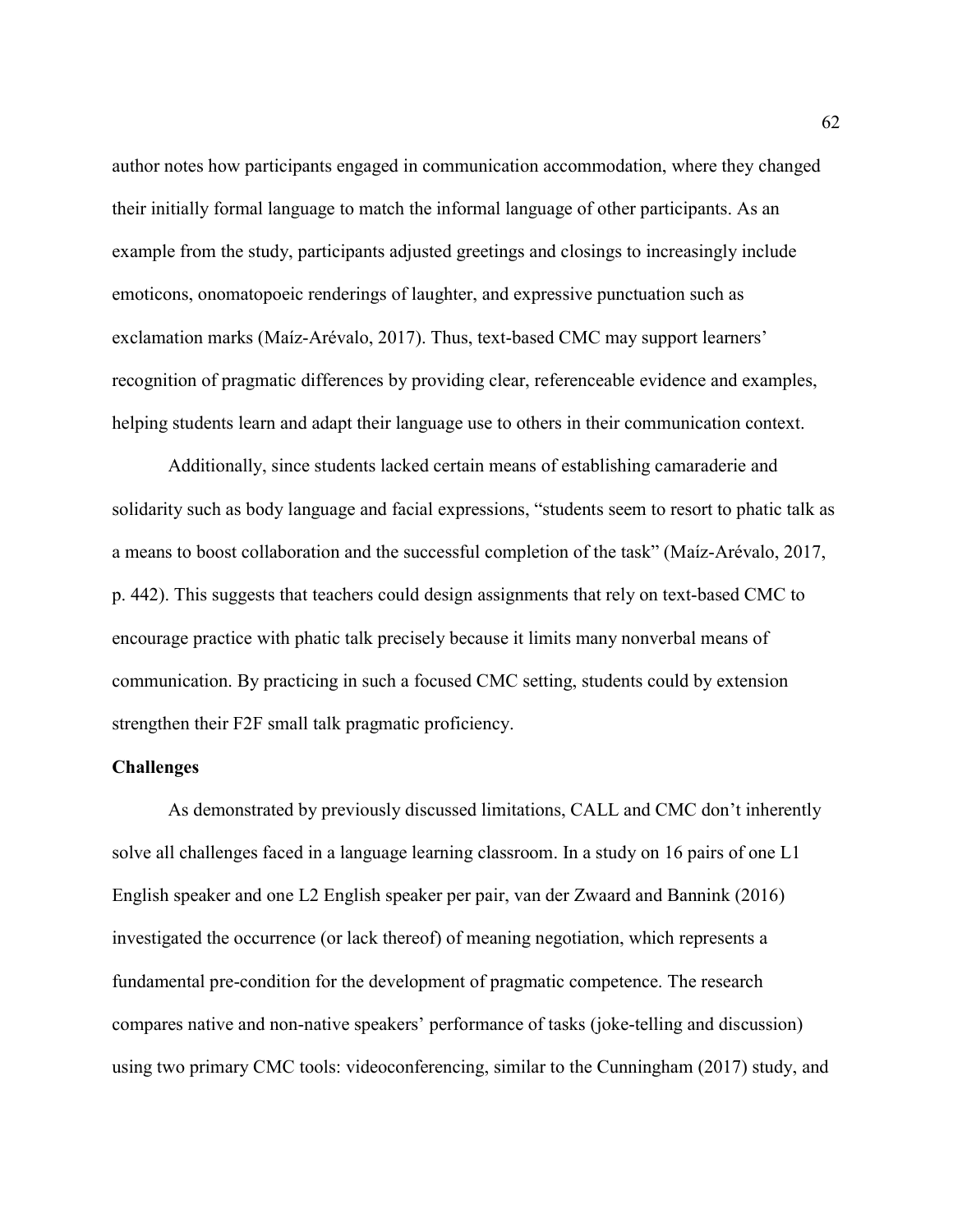typed chat. The study focuses on instances of meaning negotiation when discussing jokes together in the target language, and finds a high frequency of instances where nonunderstanding did not result in repair, which the authors attribute primarily to the fear of losing face (van der Zwaard & Bannink, 2016). The authors draw attention to the framework of the tasks as a possible factor, in that "initiating negotiation of meaning, is dispreferred both within and after the joke" (p. 636). However, the frequency of nonoccurrence of meaning negotiation was higher when videoconferencing versus communicating over chat, suggesting that the participants found negotiating meaning easier over the medium of chat, which the authors propose could correlate with the anonymity of participants not seeing each other while communicating (van der Zwaard & Bannink, 2016). That correlation shows an example of how CMC tools themselves could help or hinder students' development of pragmatic competence; one tool might discourage meaning negotiation while another is more conducive to meaning negotiation. Language teachers thus face the challenge of deciphering what impact using a given CMC tool will have on students' fear of losing face and subsequent willingness to negotiate meaning, and that impact likely varies from class to class, requiring constant re-evaluation of CMC tool implementation in a given course.

With that challenge in mind, the article by Tayebinik & Puteh (2013) addresses the role of ambiguity in online EFL courses, specifically its effect on conversational participation. In this context, the authors define participation as "communication in the classroom by answering and asking questions, giving comments and joining in discussions" (p. 207). In the CMC setting of an online course, such participation could involve oral discourse with or without video, typed chat, email, etc. Ambiguity, or lack of clear meaning which occurs when communicated intent is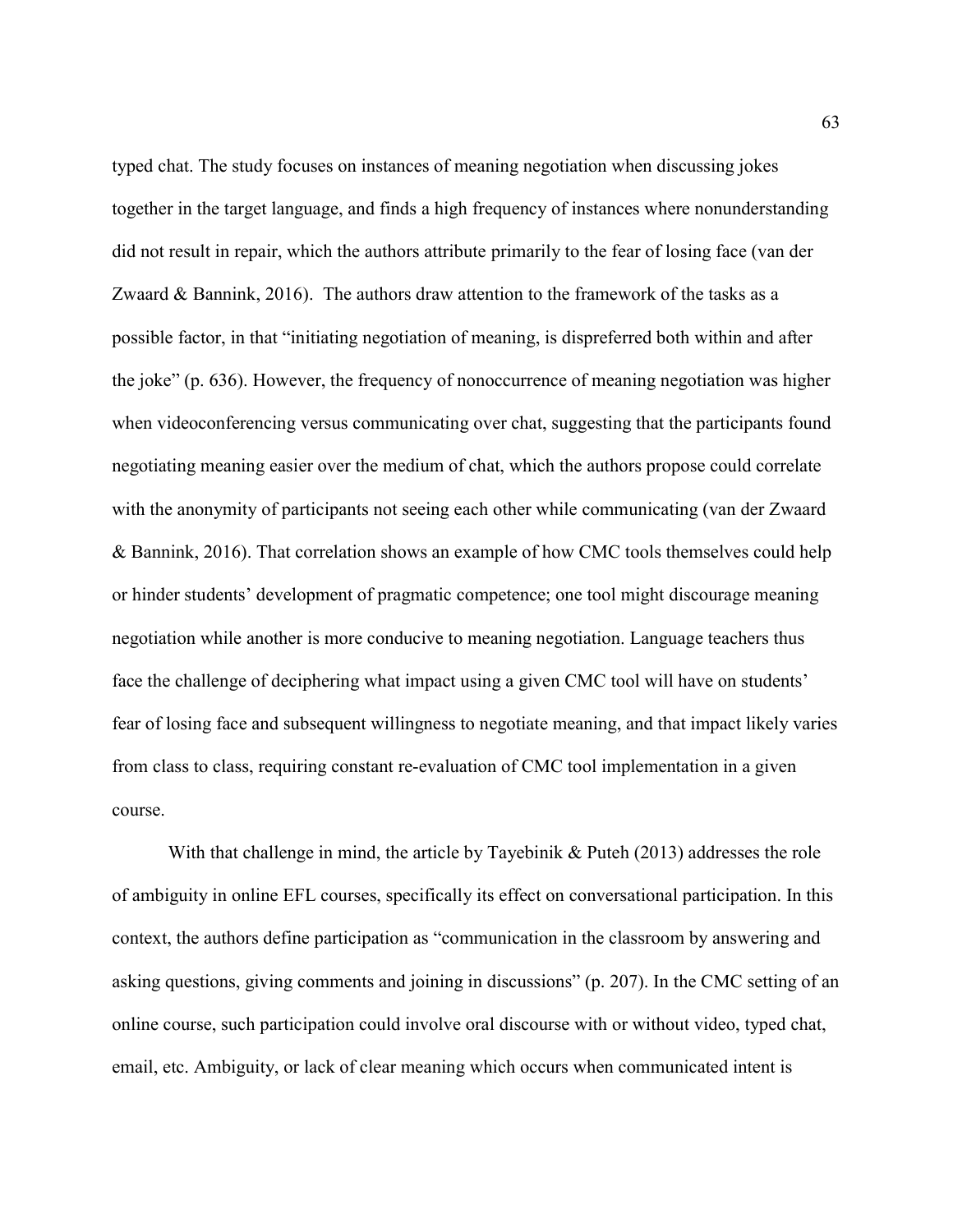indirectly expressed to some degree, can require learners to navigate unfamiliar language pragmatics to clarify understanding, hence its relevance to the aforementioned challenge of meaning negotiation. The study differentiated tolerant and intolerant participants by means of an Ambiguity Tolerance Scale, and the researchers then tracked students' participation in the course (Tayebinik & Puteh, 2013); the resultant findings revealed a significant participatory difference between the two categories of students, which showed that tolerant students exhibited more qualities of participation in the online course. In keeping with those findings, language teachers may need to exercise caution in utilizing CMC tools in teaching environments where students have low ambiguity tolerance, such as cultures where the students' L1 involves a low degree of ambiguity in typical conversation. By scaling the use of CMC tools in a classroom according to the ambiguity tolerance of the learners, teachers may notice an increase in participation.

 Sevilla-Pavón (2019) provides insight on a factor that can help determine the impact of online intercultural exchanges and telecollaboration on aspects of language learning, including aspects of pragmatics: the differences between L1 and L2 configurations. The author designates L1 configurations as those in which a participant speaks the target language of the other participant as an L1; by extension, L2 configurations entail participants who all speak the target language as an L2. In Sevilla-Pavón's (2019) study, students received different telecollaborative task assignments each week for 14 weeks, during which their interactions included ACMC (email, GoogleDocs comments) and SCMC (Google Hangouts for videoconferencing and text and voice chat) modes of collaboration. The author's analysis of perceived learning gains found that the L2 configuration supported intercultural communication and competence development better than the L1 configuration. However, the L1 configuration proved more productive in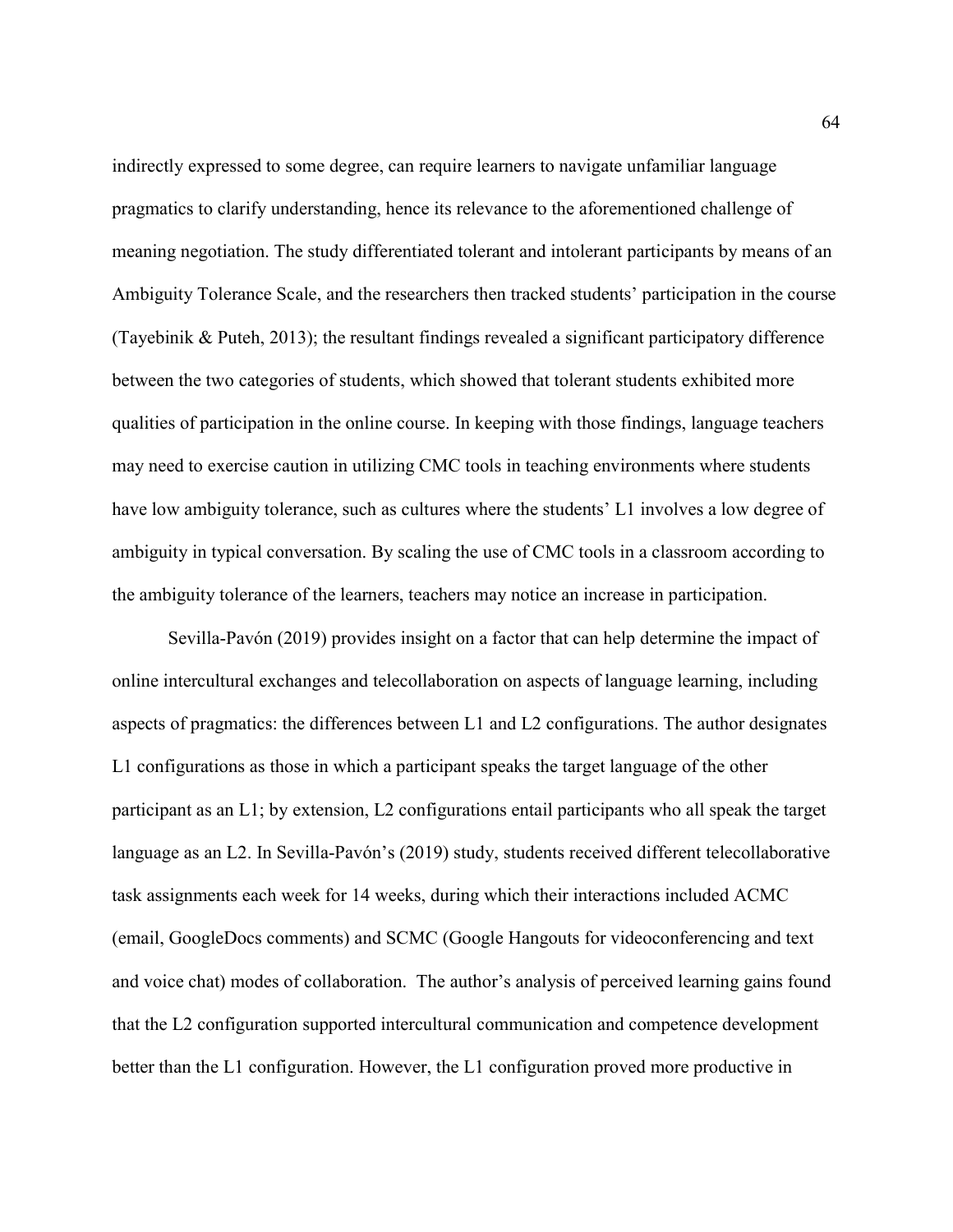perceived learning gains in the categories of teamwork, language for specific purposes, learner autonomy, and linguistic competence. Sevilla-Pavón (2019) notes that students experienced partner fluency frustrations in the L2 configuration, while students did not express similar frustrations about the L1 configuration, which the author attributes to how "in L1 exchanges the direction of the [proficiency] mismatch changes when the participants change language," (p. 787)—such a change does not occur in L2 configurations, potentially resulting in a perpetual imbalance of fluency levels between interlocutors. The author notes that teachers might ameliorate such frustrations by partnering L2 speakers with relatively equal levels of fluency, but acknowledges the difficulty of doing so in telecollaboration. The author also admits the difficulty of finding foreign partners that speak a learner's target language as an L1 and the learner's L1 as an L2. Thus, though ideal configurations of telecollaboration and online intercultural exchanges can provide significant benefits to multiple aspects of language learning, teachers face a complex challenge in arranging interactions that fulfill those ideals.

### Conclusion

 CMC demonstrably has a great deal to offer in terms of potential to positively influence teaching and learning L2 pragmatic competence. Among those benefits, the examined studies have shown CMC methods as an effective means of accessing a wider variety of task types, enhancing pragmatic learning in making polite requests, improving language awareness and contextual problem solving, enabling more convenient intercultural interactions in terms of time and distance, elevating question-response strategy levels, bettering listening comprehension, encouraging the use of alternate pragmatic strategies than those typically relied upon in F2F communication, and emphasizing the practice of phatic talk to support relational development. In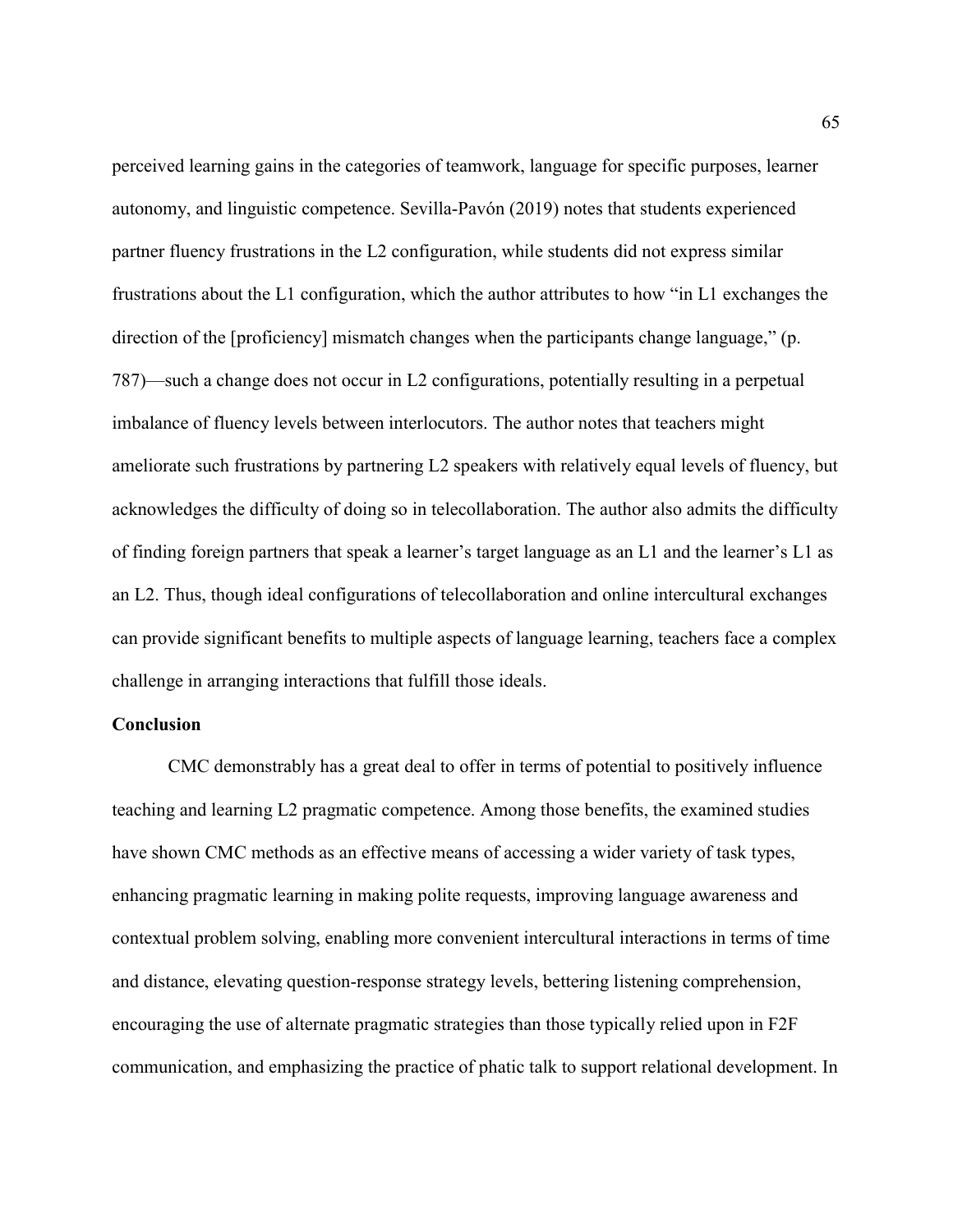all such applications of CMC, direct teacher guidance on the students' learning process is fundamental for the tools' success in positively impacting student learning.

Teachers do face challenges to successfully implement CMC in their classrooms, including factors like exacerbated fear of losing face that inhibits willingness to negotiate meaning, low ambiguity tolerance in an online setting leading to disengagement from dialogues, and differences in fluency between conversation partners leading to frustration instead of satisfaction with configurations. In response, teachers may need to give special attention to balancing the CMC tools available with the cultural backgrounds of their students and the comparability of students' proficiency levels.

The addressed research collectively encourages perpetual experimentation with additional CALL resources and strategies for their use. While this annotated bibliography is by no means exhaustive in presentation of the benefits and challenges to using CMC to positively influence L2 pragmatic competence, it lays a reliable foundation for continued, evolving implementation of CMC tools in the language learning classroom.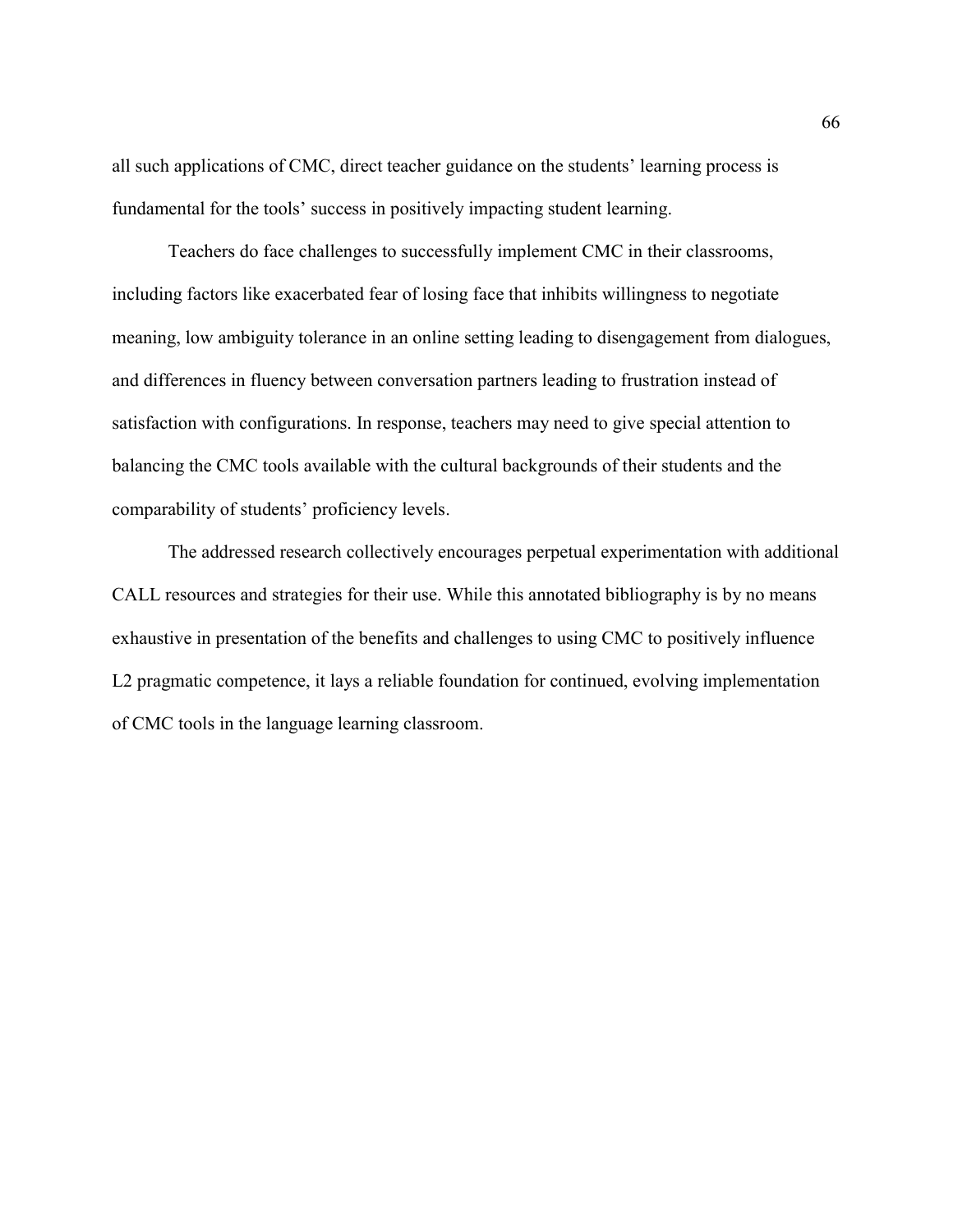### LOOKING FORWARD

 In considering the future of my professional development, two general categories encompass the primary areas in which I wish to grow: second language (L2) teaching and L2 research. By continuing to invest time and effort into deepening my experience, knowledge, skills, and attitudes in those categories, I will enhance my ability to positively impact the lives of other people, such as my peers/coworkers and students.

 Thus far, teaching and learning account for the majority of my experience in the realm of L2 education. This experience lays a reliable foundation upon which to continue teaching, and by so doing, my involvement will help me learn more about areas with which I have less experience. For example, much of my teaching experience has centered on developing learners' speaking skills. By also teaching reading-focused classes in the future, I will be able to apply what I have learned about the subject during my studies, thereby developing a more complete understanding of L2 teaching based not only on theoretical concepts, but also personal experience. My teaching will also benefit from my involvement with research, which will inform my perspectives and approaches.

 At this point, my experience with L2 research has come mostly from studying, analyzing, and applying the research of others, as well as creating proposals for potential future research. That experience gives me both the basis and desire for the opportunity to add my own contributions, particularly on the topics addressed in the Research Perspectives and Annotated Bibliography of this portfolio. I plan to eventually develop my research skills over the course of a doctorate degree, which will lend me the skills, experience, and qualifications necessary to actively contribute as a fuller participant in the L2 research community.

67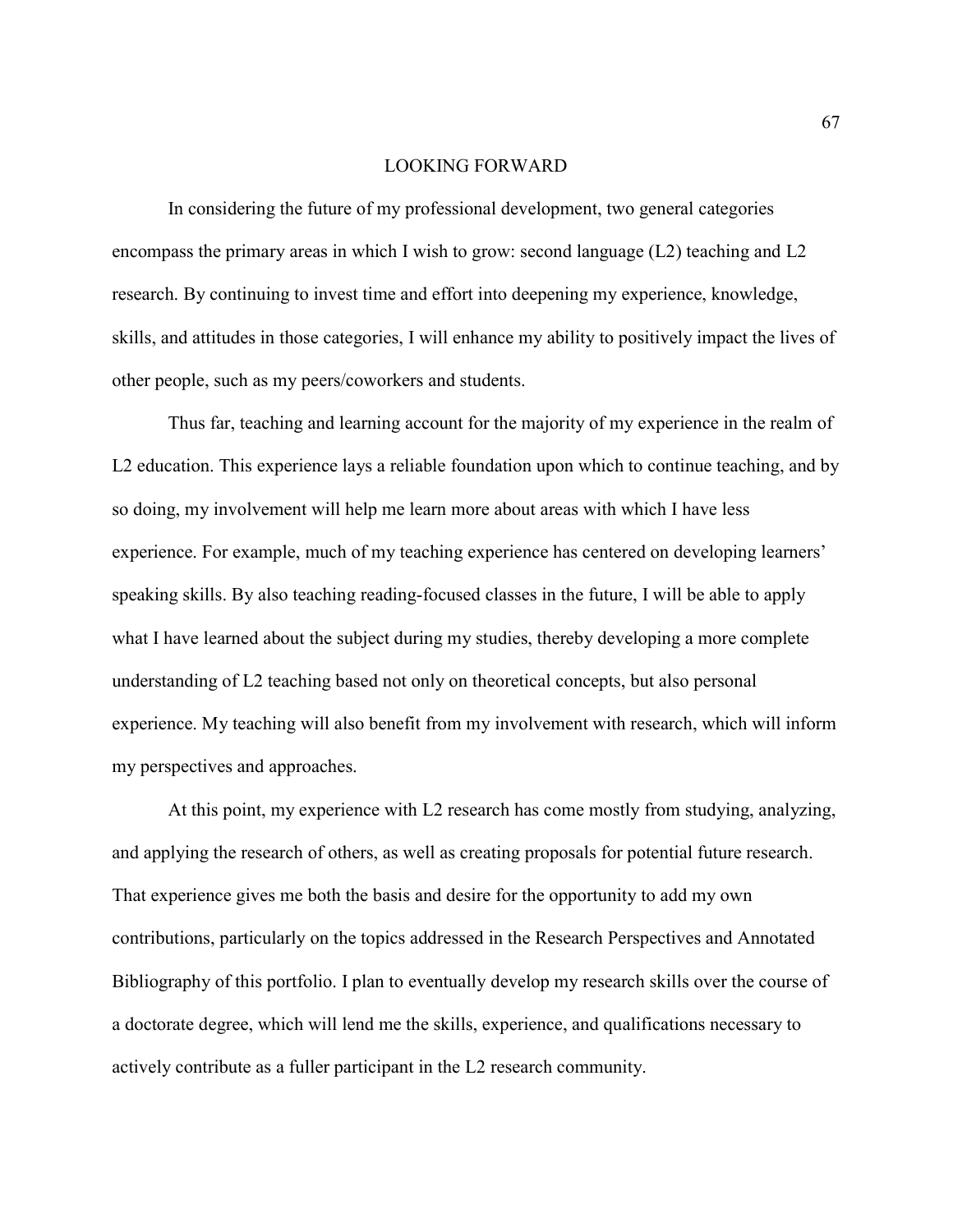#### REFERENCES

- Ahn, S.-Y. (2016). Exploring language awareness through students' engagement in language play. Language Awareness, 25(1/2), 40–54. DOI: 10.1080/09658416.2015.1122020
- Ajabshir, Z. F. (2018). The effect of synchronous and asynchronous computer-mediated communication (CMC) on EFL learners' pragmatic competence. Computers in Human Behavior 92, 169-177. DOI: 10.1016/j.chb.2018.11.015
- Ali, S. S., Iqbal, M., Ali, A., Uddin, R., & Rahman, G. (2015). Appropriate use of humor in English language teaching: A case study of KUST (Kohat University of Science and Technology). Abasyn University Journal of Social Sciences, 8(1), 127–142.
- Alsawaier, R. (2018). The effect of gamification on motivation and engagement. The International Journal of Information and Learning Technology 35(1), 56-79.
- Avgousti, M. (2018). Intercultural communicative competence and online exchanges: a systematic review. Computer Assisted Language Learning, 31(8), 819-853. DOI: 10.1080/09588221.2018.1455713
- Bardovi-Harlig, K. (2013). Developing L2 Pragmatics. Language Learning, 63(s1), 68-86.
- Bateman, B. (2002). Promoting openness toward culture learning: Ethnographic interviews for students of Spanish. The Modern Language Journal, 86(3), 318-331.
- Bell, N. (2005). Exploring L2 language play as an aid to SLL: A case study of humour in NS– NNS interaction. Applied Linguistics, 26(2), 192–218. DOI: 10.1093/applin/amh043
- Bell, N. (2012). Comparing playful and nonplayful incidental attention to form. Language Learning, 62(1), 236–265. DOI: 10.1111/j.1467-9922.2011.00630.x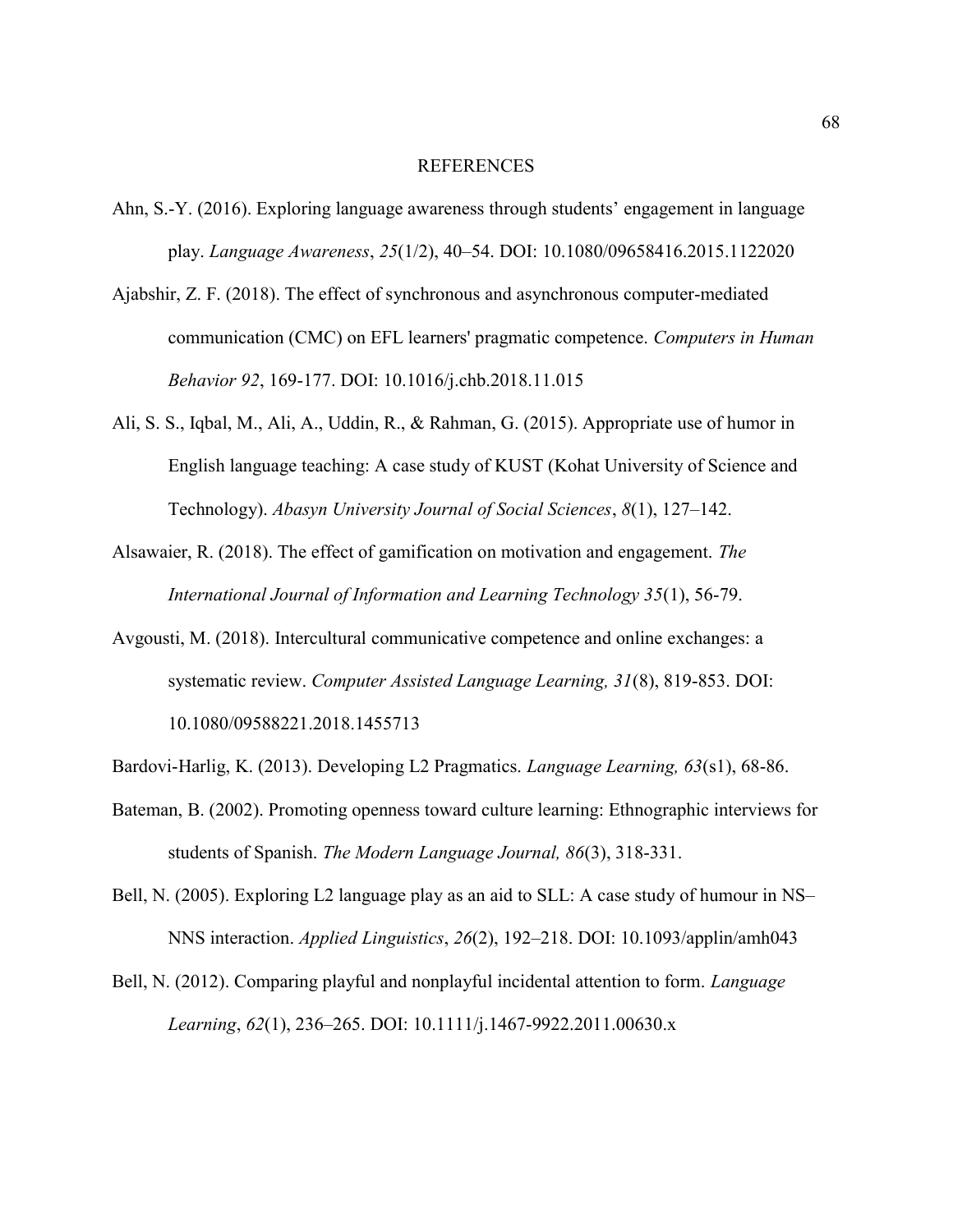Byram, P. M. (2020). Teaching and assessing intercultural communicative competence: Revisited (2nd ed.). Multilingual Matters.

Canagarajah, A. S. (2004). Subversive identities, pedagogical safe houses, and critical learning. In B. Norton & K. Toohey (Eds.), Critical pedagogies and language learning (pp. 116– 137). Cambridge University Press.

Cook, G. (1997). Language play, language learning. ELT Journal 51(3), 224-231.

- Carless, D. (2011). From testing to productive student learning: Implementing formative assessment in Confucian–heritage settings. Routledge.
- Cunningham, D. J. (2017). Second language pragmatic appropriateness in telecollaboration: The influence of discourse management and grammaticality. System, 64, 46-57. DOI: 10.1016/j.system.2016.12.006
- Davies, C. E. (2003). How English-learners joke with native speakers: An interactional sociolinguistic perspective on humor as collaborative discourse across cultures. *Journal* of Pragmatics, 35(9), 13-61. DOI: 10.1016/S0378-2166(02)00181-9
- Diana, S. (2019). Learning Romanian is fun: The use of jokes and anecdotes in teaching Romanian as a foreign language. International Multidisciplinary Scientific Conference on Social Sciences & Arts SGEM 6, 697-703. DOI: 10.5593/SWS.ISCAH.2019.1
- Dubreil, S. (2020). Using games for language learning in the age of social distancing. *Foreign* Language Annals, 53, 250-259. DOI: 10.1111/flan.12465
- Edstrom, A. (2015). Triads in the L2 classroom: Interaction patterns and engagement during a collaborative task. System, 52, 26-37. DOI: 10.1016/j.system.2015.04.014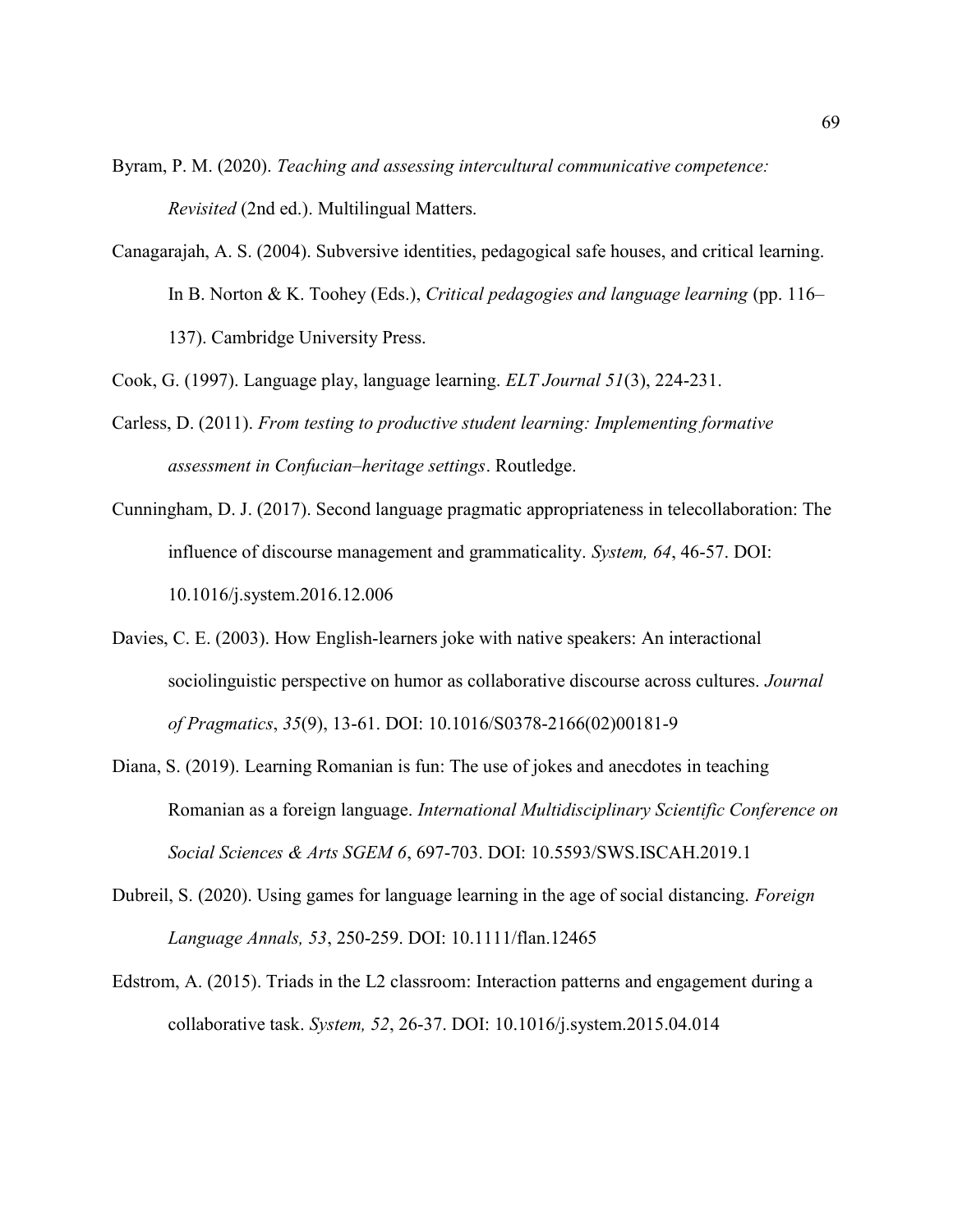Forman, R. (2011). Humorous language play in a Thai EFL classroom. Applied Linguistics, 32(5), 541–565. DOI: 10.1093/applin/amr022

- Frumușelu, A. (2020). Bringing humour and emotive language from sitcoms into the EFL classroom. Interstudia, 27, 125-134.
- Grice, H. P. (1975). Logic and conversation. In: P. Cole & J. L. Morgan (Eds.), Speech acts (pp. 41–58). Academic Press.
- Guerreiro, M., & Nordengren, C. (2018). "No fun games:" Engagement effects of two gameful assessment prototypes. Journal of Research on Technology in Education, 50(2), 134-148. DOI: 10.1080/15391523.2018.1426063
- Hanson-Smith, E. (2016). Games, gaming, and gamificiation: Some aspects of motivation. TESOL Journal, 7(1), 227-232.
- Hodson, R. (2008). Challenges for EFL learners in understanding English humour: A pilot study. Journal of the Faculty of Global Communication, 9, 25–36.
- Hřebačková, M. (2019). Teaching intercultural communicative competence through virtual exchange. Training, Language and Culture, 3(4), 8-17. DOI: 10.29366/2019tlc.3.4.1
- Kim, H. Y. (2017). Effect of modality and task type on interlanguage variation. *ReCALL*, 29(2), 219–236. DOI: 10.1017/S0958344017000015
- Kim, Y., & Taguchi, N. (2015). Promoting task-based pragmatics instruction in EFL classroom contexts: The role of task complexity. The Modern Language Journal, 99(4), 656-677. DOI: 10.1111/modl.12273
- Krashen, S. (1987). Principles and practice in second language acquisition. Prentice Hall.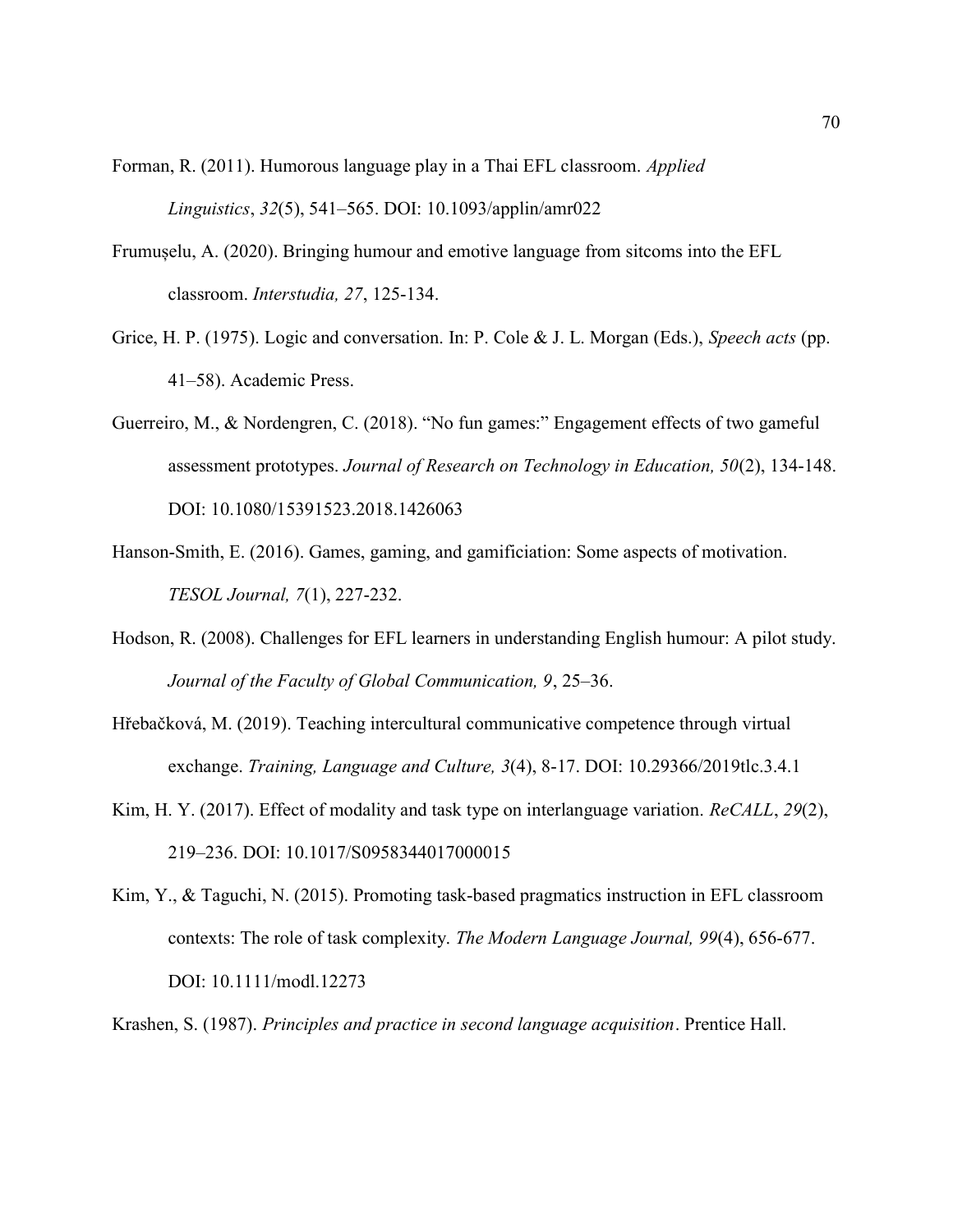- Larson, J., Morris, T., & Shaw, K. (2019). Sarcasm as a pedagogy of love: Exploring ironic speech acts in an urban high school English classroom. Journal of Adolescent  $\&$  Adult Literacy, 63(2), 169-177.
- Lee, J. (2015). The impact of metacognitive instruction in blended learning on L2 listeners' metacognitive awareness and comprehension. Multimedia-Assisted Language Learning, 18(4), 70–98. DOI: 10.15702/mall.2015.18.4.70
- Leslie, C. (2015). Humour in peer interaction in the L2 classroom. E-Teals: An e-Journal of Teacher Education & Applied Language Studies, 6, 51–67.
- Lin, H. (2014). Computer-mediated communication (CMC) in L2 oral proficiency development: A meta-analysis. ReCALL, 27(3), 261–287. DOI: 10.1017/S095834401400041X
- Lin, Y., Wang, H. (2018). Using enhanced OER videos to facilitate English L2 learners' multicultural competence. Computers & Education 125, 74-85. DOI: 10.1016/j.compedu.2018.06.005
- Liu, M. (2012). An empirical research on the application of humor in college English teaching. Revista Academiei Fortelor Terestre, 17(4), 396–407.
- MacIntyre, P. D., Clément, R., Dōrnyei, Z., & Noels, K. A. (1998). Conceptualizing willingness to communicate in a L2: A situational model of L2 confidence and affiliation. The Modern Language Journal 82(4), 545-562. DOI: 10.1111/j.1540-4781.1998.tb05543.x
- Maíz-Arévalo, C. (2017). 'Small talk is not cheap': Phatic computer-mediated communication in intercultural classes. Computer Assisted Language Learning, 30(5), 432-446, DOI: 10.1080/09588221.2017.1304423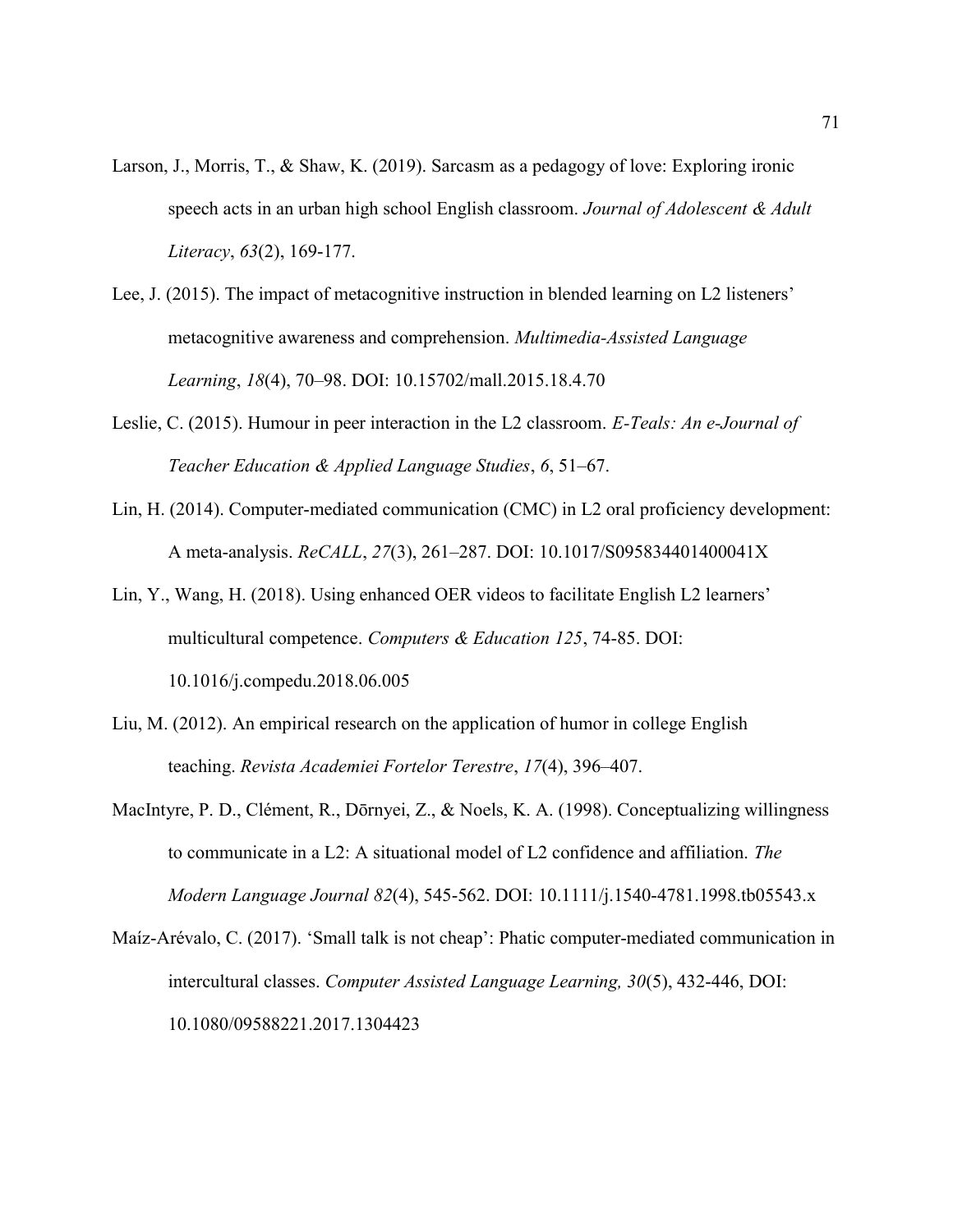- Malone, T., & Lepper, M. (1987). Making learning fun: A taxonomy of intrinsic motivations for learning. In R. Snow & M. Farr (Eds.), *Aptitude, learning, and instruction: Conative and* affective process analyses (Vol. 3) (pp. 223-253). Lawrence Erlbaum Associates, Publishers.
- Matsumoto, Y., Lee, J. J., & Kim, E. (2021). "Laughing moments:" The complex negotiation of laughing acts among students and teachers in an English as a second language classroom. Classroom Discourse. DOI: 10.1080/19463014.2020.1808494
- Miller, J. L., Wilson, K., Miller, J., & Enomoto, K. (2017). Humorous materials to enhance active learning. Higher Education Research & Development, 36(4), 791-806. DOI: 10.1080/07294360.2016.1238883
- Mohamad, S., Sazali, N., & Salleh, M. (2018). Gamification approach in education to increase learning engagement. *International Journal of Humanities, Arts and Social Sciences 4(1)*, 22-32. DOI: 10.20469/ijhss.4.10003-1
- Mulligan, D., & Kirkpatrick, A. (2000). How much do they understand? Lectures, students and comprehension. Higher Education Research & Development, 19(3), 311–335. DOI: 10.1080/758484352
- Mystkowska-Wiertelak, A. (2021). Fluctuations in willingness to communicate during a semester: A case study. The Language Learning Journal, 49(1), 1-12. DOI: 10.1080/09571736.2018.1469660
- Nakamura, S., Darasawang, P., & Reinders, H. (2021). The antecedents of boredom in L2 classroom learning. System, 98, 1-15. DOI: 10.1016/j.system.2021.102469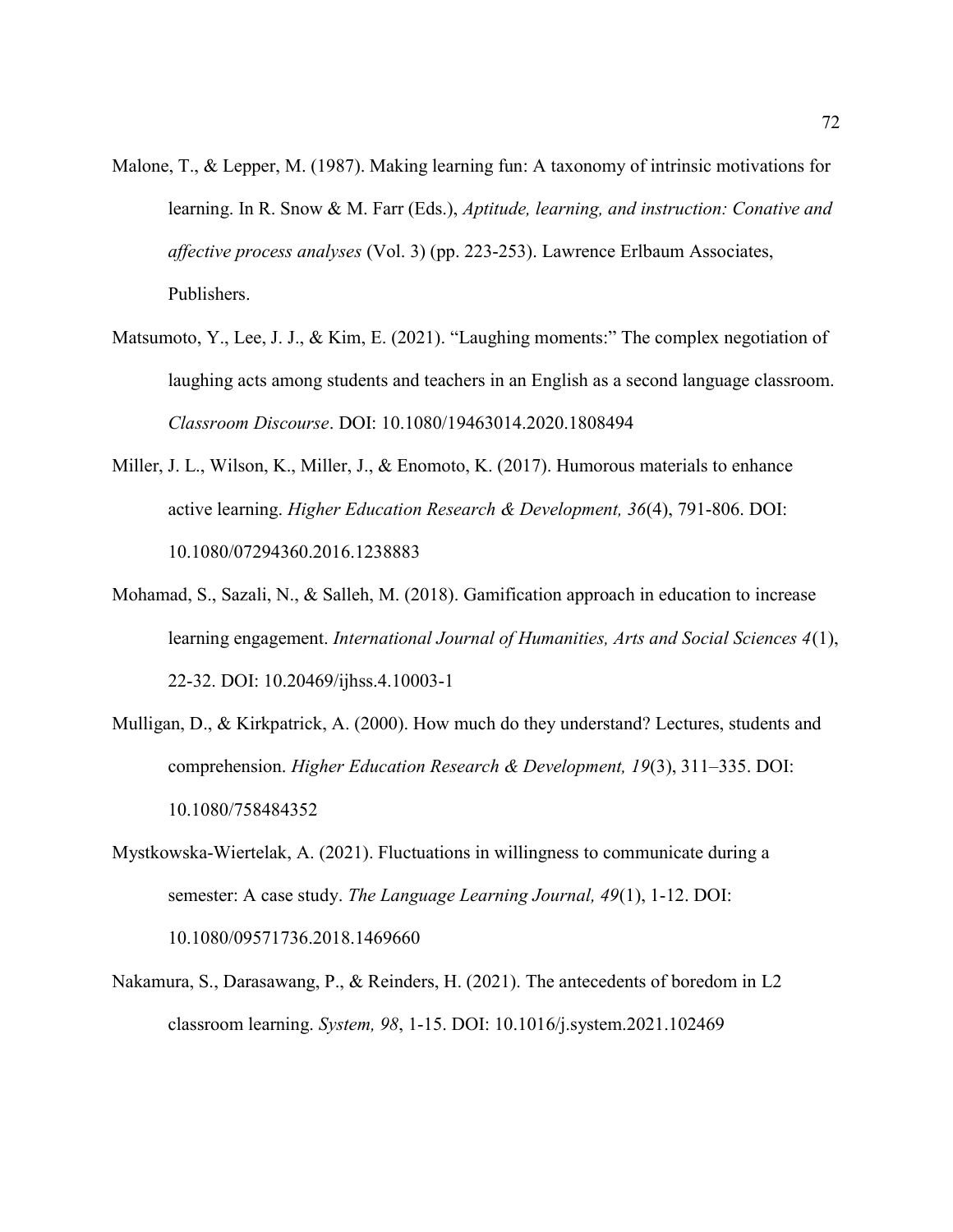- Nesi, H. (2012). Laughter in university lectures. Journal of English for Academic Purposes, 11, 79–89. DOI:10.1016/j.jeap.2011.12.003
- Nistor, G., & Iacob, A. (2018). The advantages of gamification and game-based learning and their benefits in the development of education. Advanced Distributed Learning Association 1, 308-312. DOI: 10.12753/2066-026X-18-042
- Nunan, D. (2003). The impact of English as a global language on educational policies and practices in the Asia-Pacific region. TESOL Quarterly, 37(4), 589–613. DOI: 10.2307/3588214
- Pomerantz, A., & Bell, N. (2011). Humor as a safe house in the foreign language classroom. The Modern Language Journal 95, 148-161. DOI: 10.1111/j.1540-4781.2011.01274.x

Pratt, M. L. (1991). Arts of the contact zone. Profession, 91, 33–40.

- Richards, J. C. (2006). Communicative language teaching today. Cambridge University Press.
- Sato, M., & Lam, C. (2021). Metacognitive instruction with young learners: A case of willingness to communicate, L2 use, and metacognition of oral communication. Language Teaching Research, 25 (6), 899-921. DOI: 10.1177/13621688211004639
- Selinker, L. (1972). Interlanguage. International Review of Applied Linguistics, 10, 209–241.
- Sevilla-Pavón, A. (2019). L1 versus L2 online intercultural exchanges for the development of 21st century competences: The students' perspective. British Journal of Educational Technology, 50(2), 779-805. DOI: 10.1111/bjet.12602
- Skalicky, S., Berger, C. M., & Bell, N. D. (2015). The functions of "just kidding" in American English. Journal of Pragmatics, 85, 18–31. DOI: 10.1016/j.pragma.2015.05.024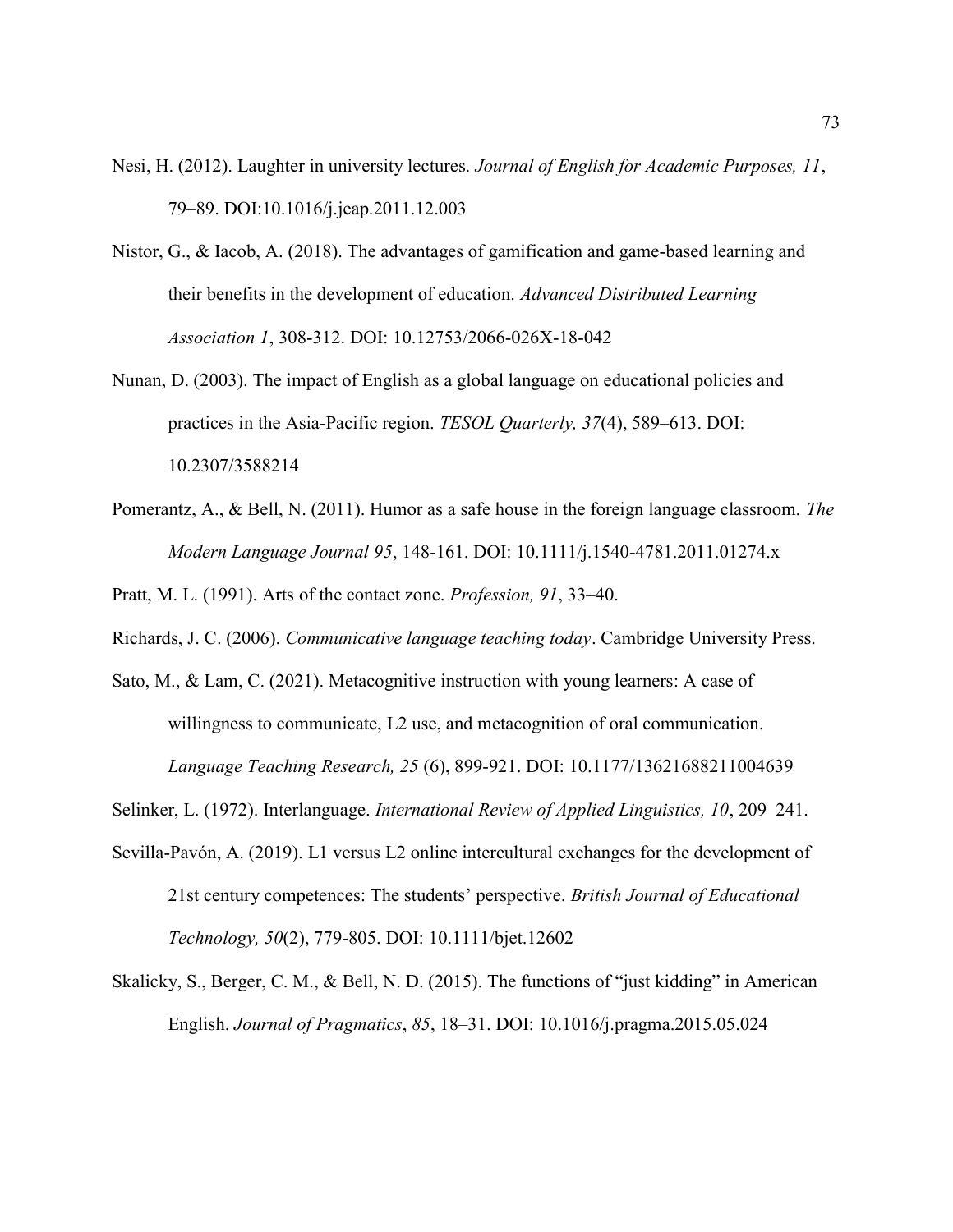- Tayebinik, M., & Puteh, M. (2013). The role of ambiguity tolerance in participation in online EFL courses. British Journal of Educational Technology, 44(6), E207–E208. DOI: 10.1111/bjet.12087
- Thomé-Williams, A. (2016). Developing intercultural communicative competence in Portuguese through Skype and Facebook. Intercultural Communication Studies, 25(1), 213-233.
- Victoria, M. (2019). Use of humour in the off-task spaces of the language classroom. ELT Journal: English Language Teaching Journal, 73(2), 186–196. DOI: 10.1093/elt/ccy054
- Wang, H. (2020). Facilitating English L2 learners' intercultural competence and learning of English in a Taiwanese university. Language Teaching Research, 00(0), 1-17. DOI: 10.1177/1362168820969359
- Waring, H. (2013). Doing being playful in the second language classroom. Applied Linguistics 34(2), 191-210. DOI: 10.1093/applin/ams047
- Yang, Y.-F. (2013). Exploring students' language awareness through intercultural communication in computer-supported collaborative learning. Educational Technology  $\&$ Society, 16(2). 325-342.
- van Compernolle, R. (2011). Developing second language sociopragmatic knowledge through concept-based instruction: A microgenetic case study. Journal of Pragmatics, 29, 3267- 3283. DOI: 10.1016/j.pragma.2011.06.009
- van Compernolle, R., & Kinginger, C. (2013). Promoting metapragmatic development through assessment in the zone of proximal development. Language Teaching Research, 17(3), 282-302. DOI: 10.1177/1362168813482917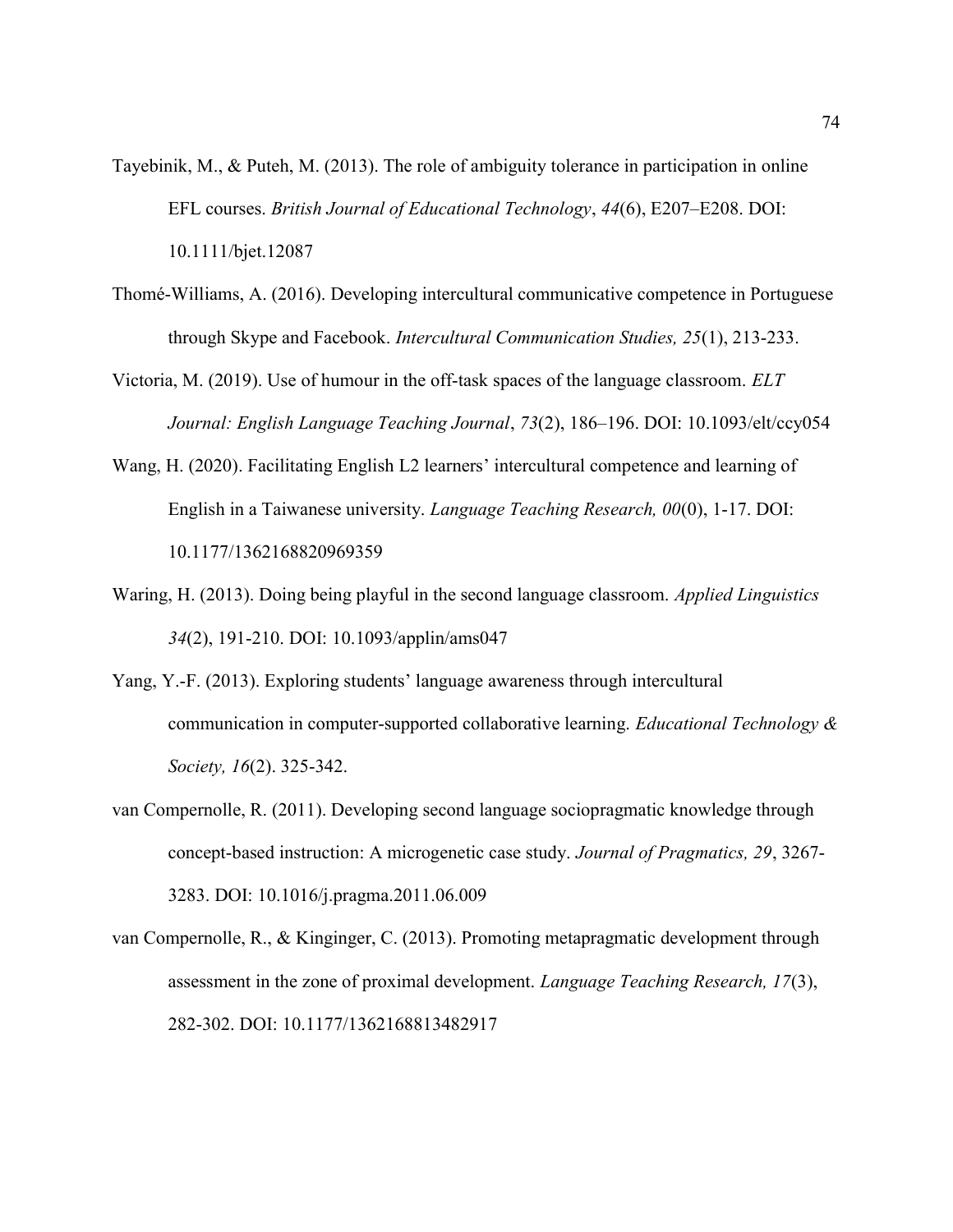- Van Der Zwaard, R., & Bannink, A. (2016). Nonoccurrence of negotiation of meaning in taskbased synchronous computer-mediated communication. Modern Language Journal, 100(3), 625–640. DOI: 10.1111/modl.12341
- VanPatten, B., Keating, G. D., & Wulff, S. (2020). Theories in second language acquisition: An introduction (3rd ed.). Routledge.
- Vygotsky, L. (1978). Mind in society: The development of higher mental processes. Harvard University Press.
- Youn, S. (2015). Validity argument for assessing L2 pragmatics in interaction using mixed methods. Language Testing 32(2), 199-225.
- Yung, K. (2020). Using public exam questions in fishbowl debate to engage exam-oriented students in communicative language teaching. RELC Journal, 51(3), 440-447. DOI: 10.1177/0033688219888055
- Zainuddin, Z., Shujahat, M., Haruna, H., & Chu, S. (2020). The role of gamified e-quizzes on student learning and engagement: An interactive gamification solution for a formative assessment system. Computers and Education, 145, 1-15. DOI: 10.1016/j.compedu.2019.103729
- Zhang, Q. (2005). Immediacy, humor, power distance and classroom communication apprehension in Chinese college classrooms. Communication Quarterly, 53(1), 109–124. DOI:10.1080/01463370500056150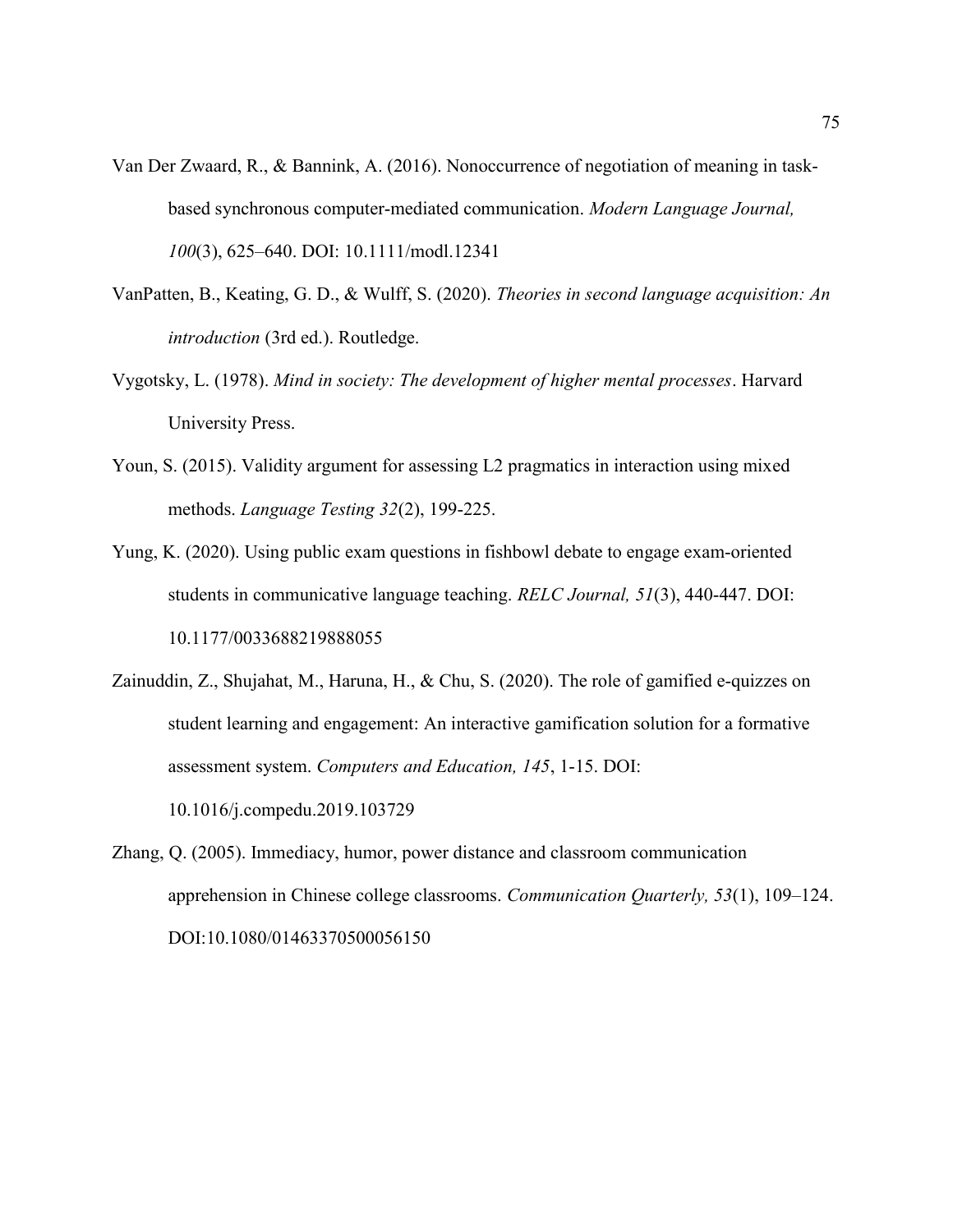#### **APPENDICES**

#### Appendix A. GCA Lesson Plan: Questions Fuel Conversation

The following Can-Do statements represent the goals of this lesson plan for students' development of intercultural communicative competence through an interactive gamified communicative activity:

- Students can maintain a small talk conversation on a single topic for two minutes, utilizing appropriate topical vocabulary.
- Students can use questions during small talk to demonstrate interest in the other speaker.
- Students can appropriately respond to questions posed to them during small talk.

The lesson plan outlined below is designed for a single 50-minute class of L2 English learners of intermediate or higher proficiency. However, prior to the lesson the students should understand the definition and role of small talk in American culture, such as when and between whom it is used, and what topics are generally appropriate or inappropriate. Doing so should help establish the relevancy of the in-class activity. Discussions could include comparing the students' L1 cultures to American English by vocalizing what small talk sounds like in their L1, who uses it, and where it takes place (if it occurs at all). It would also be most effective to prepare students with common phrases and vocabulary used in small talk settings prior to this lesson; in regards to a classroom focused on exam preparation, consider preparing students with grammatical structures and vocabulary drawn from exam content that simultaneously could be incorporated in a small talk setting.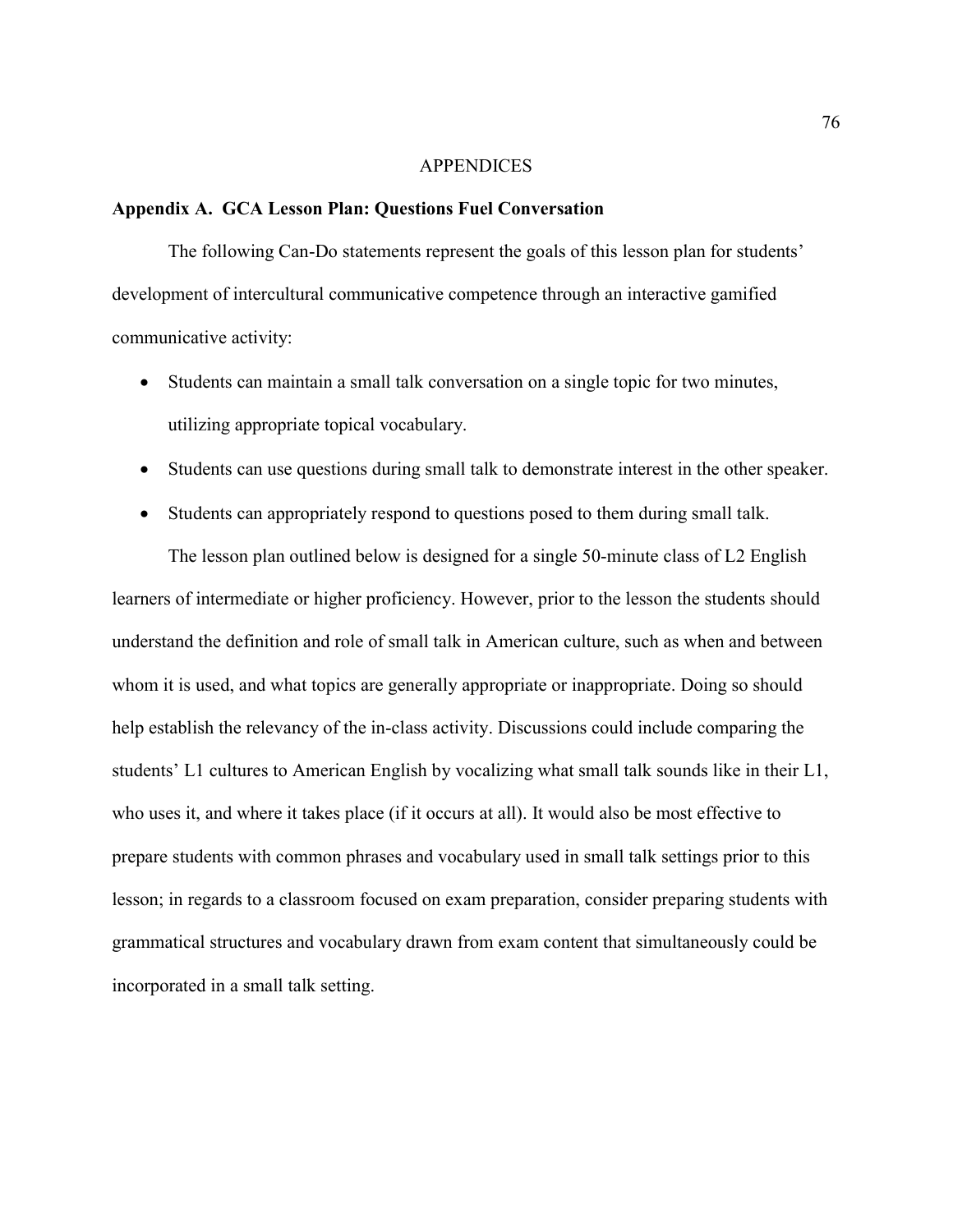As the lesson title suggests, this lesson focuses on using questions to develop and maintain conversation, specifically in a small talk setting, though the principle has broader application in other conversation settings as well.

 First, encourage student participation by presenting the class with the following question: in a conversation context, what are some benefits of asking questions? If their answers do not include the following points, be sure to highlight them before moving on:

- It's easier to listen than to speak
- You can learn something new
- Questions help avoid awkward silence
- Questions help fill time
- It shows you're not just focused on yourself

Next, as a class review which topics are generally appropriate for small talk regardless of the speakers' relationship by asking the following question: what are some safe topics to ask questions about with almost anyone? In addition to any others the students may recall from a prior lesson, be sure to emphasize the six topics below, as they are included in this lesson's activity:

- Weather
- Sports
- Food
- Hobbies
- Recommendations (local restaurants, entertainment, etc.)
- Work/school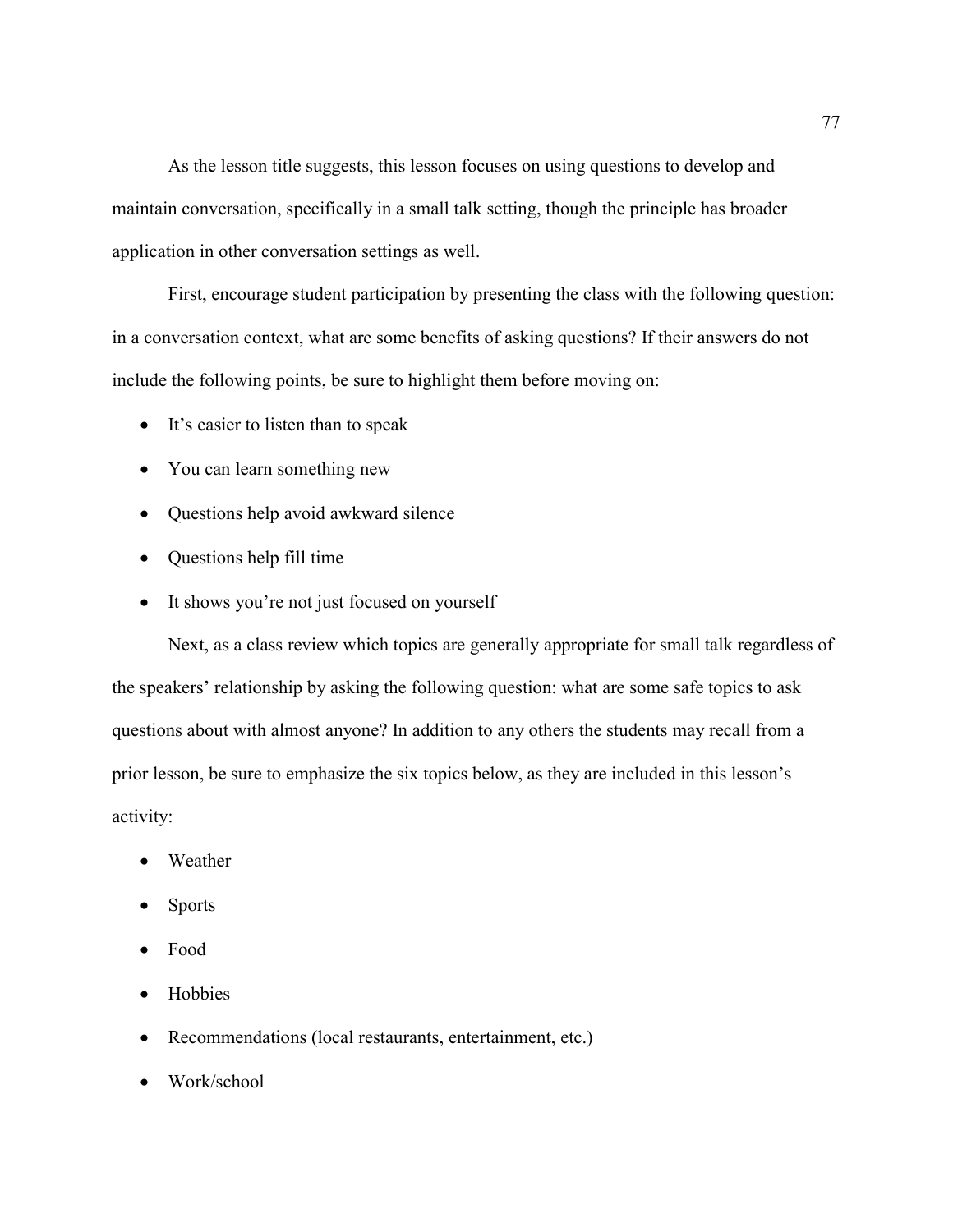The opening questions and discussions should take between 5 and 10 minutes. Make sure the students can all see the list of the six safe small talk topics. On the list, associate each topic with a particular location, such as these examples:

- Weather (at a community picnic in a park)
- Sports (on a bus)
- Food (in line at a grocery store)
- Hobbies (at a mutual friend's party)
- Recommendations (waiting for a traffic light to change at a crosswalk)
- Work/school (waiting for first day of in-person class to start)

If preferred, the teacher can provide a unique speaker relationship with each topic/location pair as well; otherwise, tell students to assume that the speakers are strangers to one another. Students should now take 5-10 minutes of preparation time to individually create two questions that they could use in a small talk conversation about each topic in its associated setting.

After the students have finished drafting their questions, explain the "Value of Questions" activity (detailed below) to the class. The activity should take 15-25 minutes, though the duration will vary depending on class size.

### The Value of Questions

 In pairs, students will simultaneously discuss one of the topics for which they prepared their questions—the teacher chooses the topics at random. Their goal is to discuss that topic (and only that topic) for 2 minutes, using their prepared questions to keep the conversation going.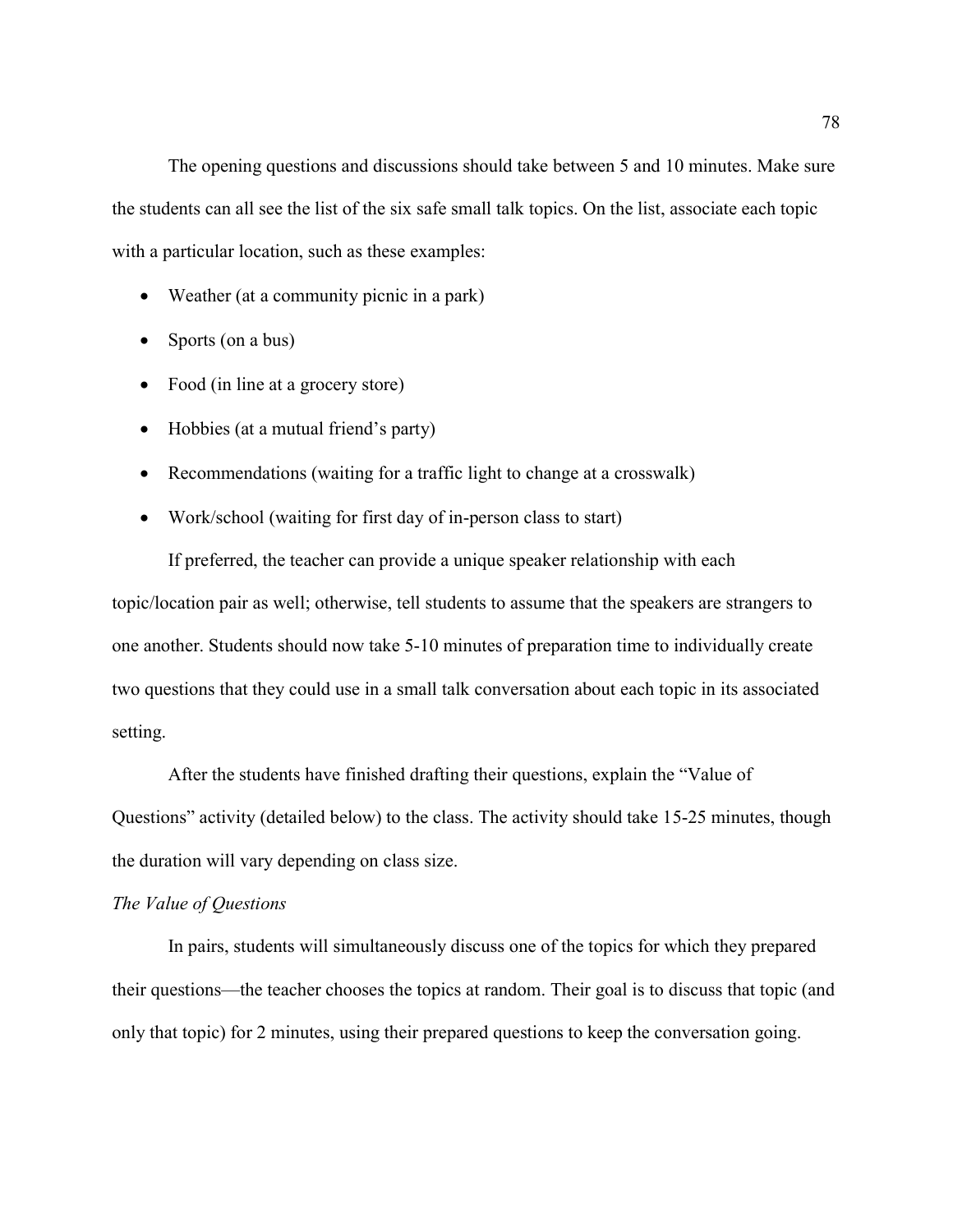Display a stopwatch tracking time somewhere where all the students can see it. Each pair scores points thus:

- 1 point for every second the conversation continues on-topic (maximum 120)
- 10 bonus points for each of the pair's 4 prepared questions used (max 40)
- 25 points for ending within 5 seconds of 2 minutes
- Lose 1 point for every second past the 2:05 mark

After the first conversation concludes, the pair tallies their points (both partners should score the same amount for the round). Now, students should rotate to new partners, though at the teacher's discretion they could also remain with the same partners for the activity's duration the rotation adds a fun dimension of variety, which exposes each student to more diverse ideas and conversation patterns. Repeat this process until each of the six topics have been discussed, with students keeping a running total of the points they accrue. At the end, reconvene as a class, and the student(s) with the most points are declared victors.

Be sure to keep the rotations moving quickly, as that aspect has the most potential to increase the activity time. In a class with only a handful of students (4-12), rather than having conversations simultaneously, one pair could be spotlighted at a time while the others watch and wait until their turn. In such a format, students might not use all of their prepared questions since they might not participate in every topic conversation. This format follows a similar pattern to the fishbowl debate discussed in the Literature Review section.

If there is an odd number of students, one of the pairs could instead operate as a trio. The trio would score 10 points for each of the six questions used (still to a max of 40) with the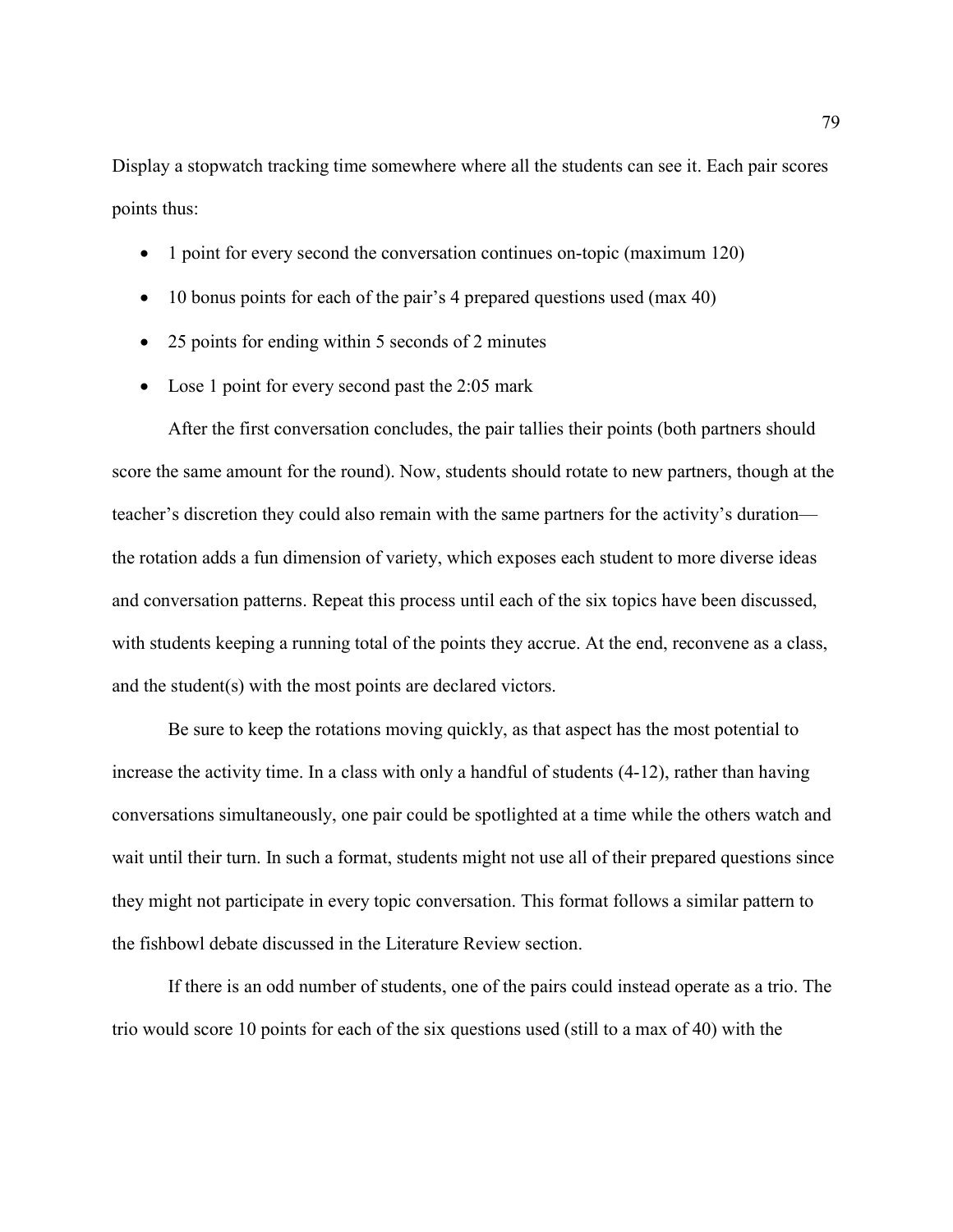condition that to qualify for 40 points, each of the participants had to ask at least one of their prepared questions.

 After the activity's conclusion, pose the following discussion questions to the class, which should take the remaining class time  $(5-10 \text{ minutes})$ :

- Which topics were the easiest to talk about? Why?
- Which topics were the most difficult to talk about? Why?
- What new useful vocabulary or grammar did you learn from this activity?

\*Note: We did not have time to complete the review portion before the end of our 50 minute session. Instead, we did so as a follow-up during the next class meeting. Part of this was due to the students needing more time than the allotted 5-10 minutes to prepare their questions for each of the small talk topics. To account for the possible variance in students' need for preparation time, teachers could assign the preparation as homework to be completed before the lesson; doing so could also allow for the inclusion of more small talk topics. Alternatively, the number of practiced small talk topics could be reduced to account for preparation time needed in class.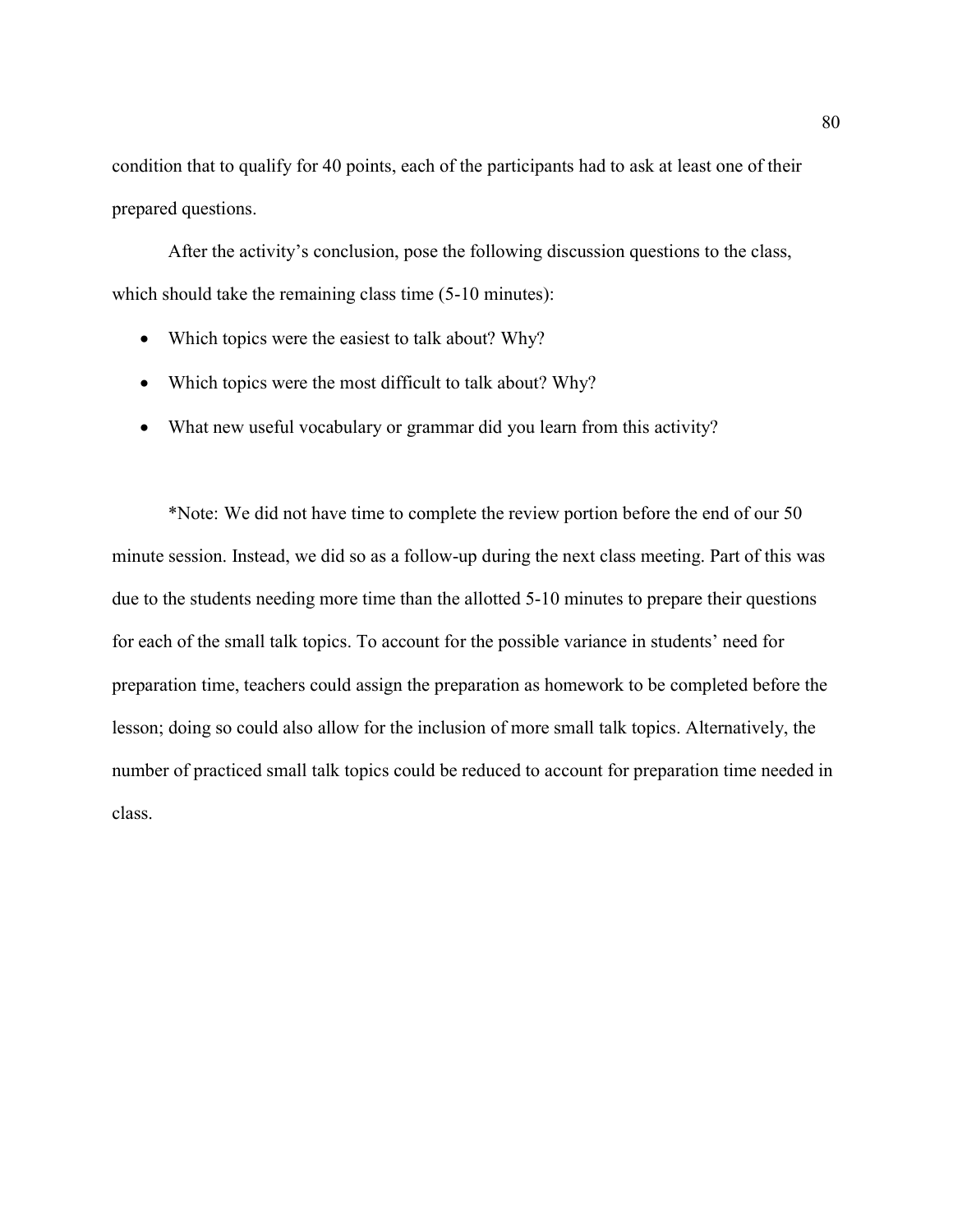### Appendix B. Learning Sarcasm

 The selected texts contain concentrated examples of a common humor strategy (sarcasm) among American English speakers. However, while the practices are conversational, they are difficult for L2 English learners to recognize and analyze solely by listening/watching, especially when first learning about sarcasm. After listening, reading the texts allows learners time to break the dialogue into more manageable pieces and recognize specific structures and pragmatics.

### Text #1

### Before Reading

- Ask students as they arrive to class about an activity they did over the last weekend, or that they will do over the upcoming weekend. Respond to each answer with a sarcastic reply where possible.
	- o Example:
		- Student: "I mostly just worked on homework."
		- Teacher: "Ah, I'm sure you loved doing that over the weekend."
- Explain the basic components of sarcasm.
	- o A humor strategy in which a person says something, but means something different, often the opposite.
	- o Speakers often show that they're using sarcasm through changes in tone and gestures/facial expressions.
	- o Ask the students to think about your responses when they shared their weekend activities; what did you say that was sarcastic?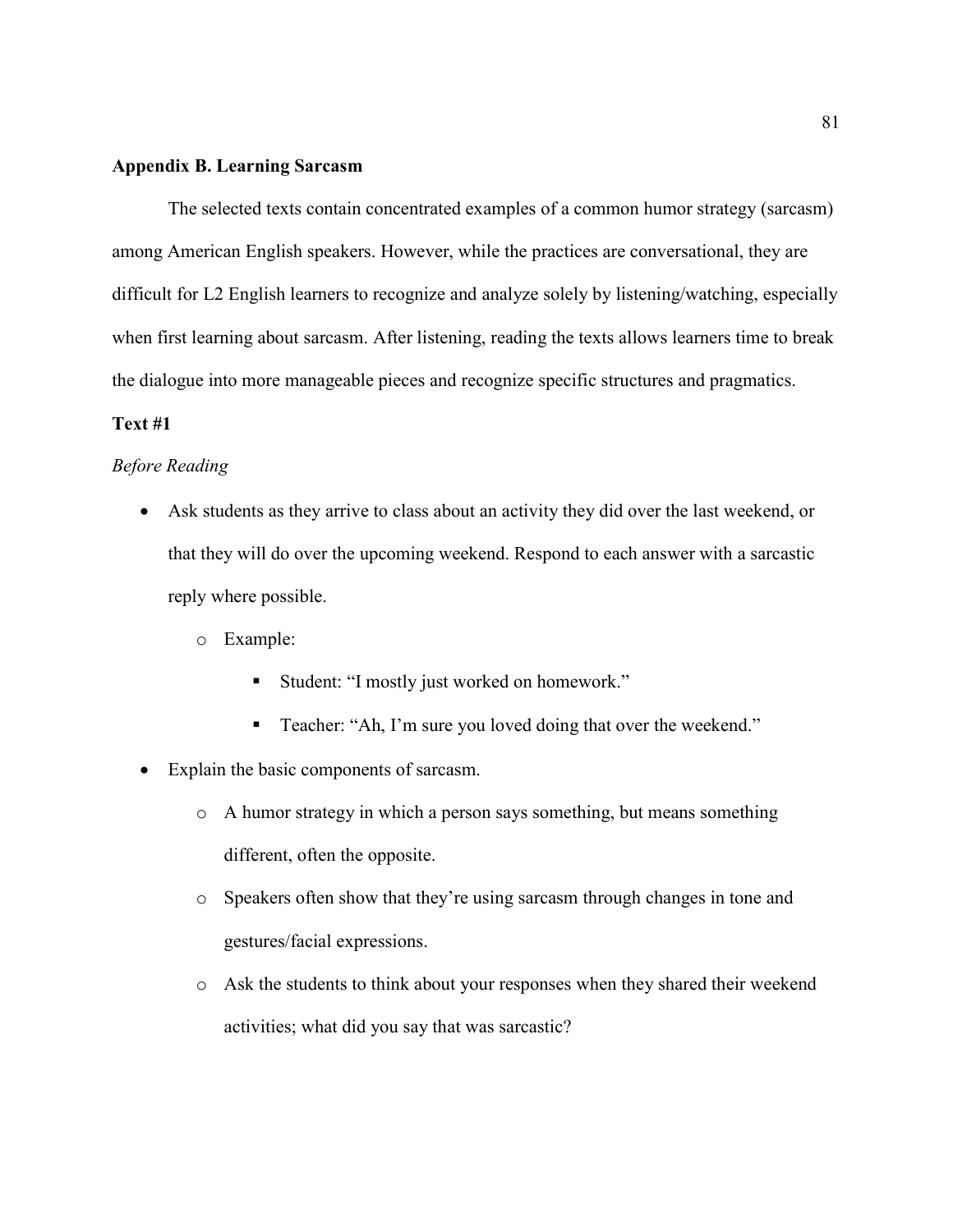- Outline some of the purposes of using sarcasm in American English. Elaborate on potentially unfamiliar terms, and provide examples where necessary.
	- o Break expectations
	- o Save face (recover from embarrassment)
	- o Motivate
		- Example: A teacher says to students having a side conversation in class: "Oh, I'm glad to see some of you have something more important to discuss."
	- o Build positive relationships
	- o Reduce stress
	- o Inflict harm (hurt someone's feelings)
- Ask students whether they use sarcasm in their first language. For what purposes?
- Introduce new vocabulary from text  $#1$  with definitions
	- o Slob: someone who doesn't clean
	- o Klutz: someone who is extremely clumsy
	- o Hate to break it to you: I'm sorry to say, I regret to tell you
	- o Kick(ed) out: forcibly remove(d) from a place or activity
- Tell students that while they watch the upcoming video clip, they should give a thumbsup each time they think a speaker uses sarcasm.
- Play the Office Clip #1: Jim and Pam

(https://www.youtube.com/watch?v=78SgHHz6kuQ [3:59-5:11])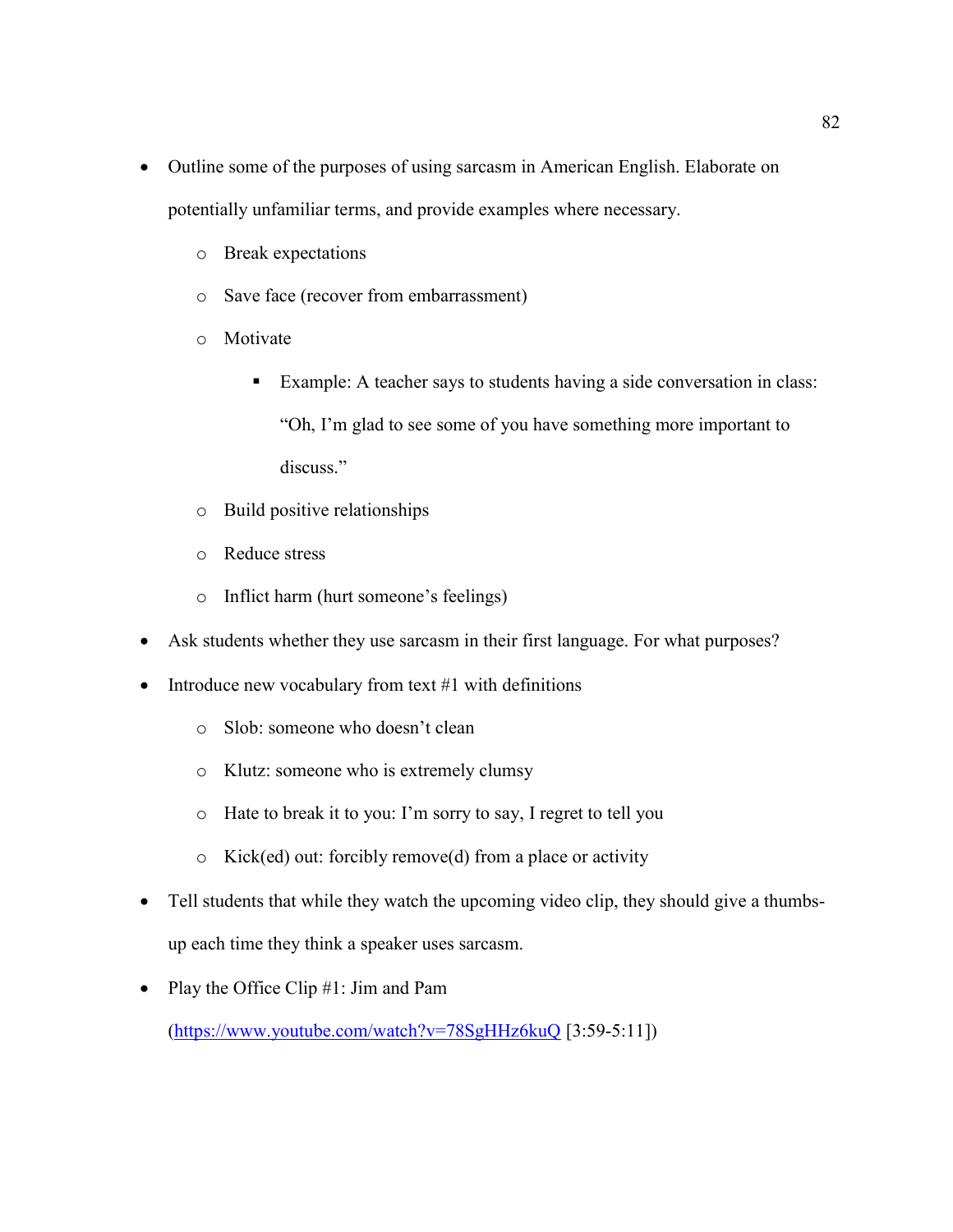- o Use the volume and accuracy of the class' thumbs-ups to gauge their sarcasm recognition. It might be necessary to explain what a thumbs-up is.
- o It may be helpful to the students to watch the clip more than once.

## During Reading

- Display the dialogue lines of the clip for the class to see, or distribute copies to the class.
- Divide the class into pairs/small groups and assign each pair/group a selection of lines from the clip.
- Ask the pairs/groups to decide whether their assigned lines are sarcastic or not. They should also identify what clues show which lines are sarcastic.
	- o Note that a line might be partly sarcastic, partly sincere (for example, line 2, where Pam is sincere about not liking the place much, but is sarcastic about not caring).
- Reconvene as a class. Each pair/group should share their decisions and reasoning with the class.
	- o Offer correction/clarification if the students misidentify a line.
		- Example:
			- Students: "We think line 10 is sincere because Pam wants to know the answer to her question."
			- Teacher: "When Pam asks 'Oh, right now?' does she really expect Jim to actually propose while at work together? No, of course not—that would be extremely unlikely in American culture, where proposals often come in special settings. The meaning of her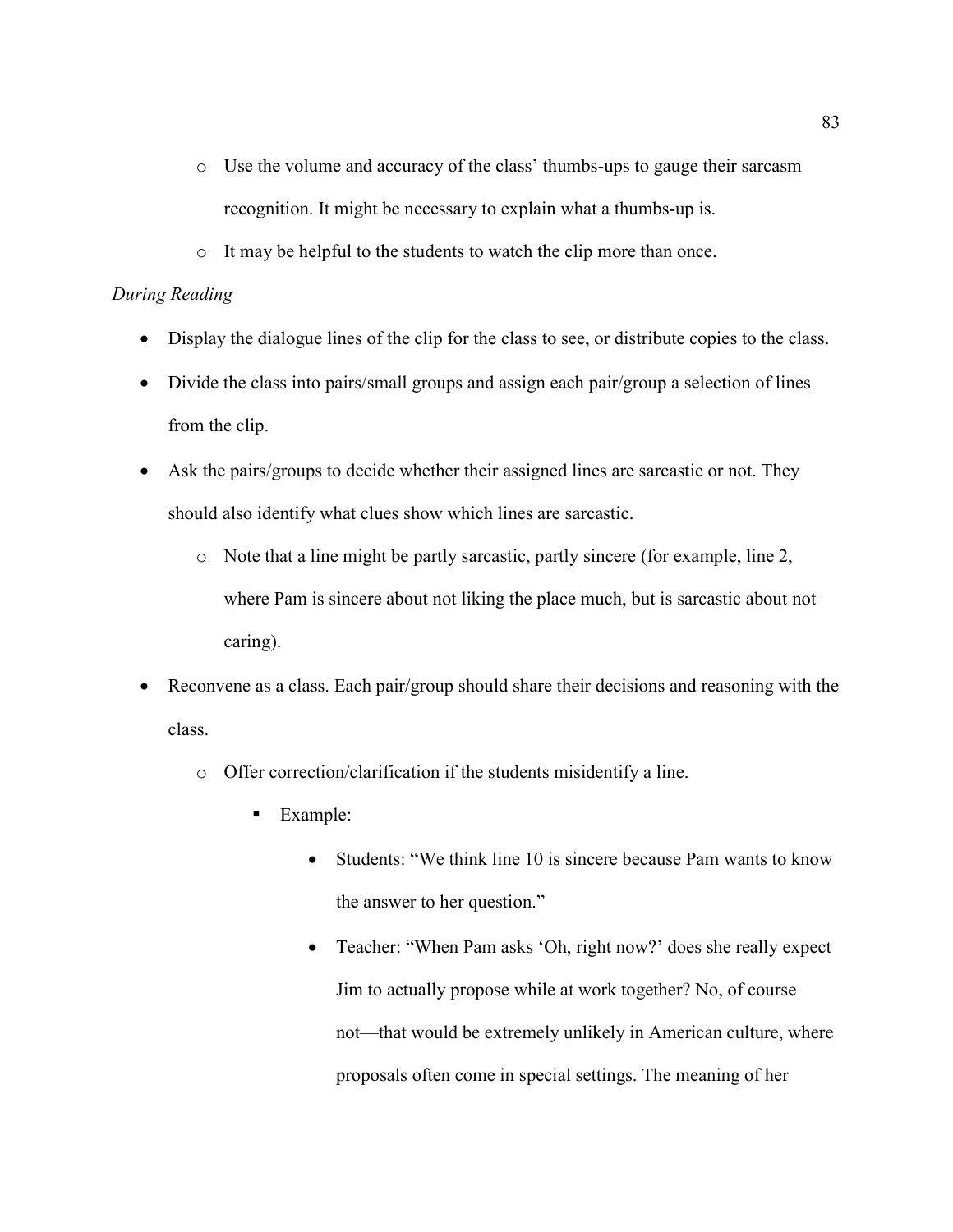question is instead that she doesn't believe Jim will propose. Therefore, the line means something different than the question itself, so it is sarcastic."

## After Reading

- Review with the students. Ask them questions like these to check their understanding:
	- o What is sarcasm?
	- o What are some purposes for using sarcasm?
	- o How can you tell when someone is being sarcastic?
	- o What are some possible reactions to someone using sarcasm?
- Watch the clip with the students again. After doing so, ask questions like these to check their progress:
	- o Do you notice the sarcasm more this time?
	- o How does that change how you feel when watching the clip?
- Divide students into pairs/small groups again and give each pair/group a conversation

topic. Example topics could include:

- o School
- o Traffic
- o Weather
- o Work
- Each pair should create a short dialogue based on the assigned topic that includes sarcasm. They should identify what purpose(s) their sarcasm has.
	- o Example: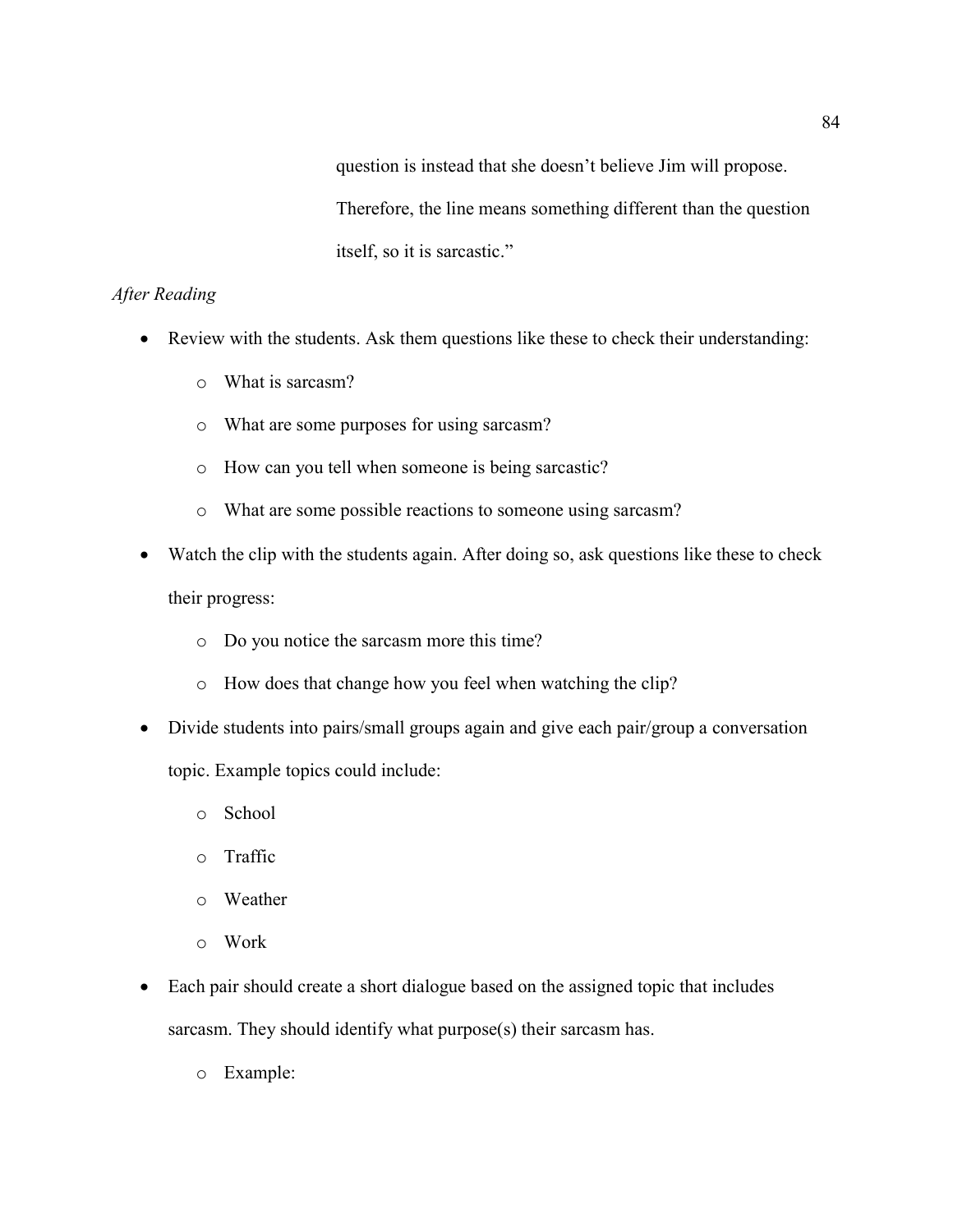- Topic: school
- Student 1: Man, I have so much homework this weekend.
- Student 2: Oh I bet that's exactly what you wanted to do all Saturday.
- Purpose(s): reduce stress, build positive relationship
- Each pair/group should share their dialogue with the class. The listening students should identify the instance(s) and purpose(s) of the sarcasm in each dialogue.

## Text #2

 This builds and reinforces the concepts from Text #1. Many of the annotations from Text #1 are also relevant for Text #2.

## Before Reading

- Tell students that while they watch the upcoming video clip, they should give a thumbsup each time they think a speaker uses sarcasm.
- Play the Office Clip  $#2$ : Jim and Ryan

## (https://www.youtube.com/watch?v=nhUOb6AhH4s [7:58-8:33])

o Use the volume and accuracy of the class' thumbs-ups to gauge their sarcasm recognition. Ideally, students will recognize sarcasm more while watching this clip for the first time compared to their first time watching Office Clip #1.

## During Reading (Text #2)

- Display the dialogue lines of the clip for the class to see, or distribute copies to the class.
- Divide the class into pairs/small groups and assign each pair/group a selection of lines from the clip.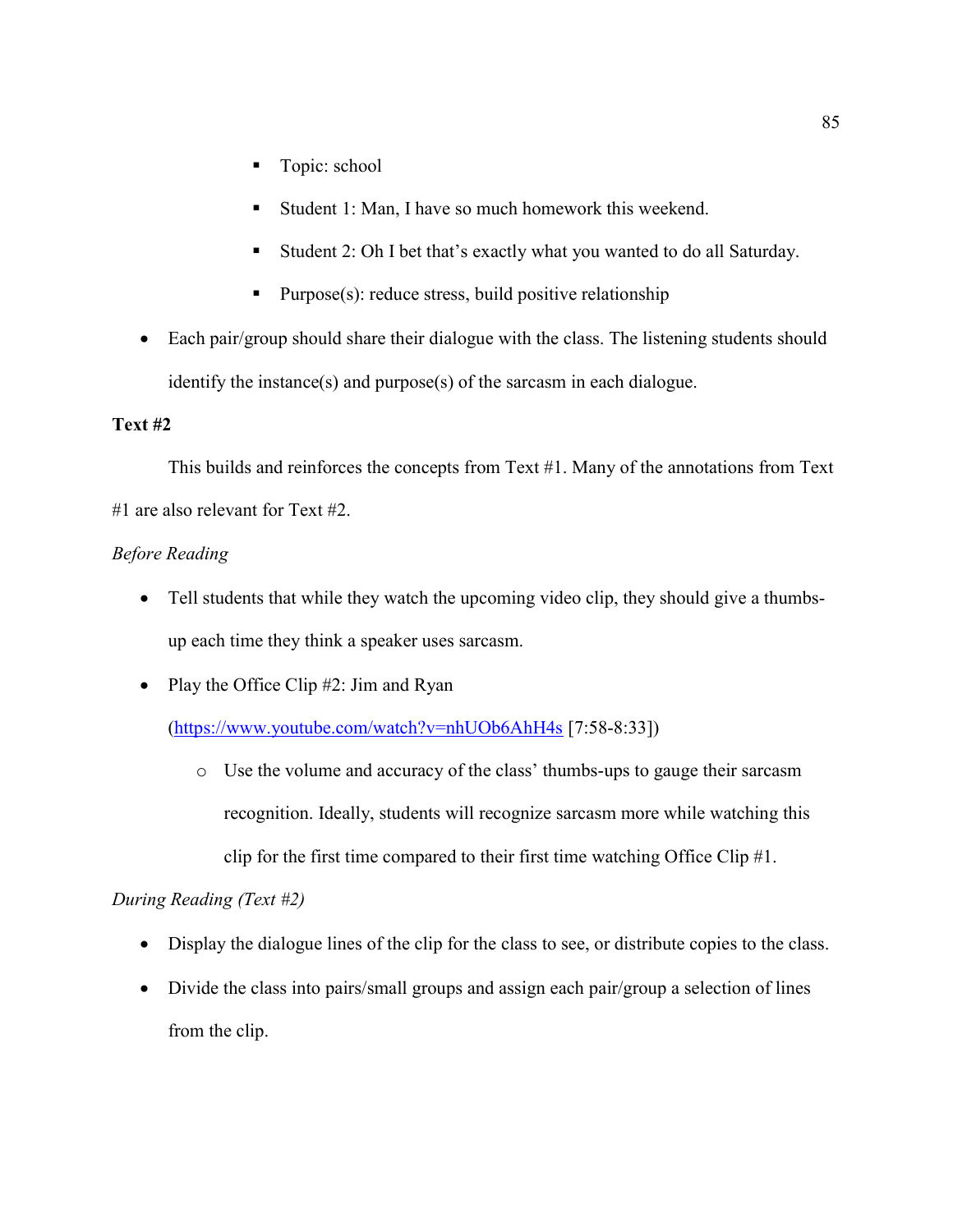- Ask the pairs/groups to decide whether their assigned lines are sarcastic or not. They should also identify what clues show which lines are sarcastic.
- Reconvene as a class. Each pair/group should share their decisions and reasoning with the class.
	- o Offer correction/clarification if the students misidentify a line.

### After Reading (Text #2)

- Watch the clip with the students again. After doing so, ask questions like these to check their progress:
	- o When did you laugh this time that you didn't the first time watching the clip?
- Divide students into pairs/small groups again and give each pair/group a different conversation topic from the Text #1 After Reading activity.
- Each pair should create a short dialogue based on the assigned topic that includes sarcasm. They should identify what purpose(s) their sarcasm has, with at least one purpose being different from that of their dialogue from the Text #1 After Reading activity.
- Each pair/group should share their dialogue with the class. The listening students should identify the instance(s) and purpose(s) of the sarcasm in each dialogue.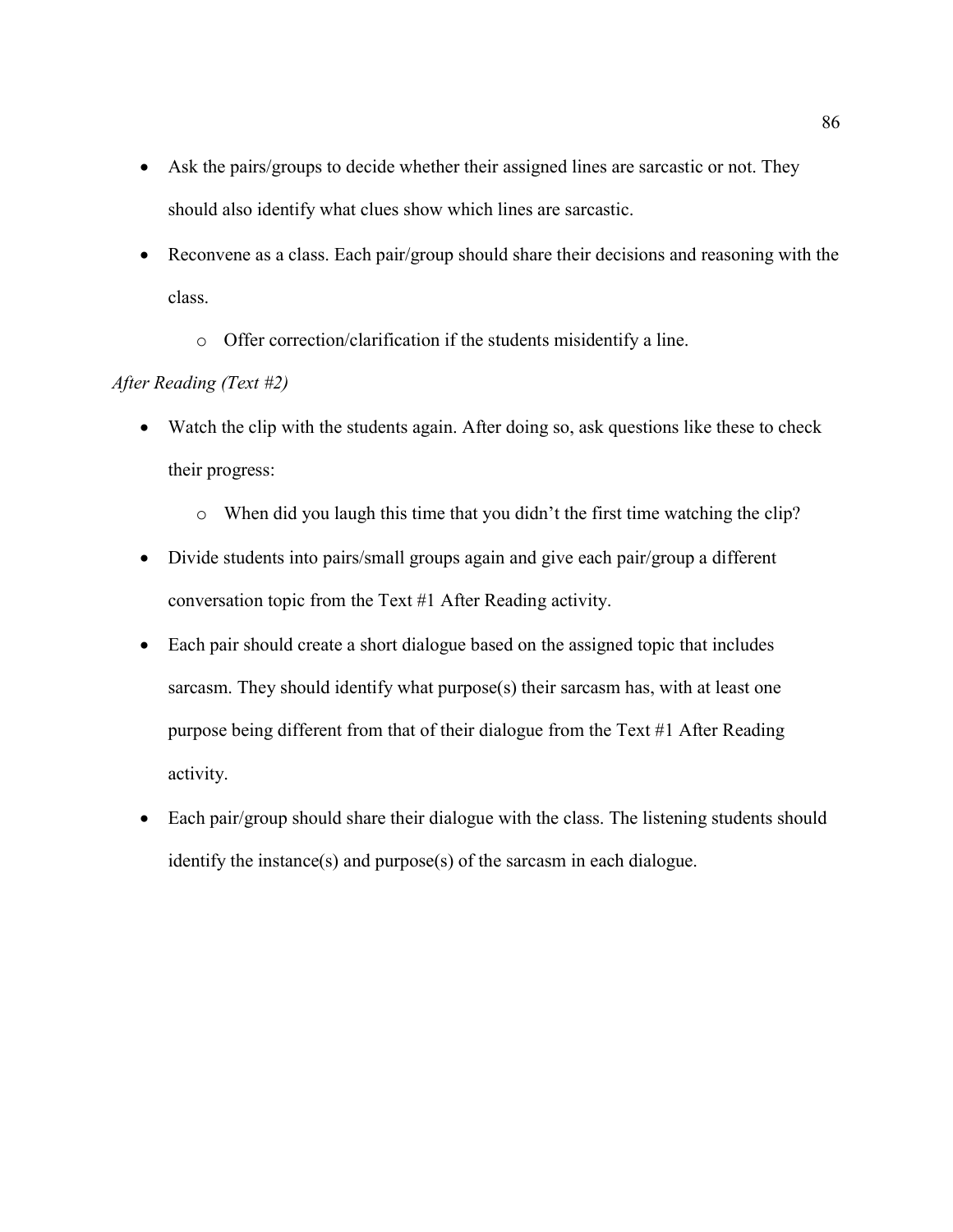## Text #1

- 1) Jim: You just got yourself kicked out of your apartment.
- 2) Pam: Oh, I don't care, I don't really like that place much anyway. I'll just move.
- 3) J: Oh really? Who's going to take you in? You're messy. You're a klutz, you spill everything, and you leave the volume on the TV way too down.
- 4) P: Yeah. Maybe I'll just move in with my boyfriend because he's kind of a slob too.
- 5) J: Okay. Let's do it.
- 6) P: No, I, um, I'm not gonna move in with anyone unless I'm engaged.
- 7) J: Have I not proposed to you yet?
- 8) P: I don't—no…
- 9) J: Oh. Well, that's coming.
- 10) P: Oh, right now?
- 11) J: No, I'm not gonna do it right here. That would be rather lame.
- 12) P: Okay, so then when?
- 13) J: Pam, I'm not gonna tell you. Hate to break it to you, but that's not how that works.
- 14) P: Oh, right. Yeah.
- 15) J: Wait, I'm serious. It's happening.
- 16) P: Okay!
- 17) J: And when it happens, it's going to kick your butt, Beesly. So stay sharp.
- 18) P: I've been warned.